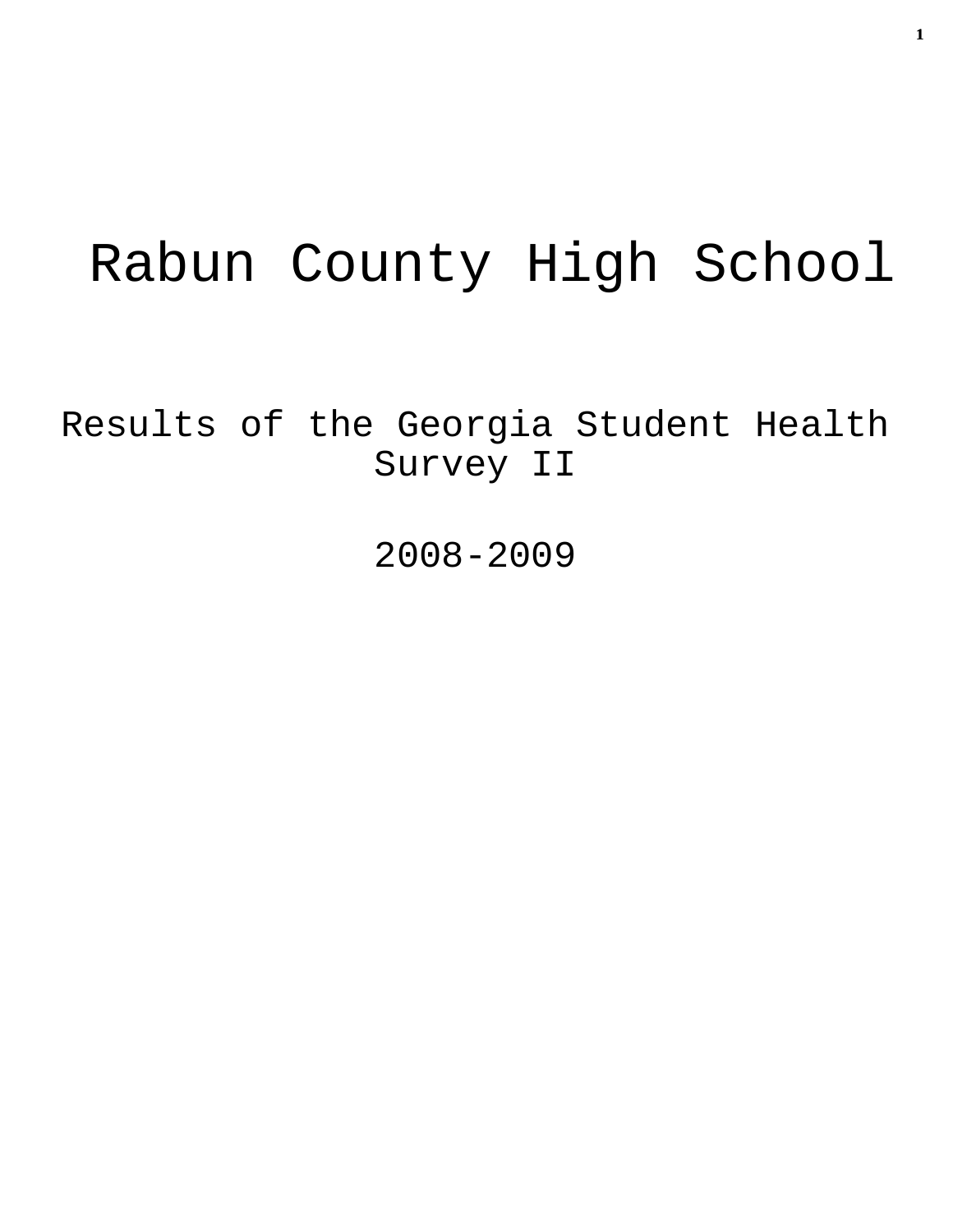# *Demographics* **2**

| Grade |                          |  |  |
|-------|--------------------------|--|--|
|       | <b>Grade   Frequency</b> |  |  |
| 10    | 154                      |  |  |
| 12    | 68                       |  |  |

| Frequency      | <b>Table of Gender by Grade</b> |              |             |              |
|----------------|---------------------------------|--------------|-------------|--------------|
| <b>Col Pct</b> |                                 | Grade(Grade) |             |              |
|                | Gender(Gender)                  | 10           | 12          | <b>Total</b> |
|                | <b>Female</b>                   | 76<br>49.35  | 39<br>57.35 | 115          |
|                | <b>Male</b>                     | 78<br>50.65  | 29<br>42.65 | 107          |
|                | <b>Total</b>                    | 154          | 68          | 222          |

| Frequency      |  |
|----------------|--|
| <b>Col Pct</b> |  |
|                |  |

| <b>Table of Ethnicity by Grade</b> |                        |             |              |  |  |
|------------------------------------|------------------------|-------------|--------------|--|--|
|                                    | Grade(Grade)           |             |              |  |  |
| <b>Ethnicity</b> (Ethnicity)       | 10                     | 12          | <b>Total</b> |  |  |
| <b>Black</b>                       | 2<br>1.30              | 0<br>0.00   | 2            |  |  |
| <b>Hispanic</b>                    | 13<br>8.44             | 7<br>10.29  | 20           |  |  |
| <b>White</b>                       | 134<br>87.01           | 61<br>89.71 | 195          |  |  |
| <b>Asian</b>                       | 3<br>1.95              | 0<br>0.00   | 3            |  |  |
| <b>Other</b>                       | $\overline{2}$<br>1.30 | 0<br>0.00   | 2            |  |  |
| <b>Total</b>                       | 154                    | 68          | 222          |  |  |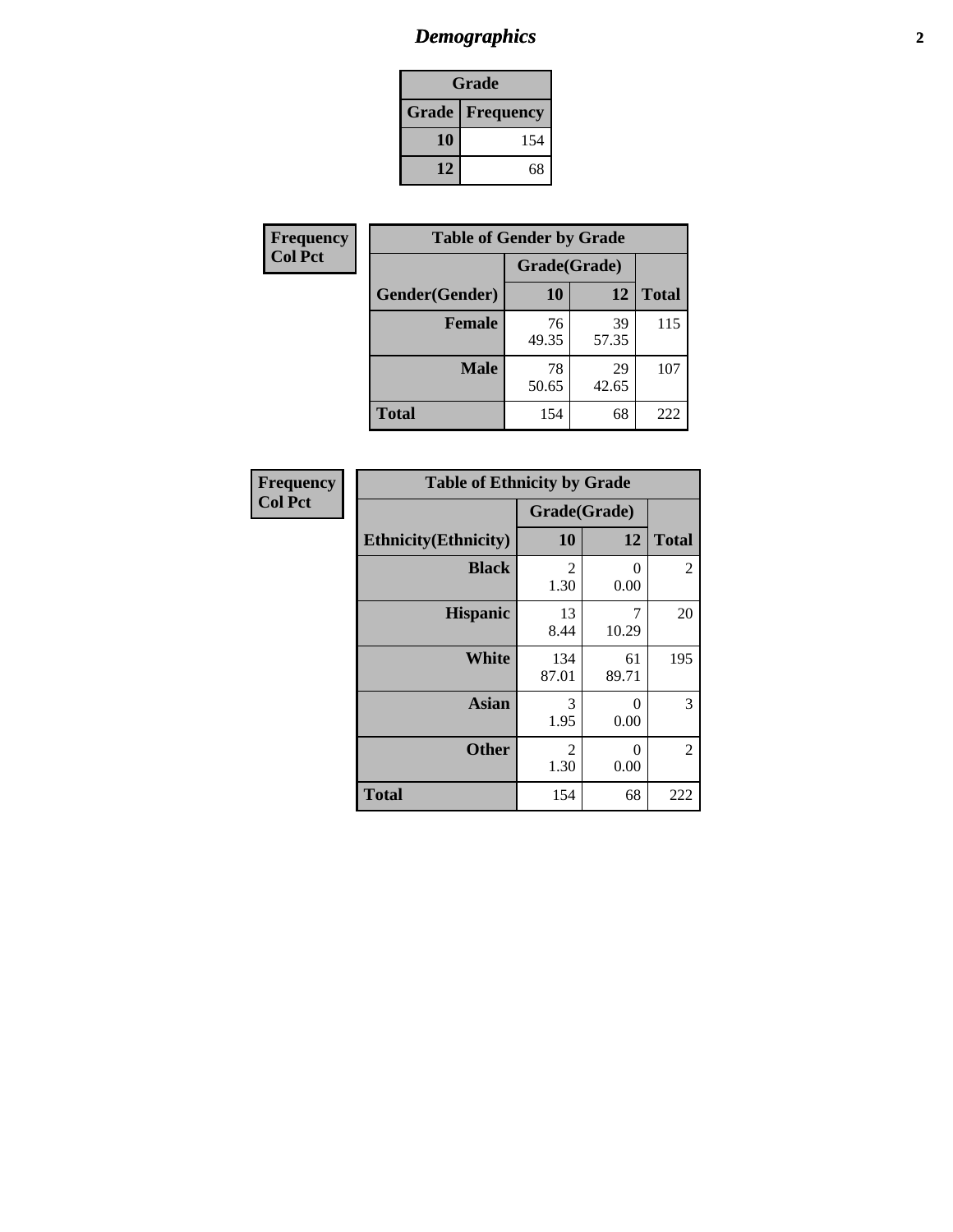#### *Title IV, Part A, Schedule A* **3** *Goal 1: Ensure that all schools are drug-free Baseline Data: Year 2008-2009 Prevalence of Drug Use*

| Frequency<br><b>Col Pct</b> | <b>Table of AlcoholAlt by Grade</b> |              |             |              |  |
|-----------------------------|-------------------------------------|--------------|-------------|--------------|--|
|                             | AlcoholAlt(Alcohol                  | Grade(Grade) |             |              |  |
|                             | use, past 30 days)                  | <b>10</b>    | 12          | <b>Total</b> |  |
|                             | Yes                                 | 30<br>19.48  | 21<br>30.88 | 51           |  |
|                             | N <sub>0</sub>                      | 124<br>80.52 | 47<br>69.12 | 171          |  |
|                             | Total                               | 154          | 68          | 222          |  |

| Frequency      | <b>Table of TobaccoAny by Grade</b> |              |       |              |  |
|----------------|-------------------------------------|--------------|-------|--------------|--|
| <b>Col Pct</b> | TobaccoAny(Tobacco                  | Grade(Grade) |       |              |  |
|                | use, past 30 days)                  | 10           | 12    | <b>Total</b> |  |
|                | <b>Yes</b>                          | 38           | 25    | 63           |  |
|                |                                     | 24.68        | 36.76 |              |  |
|                | N <sub>0</sub>                      | 116          | 43    | 159          |  |
|                |                                     | 75.32        | 63.24 |              |  |
|                | Total                               | 154          | 68    | 222          |  |

| Frequency<br><b>Col Pct</b> | <b>Table of MarijuanaAlt by Grade</b> |              |             |              |  |
|-----------------------------|---------------------------------------|--------------|-------------|--------------|--|
|                             | MarijuanaAlt(Marijuana                | Grade(Grade) |             |              |  |
|                             | use, past 30 days)                    | 10           | 12          | <b>Total</b> |  |
|                             | <b>Yes</b>                            | 8            | 4           | 12           |  |
|                             |                                       | 5.19         | 5.88        |              |  |
|                             | N <sub>0</sub>                        | 146<br>94.81 | 64<br>94.12 | 210          |  |
|                             | <b>Total</b>                          | 154          | 68          | 222          |  |

| Frequency      | <b>Table of OtherDrugAny by Grade</b>  |              |             |              |  |
|----------------|----------------------------------------|--------------|-------------|--------------|--|
| <b>Col Pct</b> | <b>OtherDrugAny(Other</b><br>drug use, | Grade(Grade) |             |              |  |
|                | past 30 days)                          | 10           | 12          | <b>Total</b> |  |
|                | Yes                                    | 13<br>8.44   | 3<br>4.41   | 16           |  |
|                | N <sub>0</sub>                         | 141<br>91.56 | 65<br>95.59 | 206          |  |
|                | <b>Total</b>                           | 154          | 68          | 222          |  |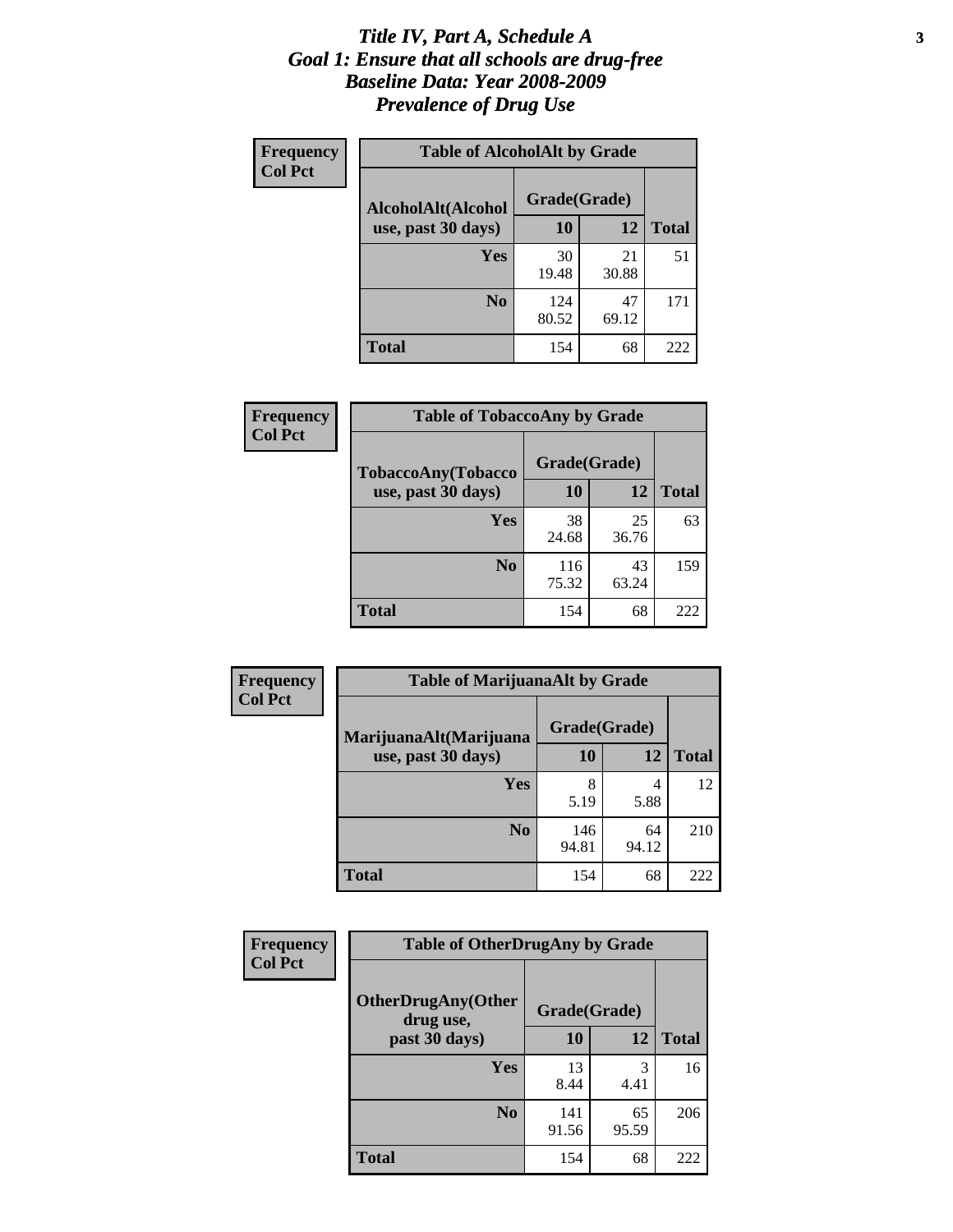#### *Average Age of Onset of Use* **4** *Results for "Average Age of Onset of Use" questions exclude students who said they did not use that substance*

| <b>Variable</b>    | Label                                                              | <b>Mean</b> |
|--------------------|--------------------------------------------------------------------|-------------|
| Alcoholinit2       | I started using alcohol when I was                                 | 13.41       |
| Cigarettesinit2    | I started smoking tobacco when I was                               | 13.01       |
| Smokelessinit2     | I started chewing tobacco when I was                               | 12.04       |
| Marijuanainit2     | I started using marijuana when I was                               | 13.35       |
| Cocaineinit2       | I started using cocaine when I was                                 | 13.40       |
| Inhalantsinit2     | I started using inhalants when I was                               | 11.64       |
| Steroidsinit2      | I started using steroids when I was                                | 15.50       |
| Ecstasyinit2       | I started using ecstasy when I was                                 | 13.60       |
| Methinit2          | I started using methamphetamines when I was                        | 14.75       |
| Hallucinogensinit2 | I started using hallucinogens when I was                           | 15.50       |
| Prescriptioninit2  | I started using prescription drugs not prescribed to me when I was | 13.29       |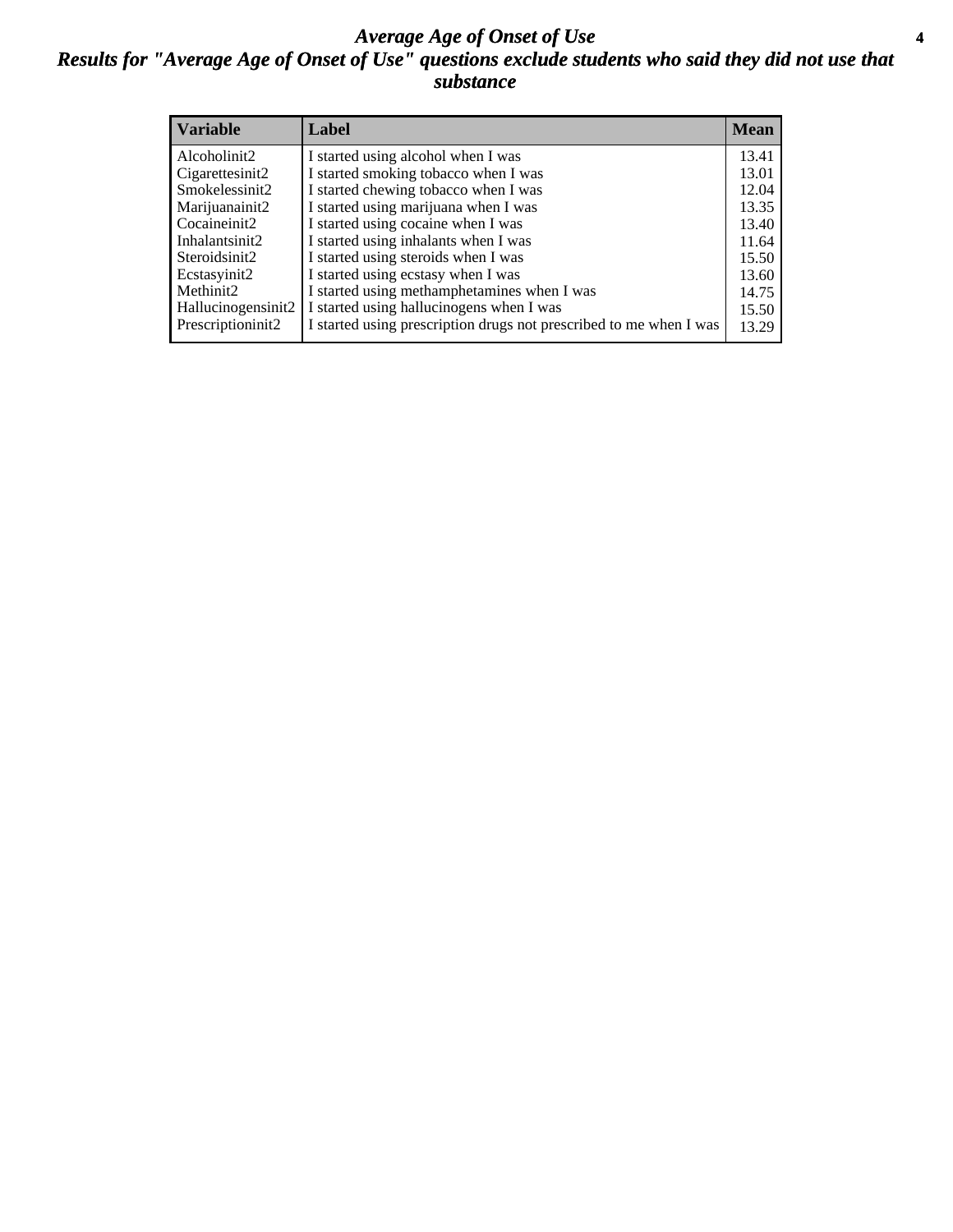# *Perception of Health Risk* **5**

| <b>Frequency</b> | <b>Table of Alcoholharmdich by Grade</b> |              |             |              |  |
|------------------|------------------------------------------|--------------|-------------|--------------|--|
| <b>Col Pct</b>   | Alcoholharmdich(I<br>think alcohol is    | Grade(Grade) |             |              |  |
|                  | harmful)                                 | 10           | 12          | <b>Total</b> |  |
|                  | Yes                                      | 128<br>83.12 | 56<br>82.35 | 184          |  |
|                  | N <sub>0</sub>                           | 26<br>16.88  | 12<br>17.65 | 38           |  |
|                  | <b>Total</b>                             | 154          | 68          | 222          |  |

| Frequency<br><b>Col Pct</b> | <b>Table of Tobaccoharmdich by Grade</b> |              |             |              |  |
|-----------------------------|------------------------------------------|--------------|-------------|--------------|--|
|                             | Tobaccoharmdich(I<br>think tobacco is    | Grade(Grade) |             |              |  |
|                             | harmful)                                 | 10           | 12          | <b>Total</b> |  |
|                             | Yes                                      | 140<br>90.91 | 65<br>95.59 | 205          |  |
|                             | N <sub>0</sub>                           | 14<br>9.09   | 3<br>4.41   | 17           |  |
|                             | <b>Total</b>                             | 154          | 68          | 222          |  |

| <b>Frequency</b> | <b>Table of Marijuanaharmdich by Grade</b>                |              |             |              |  |
|------------------|-----------------------------------------------------------|--------------|-------------|--------------|--|
| <b>Col Pct</b>   | Marijuanaharmdich(I<br>Grade(Grade)<br>think marijuana is |              |             |              |  |
|                  | harmful)                                                  | 10           | 12          | <b>Total</b> |  |
|                  | <b>Yes</b>                                                | 125<br>81.17 | 56<br>82.35 | 181          |  |
|                  | N <sub>0</sub>                                            | 29<br>18.83  | 12<br>17.65 | 41           |  |
|                  | <b>Total</b>                                              | 154          | 68          | 222          |  |

| <b>Frequency</b> | <b>Table of Otherdrugharmdich by Grade</b>   |              |             |              |  |  |
|------------------|----------------------------------------------|--------------|-------------|--------------|--|--|
| <b>Col Pct</b>   | Otherdrugharmdich(I<br>think other drugs are | Grade(Grade) |             |              |  |  |
|                  | harmful)                                     | 10           | 12          | <b>Total</b> |  |  |
|                  | <b>Yes</b>                                   | 149<br>96.75 | 67<br>98.53 | 216          |  |  |
|                  | N <sub>0</sub>                               | 3.25         | 1.47        | 6            |  |  |
|                  | <b>Total</b>                                 | 154          | 68          | 222          |  |  |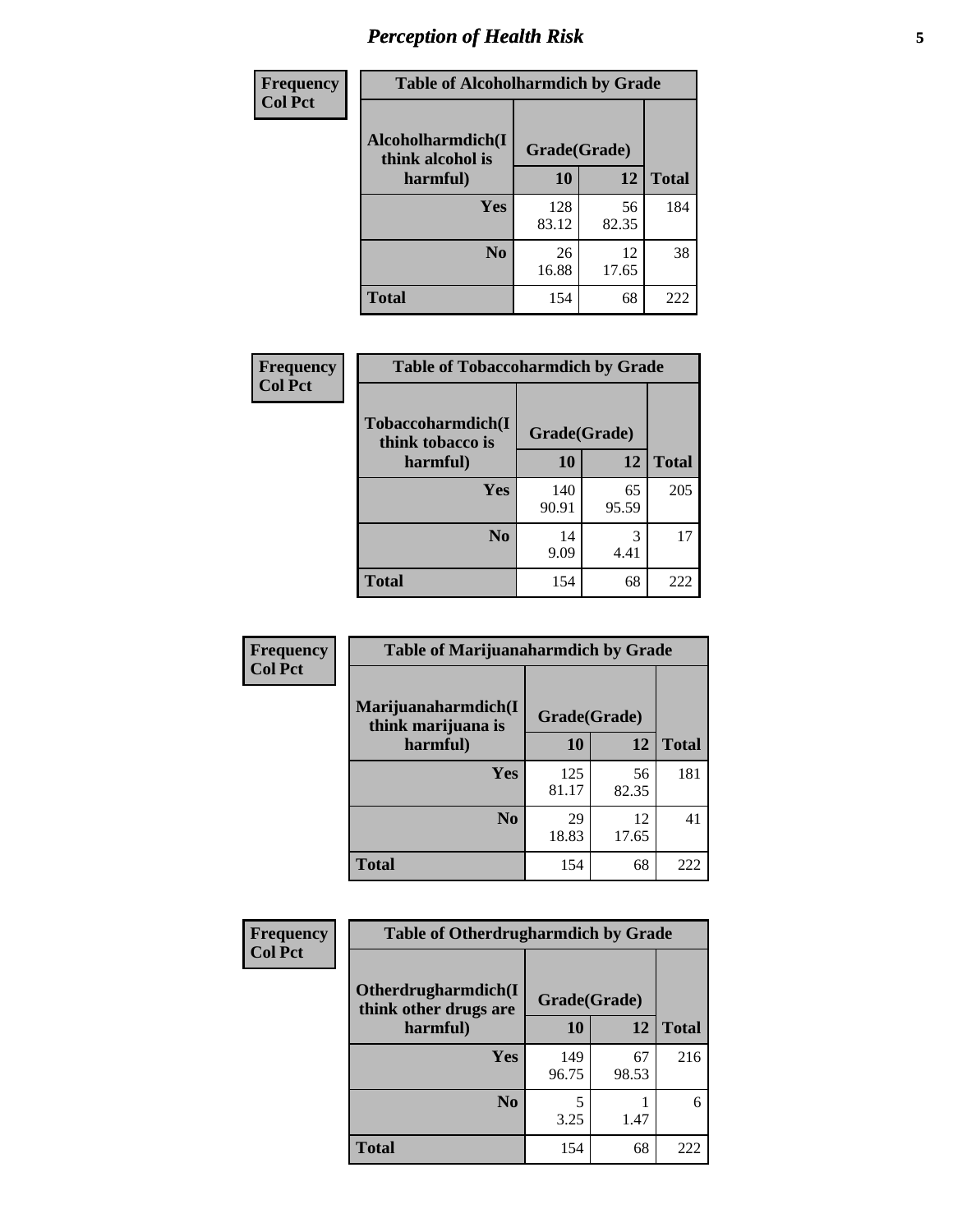### *Social Disapproval* **6**

| Frequency      | <b>Table of Alcoholpeerdich by Grade</b>                    |              |             |              |  |  |  |
|----------------|-------------------------------------------------------------|--------------|-------------|--------------|--|--|--|
| <b>Col Pct</b> | Alcoholpeerdich(My<br>friends would<br>disapprove if I used | Grade(Grade) |             |              |  |  |  |
|                | alcohol)                                                    | 10           | 12          | <b>Total</b> |  |  |  |
|                | <b>Yes</b>                                                  | 77<br>50.00  | 32<br>47.06 | 109          |  |  |  |
|                | N <sub>0</sub>                                              | 77<br>50.00  | 36<br>52.94 | 113          |  |  |  |
|                | <b>Total</b>                                                | 154          | 68          | 222          |  |  |  |

| <b>Frequency</b> |
|------------------|
| <b>Col Pct</b>   |

| <b>Table of Tobaccopeerdich by Grade</b>                    |              |              |     |  |  |  |
|-------------------------------------------------------------|--------------|--------------|-----|--|--|--|
| Tobaccopeerdich(My<br>friends would<br>disapprove if I used | Grade(Grade) |              |     |  |  |  |
| tobacco)                                                    | 10           | <b>Total</b> |     |  |  |  |
| Yes                                                         | 82<br>53.25  | 35<br>51.47  | 117 |  |  |  |
| N <sub>0</sub>                                              | 72<br>46.75  | 33<br>48.53  | 105 |  |  |  |
| <b>Total</b>                                                | 154          | 68           | 222 |  |  |  |

| <b>Frequency</b> | <b>Table of Marijuanapeerdich by Grade</b>                    |              |             |              |  |  |
|------------------|---------------------------------------------------------------|--------------|-------------|--------------|--|--|
| <b>Col Pct</b>   | Marijuanapeerdich(My<br>friends would<br>disapprove if I used | Grade(Grade) |             |              |  |  |
|                  | marijuana)                                                    | 10           | 12          | <b>Total</b> |  |  |
|                  | <b>Yes</b>                                                    | 113<br>73.38 | 43<br>63.24 | 156          |  |  |
|                  | N <sub>0</sub>                                                | 41<br>26.62  | 25<br>36.76 | 66           |  |  |
|                  | <b>Total</b>                                                  | 154          | 68          | 222          |  |  |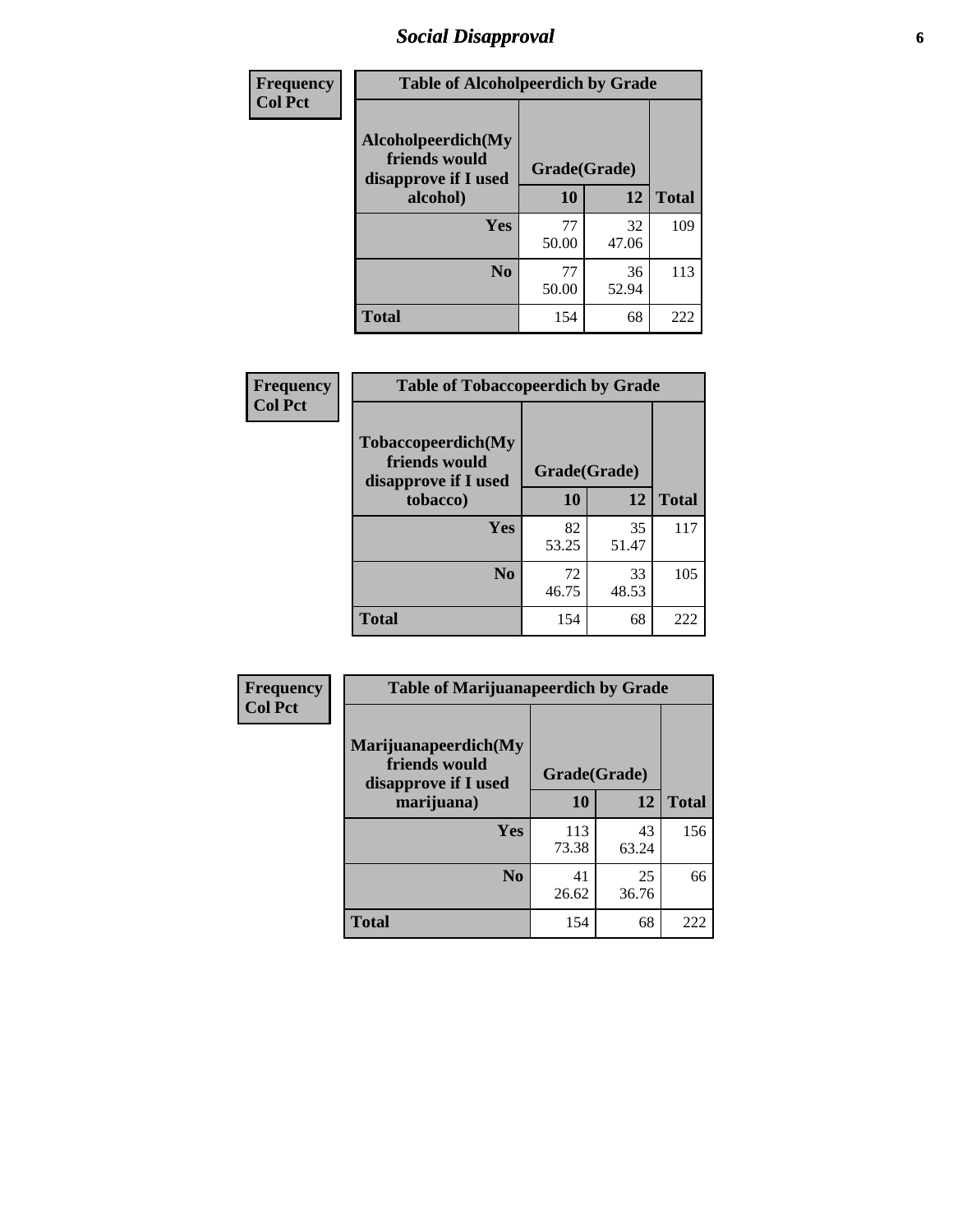### *Social Disapproval* **7**

| Frequency      | <b>Table of Otherdrugpeerdich by Grade</b>                    |              |             |              |  |  |
|----------------|---------------------------------------------------------------|--------------|-------------|--------------|--|--|
| <b>Col Pct</b> | Otherdrugpeerdich(My<br>friends would<br>disapprove if I used | Grade(Grade) |             |              |  |  |
|                | other drugs)                                                  | 10           | 12          | <b>Total</b> |  |  |
|                | Yes                                                           | 128<br>83.12 | 52<br>76.47 | 180          |  |  |
|                | N <sub>0</sub>                                                | 26<br>16.88  | 16<br>23.53 | 42           |  |  |
|                | <b>Total</b>                                                  | 154          | 68          | 222          |  |  |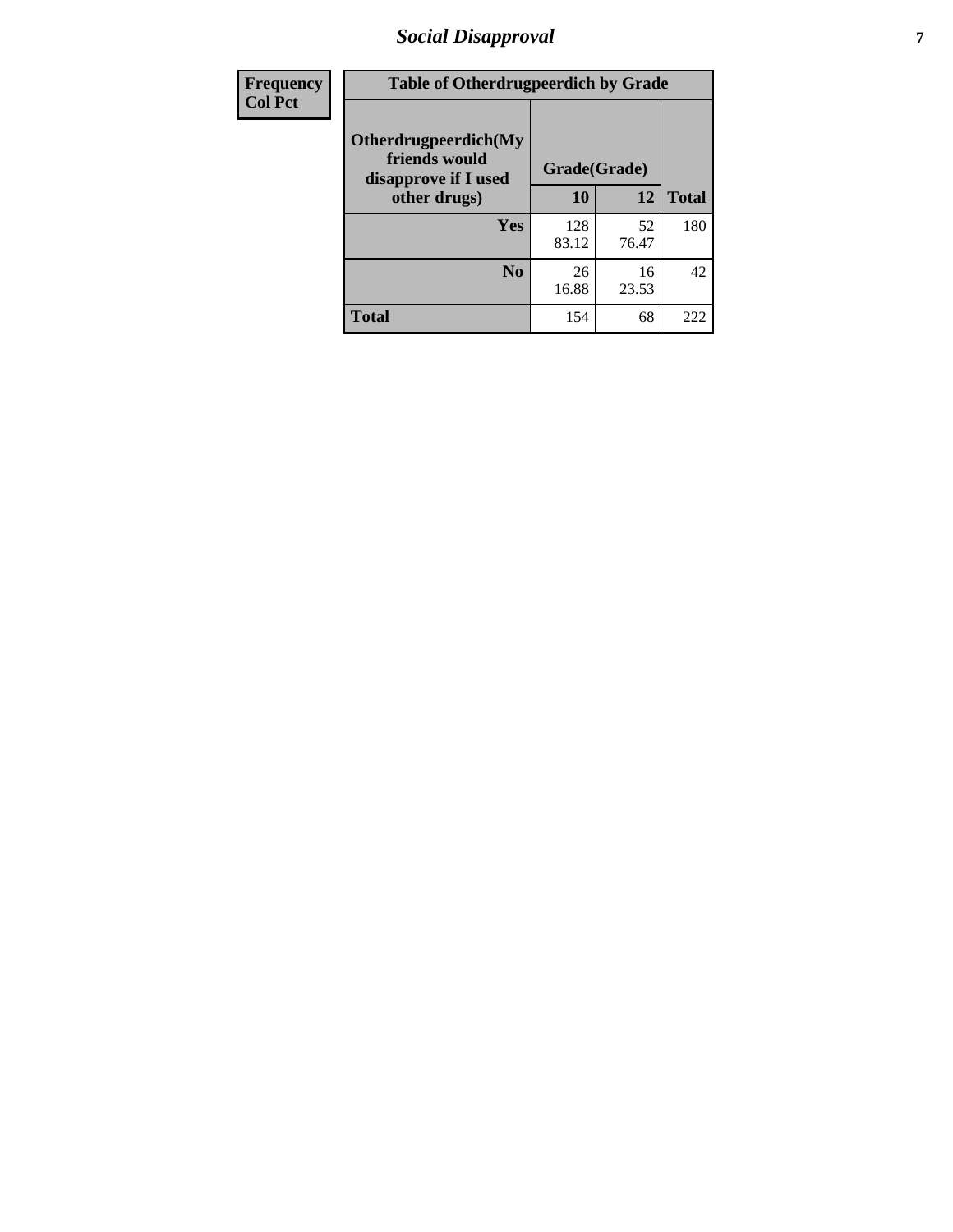#### Title IV, Part A, Schedule A **8** *Goal 2: To help ensure that all schools are safe and disciplined Baseline Data: Year 2008-2009 Student Involvement in Gang Activity*

| Frequency      | <b>Table of Gangself by Grade</b>                                                                 |                    |                  |              |  |  |
|----------------|---------------------------------------------------------------------------------------------------|--------------------|------------------|--------------|--|--|
| <b>Col Pct</b> | Gangself(I<br>have<br>participated<br>in illegal<br>gang<br>activities in<br>the past 30<br>days) | Grade(Grade)<br>10 | 12               | <b>Total</b> |  |  |
|                | Yes                                                                                               | 4<br>2.60          | $\theta$<br>0.00 | 4            |  |  |
|                | N <sub>0</sub>                                                                                    | 150<br>97.40       | 68<br>100.00     | 218          |  |  |
|                | <b>Total</b>                                                                                      | 154                | 68               | 222          |  |  |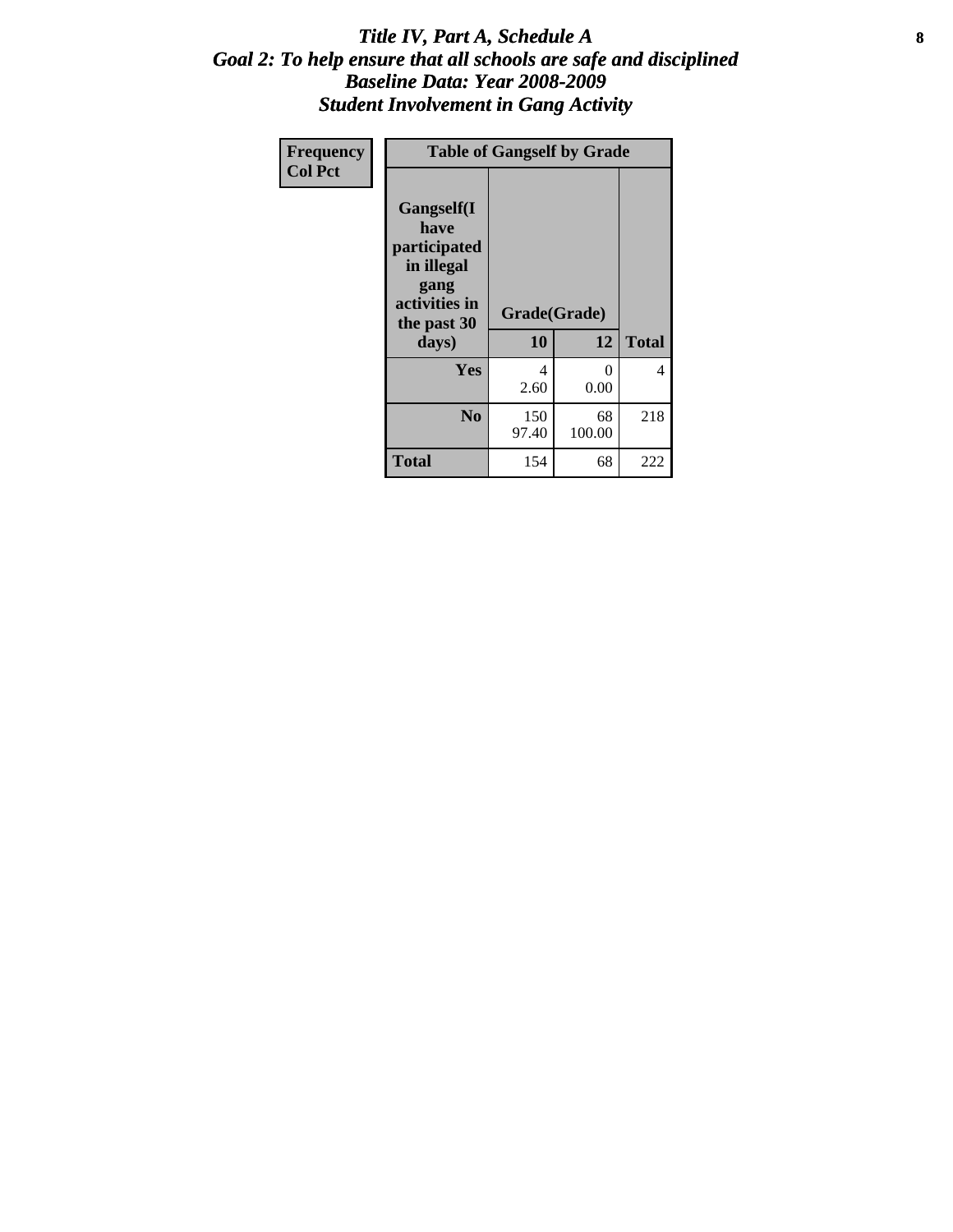# *Student Perception of School Safety* **9**

| <b>Frequency</b><br>Row Pct |
|-----------------------------|
|                             |

| <b>Table of Grade by Safeschool</b> |                          |                                                        |                                 |                                    |              |  |
|-------------------------------------|--------------------------|--------------------------------------------------------|---------------------------------|------------------------------------|--------------|--|
|                                     |                          | Safeschool (School is a place at which I feel<br>safe) |                                 |                                    |              |  |
| Grade(Grade)                        | <b>Strongly</b><br>Agree | Agree                                                  | Somewhat   Somewhat<br>Disagree | <b>Strongly</b><br><b>Disagree</b> | <b>Total</b> |  |
| 10                                  | 42<br>27.27              | 83<br>53.90                                            | 17<br>11.04                     | 12<br>7.79                         | 154          |  |
| 12                                  | 21<br>30.88              | 40<br>58.82                                            | 10.29                           | 0<br>0.00                          | 68           |  |
| <b>Total</b>                        | 63                       | 123                                                    | 24                              | 12                                 | 222          |  |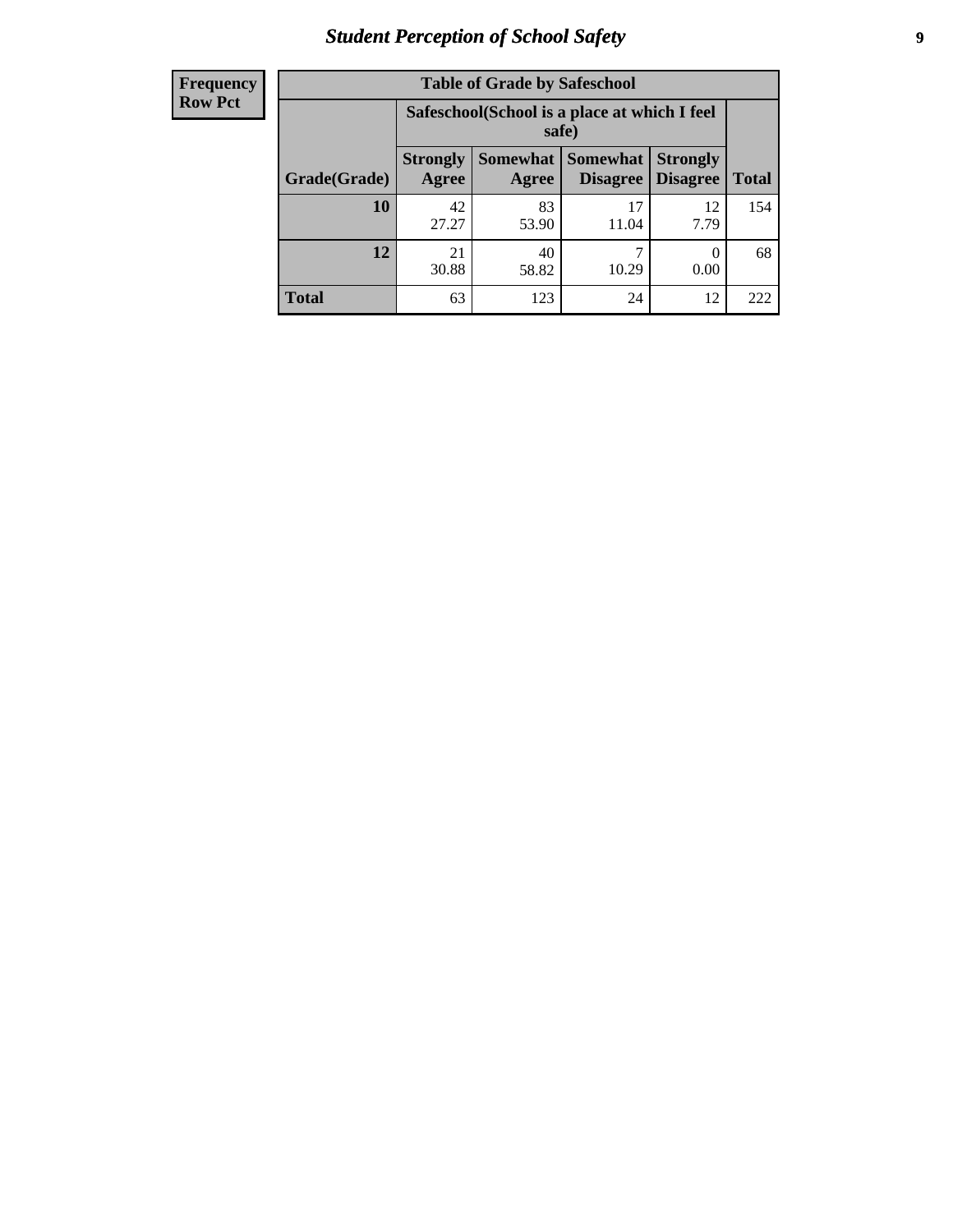### *Students Who Have Been Bullied* **10**

#### **Frequency Row Pct**

| <b>Table of Grade by Bullied</b> |                  |                                                                               |                              |                          |                        |                        |                   |              |
|----------------------------------|------------------|-------------------------------------------------------------------------------|------------------------------|--------------------------|------------------------|------------------------|-------------------|--------------|
|                                  |                  | <b>Bullied</b> (I have been bullied by other<br>students in the past 30 days) |                              |                          |                        |                        |                   |              |
| Grade(Grade)                     | 0<br><b>Days</b> | 1 or<br>days                                                                  | 3 <sub>to</sub><br>5<br>days | <b>6 to</b><br>9<br>days | 10<br>to<br>19<br>days | 20<br>to<br>29<br>days | All<br>30<br>days | <b>Total</b> |
| 10                               | 143<br>92.86     | 6<br>3.90                                                                     | 0<br>0.00                    | 3<br>1.95                | 0<br>0.00              | 2<br>1.30              | 0<br>0.00         | 154          |
| 12                               | 61<br>89.71      | $\overline{c}$<br>2.94                                                        | 1.47                         | $\Omega$<br>0.00         | 2<br>2.94              | 1.47                   | 1.47              | 68           |
| <b>Total</b>                     | 204              | 8                                                                             | 1                            | 3                        | $\overline{c}$         | 3                      |                   | 222          |

 $\blacksquare$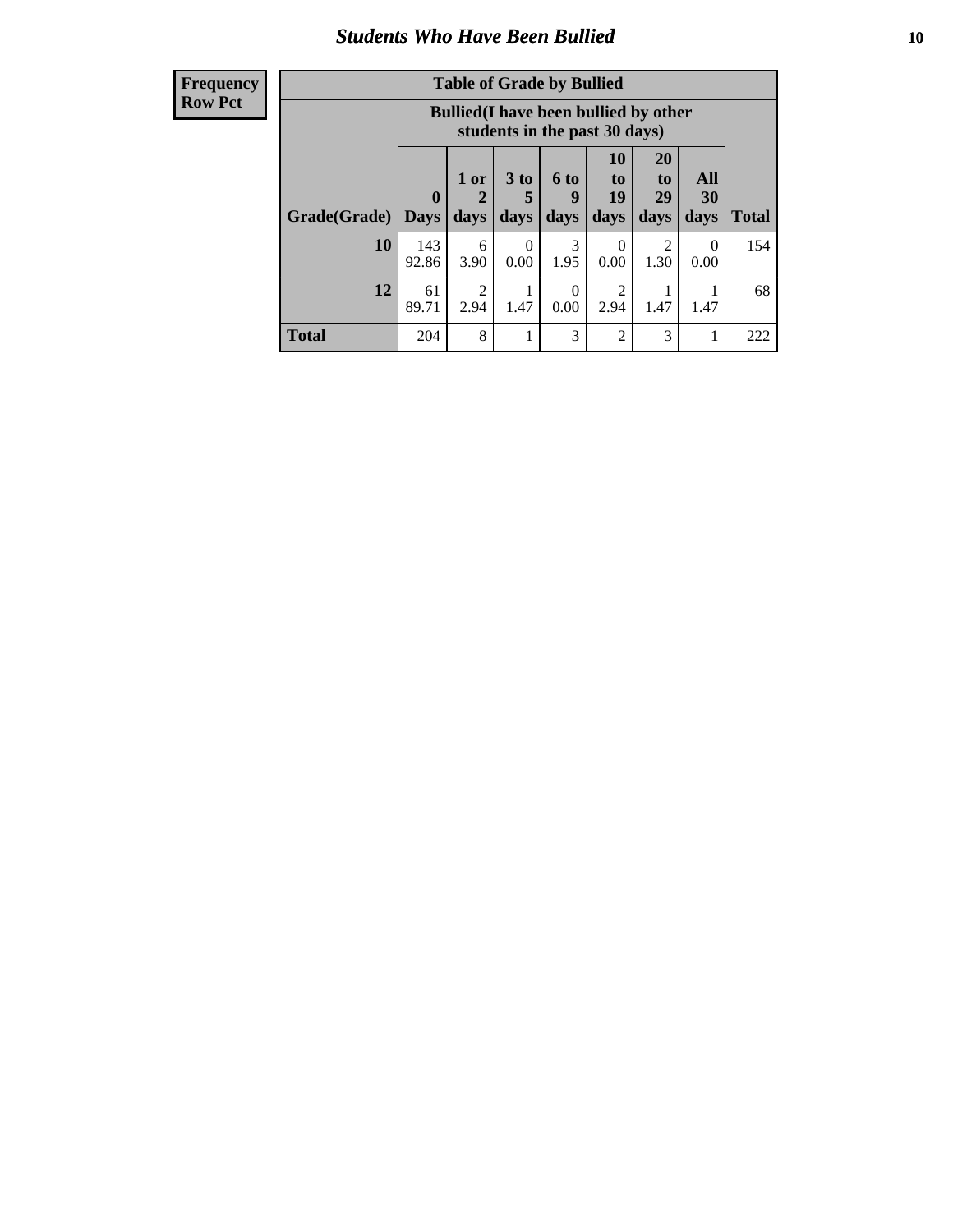#### *School Climate* **11**

| Frequency      | <b>Table of SchoolClimate1 by Grade</b> |                    |             |              |  |  |
|----------------|-----------------------------------------|--------------------|-------------|--------------|--|--|
| <b>Col Pct</b> | SchoolClimate1(I<br>like school)        | Grade(Grade)<br>10 | 12          | <b>Total</b> |  |  |
|                | <b>Strongly Agree</b>                   | 20<br>12.99        | 11<br>16.18 | 31           |  |  |
|                | <b>Somewhat Agree</b>                   | 105<br>68.18       | 47<br>69.12 | 152          |  |  |
|                | <b>Somewhat Disagree</b>                | 16<br>10.39        | 6<br>8.82   | 22           |  |  |
|                | <b>Strongly Disagree</b>                | 13<br>8.44         | 4<br>5.88   | 17           |  |  |
|                | <b>Total</b>                            | 154                | 68          | 222          |  |  |

| Frequency<br>Col Pct |
|----------------------|

| <b>Table of SchoolClimate2 by Grade</b>           |                    |             |              |  |  |
|---------------------------------------------------|--------------------|-------------|--------------|--|--|
| SchoolClimate2(I<br>feel successful at<br>school) | Grade(Grade)<br>10 | 12          | <b>Total</b> |  |  |
| <b>Strongly Agree</b>                             | 32<br>20.78        | 19<br>27.94 | 51           |  |  |
| <b>Somewhat Agree</b>                             | 97<br>62.99        | 42<br>61.76 | 139          |  |  |
| <b>Somewhat Disagree</b>                          | 18<br>11.69        | 10.29       | 25           |  |  |
| <b>Strongly Disagree</b>                          | 4.55               | 0.00        | 7            |  |  |
| Total                                             | 154                | 68          | 222          |  |  |

| Frequency      | <b>Table of SchoolClimate3 by Grade</b>                      |              |             |              |  |  |
|----------------|--------------------------------------------------------------|--------------|-------------|--------------|--|--|
| <b>Col Pct</b> | <b>SchoolClimate3(My</b><br>school has high<br>standards for | Grade(Grade) |             |              |  |  |
|                | achievement)                                                 | <b>10</b>    | 12          | <b>Total</b> |  |  |
|                | <b>Strongly Agree</b>                                        | 62<br>40.26  | 27<br>39.71 | 89           |  |  |
|                | <b>Somewhat Agree</b>                                        | 74<br>48.05  | 36<br>52.94 | 110          |  |  |
|                | <b>Somewhat Disagree</b>                                     | 14<br>9.09   | 3<br>4.41   | 17           |  |  |
|                | <b>Strongly Disagree</b>                                     | 4<br>2.60    | 2<br>2.94   | 6            |  |  |
|                | Total                                                        | 154          | 68          | 222          |  |  |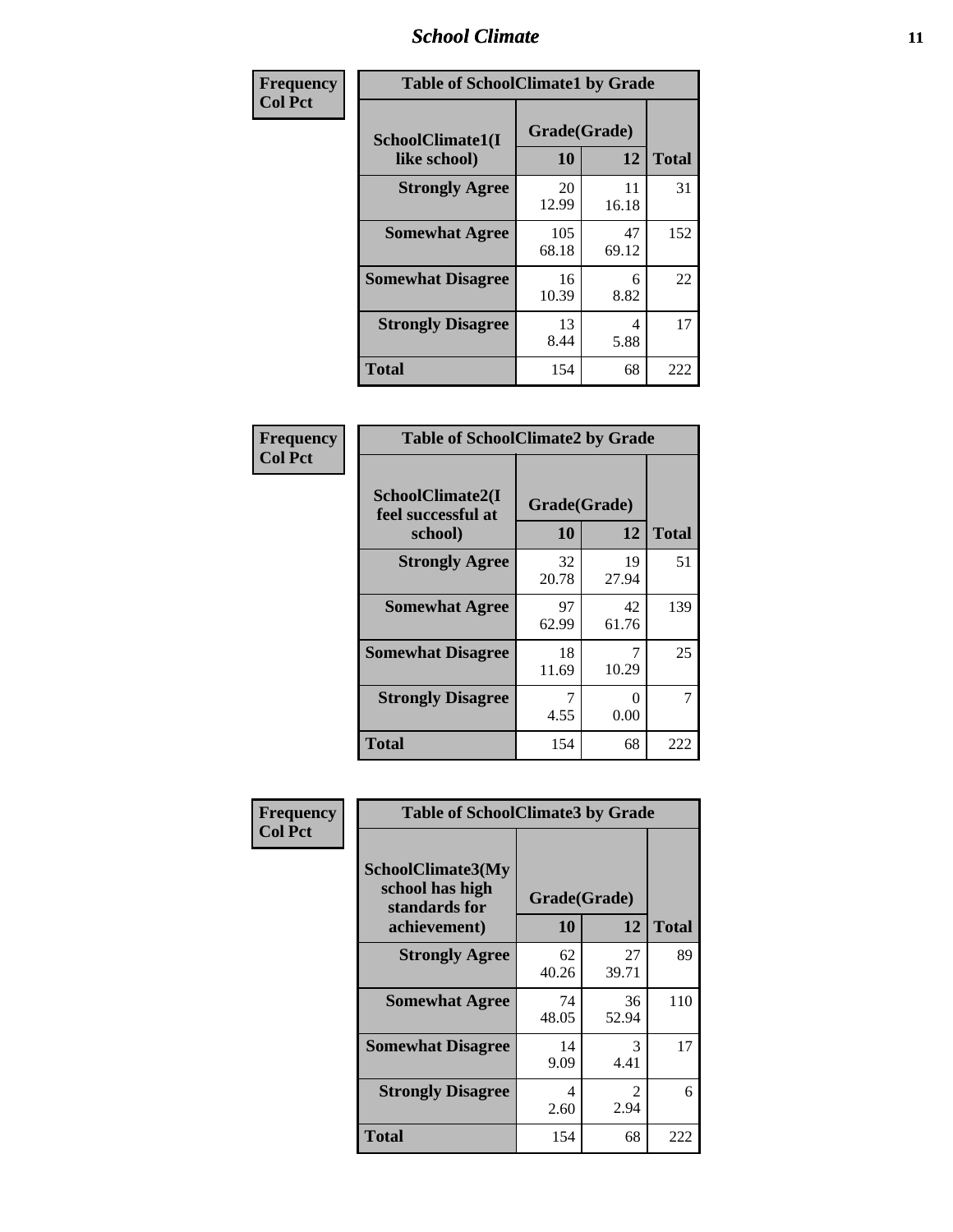#### *School Climate* **12**

| Frequency      |                                                                      | <b>Table of SchoolClimate4 by Grade</b> |             |              |  |
|----------------|----------------------------------------------------------------------|-----------------------------------------|-------------|--------------|--|
| <b>Col Pct</b> | <b>SchoolClimate4(My</b><br>school sets clear<br>rules for behavior) | Grade(Grade)<br>10                      | 12          | <b>Total</b> |  |
|                | <b>Strongly Agree</b>                                                | 71<br>46.10                             | 32<br>47.06 | 103          |  |
|                | <b>Somewhat Agree</b>                                                | 60<br>38.96                             | 26<br>38.24 | 86           |  |
|                | <b>Somewhat Disagree</b>                                             | 19<br>12.34                             | 8<br>11.76  | 27           |  |
|                | <b>Strongly Disagree</b>                                             | 4<br>2.60                               | 2<br>2.94   | 6            |  |
|                | <b>Total</b>                                                         | 154                                     | 68          | 222          |  |

| <b>Table of SchoolClimate5 by Grade</b>                   |              |             |              |  |  |
|-----------------------------------------------------------|--------------|-------------|--------------|--|--|
| SchoolClimate5(I<br>know what to do in<br>an emergency at | Grade(Grade) |             |              |  |  |
| school)                                                   | 10           | 12          | <b>Total</b> |  |  |
| <b>Strongly Agree</b>                                     | 87<br>56.49  | 36<br>52.94 | 123          |  |  |
| <b>Somewhat Agree</b>                                     | 52<br>33.77  | 28<br>41.18 | 80           |  |  |
| <b>Somewhat Disagree</b>                                  | 6<br>3.90    | 3<br>4.41   | 9            |  |  |
| <b>Strongly Disagree</b>                                  | 9<br>5.84    | 1.47        | 10           |  |  |
| Total                                                     | 154          | 68          | 222          |  |  |

| Frequency      | <b>Table of SchoolClimate6 by Grade</b>                  |                    |             |              |
|----------------|----------------------------------------------------------|--------------------|-------------|--------------|
| <b>Col Pct</b> | <b>SchoolClimate6(Teachers</b><br>treat me with respect) | Grade(Grade)<br>10 | 12          | <b>Total</b> |
|                | <b>Strongly Agree</b>                                    | 35<br>22.73        | 25<br>36.76 | 60           |
|                | <b>Somewhat Agree</b>                                    | 74<br>48.05        | 32<br>47.06 | 106          |
|                | <b>Somewhat Disagree</b>                                 | 33<br>21.43        | 8<br>11.76  | 41           |
|                | <b>Strongly Disagree</b>                                 | 12<br>7.79         | 3<br>4.41   | 15           |
|                | <b>Total</b>                                             | 154                | 68          | 222          |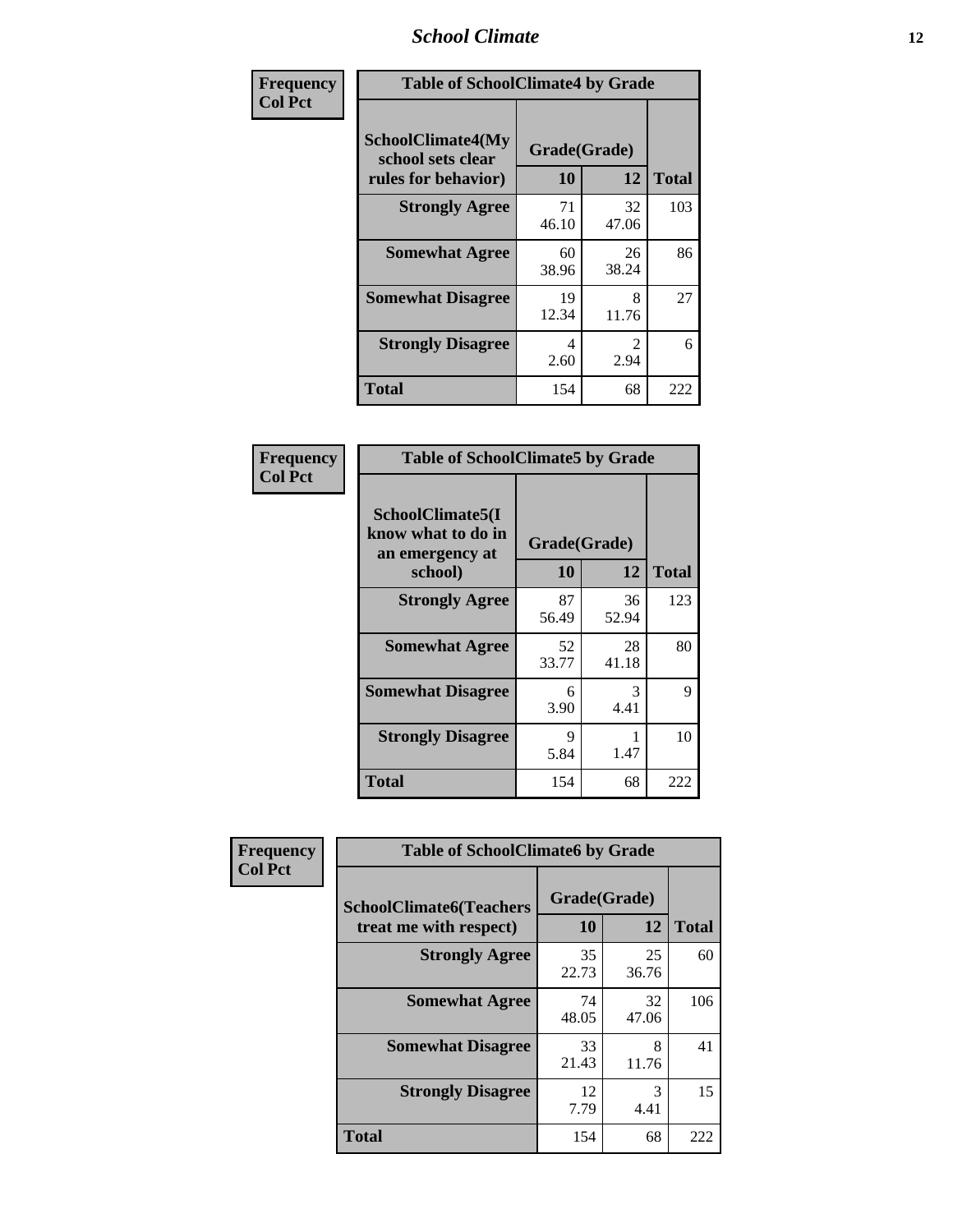#### *School Climate* **13**

| Frequency      | <b>Table of SchoolClimate7 by Grade</b>                                       |                    |                        |                |
|----------------|-------------------------------------------------------------------------------|--------------------|------------------------|----------------|
| <b>Col Pct</b> | <b>SchoolClimate7(Behaviors</b><br>in my class allow the<br>teacher to teach) | Grade(Grade)<br>10 | 12                     | <b>Total</b>   |
|                | <b>Strongly Agree</b>                                                         | 44<br>28.57        | 30<br>44.12            | 74             |
|                | <b>Somewhat Agree</b>                                                         | 93<br>60.39        | 29<br>42.65            | 122            |
|                | <b>Somewhat Disagree</b>                                                      | 12<br>7.79         | 7<br>10.29             | 19             |
|                | <b>Strongly Disagree</b>                                                      | 5<br>3.25          | $\mathfrak{D}$<br>2.94 | $\overline{7}$ |
|                | <b>Total</b>                                                                  | 154                | 68                     | 222            |

| Frequency      | <b>Table of SchoolClimate8 by Grade</b>                                              |                    |             |              |
|----------------|--------------------------------------------------------------------------------------|--------------------|-------------|--------------|
| <b>Col Pct</b> | <b>SchoolClimate8(Students</b><br>are frequently<br>recognized for good<br>behavior) | Grade(Grade)<br>10 | 12          | <b>Total</b> |
|                | <b>Strongly Agree</b>                                                                | 16<br>10.39        | 12<br>17.65 | 28           |
|                | <b>Somewhat Agree</b>                                                                | 66<br>42.86        | 27<br>39.71 | 93           |
|                | <b>Somewhat Disagree</b>                                                             | 55<br>35.71        | 22<br>32.35 | 77           |
|                | <b>Strongly Disagree</b>                                                             | 17<br>11.04        | 7<br>10.29  | 24           |
|                | <b>Total</b>                                                                         | 154                | 68          | 222          |

| Frequency      | <b>Table of SchoolClimate9 by Grade</b>                                           |                    |             |              |
|----------------|-----------------------------------------------------------------------------------|--------------------|-------------|--------------|
| <b>Col Pct</b> | SchoolClimate9(School<br>counselor would be<br>helpful if I needed<br>assistance) | Grade(Grade)<br>10 | 12          | <b>Total</b> |
|                | <b>Strongly Agree</b>                                                             | 79<br>51.30        | 40<br>58.82 | 119          |
|                | <b>Somewhat Agree</b>                                                             | 42<br>27.27        | 17<br>25.00 | 59           |
|                | <b>Somewhat Disagree</b>                                                          | 19<br>12.34        | 7<br>10.29  | 26           |
|                | <b>Strongly Disagree</b>                                                          | 14<br>9.09         | 4<br>5.88   | 18           |
|                | <b>Total</b>                                                                      | 154                | 68          | 222          |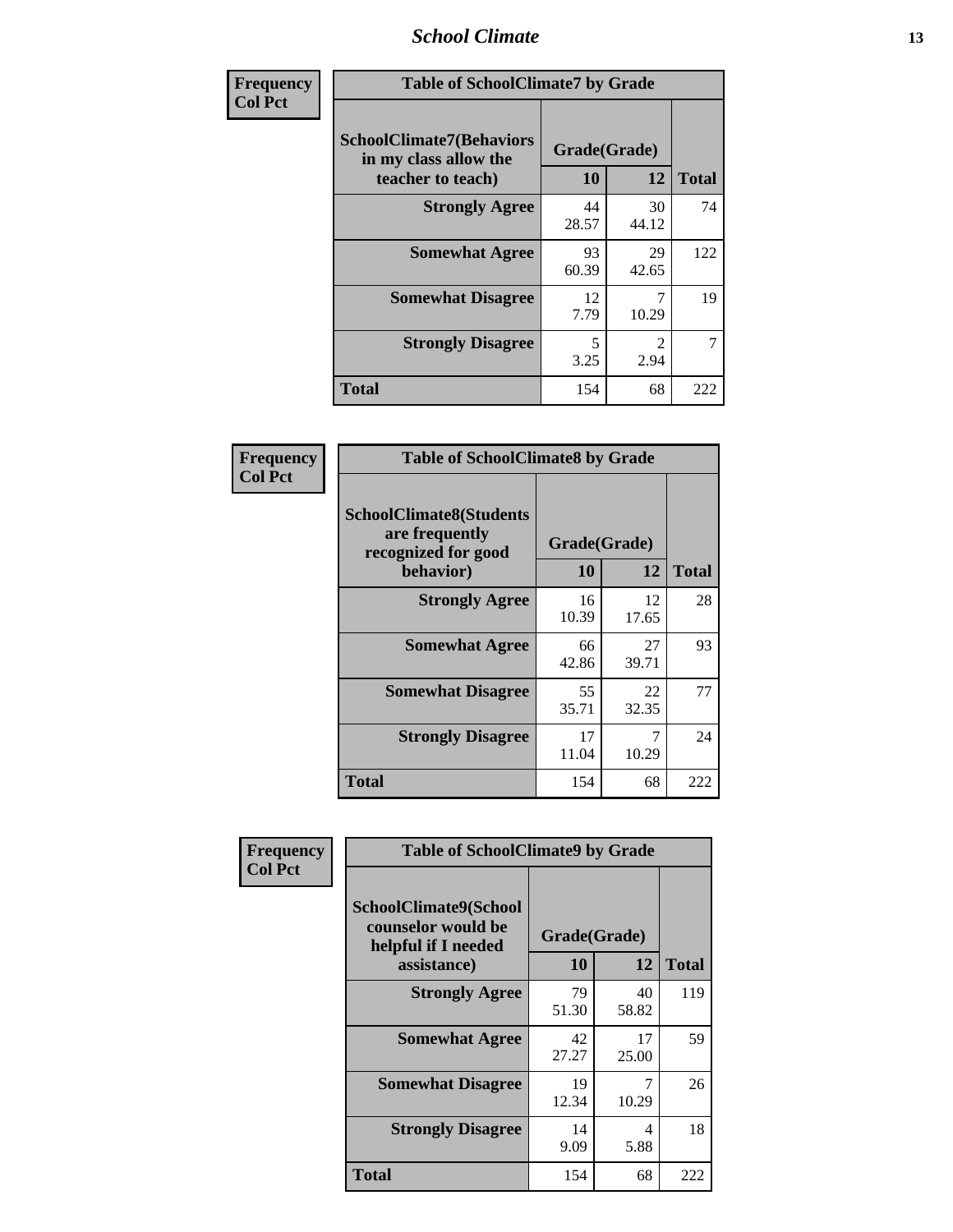### *Reasons for Dropping Out* **14**

| Frequency      | <b>Table of Dropoutreason by Grade</b>                                   |                    |                  |              |
|----------------|--------------------------------------------------------------------------|--------------------|------------------|--------------|
| <b>Col Pct</b> | Dropoutreason(If<br>I dropped out the<br>reason would<br>most likely be) | Grade(Grade)<br>10 | 12               | <b>Total</b> |
|                | Won't Drop out                                                           | 85<br>55.19        | 45<br>66.18      | 130          |
|                | <b>Bored</b>                                                             | 23<br>14.94        | 7<br>10.29       | 30           |
|                | <b>Family Reasons</b>                                                    | 11<br>7.14         | 6<br>8.82        | 17           |
|                | <b>Being Bullied</b>                                                     | 6<br>3.90          | $\Omega$<br>0.00 | 6            |
|                | <b>Other</b>                                                             | 29<br>18.83        | 10<br>14.71      | 39           |
|                | <b>Total</b>                                                             | 154                | 68               | 222          |

| Frequency<br><b>Col Pct</b> | <b>Table of Dropout by Grade</b>                            |              |             |              |  |
|-----------------------------|-------------------------------------------------------------|--------------|-------------|--------------|--|
|                             | Dropout(I<br>have<br>thought<br>about<br>dropping<br>out of | Grade(Grade) |             |              |  |
|                             | school)                                                     | 10           | 12          | <b>Total</b> |  |
|                             | Yes                                                         | 52<br>33.77  | 18<br>26.47 | 70           |  |
|                             | N <sub>0</sub>                                              | 102<br>66.23 | 50<br>73.53 | 152          |  |
|                             | <b>Total</b>                                                | 154          | 68          | 222          |  |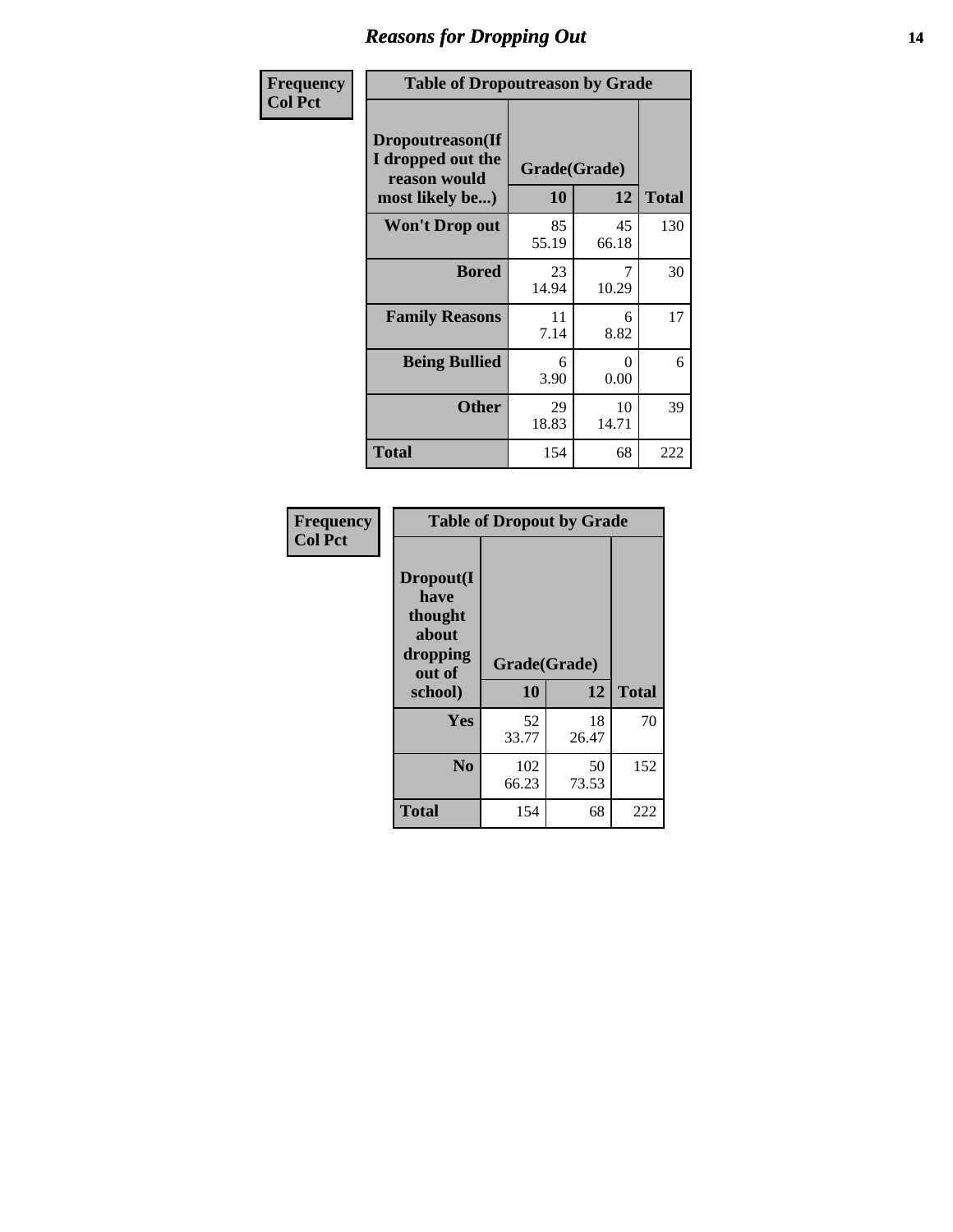*School Safety* **15**

| Frequency      | <b>Table of Gangself by Grade</b>                                                                 |                    |              |              |
|----------------|---------------------------------------------------------------------------------------------------|--------------------|--------------|--------------|
| <b>Col Pct</b> | Gangself(I<br>have<br>participated<br>in illegal<br>gang<br>activities in<br>the past 30<br>days) | Grade(Grade)<br>10 | 12           | <b>Total</b> |
|                | Yes                                                                                               | 4<br>2.60          | 0<br>0.00    | 4            |
|                | N <sub>o</sub>                                                                                    | 150<br>97.40       | 68<br>100.00 | 218          |
|                | Total                                                                                             | 154                | 68           | 222          |

| Frequency<br><b>Col Pct</b> | <b>Table of Gangpeers by Grade</b>                                                                                             |                    |             |              |
|-----------------------------|--------------------------------------------------------------------------------------------------------------------------------|--------------------|-------------|--------------|
|                             | <b>Gangpeers</b> (I<br>have friends<br>who have<br>participated<br>in illegal<br>gang<br>activities in<br>the past 30<br>days) | Grade(Grade)<br>10 | 12          | <b>Total</b> |
|                             | Yes                                                                                                                            | 9<br>5.84          | 7<br>10.29  | 16           |
|                             | N <sub>0</sub>                                                                                                                 | 145<br>94.16       | 61<br>89.71 | 206          |
|                             | <b>Total</b>                                                                                                                   | 154                | 68          | 222          |

| Frequency      | <b>Table of Pickedon by Grade</b>                                                       |                    |                 |    |
|----------------|-----------------------------------------------------------------------------------------|--------------------|-----------------|----|
| <b>Col Pct</b> | <b>Pickedon(I have</b><br>been picked on or<br>teased at school in<br>the past 30 days) | Grade(Grade)<br>10 | <b>Total</b>    |    |
|                | <b>Strongly Agree</b>                                                                   | 15<br>9.74         | 12<br>5<br>7.35 | 20 |
|                | <b>Somewhat Agree</b>                                                                   | 27<br>17.53        | 15<br>22.06     | 42 |
|                | <b>Somewhat Disagree</b>                                                                | 25<br>16.23        | 15<br>22.06     | 40 |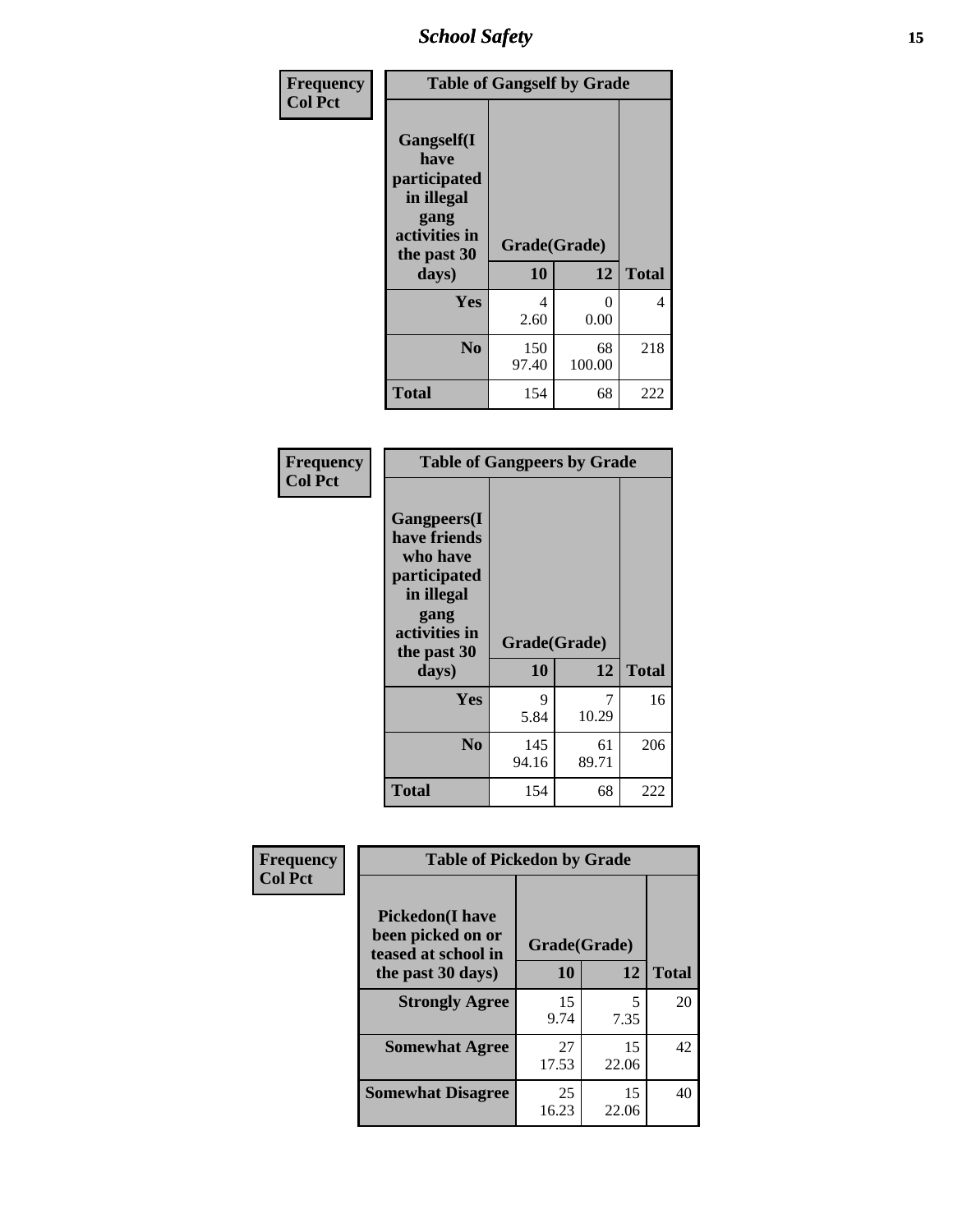# *School Safety* **16**

| Frequency      |                                                                                          | <b>Table of Pickedon by Grade</b> |             |              |  |  |  |  |  |  |  |
|----------------|------------------------------------------------------------------------------------------|-----------------------------------|-------------|--------------|--|--|--|--|--|--|--|
| <b>Col Pct</b> | <b>Pickedon</b> (I have<br>been picked on or<br>teased at school in<br>the past 30 days) | Grade(Grade)<br>10                | 12          | <b>Total</b> |  |  |  |  |  |  |  |
|                | <b>Strongly Disagree</b>                                                                 | 87<br>56.49                       | 33<br>48.53 | 120          |  |  |  |  |  |  |  |
|                | <b>Total</b>                                                                             | 154                               | 68          | 222          |  |  |  |  |  |  |  |

| Frequency      | <b>Table of Safeschool by Grade</b>                      |                    |                  |     |  |  |  |  |  |  |  |
|----------------|----------------------------------------------------------|--------------------|------------------|-----|--|--|--|--|--|--|--|
| <b>Col Pct</b> | Safeschool(School<br>is a place at which I<br>feel safe) | Grade(Grade)<br>10 | <b>Total</b>     |     |  |  |  |  |  |  |  |
|                | <b>Strongly Agree</b>                                    | 42<br>27.27        | 21<br>30.88      | 63  |  |  |  |  |  |  |  |
|                | <b>Somewhat Agree</b>                                    | 83<br>53.90        | 40<br>58.82      | 123 |  |  |  |  |  |  |  |
|                | <b>Somewhat Disagree</b>                                 | 17<br>11.04        | 10.29            | 24  |  |  |  |  |  |  |  |
|                | <b>Strongly Disagree</b>                                 | 12<br>7.79         | $\Omega$<br>0.00 | 12  |  |  |  |  |  |  |  |
|                | Total                                                    | 154                | 68               | 222 |  |  |  |  |  |  |  |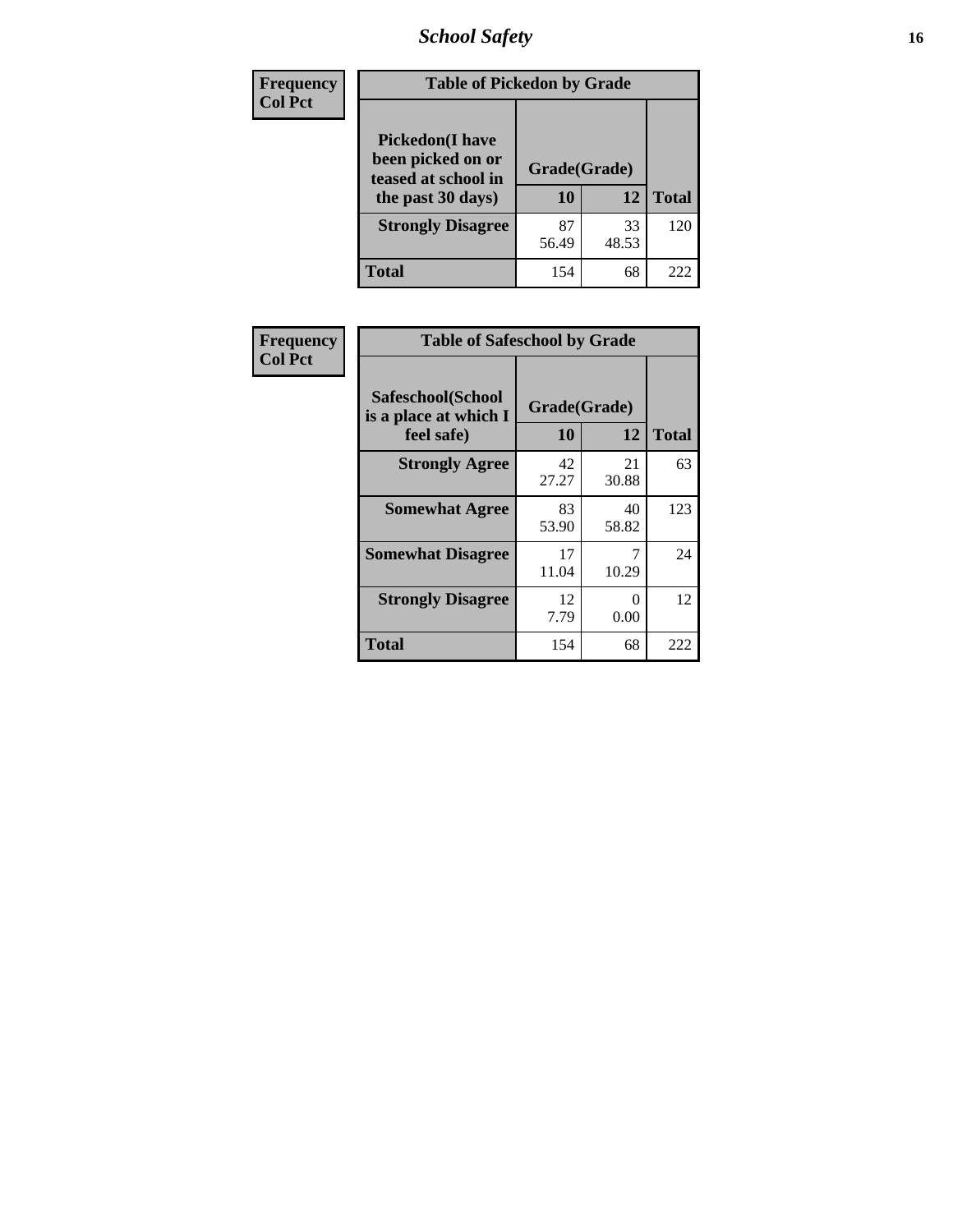*School Safety* **17**

|                | <b>Frequency</b> |
|----------------|------------------|
| <b>Row Pct</b> |                  |

| <b>Table of Grade by Bullied</b> |              |                                              |                               |                   |                        |                               |                   |              |  |  |  |
|----------------------------------|--------------|----------------------------------------------|-------------------------------|-------------------|------------------------|-------------------------------|-------------------|--------------|--|--|--|
|                                  |              | <b>Bullied</b> (I have been bullied by other | students in the past 30 days) |                   |                        |                               |                   |              |  |  |  |
| <b>Grade</b> (Grade)   Days      | $\bf{0}$     | $1$ or<br>2<br>days                          | 3 <sub>to</sub><br>5<br>days  | 6 to<br>9<br>days | 10<br>to<br>19<br>days | <b>20</b><br>to<br>29<br>days | All<br>30<br>days | <b>Total</b> |  |  |  |
| 10                               | 143<br>92.86 | 6<br>3.90                                    | $\Omega$<br>0.00              | 3<br>1.95         | 0<br>0.00              | 2<br>1.30                     | 0<br>0.00         | 154          |  |  |  |
| 12                               | 61<br>89.71  | $\mathfrak{D}$<br>2.94                       | 1.47                          | 0<br>0.00         | $\mathfrak{D}$<br>2.94 | 1.47                          | 1.47              | 68           |  |  |  |
| <b>Total</b>                     | 204          | 8                                            |                               | 3                 | $\overline{2}$         | 3                             |                   | 222          |  |  |  |

| Frequency      |              | <b>Table of Grade by Bulliedothers</b> |                                                                |                              |                        |                   |              |  |  |  |
|----------------|--------------|----------------------------------------|----------------------------------------------------------------|------------------------------|------------------------|-------------------|--------------|--|--|--|
| <b>Row Pct</b> |              |                                        | <b>Bulliedothers</b> (I bullied others<br>in the past 30 days) |                              |                        |                   |              |  |  |  |
|                | Grade(Grade) | $\bf{0}$<br><b>Days</b>                | 1 or<br>2<br>days                                              | 3 <sub>to</sub><br>5<br>days | 20<br>to<br>29<br>days | All<br>30<br>days | <b>Total</b> |  |  |  |
|                | 10           | 147<br>95.45                           | 5<br>3.25                                                      | 0.65                         | 0.65                   | $\Omega$<br>0.00  | 154          |  |  |  |
|                | 12           | 67<br>98.53                            | $\Omega$<br>0.00                                               | 0<br>0.00                    | $\Omega$<br>0.00       | 1.47              | 68           |  |  |  |
|                | <b>Total</b> | 214                                    | 5                                                              |                              |                        |                   | 222          |  |  |  |

| <b>Frequency</b> |              | <b>Table of Grade by Weaponschool</b> |                                                                   |                        |                |                       |                        |              |  |  |
|------------------|--------------|---------------------------------------|-------------------------------------------------------------------|------------------------|----------------|-----------------------|------------------------|--------------|--|--|
| <b>Row Pct</b>   |              |                                       | Weaponschool(I brought a weapon<br>to school in the past 30 days) |                        |                |                       |                        |              |  |  |
|                  |              | $\mathbf{0}$                          | 1 or                                                              | 3 <sub>to</sub><br>5   | 10<br>to<br>19 | <b>20</b><br>to<br>29 | All<br>30              | <b>Total</b> |  |  |
|                  | Grade(Grade) | <b>Days</b>                           | days                                                              | days                   | days           | days                  | days                   |              |  |  |
|                  | 10           | 147<br>95.45                          | 0.65                                                              | $\mathfrak{D}$<br>1.30 | 0.65           | 0.65                  | $\overline{2}$<br>1.30 | 154          |  |  |
|                  | 12           | 65<br>95.59                           | 1.47                                                              | $\Omega$<br>0.00       | 1.47           | 1.47                  | 0<br>0.00              | 68           |  |  |
|                  | <b>Total</b> | 212                                   | $\mathfrak{D}$                                                    | $\overline{2}$         | $\overline{2}$ | $\overline{2}$        | $\overline{2}$         | 222          |  |  |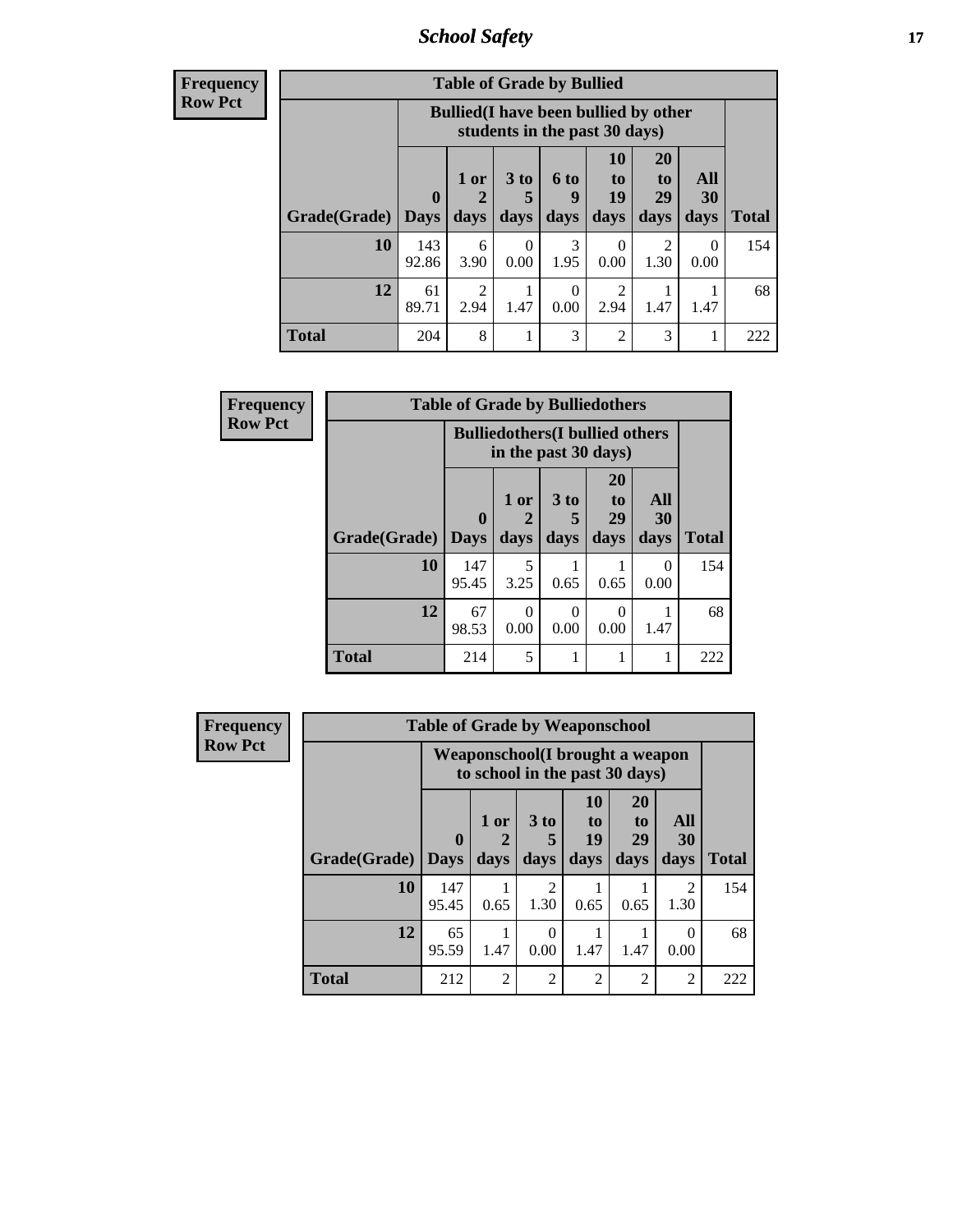*School Safety* **18**

| <b>Frequency</b> |              |                                                                      |                                | <b>Table of Grade by Absentunsafe</b> |                        |                        |              |  |  |
|------------------|--------------|----------------------------------------------------------------------|--------------------------------|---------------------------------------|------------------------|------------------------|--------------|--|--|
| <b>Row Pct</b>   |              | <b>Absentunsafe(I have missed</b><br>school because I felt unsafe in |                                |                                       |                        |                        |              |  |  |
|                  | Grade(Grade) | $\bf{0}$<br><b>Days</b>                                              | 1 or<br>$\overline{2}$<br>days | 3 to<br>days                          | 10<br>to<br>19<br>days | 20<br>to<br>29<br>days | <b>Total</b> |  |  |
|                  | 10           | 150<br>97.40                                                         | 0.65                           | $\mathfrak{D}$<br>1.30                | 0.00                   | 0.65                   | 154          |  |  |
|                  | 12           | 67<br>98.53                                                          | $\Omega$<br>0.00               | 0<br>0.00                             | 1.47                   | $\mathcal{L}$<br>0.00  | 68           |  |  |
|                  | <b>Total</b> | 217                                                                  | 1                              | $\mathfrak{D}$                        | 1                      |                        | 222          |  |  |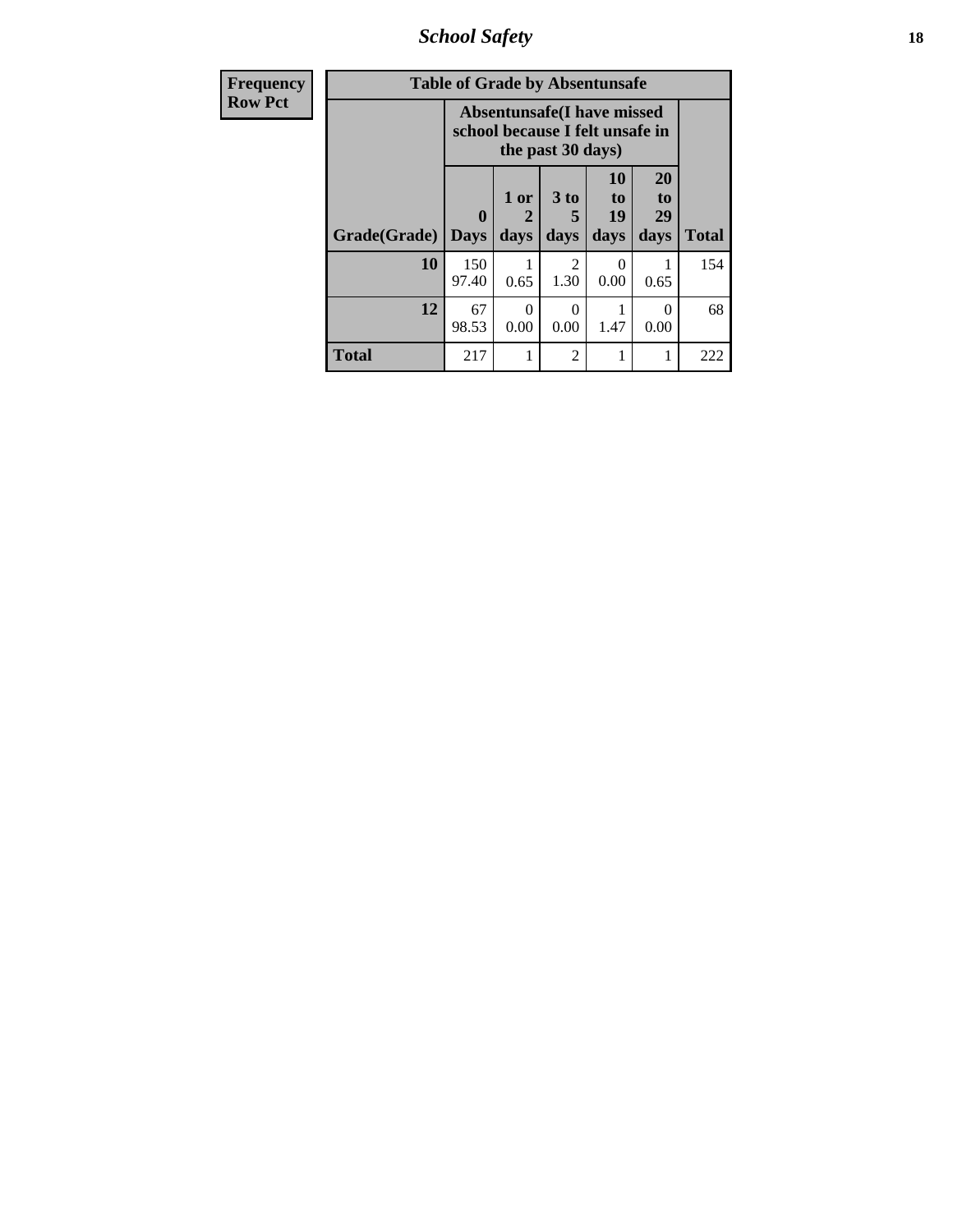#### **Frequency Row Pct**

Г

| <b>Table of Grade by Alcohol</b> |                                 |                                    |                 |                        |                        |                        |                     |              |  |  |  |  |
|----------------------------------|---------------------------------|------------------------------------|-----------------|------------------------|------------------------|------------------------|---------------------|--------------|--|--|--|--|
|                                  |                                 | Alcohol(Alcohol use, past 30 days) |                 |                        |                        |                        |                     |              |  |  |  |  |
| Grade(Grade)                     | <b>Did</b><br>not<br><b>use</b> | $1-2$<br>days                      | $3 - 5$<br>days | $6 - 9$<br>days        | $10-19$<br>days        | $20 - 29$<br>days      | <b>Every</b><br>day | <b>Total</b> |  |  |  |  |
| 10                               | 124<br>80.52                    | 10<br>6.49                         | 10<br>6.49      | $\overline{2}$<br>1.30 | $\overline{2}$<br>1.30 | $\overline{2}$<br>1.30 | 4<br>2.60           | 154          |  |  |  |  |
| 12                               | 47<br>69.12                     | 7<br>10.29                         | 4<br>5.88       | 4<br>5.88              | 3<br>4.41              | 1.47                   | 2<br>2.94           | 68           |  |  |  |  |
| <b>Total</b>                     | 171                             | 17                                 | 14              | 6                      | 5                      | 3                      | 6                   | 222          |  |  |  |  |

| <b>Frequency</b> | <b>Table of Grade by Cigarettes</b> |                                 |                                                          |                 |                        |                   |                     |              |  |  |
|------------------|-------------------------------------|---------------------------------|----------------------------------------------------------|-----------------|------------------------|-------------------|---------------------|--------------|--|--|
| <b>Row Pct</b>   |                                     |                                 | <b>Cigarettes (Smoking tobacco use,</b><br>past 30 days) |                 |                        |                   |                     |              |  |  |
|                  | Grade(Grade)                        | <b>Did</b><br>not<br><b>use</b> | $1 - 2$<br>days                                          | $3 - 5$<br>days | $ 10-19 $<br>days      | $20 - 29$<br>days | <b>Every</b><br>day | <b>Total</b> |  |  |
|                  | 10                                  | 124<br>80.52                    | 15<br>9.74                                               | 5<br>3.25       | $\overline{c}$<br>1.30 | 3<br>1.95         | 5<br>3.25           | 154          |  |  |
|                  | 12                                  | 47<br>69.12                     | 12<br>17.65                                              | 3<br>4.41       | 1.47                   | 1.47              | 4<br>5.88           | 68           |  |  |
|                  | <b>Total</b>                        | 171                             | 27                                                       | 8               | 3                      | 4                 | 9                   | 222          |  |  |

**Frequency Row Pct**

| <b>Table of Grade by Smokeless</b> |                                 |                 |                 |               |                                                     |                   |              |              |  |  |  |
|------------------------------------|---------------------------------|-----------------|-----------------|---------------|-----------------------------------------------------|-------------------|--------------|--------------|--|--|--|
|                                    |                                 |                 |                 |               | <b>Smokeless</b> (Chewing tobaccouse, past 30 days) |                   |              |              |  |  |  |
| Grade(Grade)                       | <b>Did</b><br>not<br><b>use</b> | $1 - 2$<br>days | $3 - 5$<br>days | $6-9$<br>days | $10-19$<br>days                                     | $20 - 29$<br>days | Every<br>day | <b>Total</b> |  |  |  |
| 10                                 | 131<br>85.06                    | 12<br>7.79      | 2<br>1.30       | 0.65          | $\overline{2}$<br>1.30                              | 1.30              | 4<br>2.60    | 154          |  |  |  |
| 12                                 | 56<br>82.35                     | 9<br>13.24      | 1.47            | 0<br>0.00     | 0<br>0.00                                           | 1.47              | 1.47         | 68           |  |  |  |
| <b>Total</b>                       | 187                             | 21              | 3               |               | $\overline{2}$                                      | 3                 | 5            | 222          |  |  |  |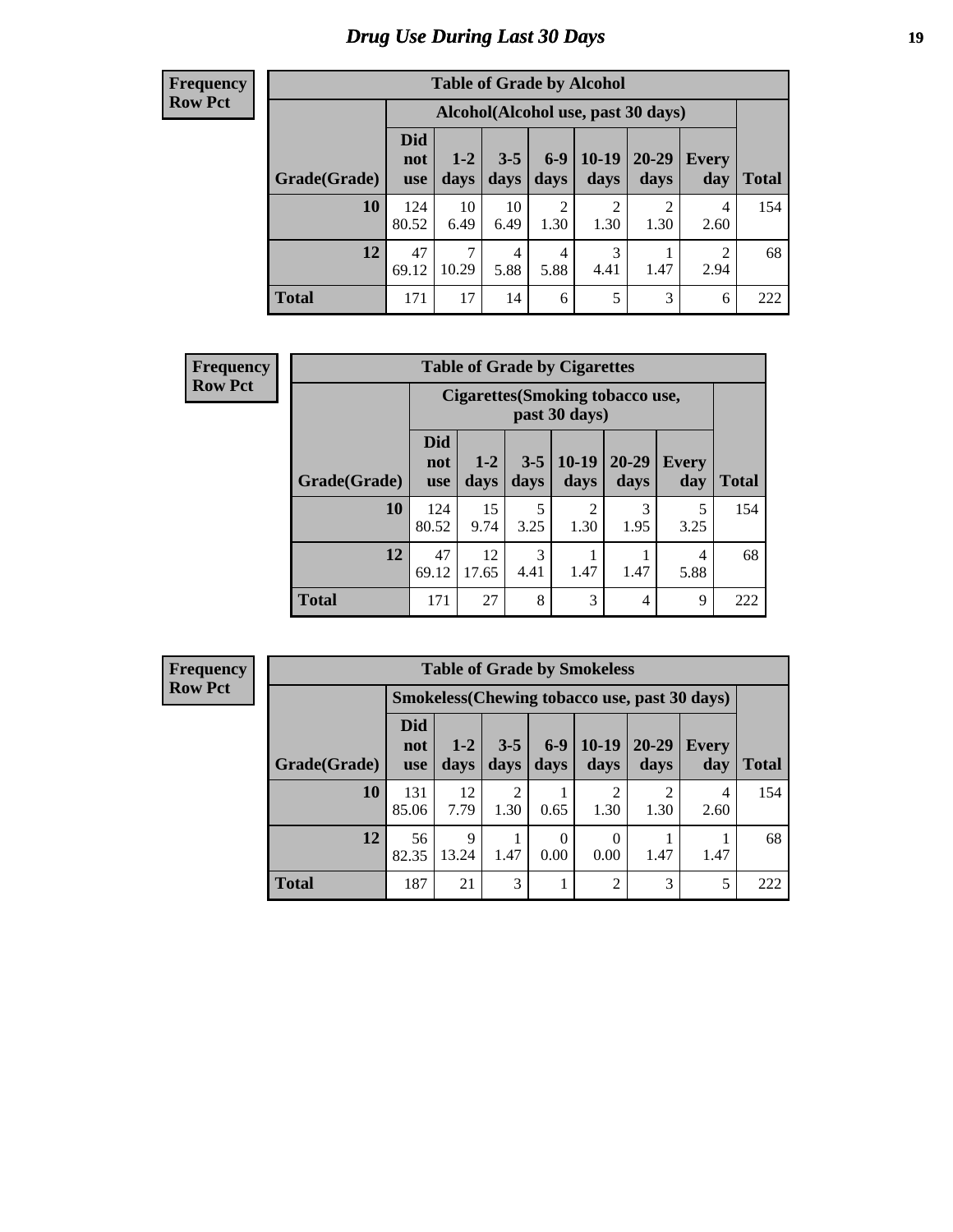| <b>Frequency</b> |              |                                 |                        |                        | <b>Table of Grade by Marijuana</b> |                           |              |  |
|------------------|--------------|---------------------------------|------------------------|------------------------|------------------------------------|---------------------------|--------------|--|
| <b>Row Pct</b>   |              |                                 |                        | past 30 days)          |                                    | Marijuana (Marijuana use, |              |  |
|                  | Grade(Grade) | <b>Did</b><br>not<br><b>use</b> | $1-2$<br>days          | days                   | $3-5$   10-19<br>days              | <b>Every</b><br>day       | <b>Total</b> |  |
|                  | 10           | 146<br>94.81                    | 4<br>2.60              | 0.65                   | 0.65                               | $\overline{2}$<br>1.30    | 154          |  |
|                  | 12           | 64<br>94.12                     | $\overline{2}$<br>2.94 | $\overline{2}$<br>2.94 | $\Omega$<br>0.00                   | 0<br>0.00                 | 68           |  |
|                  | <b>Total</b> | 210                             | 6                      | 3                      |                                    | $\overline{2}$            | 222          |  |

| Frequency      |              | <b>Table of Grade by Cocaine</b> |                  |                 |                                     |                   |                     |              |
|----------------|--------------|----------------------------------|------------------|-----------------|-------------------------------------|-------------------|---------------------|--------------|
| <b>Row Pct</b> |              |                                  |                  |                 | Cocaine (Cocaine use, past 30 days) |                   |                     |              |
|                | Grade(Grade) | <b>Did</b><br>not<br><b>use</b>  | $1 - 2$<br>days  | $3 - 5$<br>days | $10-19$<br>days                     | $20 - 29$<br>days | <b>Every</b><br>day | <b>Total</b> |
|                | 10           | 148<br>96.10                     | 2<br>1.30        | 0.65            | 0.65                                | 0.65              | 0.65                | 154          |
|                | 12           | 68<br>100.00                     | $\Omega$<br>0.00 | 0<br>0.00       | 0<br>0.00                           | 0<br>0.00         | $\theta$<br>0.00    | 68           |
|                | <b>Total</b> | 216                              | $\overline{2}$   |                 |                                     |                   |                     | 222          |

| Frequency      |              | <b>Table of Grade by Inhalants</b> |                  |                  |                  |                                        |                     |              |  |
|----------------|--------------|------------------------------------|------------------|------------------|------------------|----------------------------------------|---------------------|--------------|--|
| <b>Row Pct</b> |              |                                    |                  |                  |                  | Inhalants (Inhalant use, past 30 days) |                     |              |  |
|                | Grade(Grade) | <b>Did</b><br>not<br><b>use</b>    | $1 - 2$<br>days  | $3 - 5$<br>days  | $6-9$<br>days    | $20 - 29$<br>days                      | <b>Every</b><br>day | <b>Total</b> |  |
|                | 10           | 146<br>94.81                       | 4<br>2.60        | 0.65             | 0.65             | 0.65                                   | 0.65                | 154          |  |
|                | 12           | 68<br>100.00                       | $\theta$<br>0.00 | $\Omega$<br>0.00 | $\Omega$<br>0.00 | 0<br>0.00                              | 0<br>0.00           | 68           |  |
|                | Total        | 214                                | 4                |                  |                  |                                        |                     | 222          |  |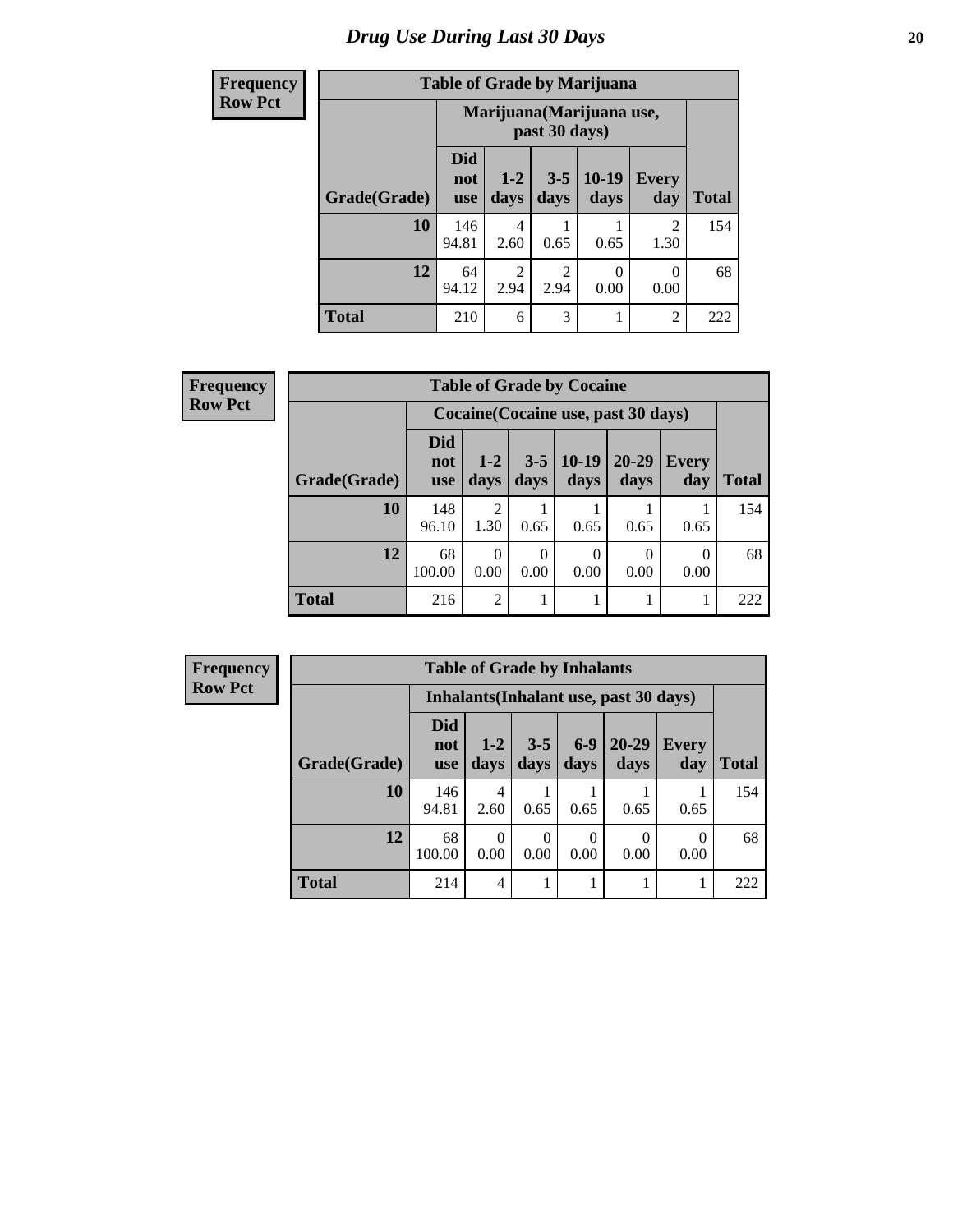| Frequency      | <b>Table of Grade by Steroids</b> |                                 |                                                |               |                |              |  |  |
|----------------|-----------------------------------|---------------------------------|------------------------------------------------|---------------|----------------|--------------|--|--|
| <b>Row Pct</b> |                                   |                                 | <b>Steroids</b> (Steroid use,<br>past 30 days) |               |                |              |  |  |
|                | Grade(Grade)                      | <b>Did</b><br>not<br><b>use</b> | $1-2$<br>days                                  | $6-9$<br>days | Every<br>day   | <b>Total</b> |  |  |
|                | 10                                | 149<br>96.75                    | $\mathcal{L}$<br>1.30                          | 0.65          | 2<br>1.30      | 154          |  |  |
|                | 12                                | 67<br>98.53                     | 1.47                                           | 0.00          | 0.00           | 68           |  |  |
|                | <b>Total</b>                      | 216                             | 3                                              |               | $\overline{2}$ | 222          |  |  |

| Frequency      | <b>Table of Grade by Ecstasy</b> |                                 |                                               |                 |              |
|----------------|----------------------------------|---------------------------------|-----------------------------------------------|-----------------|--------------|
| <b>Row Pct</b> |                                  |                                 | <b>Ecstasy</b> (Ecstasy<br>use, past 30 days) |                 |              |
|                | Grade(Grade)                     | <b>Did</b><br>not<br><b>use</b> | $1 - 2$<br>days                               | $6 - 9$<br>days | <b>Total</b> |
|                | 10                               | 151<br>98.05                    | $\overline{2}$<br>1.30                        | 0.65            | 154          |
|                | 12                               | 67<br>98.53                     | 1.47                                          | 0<br>0.00       | 68           |
|                | <b>Total</b>                     | 218                             | 3                                             |                 | 222          |

| <b>Frequency</b> | <b>Table of Grade by Meth</b> |                                 |               |                          |                     |              |  |  |
|------------------|-------------------------------|---------------------------------|---------------|--------------------------|---------------------|--------------|--|--|
| <b>Row Pct</b>   |                               | Meth(Methamphetamine use,       |               |                          |                     |              |  |  |
|                  | Grade(Grade)                  | <b>Did</b><br>not<br><b>use</b> | $1-2$<br>days | $6-9$<br>days            | <b>Every</b><br>day | <b>Total</b> |  |  |
|                  | 10                            | 150<br>97.40                    | 0.65          | 0.65                     | 2<br>1.30           | 154          |  |  |
|                  | 12                            | 68<br>100.00                    | 0<br>0.00     | $\left( \right)$<br>0.00 | 0.00                | 68           |  |  |
|                  | <b>Total</b>                  | 218                             |               |                          | $\overline{c}$      | 222          |  |  |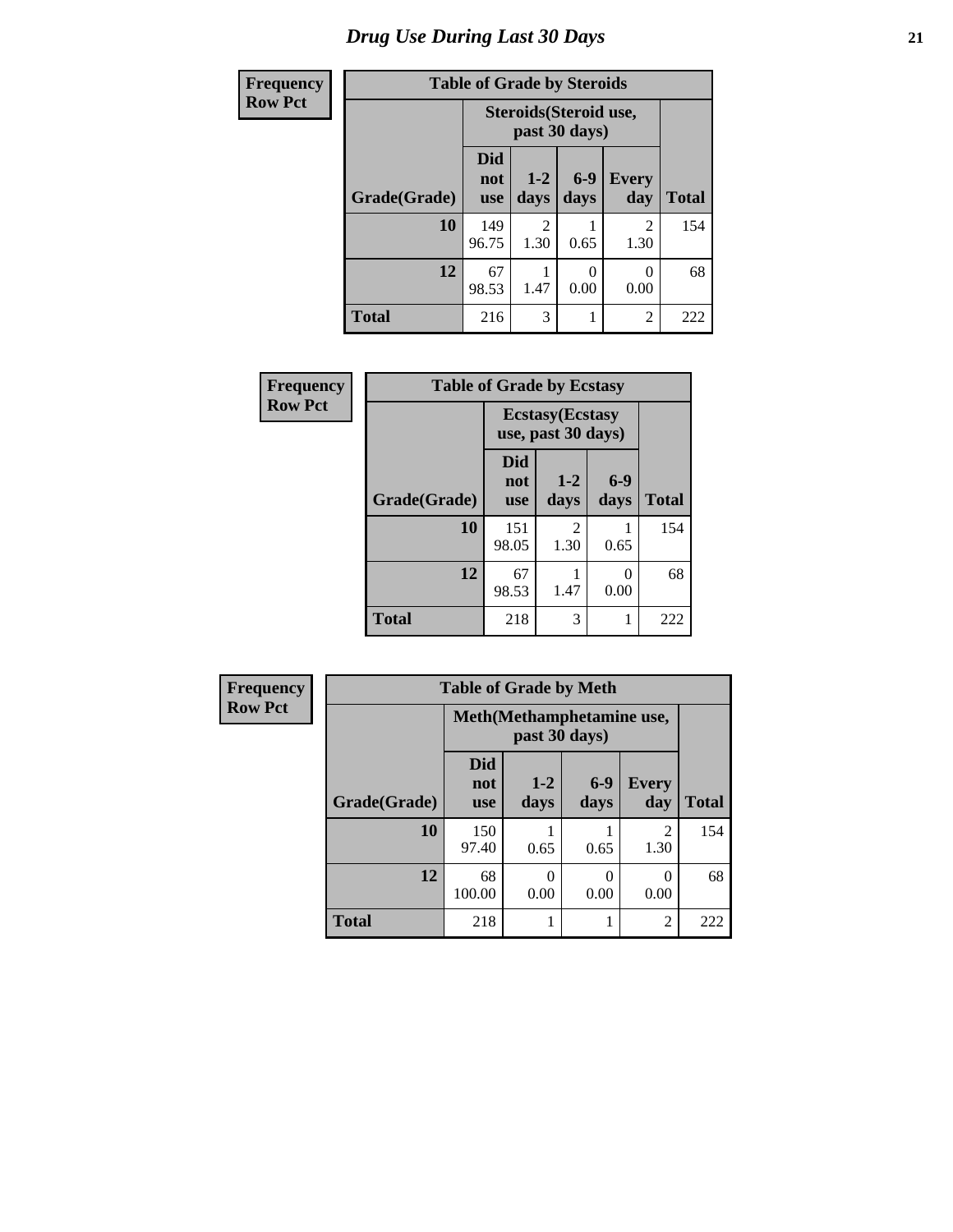| <b>Frequency</b> | <b>Table of Grade by Hallucinogens</b> |                                  |               |                 |                     |              |  |
|------------------|----------------------------------------|----------------------------------|---------------|-----------------|---------------------|--------------|--|
| <b>Row Pct</b>   |                                        | Hallucinogens (Hallucinogen use, |               |                 |                     |              |  |
|                  | Grade(Grade)                           | Did<br>not use                   | $1-2$<br>days | $10-19$<br>days | <b>Every</b><br>day | <b>Total</b> |  |
|                  | 10                                     | 150<br>97.40                     | 0.65          | 0.65            | 2<br>1.30           | 154          |  |
|                  | 12                                     | 68<br>100.00                     | 0.00          | 0<br>0.00       | 0.00                | 68           |  |
|                  | <b>Total</b>                           | 218                              |               |                 | റ                   | 222          |  |

| Frequency      |              |                                 |                |                 | <b>Table of Grade by Prescription</b>                                          |                   |                  |              |
|----------------|--------------|---------------------------------|----------------|-----------------|--------------------------------------------------------------------------------|-------------------|------------------|--------------|
| <b>Row Pct</b> |              |                                 |                |                 | <b>Prescription</b> (Prescription drugs not<br>prescribed to me, past 30 days) |                   |                  |              |
|                | Grade(Grade) | <b>Did</b><br>not<br><b>use</b> | $1-2$<br>days  | $3 - 5$<br>days | $10-19$<br>days                                                                | $20 - 29$<br>days | Every<br>day     | <b>Total</b> |
|                | 10           | 146<br>94.81                    | 3<br>1.95      | 0.65            | 3<br>1.95                                                                      | $\Omega$<br>0.00  | 0.65             | 154          |
|                | 12           | 66<br>97.06                     | 1.47           | 0<br>0.00       | 0<br>0.00                                                                      | 1.47              | $\Omega$<br>0.00 | 68           |
|                | <b>Total</b> | 212                             | $\overline{4}$ |                 | 3                                                                              |                   |                  | 222          |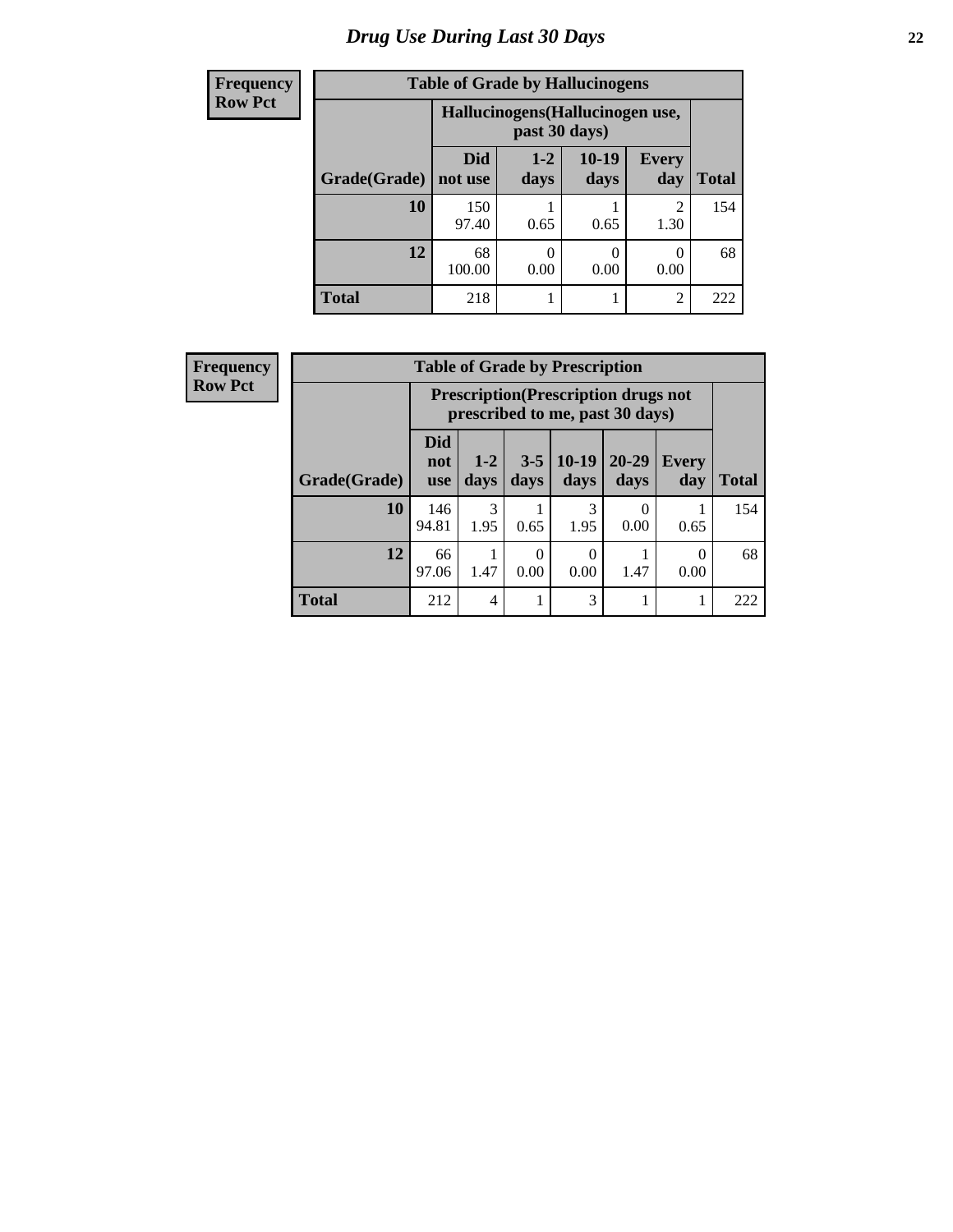| Frequency      | <b>Table of Alcoholease by Grade</b>              |                    |             |              |  |  |
|----------------|---------------------------------------------------|--------------------|-------------|--------------|--|--|
| <b>Col Pct</b> | <b>Alcoholease</b> (It is<br>easy to get alcohol) | Grade(Grade)<br>10 | 12          | <b>Total</b> |  |  |
|                | <b>Strongly Agree</b>                             | 46<br>29.87        | 23<br>33.82 | 69           |  |  |
|                | <b>Somewhat Agree</b>                             | 52<br>33.77        | 31<br>45.59 | 83           |  |  |
|                | <b>Somewhat Disagree</b>                          | 26<br>16.88        | 6<br>8.82   | 32           |  |  |
|                | <b>Strongly Disagree</b>                          | 30<br>19.48        | 8<br>11.76  | 38           |  |  |
|                | <b>Total</b>                                      | 154                | 68          | 222          |  |  |

| Frequency      | <b>Table of Cigarettesease by Grade</b>                 |                    |             |              |  |  |
|----------------|---------------------------------------------------------|--------------------|-------------|--------------|--|--|
| <b>Col Pct</b> | Cigarettesease(It is<br>easy to get smoking<br>tobacco) | Grade(Grade)<br>10 | 12          | <b>Total</b> |  |  |
|                | <b>Strongly Agree</b>                                   | 58<br>37.66        | 35<br>51.47 | 93           |  |  |
|                | <b>Somewhat Agree</b>                                   | 42<br>27.27        | 24<br>35.29 | 66           |  |  |
|                | <b>Somewhat Disagree</b>                                | 25<br>16.23        | 4<br>5.88   | 29           |  |  |
|                | <b>Strongly Disagree</b>                                | 29<br>18.83        | 5<br>7.35   | 34           |  |  |
|                | <b>Total</b>                                            | 154                | 68          | 222          |  |  |

| Frequency      | <b>Table of Smokelessease by Grade</b>                         |             |                    |              |  |  |  |  |
|----------------|----------------------------------------------------------------|-------------|--------------------|--------------|--|--|--|--|
| <b>Col Pct</b> | <b>Smokelessease</b> (It is<br>easy to get chewing<br>tobacco) | 10          | Grade(Grade)<br>12 | <b>Total</b> |  |  |  |  |
|                | <b>Strongly Agree</b>                                          | 80<br>51.95 | 35<br>51.47        | 115          |  |  |  |  |
|                | <b>Somewhat Agree</b>                                          | 36<br>23.38 | 22<br>32.35        | 58           |  |  |  |  |
|                | <b>Somewhat Disagree</b>                                       | 17<br>11.04 | 4<br>5.88          | 21           |  |  |  |  |
|                | <b>Strongly Disagree</b>                                       | 21<br>13.64 | 7<br>10.29         | 28           |  |  |  |  |
|                | <b>Total</b>                                                   | 154         | 68                 | 222          |  |  |  |  |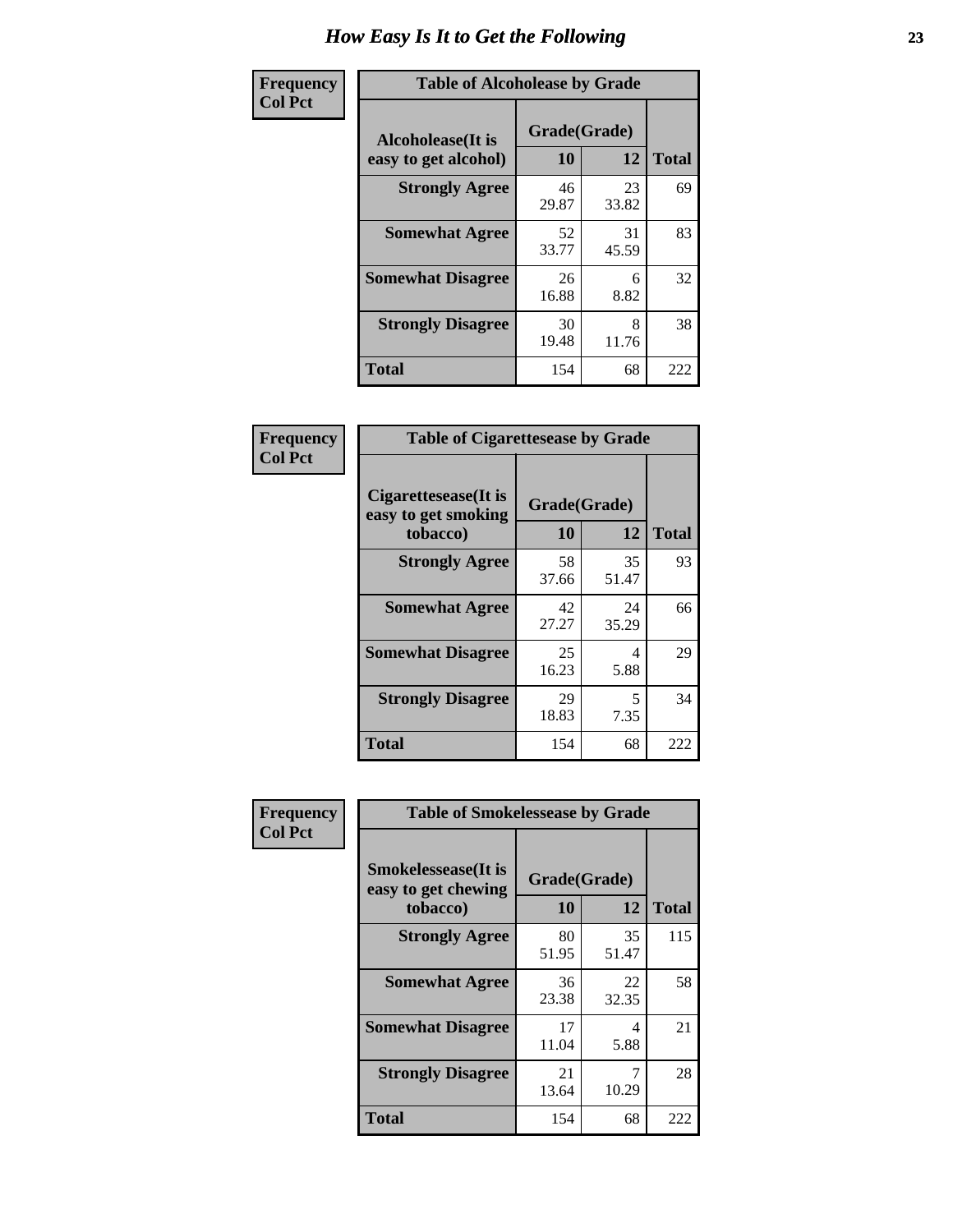| Frequency      | <b>Table of Marijuanaease by Grade</b>           |                           |             |              |  |  |
|----------------|--------------------------------------------------|---------------------------|-------------|--------------|--|--|
| <b>Col Pct</b> | Marijuanaease(It is<br>easy to get<br>marijuana) | Grade(Grade)<br><b>10</b> | 12          | <b>Total</b> |  |  |
|                | <b>Strongly Agree</b>                            | 21<br>13.64               | 19<br>27.94 | 40           |  |  |
|                | <b>Somewhat Agree</b>                            | 36<br>23.38               | 30<br>44.12 | 66           |  |  |
|                | <b>Somewhat Disagree</b>                         | 30<br>19.48               | 10<br>14.71 | 40           |  |  |
|                | <b>Strongly Disagree</b>                         | 67<br>43.51               | 9<br>13.24  | 76           |  |  |
|                | <b>Total</b>                                     | 154                       | 68          | 222          |  |  |

| <b>Table of Cocaineease by Grade</b> |              |             |              |  |  |  |  |
|--------------------------------------|--------------|-------------|--------------|--|--|--|--|
| Cocaineease(It is                    | Grade(Grade) |             |              |  |  |  |  |
| easy to get cocaine)                 | 10           | 12          | <b>Total</b> |  |  |  |  |
| <b>Strongly Agree</b>                | 4.55         | 8<br>11.76  | 15           |  |  |  |  |
| <b>Somewhat Agree</b>                | 31<br>20.13  | 19<br>27.94 | 50           |  |  |  |  |
| <b>Somewhat Disagree</b>             | 31<br>20.13  | 22<br>32.35 | 53           |  |  |  |  |
| <b>Strongly Disagree</b>             | 85<br>55.19  | 19<br>27.94 | 104          |  |  |  |  |
| <b>Total</b>                         | 154          | 68          | 222          |  |  |  |  |

| Frequency      | <b>Table of Inhalantsease by Grade</b>                   |                    |             |              |
|----------------|----------------------------------------------------------|--------------------|-------------|--------------|
| <b>Col Pct</b> | <b>Inhalantsease</b> (It is<br>easy to get<br>inhalants) | Grade(Grade)<br>10 | 12          | <b>Total</b> |
|                | <b>Strongly Agree</b>                                    | 39<br>25.32        | 27<br>39.71 | 66           |
|                | <b>Somewhat Agree</b>                                    | 30<br>19.48        | 18<br>26.47 | 48           |
|                | <b>Somewhat Disagree</b>                                 | 22<br>14.29        | 11<br>16.18 | 33           |
|                | <b>Strongly Disagree</b>                                 | 63<br>40.91        | 12<br>17.65 | 75           |
|                | <b>Total</b>                                             | 154                | 68          | 222          |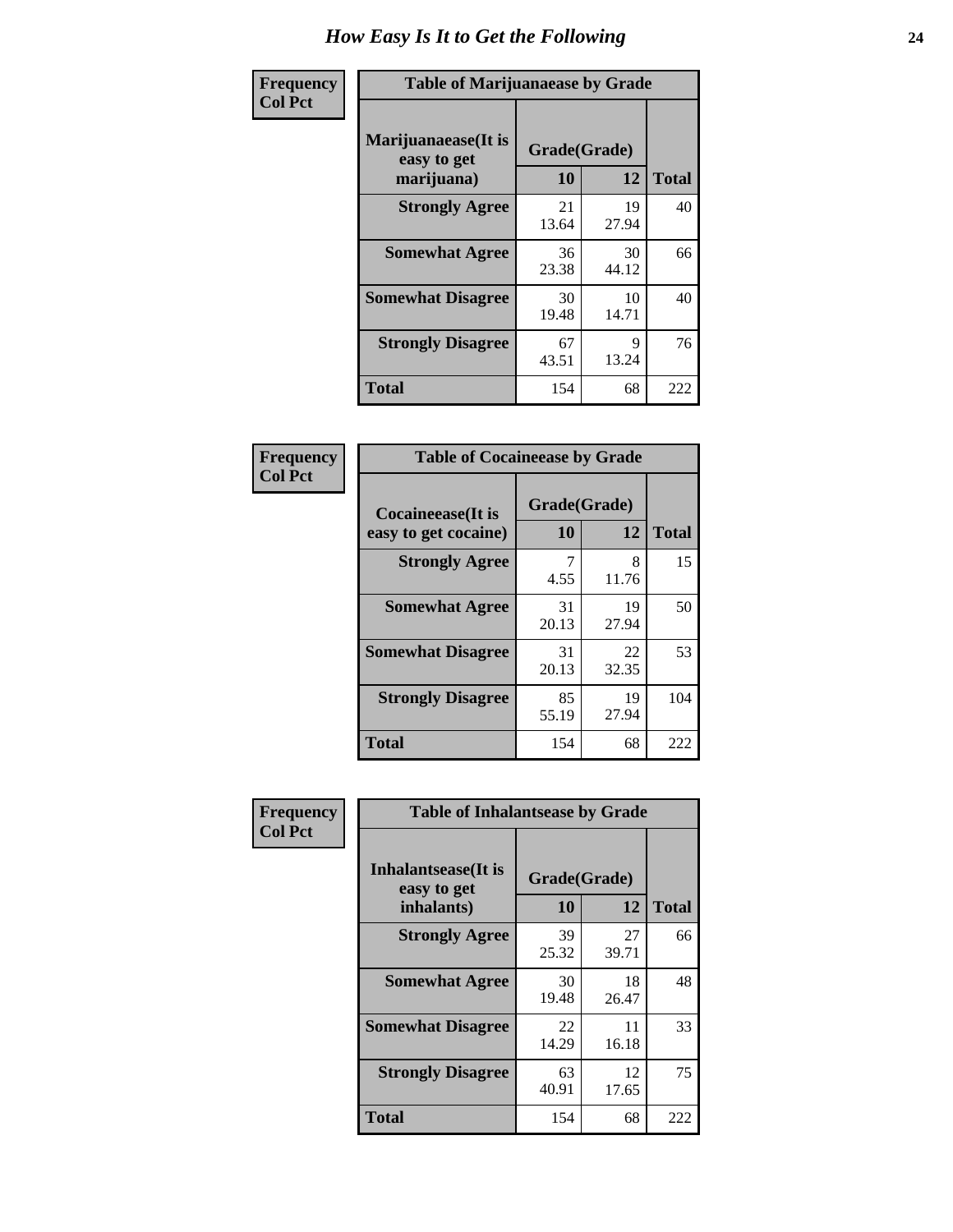| Frequency      | <b>Table of Steroidsease by Grade</b>               |                    |             |              |  |  |  |  |  |  |  |  |
|----------------|-----------------------------------------------------|--------------------|-------------|--------------|--|--|--|--|--|--|--|--|
| <b>Col Pct</b> | <b>Steroidsease</b> (It is<br>easy to get steroids) | Grade(Grade)<br>10 | 12          | <b>Total</b> |  |  |  |  |  |  |  |  |
|                | <b>Strongly Agree</b>                               | 12<br>7.79         | 9<br>13.24  | 21           |  |  |  |  |  |  |  |  |
|                | <b>Somewhat Agree</b>                               | 20<br>12.99        | 21<br>30.88 | 41           |  |  |  |  |  |  |  |  |
|                | <b>Somewhat Disagree</b>                            | 35<br>22.73        | 16<br>23.53 | 51           |  |  |  |  |  |  |  |  |
|                | <b>Strongly Disagree</b>                            | 87<br>56.49        | 22<br>32.35 | 109          |  |  |  |  |  |  |  |  |
|                | <b>Total</b>                                        | 154                | 68          | 222          |  |  |  |  |  |  |  |  |

| Frequency      | <b>Table of Ecstasyease by Grade</b>              |                    |             |              |  |  |  |  |  |  |  |
|----------------|---------------------------------------------------|--------------------|-------------|--------------|--|--|--|--|--|--|--|
| <b>Col Pct</b> | <b>Ecstasyease</b> (It is<br>easy to get ecstasy) | Grade(Grade)<br>10 | 12          | <b>Total</b> |  |  |  |  |  |  |  |
|                | <b>Strongly Agree</b>                             | 7<br>4.55          | 9<br>13.24  | 16           |  |  |  |  |  |  |  |
|                | <b>Somewhat Agree</b>                             | 26<br>16.88        | 18<br>26.47 | 44           |  |  |  |  |  |  |  |
|                | <b>Somewhat Disagree</b>                          | 35<br>22.73        | 16<br>23.53 | 51           |  |  |  |  |  |  |  |
|                | <b>Strongly Disagree</b>                          | 86<br>55.84        | 25<br>36.76 | 111          |  |  |  |  |  |  |  |
|                | Total                                             | 154                | 68          | 222          |  |  |  |  |  |  |  |

| Frequency      |                                                            | <b>Table of Methease by Grade</b> |             |              |  |  |  |  |  |  |  |  |
|----------------|------------------------------------------------------------|-----------------------------------|-------------|--------------|--|--|--|--|--|--|--|--|
| <b>Col Pct</b> | <b>Methease</b> (It is easy<br>to get<br>methamphetamines) | Grade(Grade)<br>10                | 12          | <b>Total</b> |  |  |  |  |  |  |  |  |
|                | <b>Strongly Agree</b>                                      | 14<br>9.09                        | 8<br>11.76  | 22           |  |  |  |  |  |  |  |  |
|                | <b>Somewhat Agree</b>                                      | 22<br>14.29                       | 20<br>29.41 | 42           |  |  |  |  |  |  |  |  |
|                | <b>Somewhat Disagree</b>                                   | 36<br>23.38                       | 19<br>27.94 | 55           |  |  |  |  |  |  |  |  |
|                | <b>Strongly Disagree</b>                                   | 82<br>53.25                       | 21<br>30.88 | 103          |  |  |  |  |  |  |  |  |
|                | <b>Total</b>                                               | 154                               | 68          | 222          |  |  |  |  |  |  |  |  |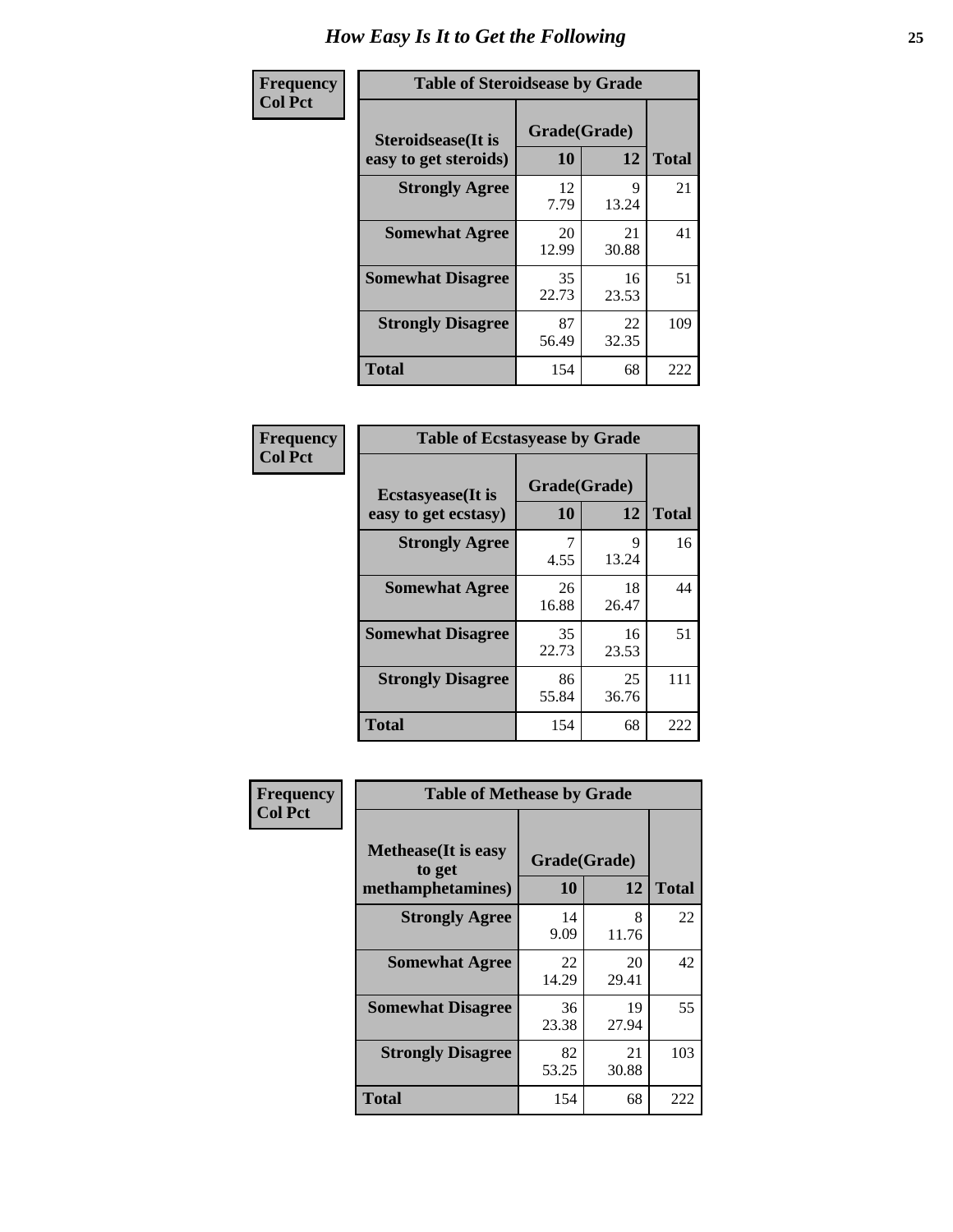| <b>Frequency</b> | <b>Table of Hallucinogensease by Grade</b>               |                     |             |              |
|------------------|----------------------------------------------------------|---------------------|-------------|--------------|
| <b>Col Pct</b>   | Hallucinogensease(It<br>is easy to get<br>hallucinogens) | Grade(Grade)<br>10  | 12          | <b>Total</b> |
|                  | <b>Strongly Agree</b>                                    | $\mathbf Q$<br>5.84 | 7<br>10.29  | 16           |
|                  | <b>Somewhat Agree</b>                                    | 20<br>12.99         | 20<br>29.41 | 40           |
|                  | <b>Somewhat Disagree</b>                                 | 37<br>24.03         | 19<br>27.94 | 56           |
|                  | <b>Strongly Disagree</b>                                 | 88<br>57.14         | 22<br>32.35 | 110          |
|                  | <b>Total</b>                                             | 154                 | 68          | 222          |

| Frequency<br>  Col Pct |
|------------------------|

| <b>Table of Prescriptionease by Grade</b>                                                |              |             |              |
|------------------------------------------------------------------------------------------|--------------|-------------|--------------|
| <b>Prescriptionease</b> (It<br>is easy to get<br>prescription drugs<br>not prescribed to | Grade(Grade) |             |              |
| me)                                                                                      | 10           | 12          | <b>Total</b> |
| <b>Strongly Agree</b>                                                                    | 44<br>28.57  | 29<br>42.65 | 73           |
| <b>Somewhat Agree</b>                                                                    | 35<br>22.73  | 13<br>19.12 | 48           |
| <b>Somewhat Disagree</b>                                                                 | 23<br>14.94  | 15<br>22.06 | 38           |
| <b>Strongly Disagree</b>                                                                 | 52<br>33.77  | 11<br>16.18 | 63           |
| <b>Total</b>                                                                             | 154          | 68          | 222          |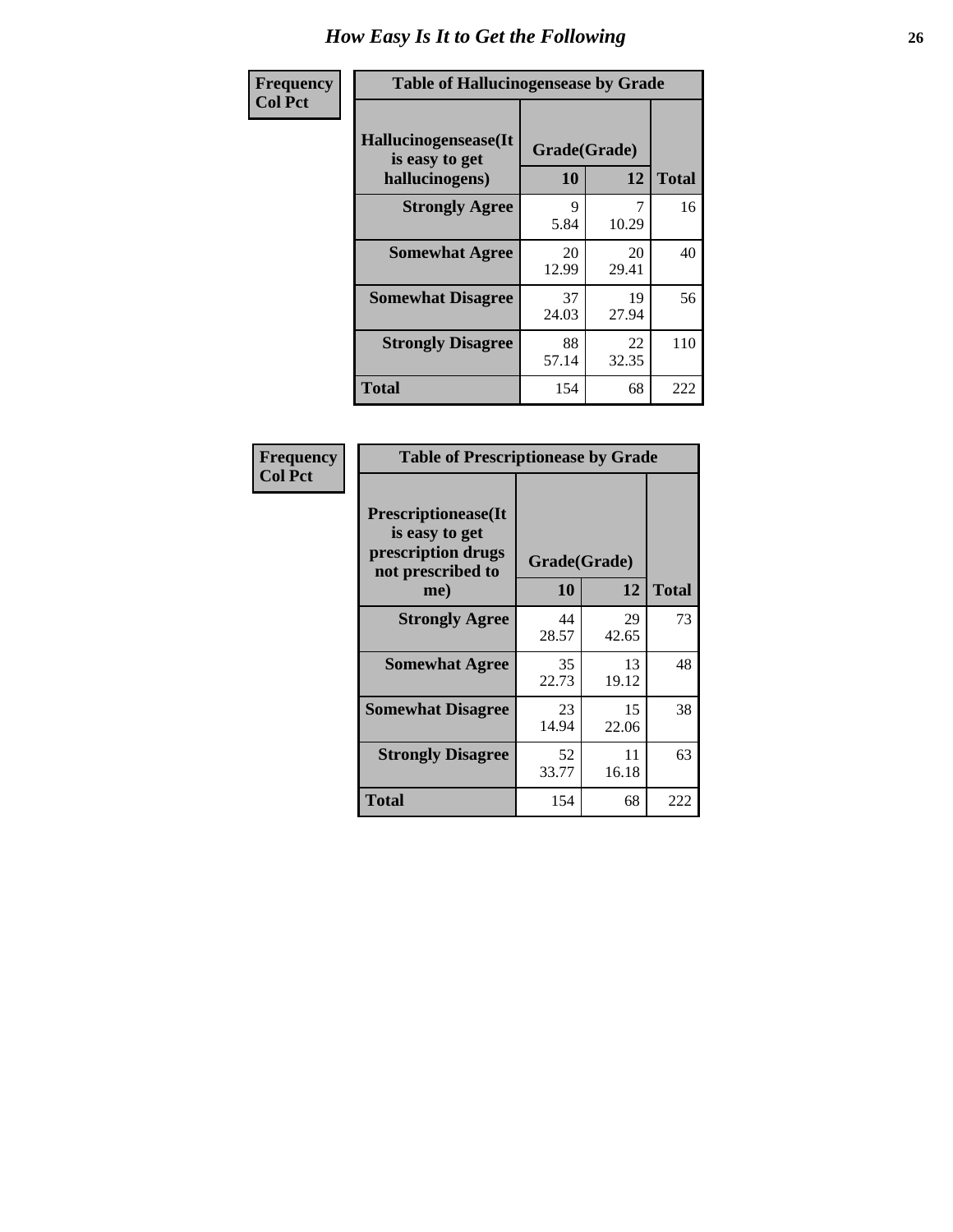#### *Age at Onset of Use* **27** *Results for "Age at Onset of Use" questions exclude students who said they did not use that substance*

| Frequency      | <b>Table of Grade by Alcoholinit</b> |             |                |                |                |       |                                                  |       |       |           |          |              |  |
|----------------|--------------------------------------|-------------|----------------|----------------|----------------|-------|--------------------------------------------------|-------|-------|-----------|----------|--------------|--|
| <b>Row Pct</b> |                                      |             |                |                |                |       | Alcoholinit (I started using alcohol when I was) |       |       |           |          |              |  |
|                |                                      | <b>8</b> or |                |                |                |       |                                                  |       |       |           |          |              |  |
|                | Grade(Grade)   younger               |             | 9              | 10             | 11             | 12    | 13                                               | 14    | 15    | <b>16</b> | 17       | <b>Total</b> |  |
|                | 10                                   | 4           | $\overline{2}$ | $\overline{2}$ | $\overline{4}$ | 6     | 12                                               | 19    |       | $\theta$  | $\theta$ | 56           |  |
|                |                                      | 7.14        | 3.57           | 3.57           | 7.14           | 10.71 | 21.43                                            | 33.93 | 12.50 | 0.00      | 0.00     |              |  |
|                | 12                                   |             | $\Omega$       |                | $\theta$       | 2     | 4                                                | 12    | 8     | 8         | 3        | 39           |  |
|                |                                      | 2.56        | 0.00           | 2.56           | 0.00           | 5.13  | 10.26                                            | 30.77 | 20.51 | 20.51     | 7.69     |              |  |
|                | <b>Total</b>                         | 5           | 2              | 3              | $\overline{4}$ | 8     | 16                                               | 31    | 15    | 8         | 3        | 95           |  |
|                |                                      |             |                |                |                |       | <b>Frequency Missing = 127</b>                   |       |       |           |          |              |  |

| <b>Frequency</b> | <b>Table of Grade by Cigarettesinit</b> |                 |                  |                                                       |           |               |                                |            |       |                 |                  |                               |    |
|------------------|-----------------------------------------|-----------------|------------------|-------------------------------------------------------|-----------|---------------|--------------------------------|------------|-------|-----------------|------------------|-------------------------------|----|
| <b>Row Pct</b>   |                                         |                 |                  | Cigarettesinit (I started smoking tobacco when I was) |           |               |                                |            |       |                 |                  |                               |    |
|                  | Grade(Grade)                            | 8 or<br>vounger | 9                | 10                                                    | 11        | 12            | 13                             | 14         | 15    | 16 <sup>1</sup> | 17               | <b>18 or</b><br>older   Total |    |
|                  | 10                                      | 3<br>6.98       | 6.98             | 16.28                                                 | 2<br>4.65 | 6<br>13.95    | 9<br>20.93                     | 20.93      | 6.98  | 2.33            | $\Omega$<br>0.00 | $\theta$<br>0.00              | 43 |
|                  | 12                                      | 3.70            | $\theta$<br>0.00 | 3.70                                                  | 7.41      | 3.70          | 7.41                           | 3<br>11.11 | 25.93 | 4<br>14.81      | 18.52            | 3.70                          | 27 |
|                  | <b>Total</b>                            | 4               | 3                | 8                                                     | 4         | $\mathcal{I}$ | 11                             | 12         | 10    | 5               | 5                |                               | 70 |
|                  |                                         |                 |                  |                                                       |           |               | <b>Frequency Missing = 152</b> |            |       |                 |                  |                               |    |

**Frequency Row Pct**

| <b>Table of Grade by Smokelessinit</b> |                |                                                     |                                |                  |            |                      |                  |                  |            |                  |              |  |
|----------------------------------------|----------------|-----------------------------------------------------|--------------------------------|------------------|------------|----------------------|------------------|------------------|------------|------------------|--------------|--|
|                                        |                | Smokelessinit(I started chewing tobacco when I was) |                                |                  |            |                      |                  |                  |            |                  |              |  |
| Grade(Grade)   younger                 | 8 or           | $\boldsymbol{9}$                                    | <b>10</b>                      | 11               | 12         | 13                   | 14               | 15               | <b>16</b>  | 17               | <b>Total</b> |  |
| 10                                     | 3.13           | 8<br>25.00                                          | 4<br>12.50                     | 2<br>6.25        | 21.88      | $\Omega$<br>$0.00\,$ | 3<br>9.38        | 15.63            | 2<br>6.25  | $\Omega$<br>0.00 | 32           |  |
| 12                                     | 7.69           | $\theta$<br>0.00                                    | 3<br>23.08                     | $\theta$<br>0.00 | ∍<br>15.38 | 3<br>23.08           | $\Omega$<br>0.00 | $\theta$<br>0.00 | 2<br>15.38 | ◠<br>15.38       | 13           |  |
| <b>Total</b>                           | $\overline{2}$ | 8                                                   | 7                              | $\overline{2}$   | 9          | 3                    | 3                | 5                | 4          | $\overline{c}$   | 45           |  |
|                                        |                |                                                     | <b>Frequency Missing = 177</b> |                  |            |                      |                  |                  |            |                  |              |  |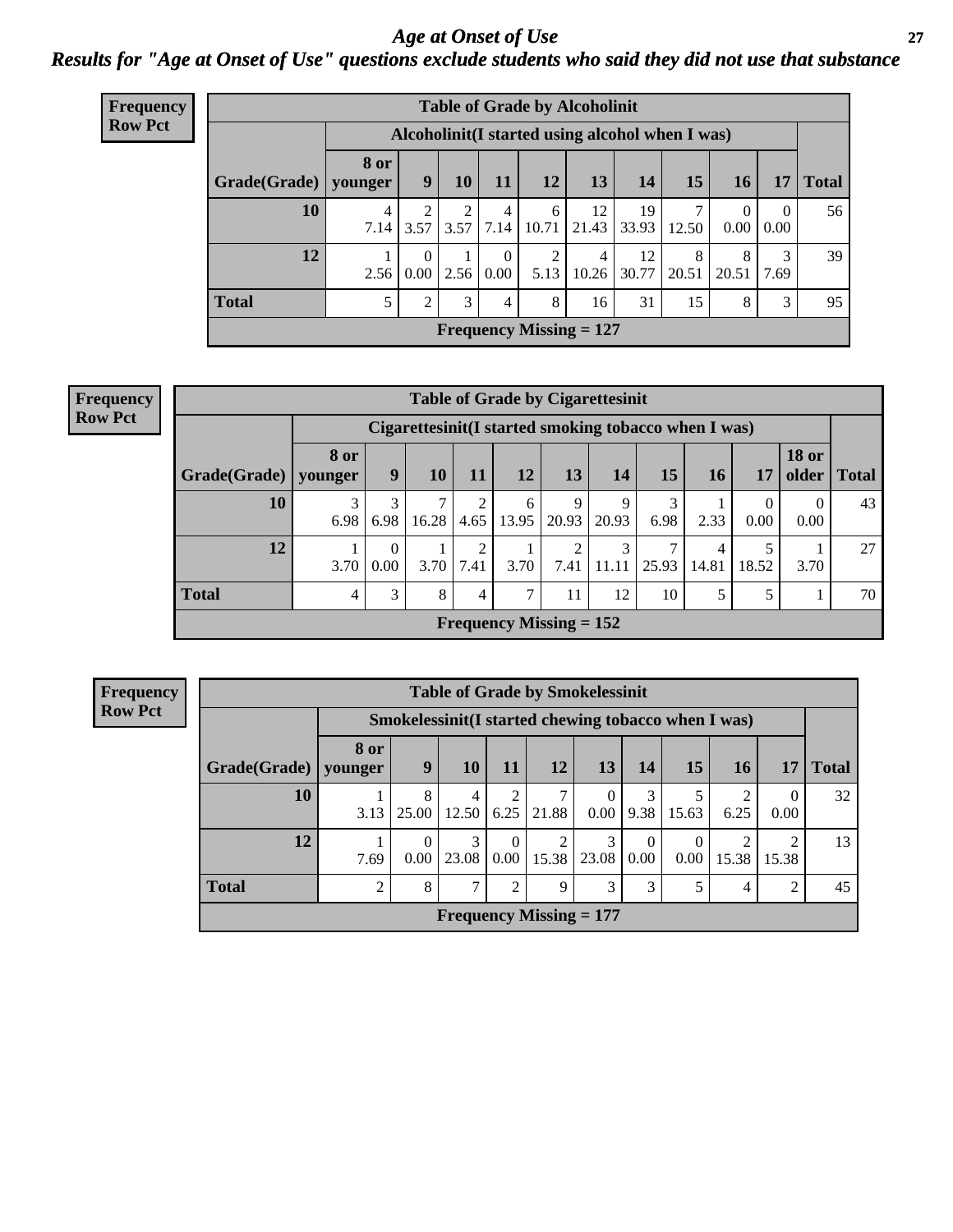#### *Age at Onset of Use* **28**

*Results for "Age at Onset of Use" questions exclude students who said they did not use that substance*

| Frequency      | <b>Table of Grade by Marijuanainit</b> |                  |                                                     |                  |                           |            |            |                  |                            |            |              |  |  |
|----------------|----------------------------------------|------------------|-----------------------------------------------------|------------------|---------------------------|------------|------------|------------------|----------------------------|------------|--------------|--|--|
| <b>Row Pct</b> |                                        |                  | Marijuanainit(I started using marijuana when I was) |                  |                           |            |            |                  |                            |            |              |  |  |
|                | Grade(Grade)                           | 9                | 10                                                  | 11               | <b>12</b>                 | 13         | 14         | 15               | <b>16</b>                  | 17         | <b>Total</b> |  |  |
|                | 10                                     | 2<br>11.76       | 5.88                                                | 2<br>11.76       | 5.88                      | 4<br>23.53 | 6<br>35.29 | 5.88             | $\theta$<br>$0.00^{\circ}$ | 0<br>0.00  | 17           |  |  |
|                | 12                                     | $\Omega$<br>0.00 | $\theta$<br>$0.00^{\circ}$                          | $\theta$<br>0.00 | 11.11                     | 11.11      | 3<br>33.33 | $\Omega$<br>0.00 | 11.11                      | 3<br>33.33 | 9            |  |  |
|                | <b>Total</b>                           | $\overline{2}$   |                                                     | $\overline{2}$   | 2                         | 5          | 9          |                  |                            | 3          | 26           |  |  |
|                |                                        |                  |                                                     |                  | Frequency Missing $= 196$ |            |            |                  |                            |            |              |  |  |

| Frequency      | <b>Table of Grade by Cocaineinit</b> |                                      |                                                          |                        |              |
|----------------|--------------------------------------|--------------------------------------|----------------------------------------------------------|------------------------|--------------|
| <b>Row Pct</b> |                                      |                                      | Cocaineinit(I<br>started using<br>cocaine when I<br>was) |                        |              |
|                | Grade(Grade)                         | 12                                   | 13                                                       | 15                     | <b>Total</b> |
|                | 10                                   | $\mathcal{D}_{\mathcal{A}}$<br>50.00 | $\Omega$<br>0.00                                         | $\mathcal{L}$<br>50.00 | 4            |
|                | 12                                   | 0.00                                 | 100.00                                                   | 0<br>0.00              |              |
|                | <b>Total</b>                         | 2                                    |                                                          | 2                      | 5            |
|                |                                      |                                      | Frequency Missing $= 217$                                |                        |              |

| <b>Frequency</b> | <b>Table of Grade by Inhalantsinit</b> |                                                         |                  |            |                         |       |                |
|------------------|----------------------------------------|---------------------------------------------------------|------------------|------------|-------------------------|-------|----------------|
| <b>Row Pct</b>   |                                        | Inhalantsinit (I started using<br>inhalants when I was) |                  |            |                         |       |                |
|                  | Grade(Grade)                           | 8 or<br>younger                                         | 9                | <b>11</b>  | 13                      | 14    | <b>Total</b>   |
|                  | 10                                     | 11.11                                                   | 11.11            | 1<br>11.11 | $\overline{5}$<br>55.56 | 11.11 | 9              |
|                  | 12                                     | 50.00                                                   | $\Omega$<br>0.00 | 0<br>0.00  | 50.00                   | 0.00  | $\mathfrak{D}$ |
|                  | <b>Total</b>                           | $\overline{2}$                                          |                  | 1          | 6                       |       | 11             |
|                  |                                        | Frequency Missing $= 211$                               |                  |            |                         |       |                |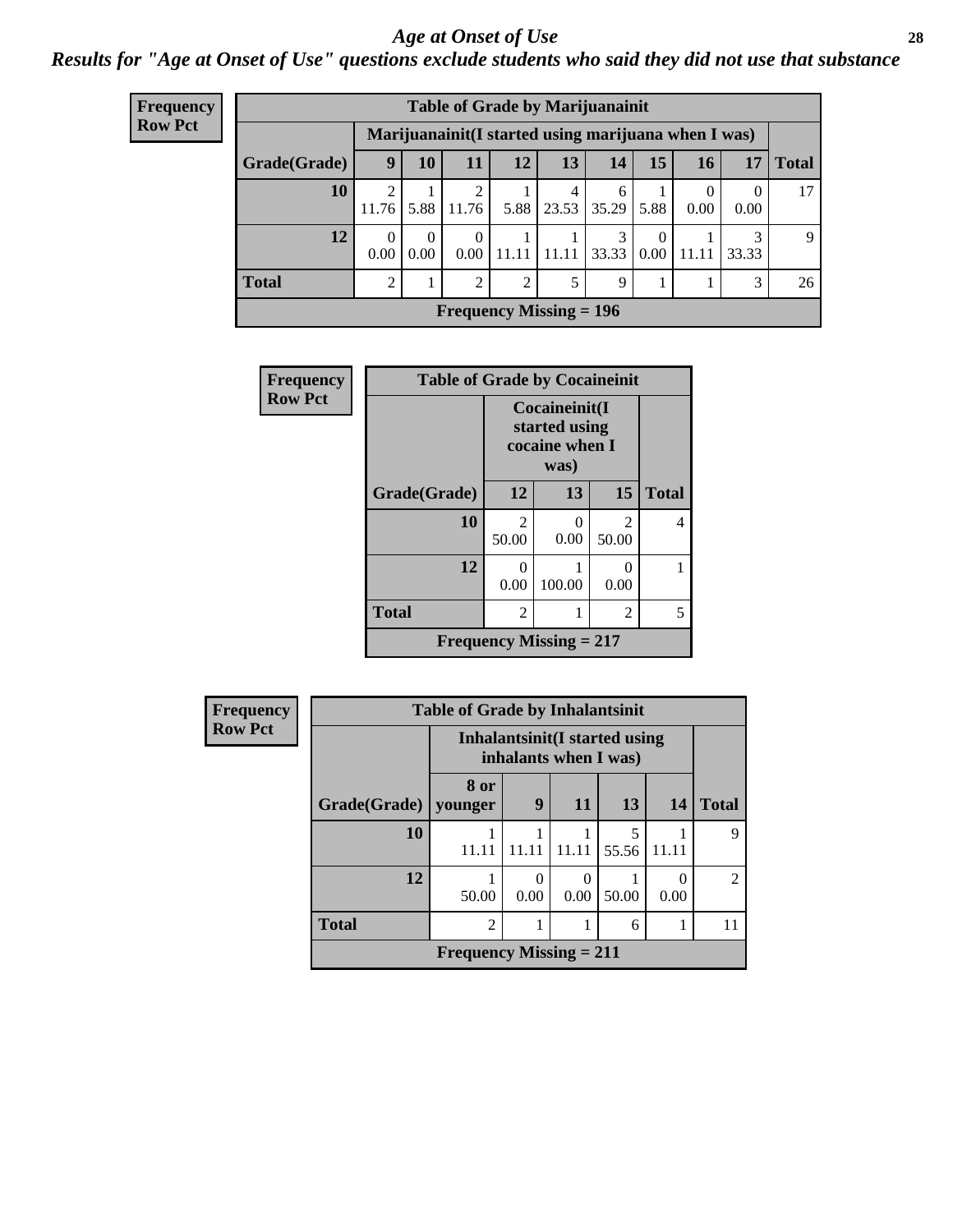#### *Age at Onset of Use* **29**

*Results for "Age at Onset of Use" questions exclude students who said they did not use that substance*

| <b>Frequency</b> | <b>Table of Grade by Steroidsinit</b> |                                                            |           |              |  |
|------------------|---------------------------------------|------------------------------------------------------------|-----------|--------------|--|
| <b>Row Pct</b>   |                                       | Steroidsinit(I<br>started using<br>steroids when<br>I was) |           |              |  |
|                  | Grade(Grade)                          | 14                                                         | 17        | <b>Total</b> |  |
|                  | 10                                    | 100.00                                                     | 0<br>0.00 | 1            |  |
|                  | 12                                    | 0<br>0.00                                                  | 100.00    | 1            |  |
|                  | <b>Total</b>                          | 1<br>1                                                     |           | 2            |  |
|                  | <b>Frequency Missing = 220</b>        |                                                            |           |              |  |

| <b>Frequency</b> | <b>Table of Grade by Ecstasyinit</b> |                                                          |       |       |              |  |  |
|------------------|--------------------------------------|----------------------------------------------------------|-------|-------|--------------|--|--|
| <b>Row Pct</b>   |                                      | Ecstasyinit(I<br>started using<br>ecstasy when I<br>was) |       |       |              |  |  |
|                  | Grade(Grade)                         | 12                                                       | 13    | 15    | <b>Total</b> |  |  |
|                  | 10                                   | 33.33                                                    | 33.33 | 33.33 | 3            |  |  |
|                  | 12                                   | 0<br>0.00                                                | 50.00 | 50.00 | 2            |  |  |
|                  | <b>Total</b>                         |                                                          | 2     | 2     | 5            |  |  |
|                  | <b>Frequency Missing = 217</b>       |                                                          |       |       |              |  |  |

| <b>Frequency</b> | <b>Table of Grade by Methinit</b>                                     |                           |                         |       |              |  |  |  |
|------------------|-----------------------------------------------------------------------|---------------------------|-------------------------|-------|--------------|--|--|--|
| <b>Row Pct</b>   | <b>Methinit(I started</b><br>using<br>methamphetamines<br>when I was) |                           |                         |       |              |  |  |  |
|                  | Grade(Grade)                                                          | 13                        | 15                      | 16    | <b>Total</b> |  |  |  |
|                  | 10                                                                    | 25.00                     | $\mathfrak{D}$<br>50.00 | 25.00 | 4            |  |  |  |
|                  | 12                                                                    | 0                         | 0                       | 0     | 0            |  |  |  |
|                  |                                                                       | ٠                         |                         | ٠     |              |  |  |  |
|                  | <b>Total</b>                                                          |                           | $\overline{2}$          |       | 4            |  |  |  |
|                  |                                                                       | Frequency Missing $= 218$ |                         |       |              |  |  |  |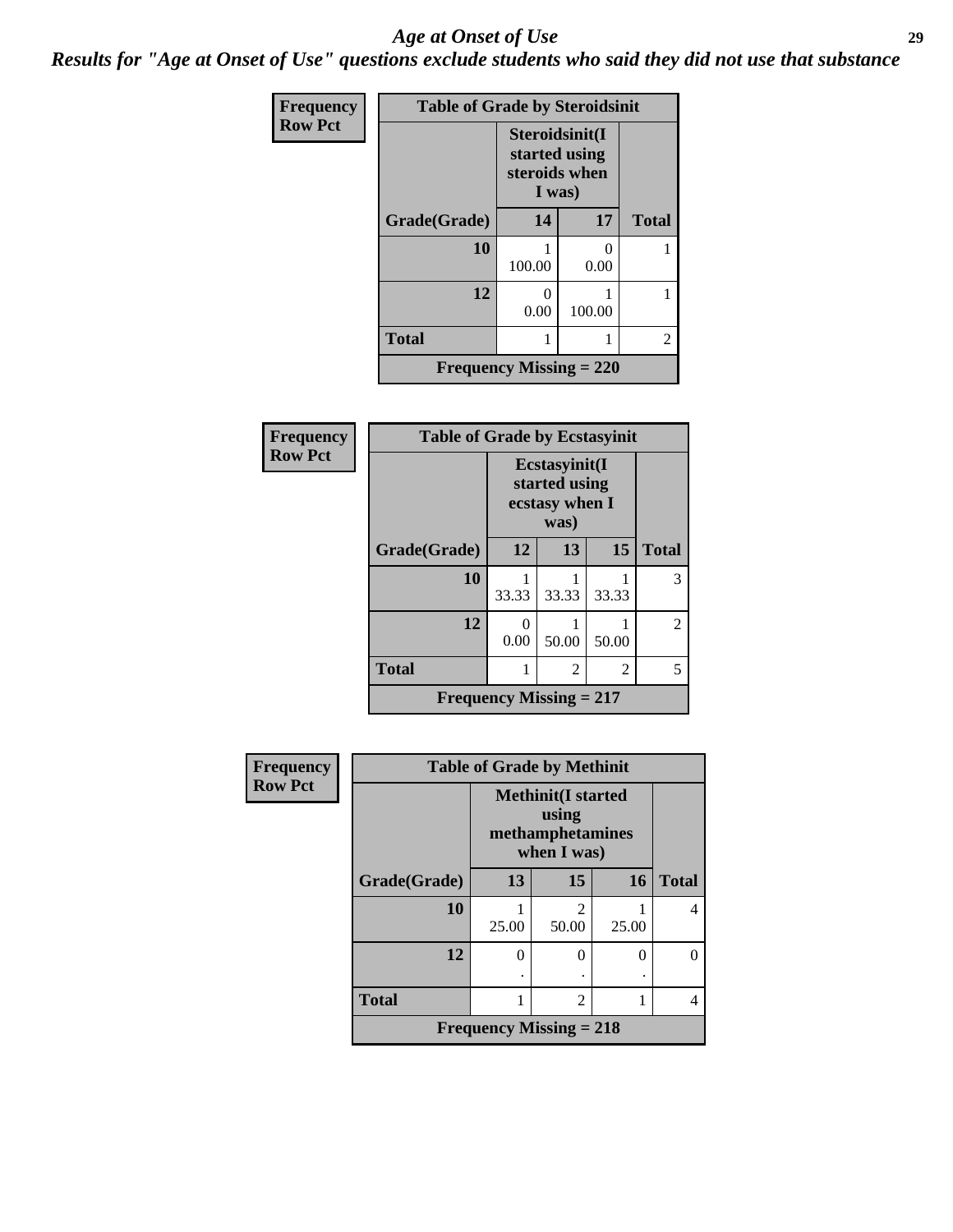#### Age at Onset of Use **30**

*Results for "Age at Onset of Use" questions exclude students who said they did not use that substance*

| Frequency      | <b>Table of Grade by Hallucinogensinit</b> |                                                                      |       |                |  |  |
|----------------|--------------------------------------------|----------------------------------------------------------------------|-------|----------------|--|--|
| <b>Row Pct</b> |                                            | Hallucinogensinit(I<br>started using<br>hallucinogens when<br>I was) |       |                |  |  |
|                | Grade(Grade)                               | 14                                                                   | 17    | <b>Total</b>   |  |  |
|                | 10                                         | 50.00                                                                | 50.00 | $\overline{2}$ |  |  |
|                | 12                                         | 0                                                                    | 0     | 0              |  |  |
|                | <b>Total</b>                               | 1                                                                    |       | $\overline{c}$ |  |  |
|                |                                            | <b>Frequency Missing = 220</b>                                       |       |                |  |  |

| Frequency      | <b>Table of Grade by Prescriptioninit</b> |                  |                                                                                            |                  |                                |                               |                      |                 |                  |                               |    |
|----------------|-------------------------------------------|------------------|--------------------------------------------------------------------------------------------|------------------|--------------------------------|-------------------------------|----------------------|-----------------|------------------|-------------------------------|----|
| <b>Row Pct</b> |                                           |                  | Prescription in it (I started using prescription drugs not<br>prescribed to me when I was) |                  |                                |                               |                      |                 |                  |                               |    |
|                | Grade(Grade)                              | 8 or<br>vounger  | 10 <sup>1</sup>                                                                            | <b>11</b>        | 12                             | 13                            | 14                   | 15 <sup>1</sup> | 16               | <b>18 or</b><br>older   Total |    |
|                | 10                                        | 6.67             | 13.33                                                                                      | 6.67             | 3<br>20.00                     | $\theta$<br>0.00 <sub>1</sub> | 5<br>33.33           | 13.33           | $\theta$<br>0.00 | 6.67                          | 15 |
|                | 12                                        | $\Omega$<br>0.00 | 0.00                                                                                       | $\Omega$<br>0.00 | 16.67                          | 16.67                         | $\Omega$<br>$0.00\,$ | 50.00           | 16.67            | $\Omega$<br>0.00              | 6  |
|                | <b>Total</b>                              |                  | 2                                                                                          |                  | $\overline{4}$                 |                               | 5                    |                 |                  |                               | 21 |
|                |                                           |                  |                                                                                            |                  | <b>Frequency Missing = 201</b> |                               |                      |                 |                  |                               |    |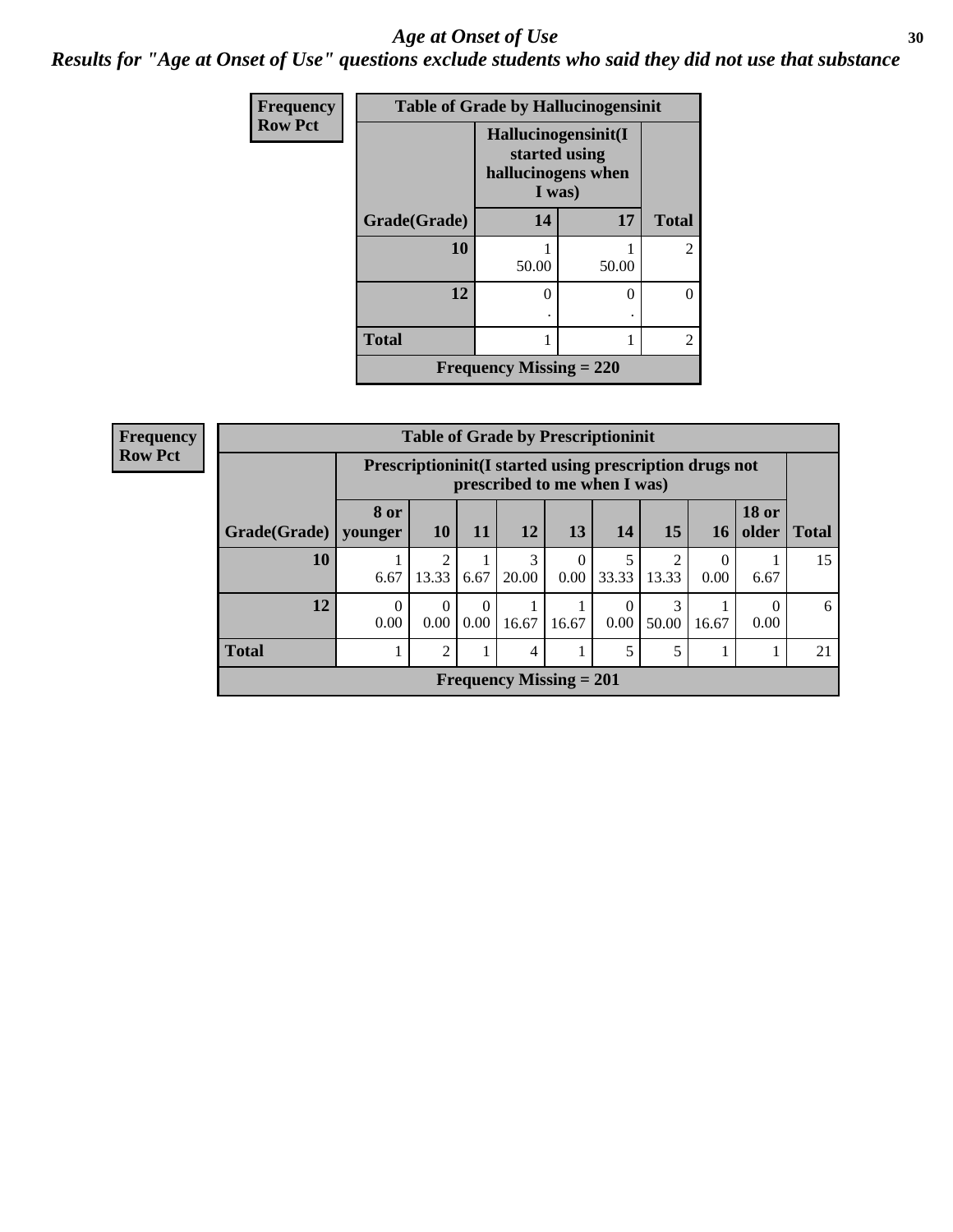| Frequency      | <b>Table of Alcoholharm by Grade</b>          |                    |             |              |  |  |
|----------------|-----------------------------------------------|--------------------|-------------|--------------|--|--|
| <b>Col Pct</b> | Alcoholharm(I<br>think alcohol is<br>harmful) | Grade(Grade)<br>10 | 12          | <b>Total</b> |  |  |
|                | <b>Strongly Agree</b>                         | 90<br>58.44        | 34<br>50.00 | 124          |  |  |
|                | <b>Somewhat Agree</b>                         | 38<br>24.68        | 22<br>32.35 | 60           |  |  |
|                | <b>Somewhat Disagree</b>                      | 18<br>11.69        | 8<br>11.76  | 26           |  |  |
|                | <b>Strongly Disagree</b>                      | 8<br>5.19          | 4<br>5.88   | 12           |  |  |
|                | <b>Total</b>                                  | 154                | 68          | 222          |  |  |

| <b>Table of Cigarettesharm by Grade</b>                  |                    |             |              |  |  |  |  |
|----------------------------------------------------------|--------------------|-------------|--------------|--|--|--|--|
| Cigarettesharm(I<br>think smoking<br>tobacco is harmful) | Grade(Grade)<br>10 | 12          | <b>Total</b> |  |  |  |  |
| <b>Strongly Agree</b>                                    | 105<br>68.18       | 53<br>77.94 | 158          |  |  |  |  |
| <b>Somewhat Agree</b>                                    | 29<br>18.83        | 11<br>16.18 | 40           |  |  |  |  |
| <b>Somewhat Disagree</b>                                 | 13<br>8.44         | 3<br>4.41   | 16           |  |  |  |  |
| <b>Strongly Disagree</b>                                 | 7<br>4.55          | 1.47        | 8            |  |  |  |  |
| <b>Total</b>                                             | 154                | 68          | 222          |  |  |  |  |

| Frequency      | <b>Table of Smokelessharm by Grade</b>                  |                    |             |              |  |  |
|----------------|---------------------------------------------------------|--------------------|-------------|--------------|--|--|
| <b>Col Pct</b> | Smokelessharm(I<br>think chewing<br>tobacco is harmful) | Grade(Grade)<br>10 | 12          | <b>Total</b> |  |  |
|                | <b>Strongly Agree</b>                                   | 96<br>62.34        | 51<br>75.00 | 147          |  |  |
|                | <b>Somewhat Agree</b>                                   | 35<br>22.73        | 12<br>17.65 | 47           |  |  |
|                | <b>Somewhat Disagree</b>                                | 16<br>10.39        | 4<br>5.88   | 20           |  |  |
|                | <b>Strongly Disagree</b>                                | 4.55               | 1.47        | 8            |  |  |
|                | <b>Total</b>                                            | 154                | 68          | 222          |  |  |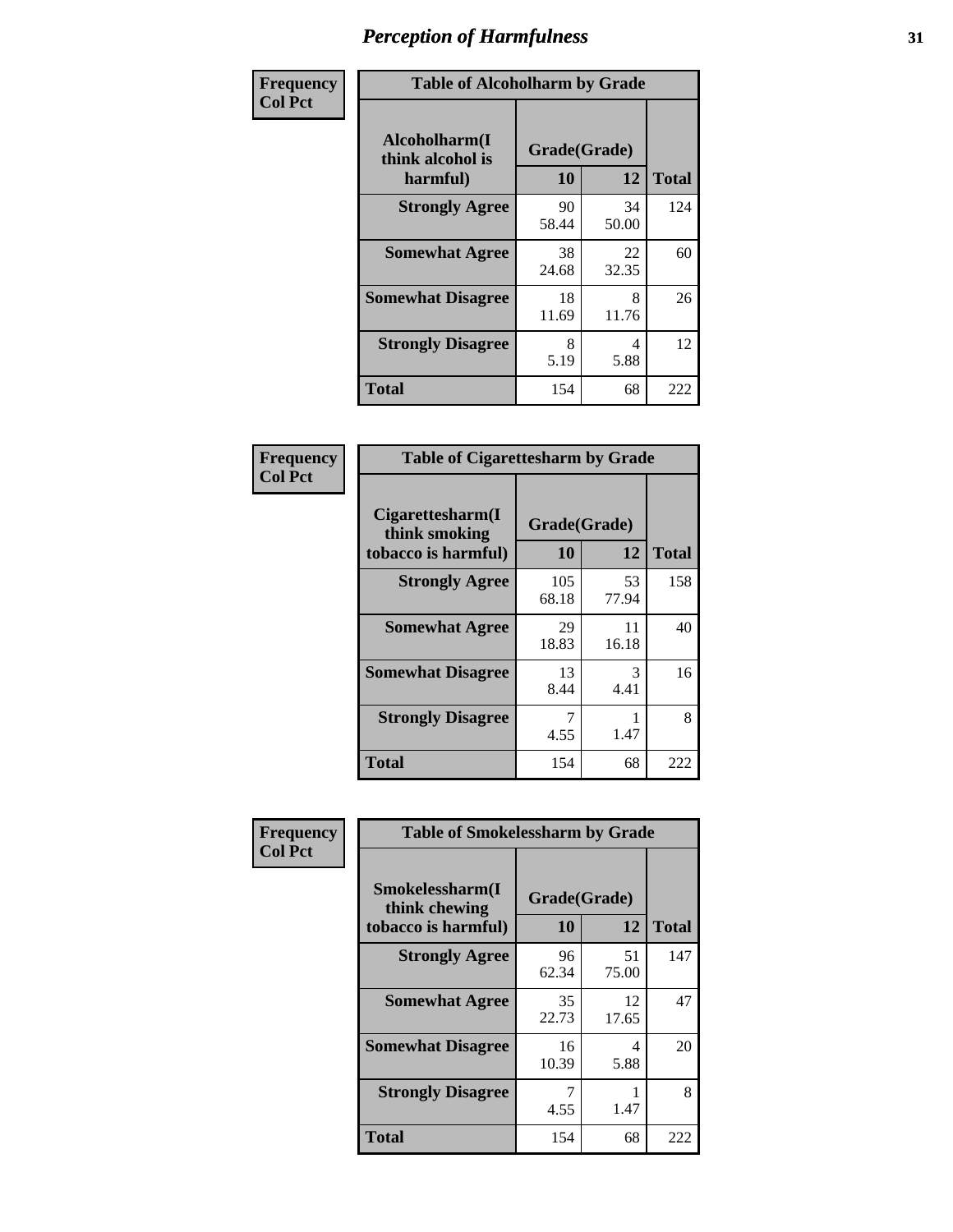| Frequency      | <b>Table of Marijuanaharm by Grade</b>            |                    |             |              |  |  |
|----------------|---------------------------------------------------|--------------------|-------------|--------------|--|--|
| <b>Col Pct</b> | Marijuanaharm(I<br>think marijuana is<br>harmful) | Grade(Grade)<br>10 | 12          | <b>Total</b> |  |  |
|                | <b>Strongly Agree</b>                             | 116<br>75.32       | 48<br>70.59 | 164          |  |  |
|                | <b>Somewhat Agree</b>                             | 9<br>5.84          | 8<br>11.76  | 17           |  |  |
|                | <b>Somewhat Disagree</b>                          | 10<br>6.49         | 9<br>13.24  | 19           |  |  |
|                | <b>Strongly Disagree</b>                          | 19<br>12.34        | 3<br>4.41   | 22           |  |  |
|                | <b>Total</b>                                      | 154                | 68          | 222          |  |  |

| <b>Table of Cocaineharm by Grade</b>          |                        |             |              |  |  |  |  |
|-----------------------------------------------|------------------------|-------------|--------------|--|--|--|--|
| Cocaineharm(I<br>think cocaine is<br>harmful) | Grade(Grade)<br>10     | 12          | <b>Total</b> |  |  |  |  |
| <b>Strongly Agree</b>                         | 141<br>91.56           | 62<br>91.18 | 203          |  |  |  |  |
| <b>Somewhat Agree</b>                         | 5<br>3.25              | 5<br>7.35   | 10           |  |  |  |  |
| <b>Somewhat Disagree</b>                      | $\mathfrak{D}$<br>1.30 | 1.47        | 3            |  |  |  |  |
| <b>Strongly Disagree</b>                      | 6<br>3.90              | ∩<br>0.00   | 6            |  |  |  |  |
| <b>Total</b>                                  | 154                    | 68          | 222          |  |  |  |  |

| Frequency      | <b>Table of Inhalantsharm by Grade</b>             |                           |             |              |  |  |
|----------------|----------------------------------------------------|---------------------------|-------------|--------------|--|--|
| <b>Col Pct</b> | Inhalantsharm(I<br>think inhalants are<br>harmful) | Grade(Grade)<br><b>10</b> | 12          | <b>Total</b> |  |  |
|                | <b>Strongly Agree</b>                              | 134<br>87.01              | 62<br>91.18 | 196          |  |  |
|                | <b>Somewhat Agree</b>                              | 13<br>8.44                | 5<br>7.35   | 18           |  |  |
|                | <b>Somewhat Disagree</b>                           | $\mathfrak{D}$<br>1.30    | 1.47        | 3            |  |  |
|                | <b>Strongly Disagree</b>                           | 5<br>3.25                 | 0<br>0.00   | 5            |  |  |
|                | <b>Total</b>                                       | 154                       | 68          | 222          |  |  |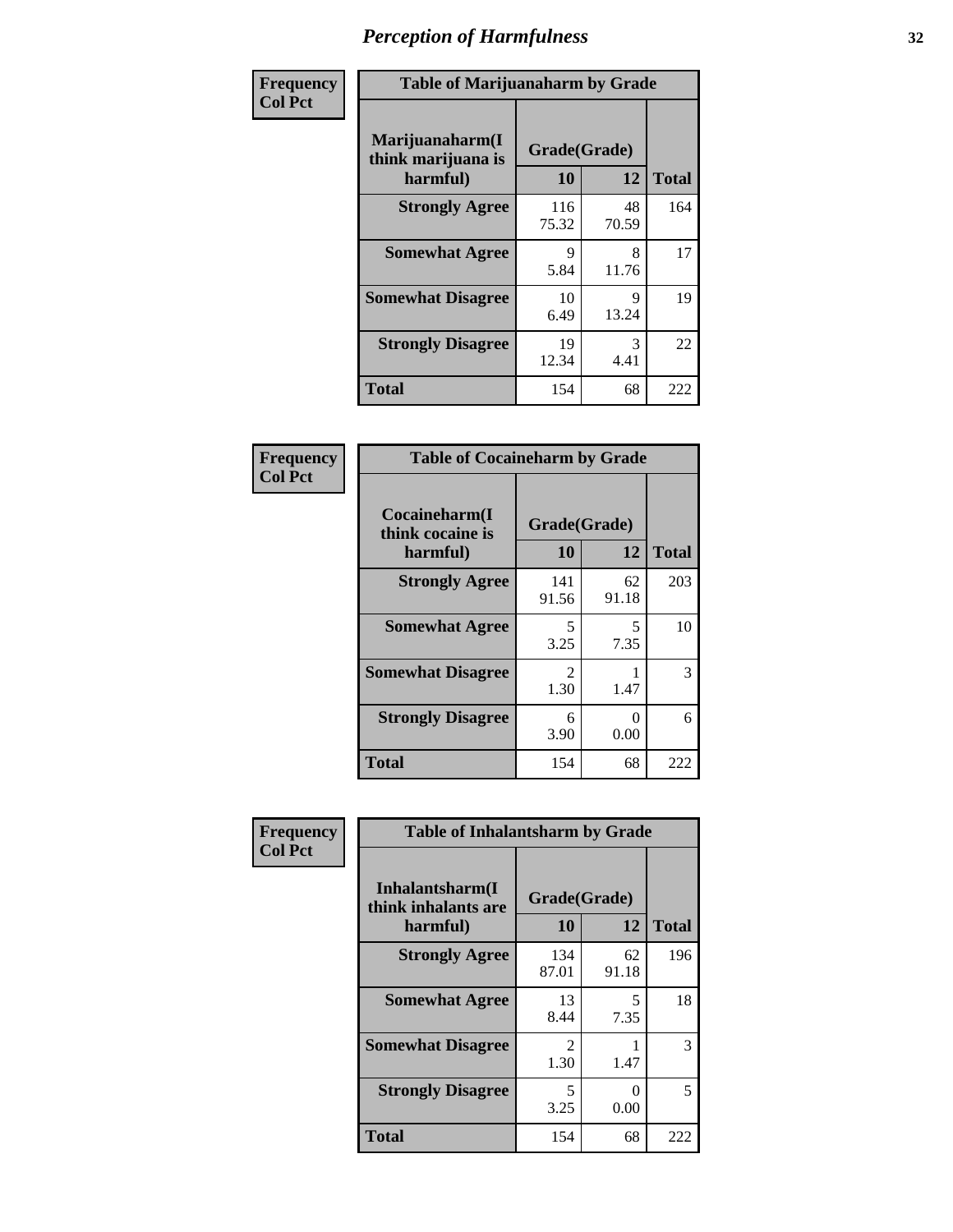| Frequency      | <b>Table of Steroidsharm by Grade</b>            |                    |                        |              |
|----------------|--------------------------------------------------|--------------------|------------------------|--------------|
| <b>Col Pct</b> | Steroidsharm(I<br>think steroids are<br>harmful) | Grade(Grade)<br>10 | 12                     | <b>Total</b> |
|                | <b>Strongly Agree</b>                            | 127<br>82.47       | 56<br>82.35            | 183          |
|                | <b>Somewhat Agree</b>                            | 15<br>9.74         | 9<br>13.24             | 24           |
|                | <b>Somewhat Disagree</b>                         | 5<br>3.25          | $\mathfrak{D}$<br>2.94 | 7            |
|                | <b>Strongly Disagree</b>                         | 4.55               | 1.47                   | 8            |
|                | <b>Total</b>                                     | 154                | 68                     | 222          |

| <b>Table of Ecstasyharm by Grade</b>          |                    |                        |     |  |
|-----------------------------------------------|--------------------|------------------------|-----|--|
| Ecstasyharm(I<br>think ecstasy is<br>harmful) | Grade(Grade)<br>10 | <b>Total</b>           |     |  |
| <b>Strongly Agree</b>                         | 132<br>85.71       | 58<br>85.29            | 190 |  |
| <b>Somewhat Agree</b>                         | 11<br>7.14         | 10.29                  | 18  |  |
| <b>Somewhat Disagree</b>                      | 4<br>2.60          | $\mathfrak{D}$<br>2.94 | 6   |  |
| <b>Strongly Disagree</b>                      | 7<br>4.55          | 1.47                   | 8   |  |
| Total                                         | 154                | 68                     | 222 |  |

| Frequency      | <b>Table of Methharm by Grade</b>                           |                    |             |              |
|----------------|-------------------------------------------------------------|--------------------|-------------|--------------|
| <b>Col Pct</b> | <b>Methharm(I think</b><br>methamphetamines<br>are harmful) | Grade(Grade)<br>10 | 12          | <b>Total</b> |
|                | <b>Strongly Agree</b>                                       | 143<br>92.86       | 61<br>89.71 | 204          |
|                | <b>Somewhat Agree</b>                                       | 4<br>2.60          | 5<br>7.35   | 9            |
|                | <b>Somewhat Disagree</b>                                    | 0.65               | 2<br>2.94   | 3            |
|                | <b>Strongly Disagree</b>                                    | 6<br>3.90          | 0<br>0.00   | 6            |
|                | <b>Total</b>                                                | 154                | 68          | 222          |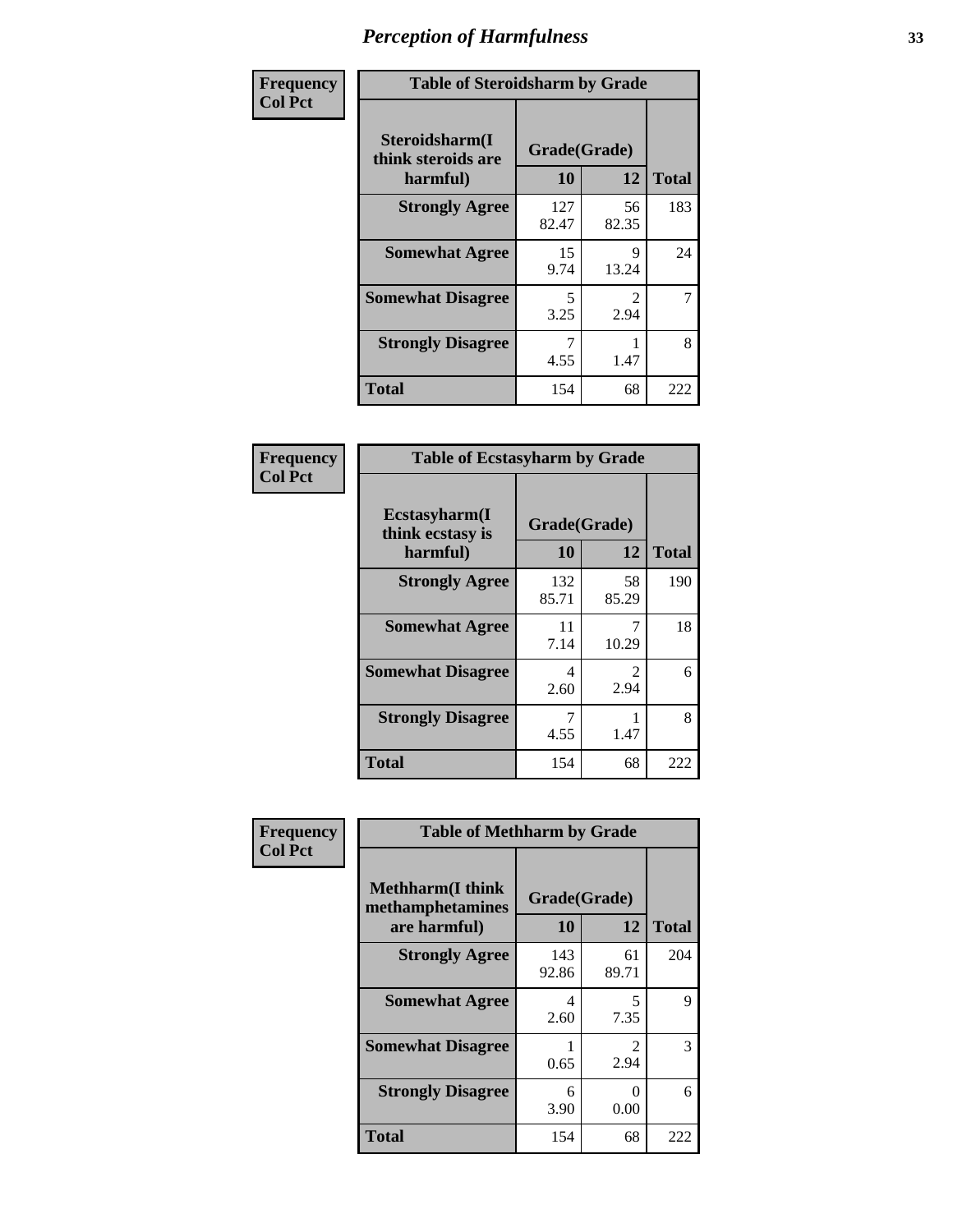| Frequency      | <b>Table of Hallucinogensharm by Grade</b>                 |                    |                       |              |
|----------------|------------------------------------------------------------|--------------------|-----------------------|--------------|
| <b>Col Pct</b> | Hallucinogensharm(I<br>think hallucinogens<br>are harmful) | Grade(Grade)<br>10 | 12                    | <b>Total</b> |
|                | <b>Strongly Agree</b>                                      | 134<br>87.01       | 60<br>88.24           | 194          |
|                | <b>Somewhat Agree</b>                                      | 9<br>5.84          | 5<br>7.35             | 14           |
|                | <b>Somewhat Disagree</b>                                   | 4<br>2.60          | $\mathcal{L}$<br>2.94 | 6            |
|                | <b>Strongly Disagree</b>                                   | 4.55               | 1.47                  | 8            |
|                | <b>Total</b>                                               | 154                | 68                    | 222          |

| <b>Table of Prescriptionharm by Grade</b>                                                         |                    |                                     |              |  |
|---------------------------------------------------------------------------------------------------|--------------------|-------------------------------------|--------------|--|
| <b>Prescriptionharm</b> (I<br>think prescription<br>drugs not<br>prescribed to me<br>are harmful) | Grade(Grade)<br>10 | 12                                  | <b>Total</b> |  |
| <b>Strongly Agree</b>                                                                             | 117<br>75.97       | 52<br>76.47                         | 169          |  |
| <b>Somewhat Agree</b>                                                                             | 20<br>12.99        | 9<br>13.24                          | 29           |  |
| <b>Somewhat Disagree</b>                                                                          | 11<br>7.14         | 5<br>7.35                           | 16           |  |
| <b>Strongly Disagree</b>                                                                          | 6<br>3.90          | $\mathcal{D}_{\mathcal{L}}$<br>2.94 | 8            |  |
| <b>Total</b>                                                                                      | 154                | 68                                  | 222          |  |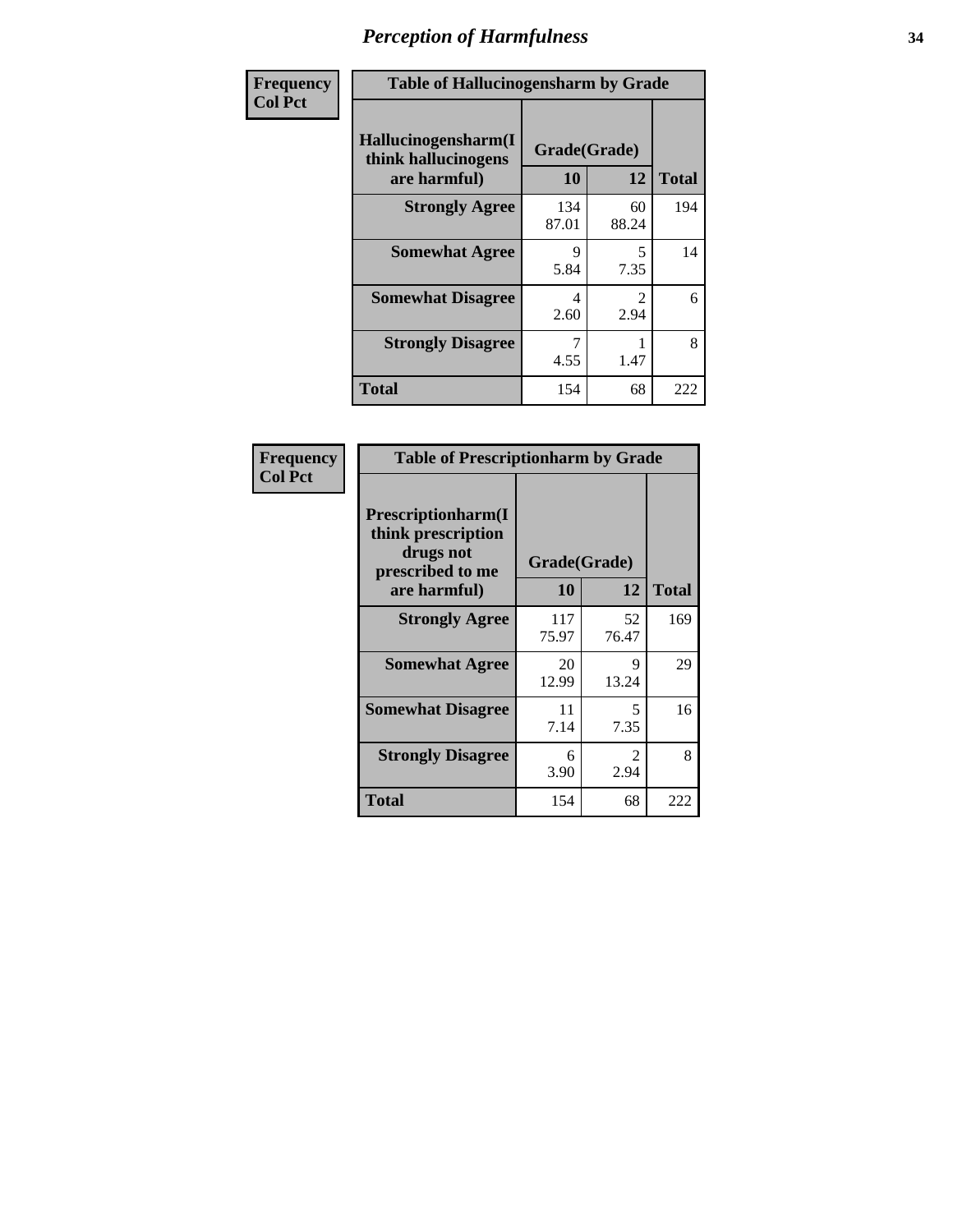### *Disapproval by Adults* **35**

| Frequency      | <b>Table of Alcoholadult by Grade</b>                                 |                    |             |              |
|----------------|-----------------------------------------------------------------------|--------------------|-------------|--------------|
| <b>Col Pct</b> | <b>Alcoholadult</b> (Adults<br>would disapprove if<br>I used alcohol) | Grade(Grade)<br>10 | 12          | <b>Total</b> |
|                | <b>Strongly Agree</b>                                                 | 86<br>55.84        | 43<br>63.24 | 129          |
|                | <b>Somewhat Agree</b>                                                 | 30<br>19.48        | 11<br>16.18 | 41           |
|                | <b>Somewhat Disagree</b>                                              | 30<br>19.48        | 9<br>13.24  | 39           |
|                | <b>Strongly Disagree</b>                                              | 8<br>5.19          | 5<br>7.35   | 13           |
|                | <b>Total</b>                                                          | 154                | 68          | 222          |

| <b>Table of Tobaccoadult by Grade</b>                                 |                    |              |     |  |
|-----------------------------------------------------------------------|--------------------|--------------|-----|--|
| <b>Tobaccoadult</b> (Adults<br>would disapprove if<br>I used tobacco) | Grade(Grade)<br>10 | <b>Total</b> |     |  |
| <b>Strongly Agree</b>                                                 | 80<br>51.95        | 42<br>61.76  | 122 |  |
| <b>Somewhat Agree</b>                                                 | 32<br>20.78        | 10<br>14.71  | 42  |  |
| <b>Somewhat Disagree</b>                                              | 26<br>16.88        | 6<br>8.82    | 32  |  |
| <b>Strongly Disagree</b>                                              | 16<br>10.39        | 10<br>14.71  | 26  |  |
| Total                                                                 | 154                | 68           | 222 |  |

| Frequency<br><b>Col Pct</b> | <b>Table of Marijuanaadult by Grade</b>                           |                    |                        |              |
|-----------------------------|-------------------------------------------------------------------|--------------------|------------------------|--------------|
|                             | Marijuanaadult(Adults<br>would disapprove if I<br>used marijuana) | Grade(Grade)<br>10 | 12                     | <b>Total</b> |
|                             | <b>Strongly Agree</b>                                             | 126<br>81.82       | 60<br>88.24            | 186          |
|                             | <b>Somewhat Agree</b>                                             | 5<br>3.25          | $\mathcal{R}$<br>4.41  | 8            |
|                             | <b>Somewhat Disagree</b>                                          | 8<br>5.19          | $\mathfrak{D}$<br>2.94 | 10           |
|                             | <b>Strongly Disagree</b>                                          | 15<br>9.74         | 3<br>4.41              | 18           |
|                             | <b>Total</b>                                                      | 154                | 68                     | 222          |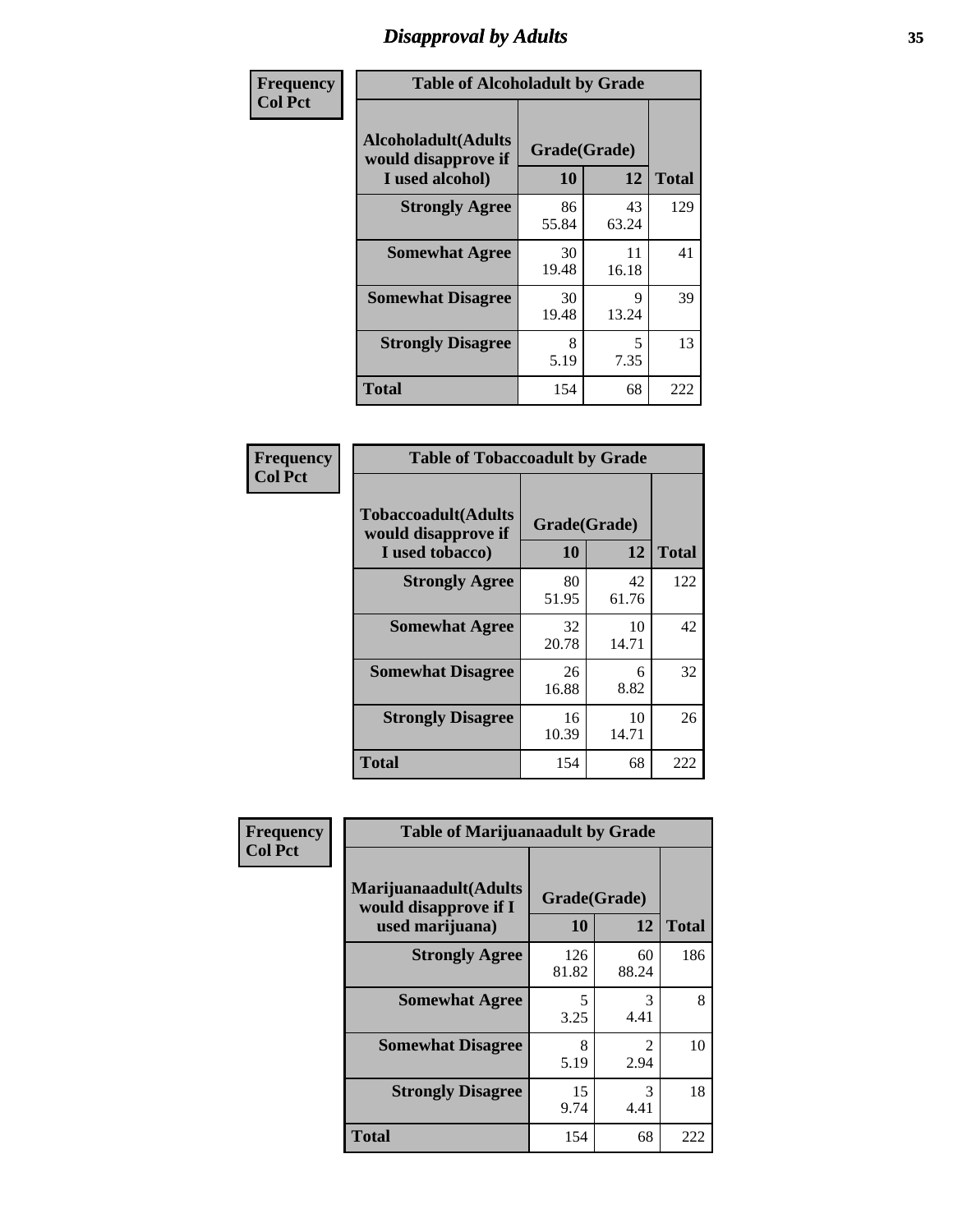### *Disapproval by Adults* **36**

| <b>Frequency</b> | <b>Table of Otherdrugadult by Grade</b>                                     |                    |             |                |
|------------------|-----------------------------------------------------------------------------|--------------------|-------------|----------------|
| <b>Col Pct</b>   | <b>Otherdrugadult</b> (Adults<br>would disapprove if I<br>used other drugs) | Grade(Grade)<br>10 | 12          | <b>Total</b>   |
|                  | <b>Strongly Agree</b>                                                       | 134<br>87.01       | 62<br>91.18 | 196            |
|                  | <b>Somewhat Agree</b>                                                       | 4.55               | 2.94        | 9              |
|                  | <b>Somewhat Disagree</b>                                                    | 0.65               | 1.47        | $\overline{2}$ |
|                  | <b>Strongly Disagree</b>                                                    | 12<br>7.79         | 3<br>4.41   | 15             |
|                  | <b>Total</b>                                                                | 154                | 68          | 222            |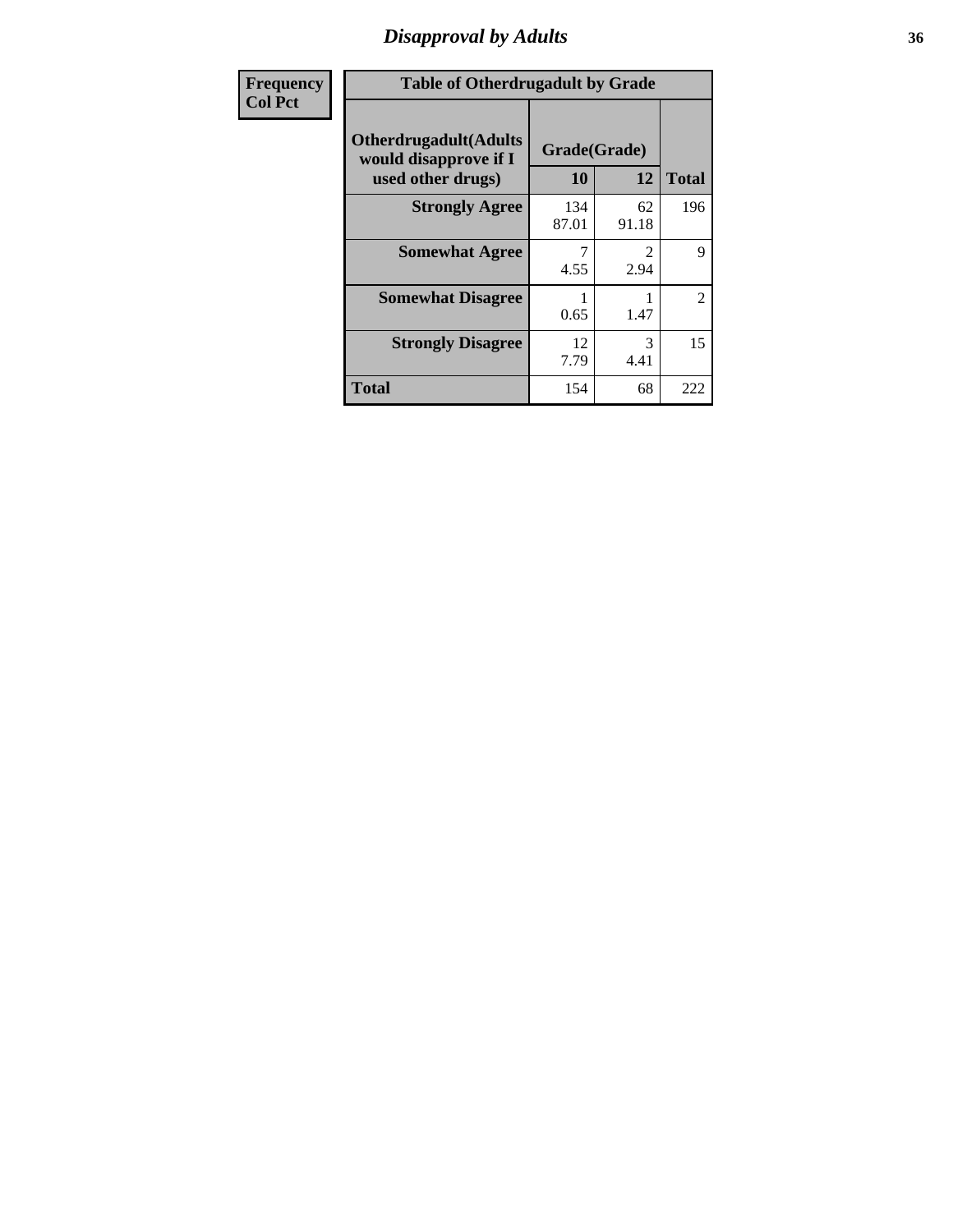# *Disapproval by Peers* **37**

| Frequency      | <b>Table of Alcoholpeer by Grade</b>                    |              |             |              |  |
|----------------|---------------------------------------------------------|--------------|-------------|--------------|--|
| <b>Col Pct</b> | Alcoholpeer(My<br>friends would<br>disapprove if I used | Grade(Grade) |             |              |  |
|                | alcohol)                                                | 10           | 12          | <b>Total</b> |  |
|                | <b>Strongly Agree</b>                                   | 40<br>25.97  | 17<br>25.00 | 57           |  |
|                | <b>Somewhat Agree</b>                                   | 37<br>24.03  | 15<br>22.06 | 52           |  |
|                | <b>Somewhat Disagree</b>                                | 37<br>24.03  | 12<br>17.65 | 49           |  |
|                | <b>Strongly Disagree</b>                                | 40<br>25.97  | 24<br>35.29 | 64           |  |
|                | Total                                                   | 154          | 68          | 222          |  |

| Frequency      | <b>Table of Tobaccopeer by Grade</b>                                |                    |             |              |  |
|----------------|---------------------------------------------------------------------|--------------------|-------------|--------------|--|
| <b>Col Pct</b> | Tobaccopeer(My<br>friends would<br>disapprove if I used<br>tobacco) | Grade(Grade)<br>10 | 12          | <b>Total</b> |  |
|                | <b>Strongly Agree</b>                                               | 43<br>27.92        | 18<br>26.47 | 61           |  |
|                | <b>Somewhat Agree</b>                                               | 39<br>25.32        | 17<br>25.00 | 56           |  |
|                | <b>Somewhat Disagree</b>                                            | 26<br>16.88        | 10<br>14.71 | 36           |  |
|                | <b>Strongly Disagree</b>                                            | 46<br>29.87        | 23<br>33.82 | 69           |  |
|                | <b>Total</b>                                                        | 154                | 68          | 222          |  |

| Frequency<br><b>Col Pct</b> | <b>Table of Marijuanapeer by Grade</b> |              |             |              |
|-----------------------------|----------------------------------------|--------------|-------------|--------------|
|                             | Marijuanapeer(My<br>friends would      | Grade(Grade) |             |              |
|                             | disapprove if I used<br>marijuana)     | 10           | 12          | <b>Total</b> |
|                             | <b>Strongly Agree</b>                  | 87<br>56.49  | 33<br>48.53 | 120          |
|                             | <b>Somewhat Agree</b>                  | 26<br>16.88  | 10<br>14.71 | 36           |
|                             | <b>Somewhat Disagree</b>               | 8<br>5.19    | 17<br>25.00 | 25           |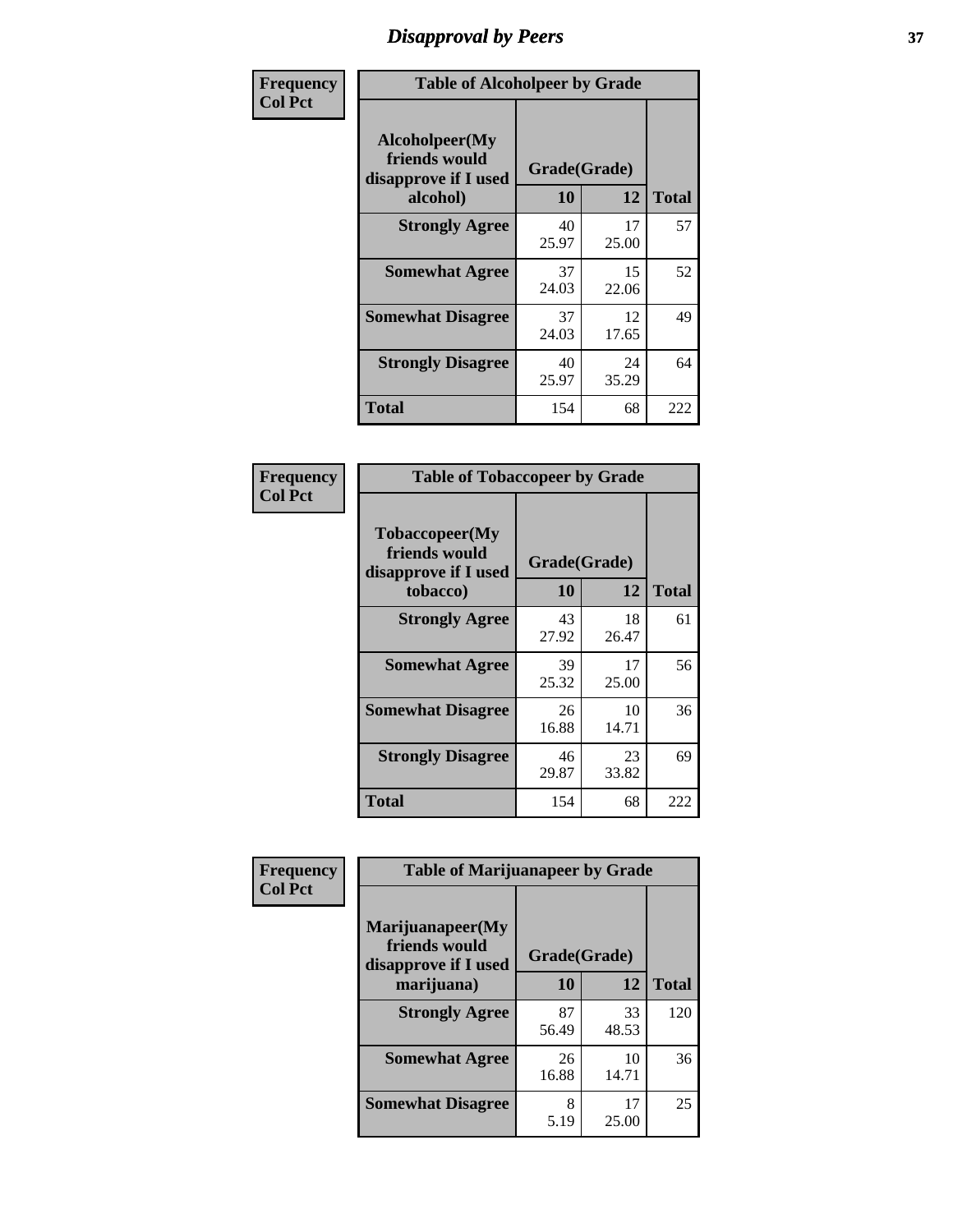# *Disapproval by Peers* **38**

| <b>Frequency</b> | <b>Table of Marijuanapeer by Grade</b>                                  |                           |            |              |  |
|------------------|-------------------------------------------------------------------------|---------------------------|------------|--------------|--|
| <b>Col Pct</b>   | Marijuanapeer(My<br>friends would<br>disapprove if I used<br>marijuana) | Grade(Grade)<br><b>10</b> | 12         | <b>Total</b> |  |
|                  | <b>Strongly Disagree</b>                                                | 33<br>21.43               | 8<br>11.76 | 41           |  |
|                  | <b>Total</b>                                                            | 154                       | 68         | 222          |  |

| Frequency      | <b>Table of Otherdrugpeer by Grade</b>                                    |                    |             |              |  |
|----------------|---------------------------------------------------------------------------|--------------------|-------------|--------------|--|
| <b>Col Pct</b> | Otherdrugpeer(My<br>friends would<br>disapprove if I used<br>other drugs) | Grade(Grade)<br>10 | 12          | <b>Total</b> |  |
|                | <b>Strongly Agree</b>                                                     | 104<br>67.53       | 42<br>61.76 | 146          |  |
|                | <b>Somewhat Agree</b>                                                     | 24<br>15.58        | 10<br>14.71 | 34           |  |
|                | <b>Somewhat Disagree</b>                                                  | 7<br>4.55          | 8<br>11.76  | 15           |  |
|                | <b>Strongly Disagree</b>                                                  | 19<br>12.34        | 8<br>11.76  | 27           |  |
|                | <b>Total</b>                                                              | 154                | 68          | 222          |  |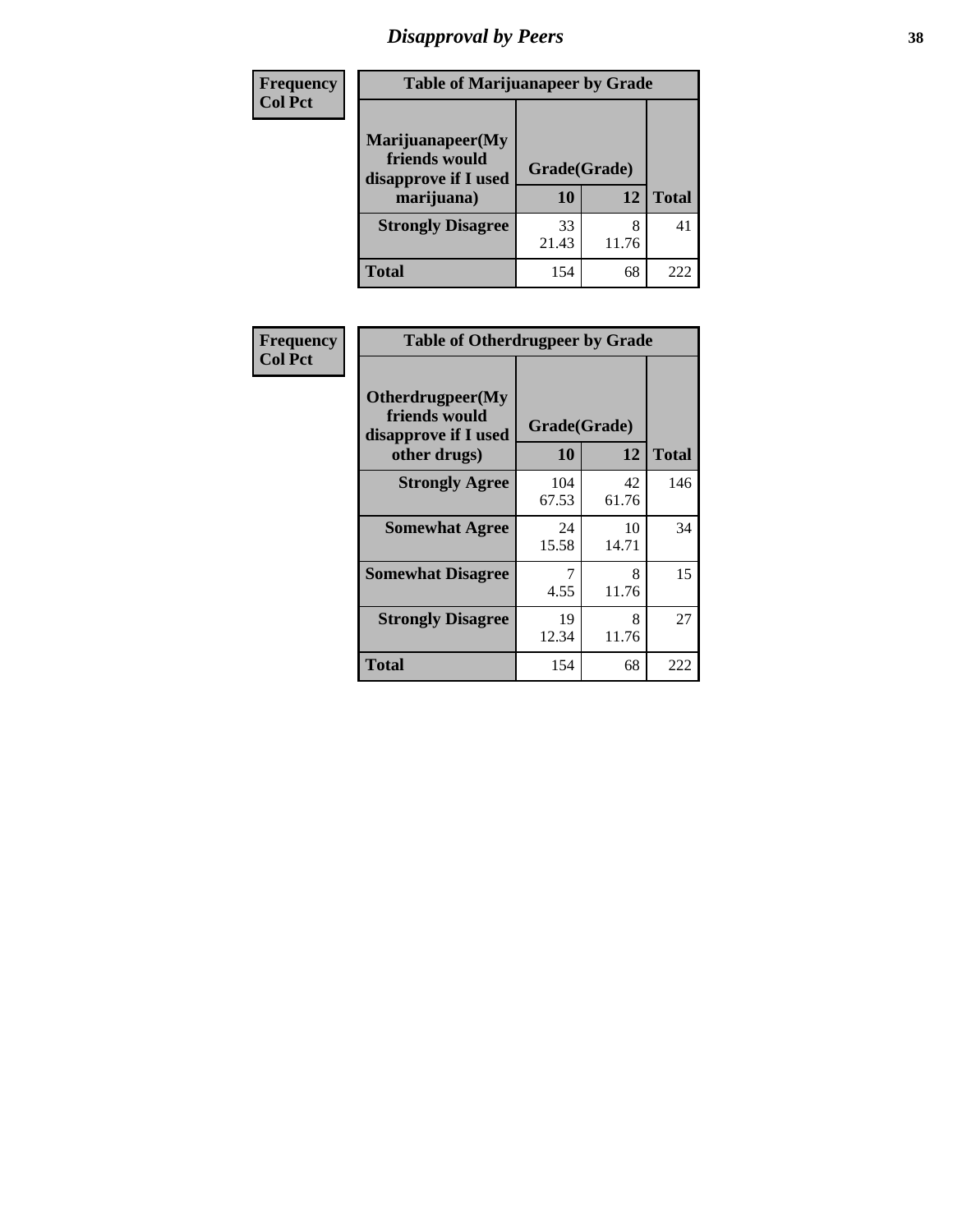| Frequency      | <b>Table of Alcohollocation1 by Grade</b> |              |             |              |
|----------------|-------------------------------------------|--------------|-------------|--------------|
| <b>Col Pct</b> | <b>Alcohollocation1(Places</b>            | Grade(Grade) |             |              |
|                | <b>Friends Use Alcohol)</b>               | 10           | 12          | <b>Total</b> |
|                |                                           | 84<br>54.55  | 52<br>76.47 | 136          |
|                | Do Not Use                                | 70<br>45.45  | 16<br>23.53 | 86           |
|                | <b>Total</b>                              | 154          | 68          | 222          |

| <b>Frequency</b> | <b>Table of Alcohollocation2 by Grade</b>                     |                    |             |              |
|------------------|---------------------------------------------------------------|--------------------|-------------|--------------|
| <b>Col Pct</b>   | <b>Alcohollocation2(Places</b><br><b>Friends Use Alcohol)</b> | Grade(Grade)<br>10 | 12          | <b>Total</b> |
|                  |                                                               | 99<br>64.29        | 39<br>57.35 | 138          |
|                  | Home                                                          | 55<br>35.71        | 29<br>42.65 | 84           |
|                  | <b>Total</b>                                                  | 154                | 68          | 222          |

| <b>Frequency</b> | <b>Table of Alcohollocation 3 by Grade</b> |              |                        |              |
|------------------|--------------------------------------------|--------------|------------------------|--------------|
| <b>Col Pct</b>   | <b>Alcohollocation3(Places</b>             | Grade(Grade) |                        |              |
|                  | <b>Friends Use Alcohol)</b>                | <b>10</b>    | 12                     | <b>Total</b> |
|                  |                                            | 146<br>94.81 | 66<br>97.06            | 212          |
|                  | <b>School</b>                              | 8<br>5.19    | $\mathfrak{D}$<br>2.94 | 10           |
|                  | <b>Total</b>                               | 154          | 68                     | 222          |

| <b>Frequency</b> | <b>Table of Alcohollocation4 by Grade</b> |              |             |              |  |
|------------------|-------------------------------------------|--------------|-------------|--------------|--|
| <b>Col Pct</b>   | <b>Alcohollocation4(Places</b>            | Grade(Grade) |             |              |  |
|                  | <b>Friends Use Alcohol)</b>               | 10           | 12          | <b>Total</b> |  |
|                  |                                           | 138<br>89.61 | 52<br>76.47 | 190          |  |
|                  | Car                                       | 16<br>10.39  | 16<br>23.53 | 32           |  |
|                  | Total                                     | 154          | 68          | 222          |  |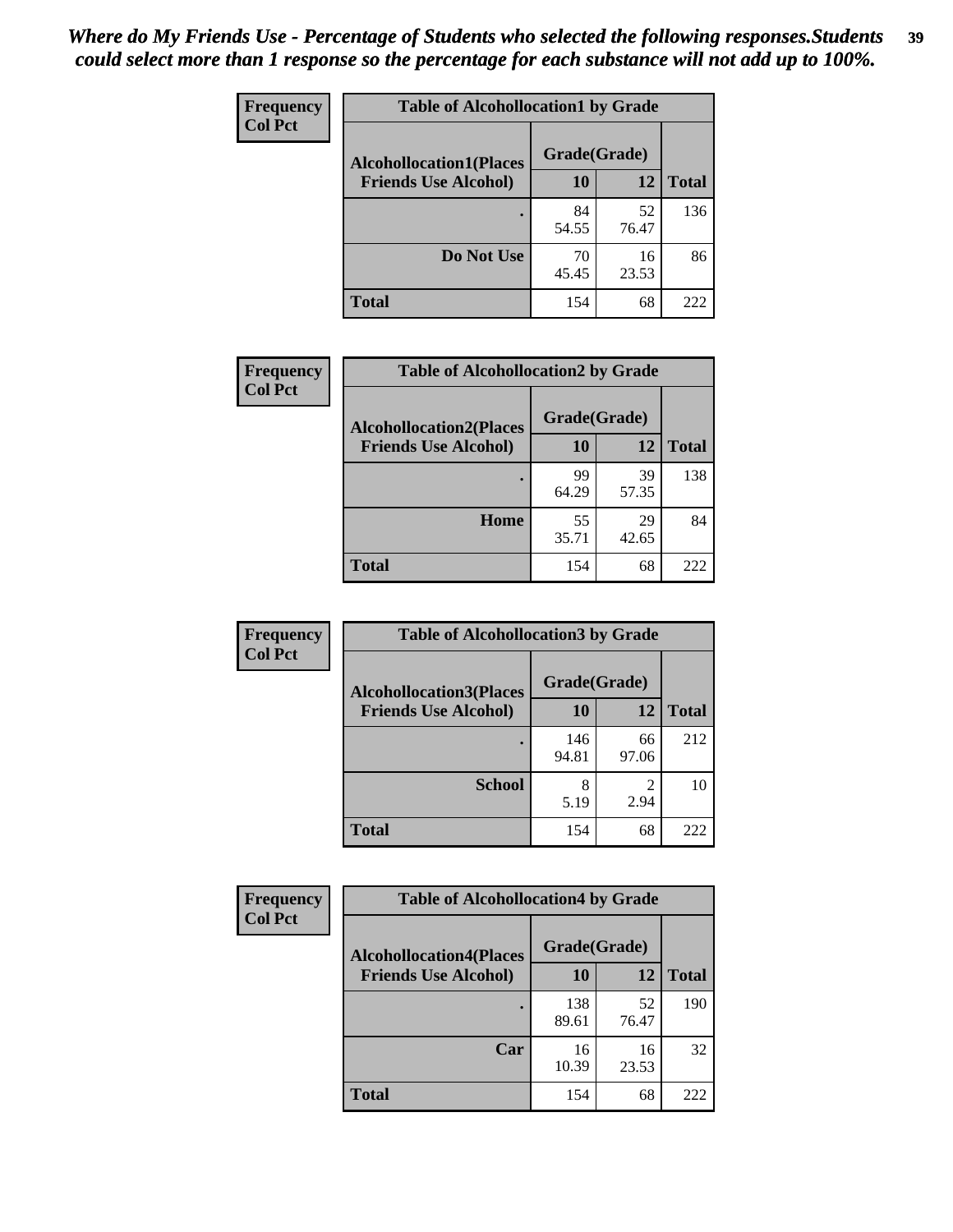| Frequency<br><b>Col Pct</b> | <b>Table of Alcohollocation5 by Grade</b> |              |             |              |  |
|-----------------------------|-------------------------------------------|--------------|-------------|--------------|--|
|                             | <b>Alcohollocation5(Places</b>            | Grade(Grade) |             |              |  |
|                             | <b>Friends Use Alcohol)</b>               | 10           | 12          | <b>Total</b> |  |
|                             |                                           | 95<br>61.69  | 26<br>38.24 | 121          |  |
|                             | <b>Friend's House</b>                     | 59<br>38.31  | 42<br>61.76 | 101          |  |
|                             | <b>Total</b>                              | 154          | 68          | 222          |  |

| <b>Frequency</b> | <b>Table of Alcohollocation6 by Grade</b> |              |             |              |
|------------------|-------------------------------------------|--------------|-------------|--------------|
| <b>Col Pct</b>   | <b>Alcohollocation6(Places</b>            | Grade(Grade) |             |              |
|                  | <b>Friends Use Alcohol)</b>               | 10           | 12          | <b>Total</b> |
|                  |                                           | 105<br>68.18 | 32<br>47.06 | 137          |
|                  | <b>Other</b>                              | 49<br>31.82  | 36<br>52.94 | 85           |
|                  | <b>Total</b>                              | 154          | 68          | 222          |

| Frequency      | <b>Table of Tobaccolocation1 by Grade</b>                     |                    |             |              |
|----------------|---------------------------------------------------------------|--------------------|-------------|--------------|
| <b>Col Pct</b> | <b>Tobaccolocation1(Places</b><br><b>Friends Use Tobacco)</b> | Grade(Grade)<br>10 | 12          | <b>Total</b> |
|                |                                                               |                    |             |              |
|                |                                                               | 93<br>60.39        | 53<br>77.94 | 146          |
|                | Do Not Use                                                    | 61<br>39.61        | 15<br>22.06 | 76           |
|                | <b>Total</b>                                                  | 154                | 68          | 222          |

| <b>Frequency</b> | <b>Table of Tobaccolocation2 by Grade</b> |              |             |              |  |
|------------------|-------------------------------------------|--------------|-------------|--------------|--|
| <b>Col Pct</b>   | <b>Tobaccolocation2(Places</b>            | Grade(Grade) |             |              |  |
|                  | <b>Friends Use Tobacco)</b>               | 10           | 12          | <b>Total</b> |  |
|                  |                                           | 84<br>54.55  | 27<br>39.71 | 111          |  |
|                  | Home                                      | 70<br>45.45  | 41<br>60.29 | 111          |  |
|                  | <b>Total</b>                              | 154          | 68          | 222          |  |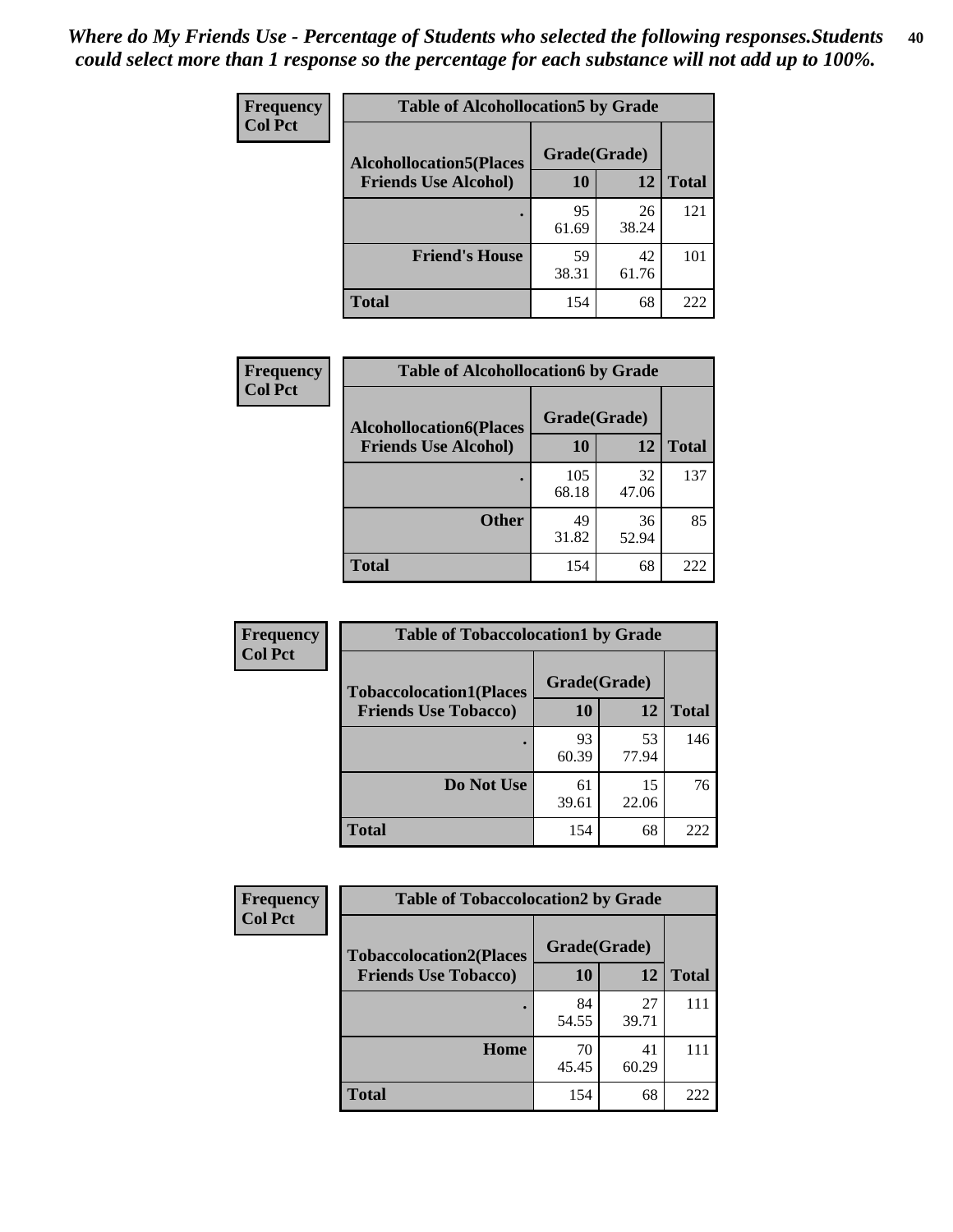| Frequency      | <b>Table of Tobaccolocation 3 by Grade</b> |              |             |              |  |
|----------------|--------------------------------------------|--------------|-------------|--------------|--|
| <b>Col Pct</b> | <b>Tobaccolocation3(Places</b>             | Grade(Grade) |             |              |  |
|                | <b>Friends Use Tobacco)</b>                | 10           | 12          | <b>Total</b> |  |
|                |                                            | 100<br>64.94 | 43<br>63.24 | 143          |  |
|                | <b>School</b>                              | 54<br>35.06  | 25<br>36.76 | 79           |  |
|                | <b>Total</b>                               | 154          | 68          | 222          |  |

| Frequency      |                                                               | <b>Table of Tobaccolocation4 by Grade</b> |             |              |  |
|----------------|---------------------------------------------------------------|-------------------------------------------|-------------|--------------|--|
| <b>Col Pct</b> | <b>Tobaccolocation4(Places</b><br><b>Friends Use Tobacco)</b> | Grade(Grade)<br>10                        | 12          | <b>Total</b> |  |
|                |                                                               |                                           |             |              |  |
|                |                                                               | 102<br>66.23                              | 26<br>38.24 | 128          |  |
|                | Car                                                           | 52<br>33.77                               | 42<br>61.76 | 94           |  |
|                | <b>Total</b>                                                  | 154                                       | 68          | 222          |  |

| Frequency<br><b>Col Pct</b> | <b>Table of Tobaccolocation5 by Grade</b> |              |             |              |
|-----------------------------|-------------------------------------------|--------------|-------------|--------------|
|                             | <b>Tobaccolocation5(Places</b>            | Grade(Grade) |             |              |
|                             | <b>Friends Use Tobacco)</b>               | 10           | <b>12</b>   | <b>Total</b> |
|                             |                                           | 94<br>61.04  | 29<br>42.65 | 123          |
|                             | <b>Friend's House</b>                     | 60<br>38.96  | 39<br>57.35 | 99           |
|                             | <b>Total</b>                              | 154          | 68          | 222          |

| <b>Frequency</b> | <b>Table of Tobaccolocation6 by Grade</b> |              |             |              |  |
|------------------|-------------------------------------------|--------------|-------------|--------------|--|
| <b>Col Pct</b>   | <b>Tobaccolocation6(Places</b>            | Grade(Grade) |             |              |  |
|                  | <b>Friends Use Tobacco)</b>               | 10           | 12          | <b>Total</b> |  |
|                  |                                           | 93<br>60.39  | 34<br>50.00 | 127          |  |
|                  | <b>Other</b>                              | 61<br>39.61  | 34<br>50.00 | 95           |  |
|                  | <b>Total</b>                              | 154          | 68          | 222          |  |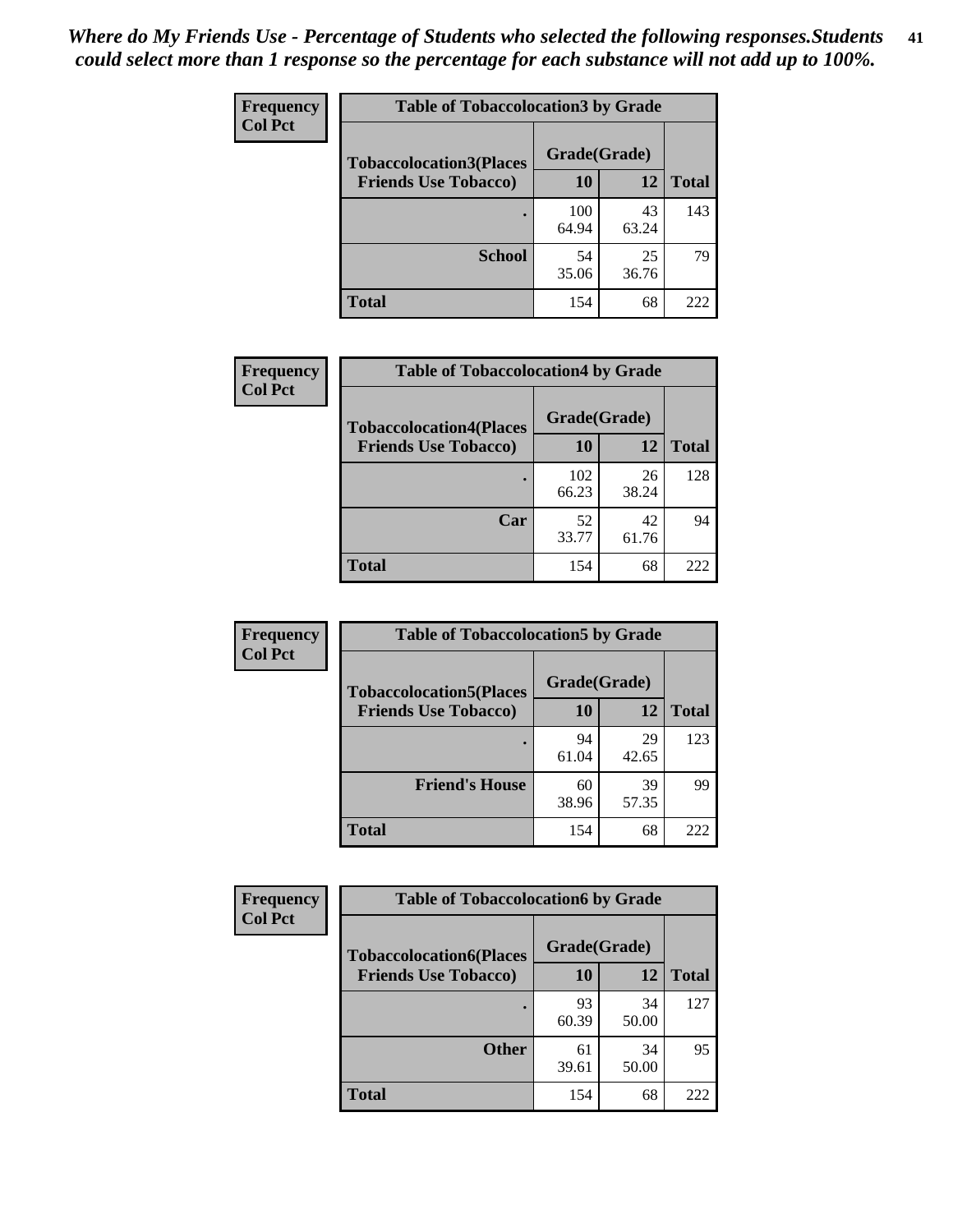| <b>Frequency</b> | <b>Table of Marijuanalocation1 by Grade</b> |              |             |              |
|------------------|---------------------------------------------|--------------|-------------|--------------|
| <b>Col Pct</b>   | <b>Marijuanalocation1(Places</b>            | Grade(Grade) |             |              |
|                  | <b>Friends Use Marijuana</b> )              | 10           | 12          | <b>Total</b> |
|                  |                                             | 43<br>27.92  | 33<br>48.53 | 76           |
|                  | Do Not Use                                  | 111<br>72.08 | 35<br>51.47 | 146          |
|                  | <b>Total</b>                                | 154          | 68          | 222          |

| <b>Frequency</b> | <b>Table of Marijuanalocation2 by Grade</b>                        |                    |             |              |
|------------------|--------------------------------------------------------------------|--------------------|-------------|--------------|
| <b>Col Pct</b>   | <b>Marijuanalocation2(Places</b><br><b>Friends Use Marijuana</b> ) | Grade(Grade)<br>10 | 12          | <b>Total</b> |
|                  |                                                                    | 122<br>79.22       | 46<br>67.65 | 168          |
|                  | Home                                                               | 32<br>20.78        | 22<br>32.35 | 54           |
|                  | <b>Total</b>                                                       | 154                | 68          | 222          |

| <b>Frequency</b> | <b>Table of Marijuanalocation3 by Grade</b>                         |                           |       |              |
|------------------|---------------------------------------------------------------------|---------------------------|-------|--------------|
| <b>Col Pct</b>   | <b>Marijuanalocation3</b> (Places<br><b>Friends Use Marijuana</b> ) | Grade(Grade)<br><b>10</b> | 12    | <b>Total</b> |
|                  |                                                                     |                           |       |              |
|                  |                                                                     | 147                       | 62    | 209          |
|                  |                                                                     | 95.45                     | 91.18 |              |
|                  | <b>School</b>                                                       |                           | 6     | 13           |
|                  |                                                                     | 4.55                      | 8.82  |              |
|                  | <b>Total</b>                                                        | 154                       | 68    | 222          |

| <b>Frequency</b> | <b>Table of Marijuanalocation4 by Grade</b> |              |             |              |  |
|------------------|---------------------------------------------|--------------|-------------|--------------|--|
| <b>Col Pct</b>   | <b>Marijuanalocation4(Places</b>            | Grade(Grade) |             |              |  |
|                  | <b>Friends Use Marijuana</b> )              | <b>10</b>    | 12          | <b>Total</b> |  |
|                  |                                             | 140<br>90.91 | 50<br>73.53 | 190          |  |
|                  | Car                                         | 14<br>9.09   | 18<br>26.47 | 32           |  |
|                  | <b>Total</b>                                | 154          | 68          | 222          |  |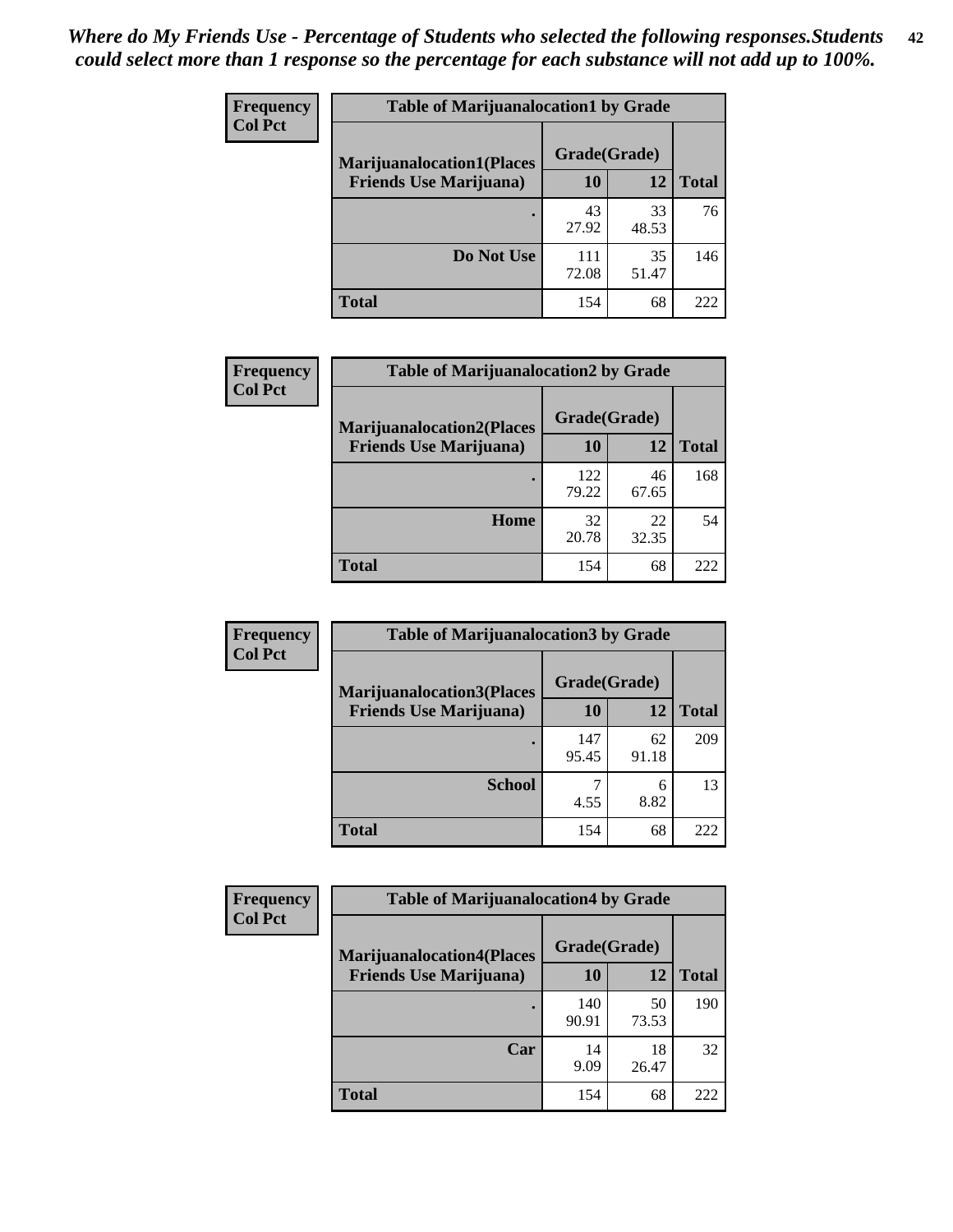| <b>Frequency</b> | <b>Table of Marijuanalocation5 by Grade</b> |              |             |              |
|------------------|---------------------------------------------|--------------|-------------|--------------|
| <b>Col Pct</b>   | <b>Marijuanalocation5(Places)</b>           | Grade(Grade) |             |              |
|                  | <b>Friends Use Marijuana</b> )              | 10           | 12          | <b>Total</b> |
|                  |                                             | 130<br>84.42 | 43<br>63.24 | 173          |
|                  | <b>Friend's House</b>                       | 24<br>15.58  | 25<br>36.76 | 49           |
|                  | <b>Total</b>                                | 154          | 68          | 222          |

| <b>Frequency</b> | <b>Table of Marijuanalocation6 by Grade</b>                        |                    |             |              |
|------------------|--------------------------------------------------------------------|--------------------|-------------|--------------|
| <b>Col Pct</b>   | <b>Marijuanalocation6(Places</b><br><b>Friends Use Marijuana</b> ) | Grade(Grade)<br>10 | 12          | <b>Total</b> |
|                  |                                                                    | 130<br>84.42       | 49<br>72.06 | 179          |
|                  | <b>Other</b>                                                       | 24<br>15.58        | 19<br>27.94 | 43           |
|                  | <b>Total</b>                                                       | 154                | 68          | 222          |

| Frequency      | <b>Table of Otherdruglocation1 by Grade</b>                          |              |             |              |
|----------------|----------------------------------------------------------------------|--------------|-------------|--------------|
| <b>Col Pct</b> | <b>Otherdruglocation1(Places</b><br><b>Friends Use Other Illegal</b> | Grade(Grade) |             |              |
|                | Drugs)                                                               | 10           | 12          | <b>Total</b> |
|                |                                                                      | 29<br>18.83  | 20<br>29.41 | 49           |
|                | Do Not Use                                                           | 125<br>81.17 | 48<br>70.59 | 173          |
|                | <b>Total</b>                                                         | 154          | 68          | 222          |

| <b>Frequency</b> | <b>Table of Otherdruglocation2 by Grade</b>                          |              |             |              |
|------------------|----------------------------------------------------------------------|--------------|-------------|--------------|
| <b>Col Pct</b>   | <b>Otherdruglocation2(Places</b><br><b>Friends Use Other Illegal</b> | Grade(Grade) |             |              |
|                  | Drugs)                                                               | 10           | 12          | <b>Total</b> |
|                  |                                                                      | 132<br>85.71 | 55<br>80.88 | 187          |
|                  | Home                                                                 | 22<br>14.29  | 13<br>19.12 | 35           |
|                  | <b>Total</b>                                                         | 154          | 68          | 222          |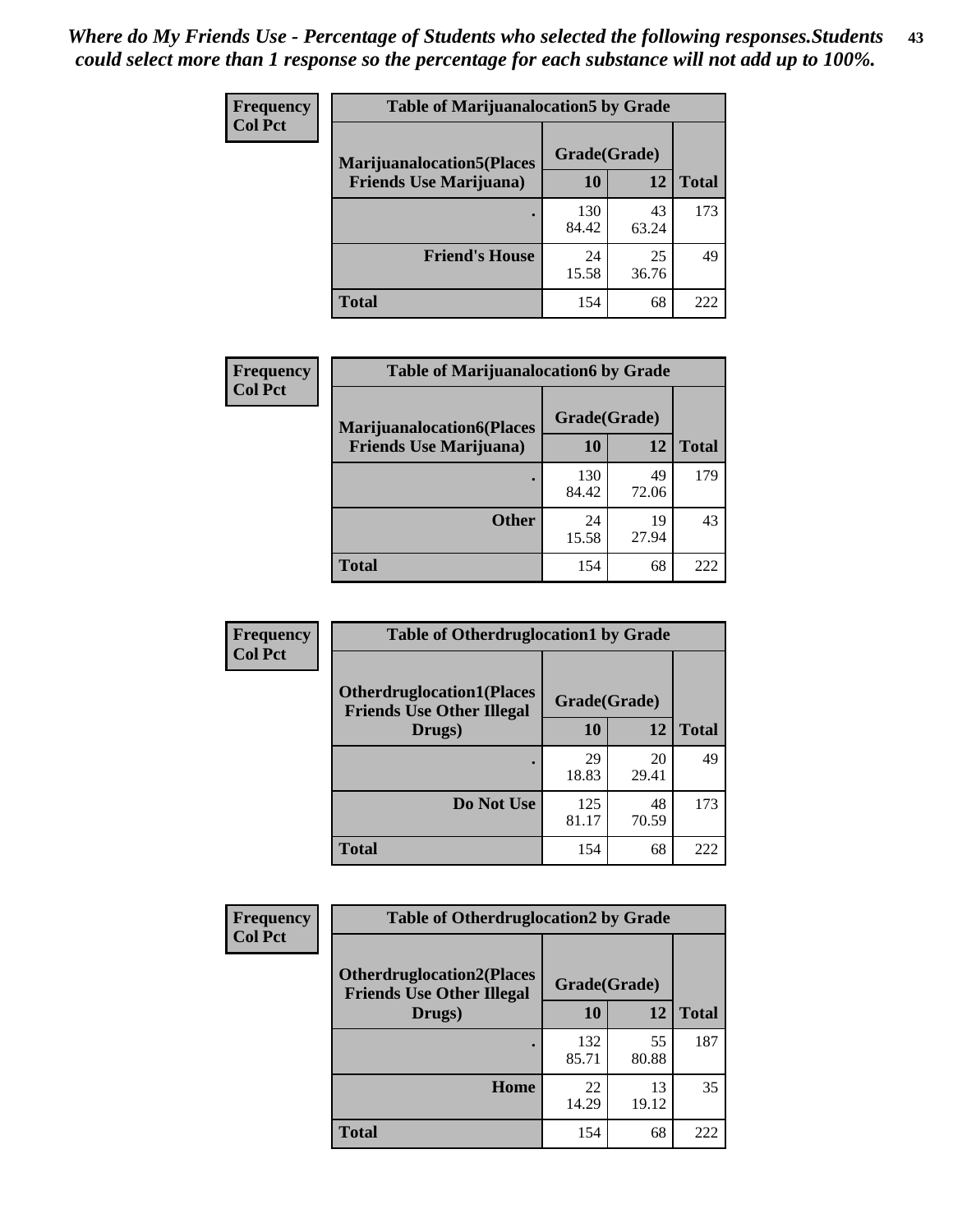| <b>Frequency</b> | <b>Table of Otherdruglocation 3 by Grade</b>                         |              |             |              |
|------------------|----------------------------------------------------------------------|--------------|-------------|--------------|
| <b>Col Pct</b>   | <b>Otherdruglocation3(Places</b><br><b>Friends Use Other Illegal</b> | Grade(Grade) |             |              |
|                  | Drugs)                                                               | 10           | 12          | <b>Total</b> |
|                  |                                                                      | 147<br>95.45 | 62<br>91.18 | 209          |
|                  | <b>School</b>                                                        | 4.55         | 6<br>8.82   | 13           |
|                  | <b>Total</b>                                                         | 154          | 68          | 222          |

| Frequency      | <b>Table of Otherdruglocation4 by Grade</b>                          |              |             |              |
|----------------|----------------------------------------------------------------------|--------------|-------------|--------------|
| <b>Col Pct</b> | <b>Otherdruglocation4(Places</b><br><b>Friends Use Other Illegal</b> | Grade(Grade) |             |              |
|                | Drugs)                                                               | 10           | 12          | <b>Total</b> |
|                |                                                                      | 144<br>93.51 | 55<br>80.88 | 199          |
|                | Car                                                                  | 10<br>6.49   | 13<br>19.12 | 23           |
|                | <b>Total</b>                                                         | 154          | 68          | 222          |

| <b>Frequency</b><br><b>Col Pct</b> | <b>Table of Otherdruglocation5 by Grade</b>                          |              |             |              |
|------------------------------------|----------------------------------------------------------------------|--------------|-------------|--------------|
|                                    | <b>Otherdruglocation5(Places</b><br><b>Friends Use Other Illegal</b> | Grade(Grade) |             |              |
|                                    | Drugs)                                                               | <b>10</b>    | 12          | <b>Total</b> |
|                                    |                                                                      | 136<br>88.31 | 53<br>77.94 | 189          |
|                                    | <b>Friend's House</b>                                                | 18<br>11.69  | 15<br>22.06 | 33           |
|                                    | <b>Total</b>                                                         | 154          | 68          | 222          |

| <b>Frequency</b> | <b>Table of Otherdruglocation6 by Grade</b>                          |              |             |              |
|------------------|----------------------------------------------------------------------|--------------|-------------|--------------|
| <b>Col Pct</b>   | <b>Otherdruglocation6(Places</b><br><b>Friends Use Other Illegal</b> | Grade(Grade) |             |              |
|                  | Drugs)                                                               | 10           | 12          | <b>Total</b> |
|                  |                                                                      | 133<br>86.36 | 51<br>75.00 | 184          |
|                  | <b>Other</b>                                                         | 21<br>13.64  | 17<br>25.00 | 38           |
|                  | <b>Total</b>                                                         | 154          | 68          | 222          |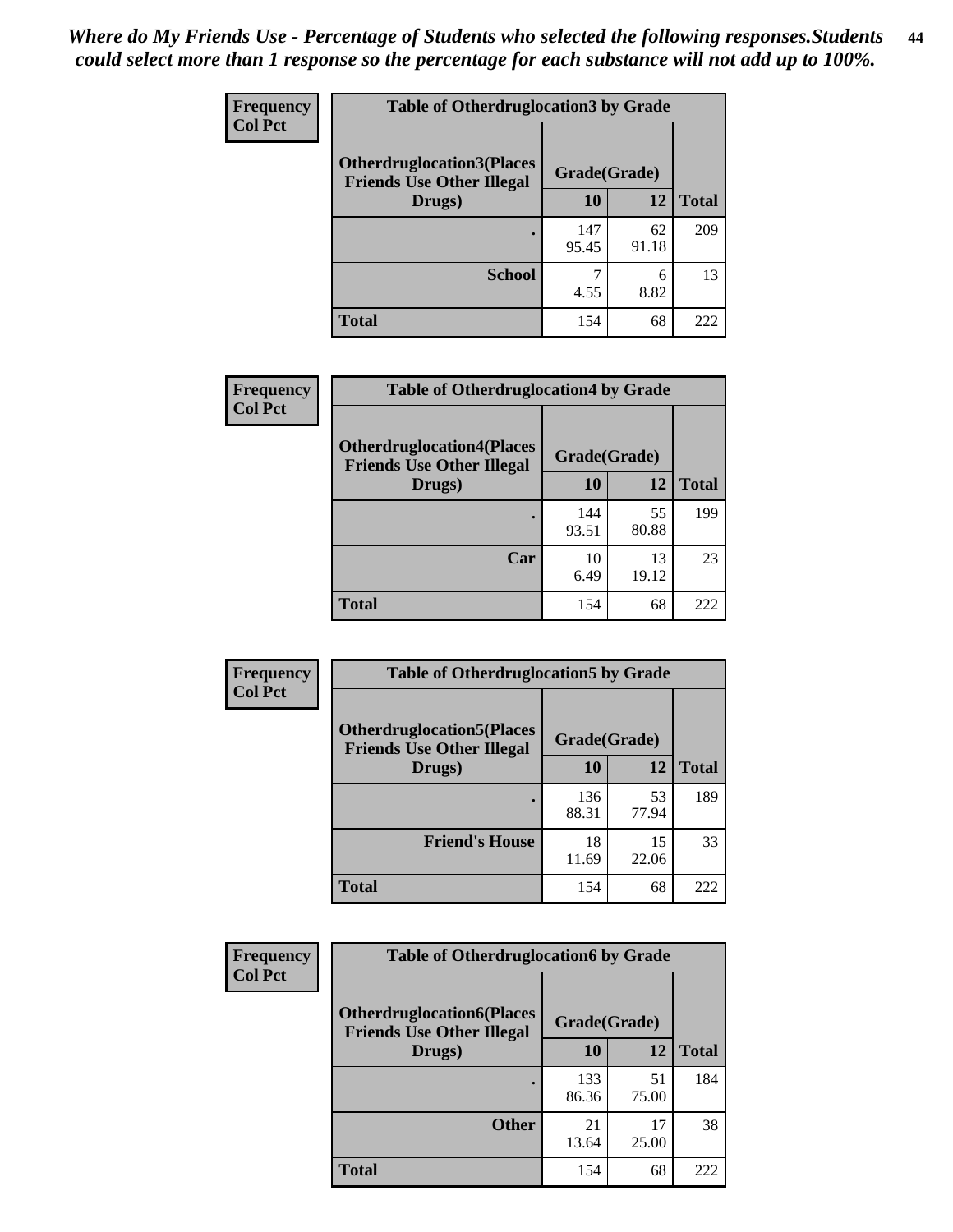| Frequency      | <b>Table of Alcoholtime1 by Grade</b>           |              |             |              |
|----------------|-------------------------------------------------|--------------|-------------|--------------|
| <b>Col Pct</b> | <b>Alcoholtime1(Times</b><br><b>Friends Use</b> | Grade(Grade) |             |              |
|                | Alcohol)                                        | 10           | 12          | <b>Total</b> |
|                |                                                 | 92<br>59.74  | 50<br>73.53 | 142          |
|                | Do Not Use                                      | 62<br>40.26  | 18<br>26.47 | 80           |
|                | <b>Total</b>                                    | 154          | 68          | 222          |

| Frequency      | <b>Table of Alcoholtime2 by Grade</b>           |              |             |              |
|----------------|-------------------------------------------------|--------------|-------------|--------------|
| <b>Col Pct</b> | <b>Alcoholtime2(Times</b><br><b>Friends Use</b> | Grade(Grade) |             |              |
|                | Alcohol)                                        | 10           | 12          | <b>Total</b> |
|                |                                                 | 147<br>95.45 | 66<br>97.06 | 213          |
|                | <b>On Way to School</b>                         | 4.55         | 2<br>2.94   | Q            |
|                | <b>Total</b>                                    | 154          | 68          | 222          |

| Frequency<br><b>Col Pct</b> | <b>Table of Alcoholtime3 by Grade</b>                           |              |              |              |
|-----------------------------|-----------------------------------------------------------------|--------------|--------------|--------------|
|                             | <b>Alcoholtime3(Times</b><br>Grade(Grade)<br><b>Friends Use</b> |              |              |              |
|                             | Alcohol)                                                        | 10           | 12           | <b>Total</b> |
|                             |                                                                 | 149<br>96.75 | 68<br>100.00 | 217          |
|                             | <b>During School</b>                                            | 5<br>3.25    | 0.00         | 5            |
|                             | <b>Total</b>                                                    | 154          | 68           | 222          |

| <b>Frequency</b><br><b>Col Pct</b> | <b>Table of Alcoholtime4 by Grade</b> |              |             |              |
|------------------------------------|---------------------------------------|--------------|-------------|--------------|
|                                    | <b>Alcoholtime4(Times</b>             | Grade(Grade) |             |              |
|                                    | <b>Friends Use Alcohol)</b>           | 10           | 12          | <b>Total</b> |
|                                    |                                       | 144<br>93.51 | 67<br>98.53 | 211          |
|                                    | <b>On Way Home From School</b>        | 10<br>6.49   | 1.47        | 11           |
|                                    | <b>Total</b>                          | 154          | 68          | 222          |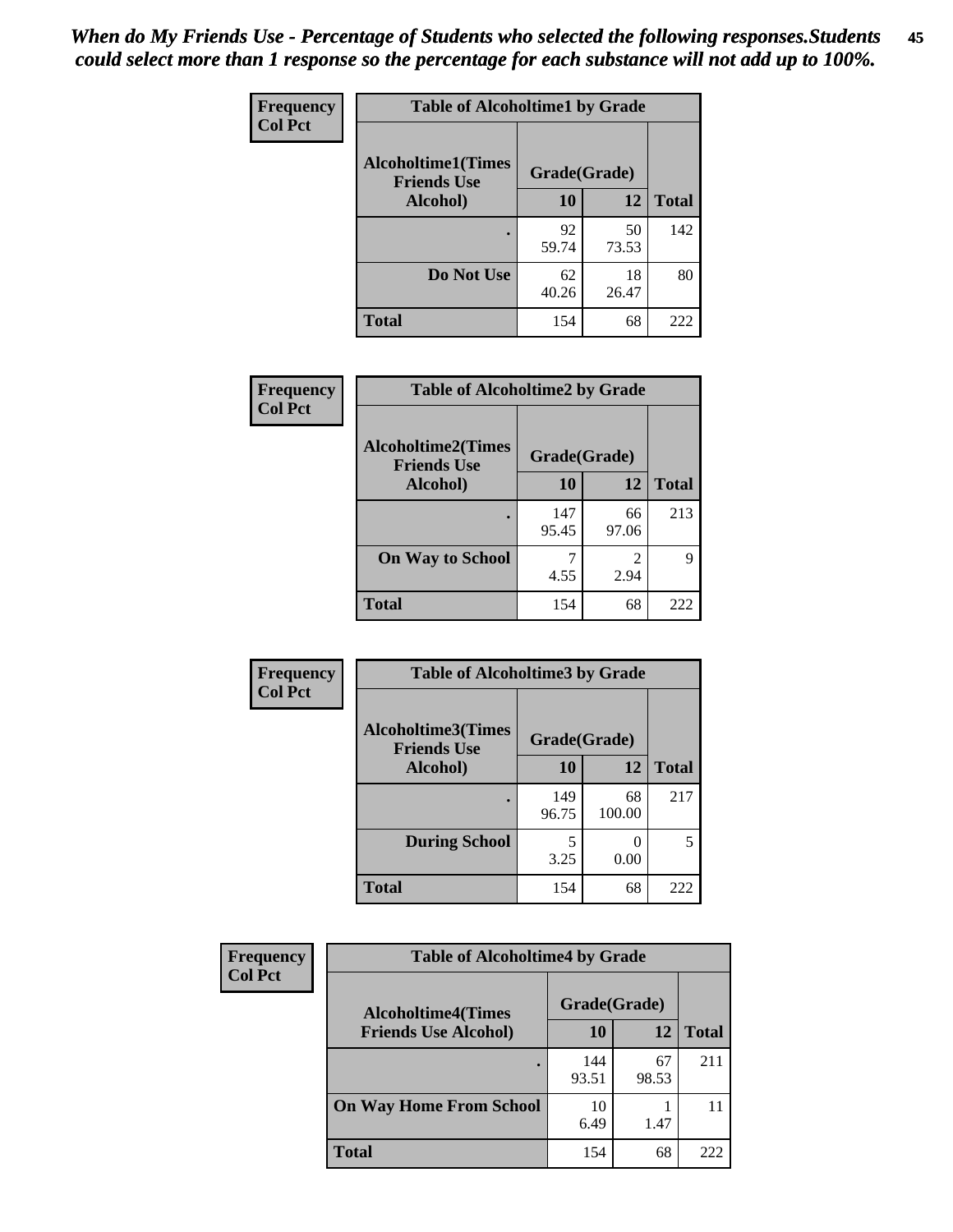*When do My Friends Use - Percentage of Students who selected the following responses.Students could select more than 1 response so the percentage for each substance will not add up to 100%.* **46**

| Frequency      | <b>Table of Alcoholtime5 by Grade</b>           |              |             |              |
|----------------|-------------------------------------------------|--------------|-------------|--------------|
| <b>Col Pct</b> | <b>Alcoholtime5(Times</b><br><b>Friends Use</b> | Grade(Grade) |             |              |
|                | Alcohol)                                        | 10           | 12          | <b>Total</b> |
|                |                                                 | 114<br>74.03 | 45<br>66.18 | 159          |
|                | Weeknights                                      | 40<br>25.97  | 23<br>33.82 | 63           |
|                | <b>Total</b>                                    | 154          | 68          | 222          |

| <b>Frequency</b> | <b>Table of Alcoholtime6 by Grade</b>           |              |             |              |
|------------------|-------------------------------------------------|--------------|-------------|--------------|
| <b>Col Pct</b>   | <b>Alcoholtime6(Times</b><br><b>Friends Use</b> | Grade(Grade) |             |              |
|                  | Alcohol)                                        | 10           | 12          | <b>Total</b> |
|                  |                                                 | 59<br>38.31  | 17<br>25.00 | 76           |
|                  | Weekends                                        | 95<br>61.69  | 51<br>75.00 | 146          |
|                  | <b>Total</b>                                    | 154          | 68          | 222          |

| Frequency      | <b>Table of Tobaccotime1 by Grade</b>           |              |             |              |
|----------------|-------------------------------------------------|--------------|-------------|--------------|
| <b>Col Pct</b> | <b>Tobaccotime1(Times</b><br><b>Friends Use</b> | Grade(Grade) |             |              |
|                | <b>Tobacco</b> )                                | 10           | 12          | <b>Total</b> |
|                | $\bullet$                                       | 90<br>58.44  | 52<br>76.47 | 142          |
|                | Do Not Use                                      | 64<br>41.56  | 16<br>23.53 | 80           |
|                | <b>Total</b>                                    | 154          | 68          | 222          |

| <b>Frequency</b> | <b>Table of Tobaccotime2 by Grade</b>           |              |             |              |
|------------------|-------------------------------------------------|--------------|-------------|--------------|
| <b>Col Pct</b>   | <b>Tobaccotime2(Times</b><br><b>Friends Use</b> | Grade(Grade) |             |              |
|                  | <b>Tobacco</b> )                                | 10           | 12          | <b>Total</b> |
|                  |                                                 | 88<br>57.14  | 35<br>51.47 | 123          |
|                  | <b>On Way to School</b>                         | 66<br>42.86  | 33<br>48.53 | 99           |
|                  | Total                                           | 154          | 68          | 222          |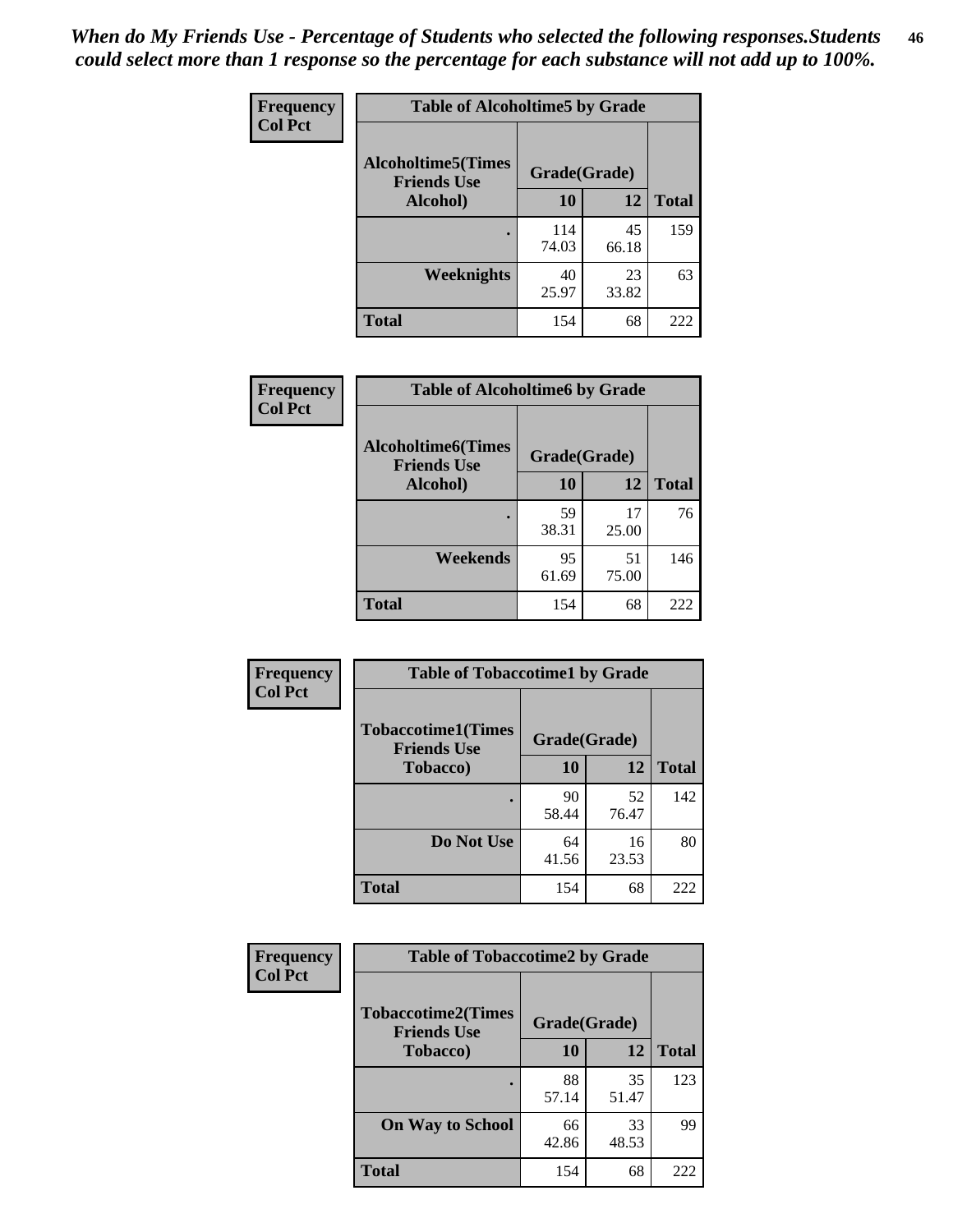*When do My Friends Use - Percentage of Students who selected the following responses.Students could select more than 1 response so the percentage for each substance will not add up to 100%.* **47**

| <b>Frequency</b> | <b>Table of Tobaccotime3 by Grade</b>           |             |              |              |  |
|------------------|-------------------------------------------------|-------------|--------------|--------------|--|
| <b>Col Pct</b>   | <b>Tobaccotime3(Times</b><br><b>Friends Use</b> |             | Grade(Grade) |              |  |
|                  | <b>Tobacco</b> )                                | 10          | 12           | <b>Total</b> |  |
|                  |                                                 | 95<br>61.69 | 42<br>61.76  | 137          |  |
|                  | <b>During School</b>                            | 59<br>38.31 | 26<br>38.24  | 85           |  |
|                  | <b>Total</b>                                    | 154         | 68           | 222          |  |

| <b>Frequency</b> | <b>Table of Tobaccotime4 by Grade</b> |              |             |              |
|------------------|---------------------------------------|--------------|-------------|--------------|
| <b>Col Pct</b>   | <b>Tobaccotime4(Times</b>             | Grade(Grade) |             |              |
|                  | <b>Friends Use Tobacco)</b>           | 10           | 12          | <b>Total</b> |
|                  |                                       | 144<br>93.51 | 67<br>98.53 | 211          |
|                  | <b>On Way Home From School</b>        | 10<br>6.49   | 1.47        |              |
|                  | <b>Total</b>                          | 154          | 68          | 222          |

| Frequency      | <b>Table of Tobaccotime5 by Grade</b>            |              |             |              |
|----------------|--------------------------------------------------|--------------|-------------|--------------|
| <b>Col Pct</b> | <b>Tobaccotime5</b> (Times<br><b>Friends Use</b> | Grade(Grade) |             |              |
|                | Tobacco)                                         | 10           | 12          | <b>Total</b> |
|                |                                                  | 81<br>52.60  | 27<br>39.71 | 108          |
|                | Weeknights                                       | 73<br>47.40  | 41<br>60.29 | 114          |
|                | <b>Total</b>                                     | 154          | 68          | 222          |

| Frequency      | <b>Table of Tobaccotime6 by Grade</b>           |              |             |              |
|----------------|-------------------------------------------------|--------------|-------------|--------------|
| <b>Col Pct</b> | <b>Tobaccotime6(Times</b><br><b>Friends Use</b> | Grade(Grade) |             |              |
|                | <b>Tobacco</b> )                                | 10           | 12          | <b>Total</b> |
|                | ٠                                               | 75<br>48.70  | 18<br>26.47 | 93           |
|                | Weekends                                        | 79<br>51.30  | 50<br>73.53 | 129          |
|                | <b>Total</b>                                    | 154          | 68          | 222          |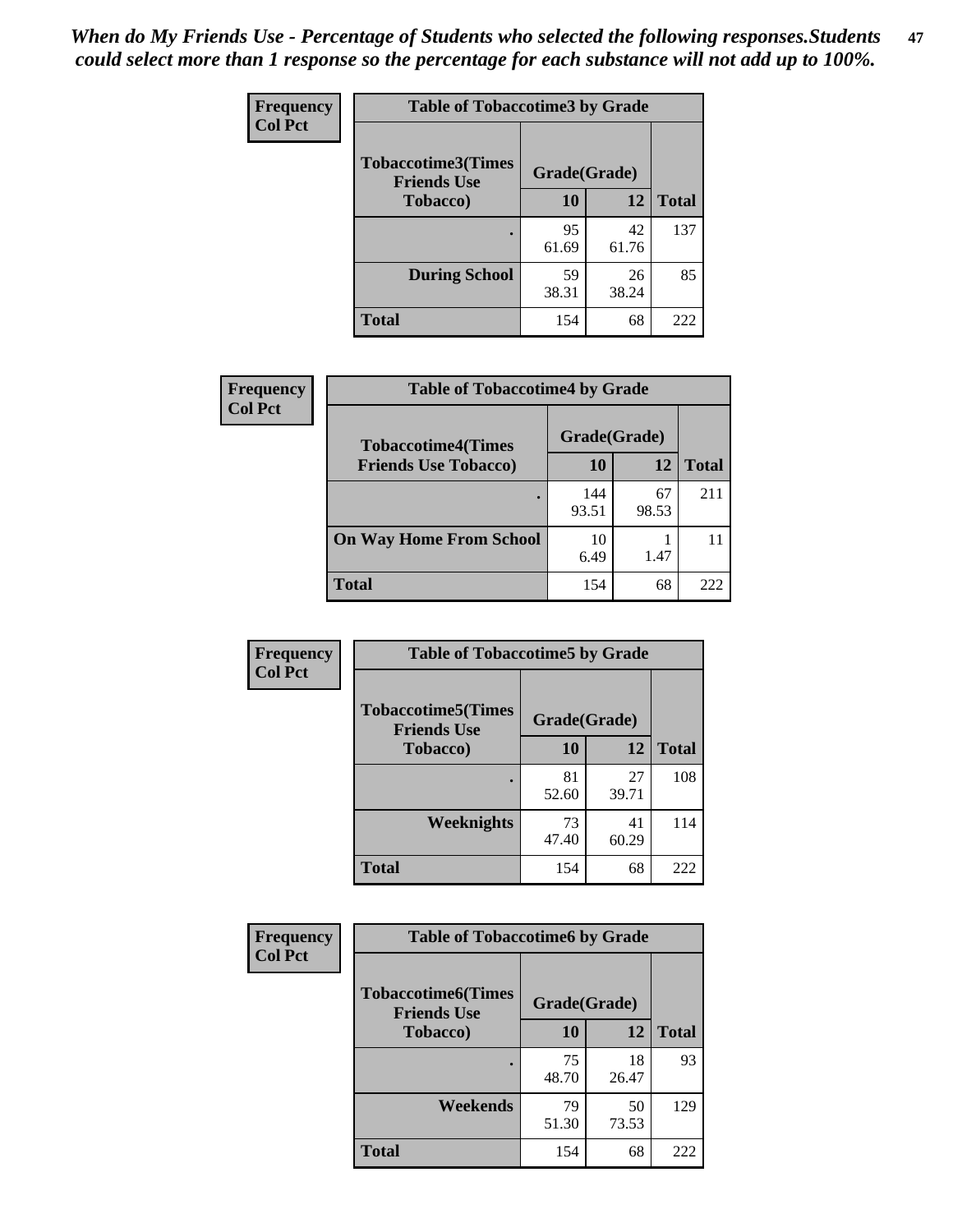| Frequency      | <b>Table of Marijuanatime1 by Grade</b>           |              |             |              |
|----------------|---------------------------------------------------|--------------|-------------|--------------|
| <b>Col Pct</b> | <b>Marijuanatime1(Times</b><br><b>Friends Use</b> | Grade(Grade) |             |              |
|                | Marijuana)                                        | 10           | 12          | <b>Total</b> |
|                |                                                   | 39<br>25.32  | 33<br>48.53 | 72           |
|                | Do Not Use                                        | 115<br>74.68 | 35<br>51.47 | 150          |
|                | <b>Total</b>                                      | 154          | 68          | 222          |

| Frequency      | <b>Table of Marijuanatime2 by Grade</b>           |              |             |              |
|----------------|---------------------------------------------------|--------------|-------------|--------------|
| <b>Col Pct</b> | <b>Marijuanatime2(Times</b><br><b>Friends Use</b> | Grade(Grade) |             |              |
|                | Marijuana)                                        | 10           | 12          | <b>Total</b> |
|                |                                                   | 146<br>94.81 | 60<br>88.24 | 206          |
|                | <b>On Way to School</b>                           | 8<br>5.19    | 8<br>11.76  | 16           |
|                | <b>Total</b>                                      | 154          | 68          | 222          |

| <b>Frequency</b> | <b>Table of Marijuanatime3 by Grade</b>    |              |             |              |
|------------------|--------------------------------------------|--------------|-------------|--------------|
| <b>Col Pct</b>   | Marijuanatime3(Times<br><b>Friends Use</b> | Grade(Grade) |             |              |
|                  | Marijuana)                                 | 10           | 12          | <b>Total</b> |
|                  |                                            | 149<br>96.75 | 66<br>97.06 | 215          |
|                  | <b>During School</b>                       | 5<br>3.25    | 2<br>2.94   | 7            |
|                  | <b>Total</b>                               | 154          | 68          | 222          |

| <b>Frequency</b> | <b>Table of Marijuanatime4 by Grade</b> |              |             |              |
|------------------|-----------------------------------------|--------------|-------------|--------------|
| <b>Col Pct</b>   | <b>Marijuanatime4(Times</b>             | Grade(Grade) |             |              |
|                  | <b>Friends Use Marijuana</b> )          | 10           | 12          | <b>Total</b> |
|                  |                                         | 143<br>92.86 | 60<br>88.24 | 203          |
|                  | <b>On Way Home From School</b>          | 11<br>7.14   | 8<br>11.76  | 19           |
|                  | <b>Total</b>                            | 154          | 68          | 222          |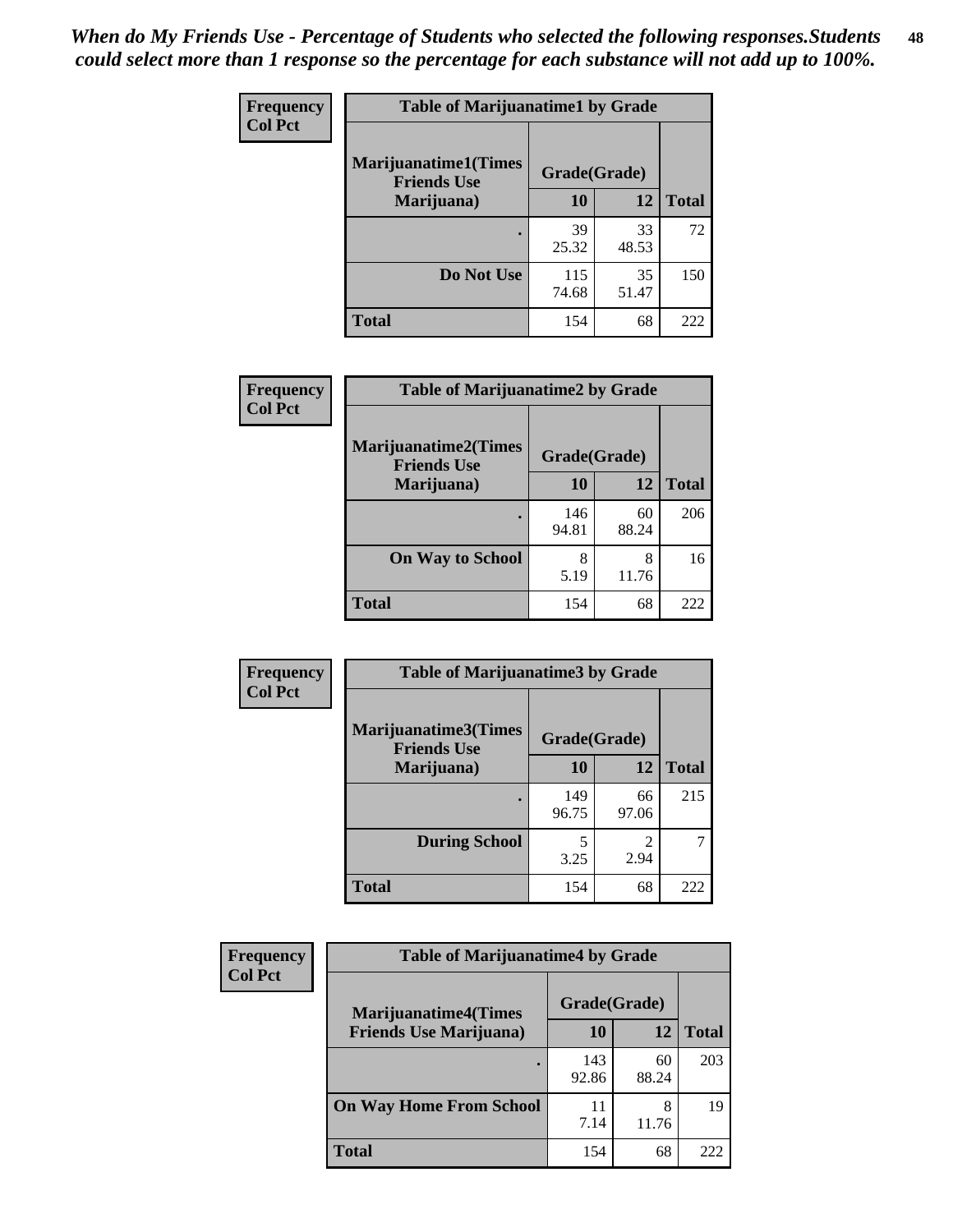| Frequency      | <b>Table of Marijuanatime5 by Grade</b>            |              |             |              |
|----------------|----------------------------------------------------|--------------|-------------|--------------|
| <b>Col Pct</b> | <b>Marijuanatime5</b> (Times<br><b>Friends Use</b> | Grade(Grade) |             |              |
|                | Marijuana)                                         | 10           | 12          | <b>Total</b> |
|                |                                                    | 126<br>81.82 | 49<br>72.06 | 175          |
|                | Weeknights                                         | 28<br>18.18  | 19<br>27.94 | 47           |
|                | <b>Total</b>                                       | 154          | 68          | 222          |

| Frequency      | <b>Table of Marijuanatime6 by Grade</b>    |              |             |              |  |
|----------------|--------------------------------------------|--------------|-------------|--------------|--|
| <b>Col Pct</b> | Marijuanatime6(Times<br><b>Friends Use</b> | Grade(Grade) |             |              |  |
|                | Marijuana)                                 | 10           | 12          | <b>Total</b> |  |
|                |                                            | 117<br>75.97 | 35<br>51.47 | 152          |  |
|                | Weekends                                   | 37<br>24.03  | 33<br>48.53 | 70           |  |
|                | <b>Total</b>                               | 154          | 68          | 222          |  |

| Frequency      | <b>Table of Otherdrugtime1 by Grade</b>                                 |              |             |              |
|----------------|-------------------------------------------------------------------------|--------------|-------------|--------------|
| <b>Col Pct</b> | <b>Otherdrugtime1(Times</b><br>Grade(Grade)<br><b>Friends Use Other</b> |              |             |              |
|                | <b>Illegal Drugs)</b>                                                   | 10           | 12          | <b>Total</b> |
|                |                                                                         | 29<br>18.83  | 23<br>33.82 | 52           |
|                | Do Not Use                                                              | 125<br>81.17 | 45<br>66.18 | 170          |
|                | Total                                                                   | 154          | 68          | 222          |

| Frequency      | <b>Table of Otherdrugtime2 by Grade</b>                 |              |             |              |  |  |
|----------------|---------------------------------------------------------|--------------|-------------|--------------|--|--|
| <b>Col Pct</b> | <b>Otherdrugtime2(Times</b><br><b>Friends Use Other</b> | Grade(Grade) |             |              |  |  |
|                | <b>Illegal Drugs</b> )                                  | 10           | 12          | <b>Total</b> |  |  |
|                |                                                         | 148<br>96.10 | 65<br>95.59 | 213          |  |  |
|                | <b>On Way to School</b>                                 | 6<br>3.90    | 3<br>4.41   | 9            |  |  |
|                | Total                                                   | 154          | 68          | 222          |  |  |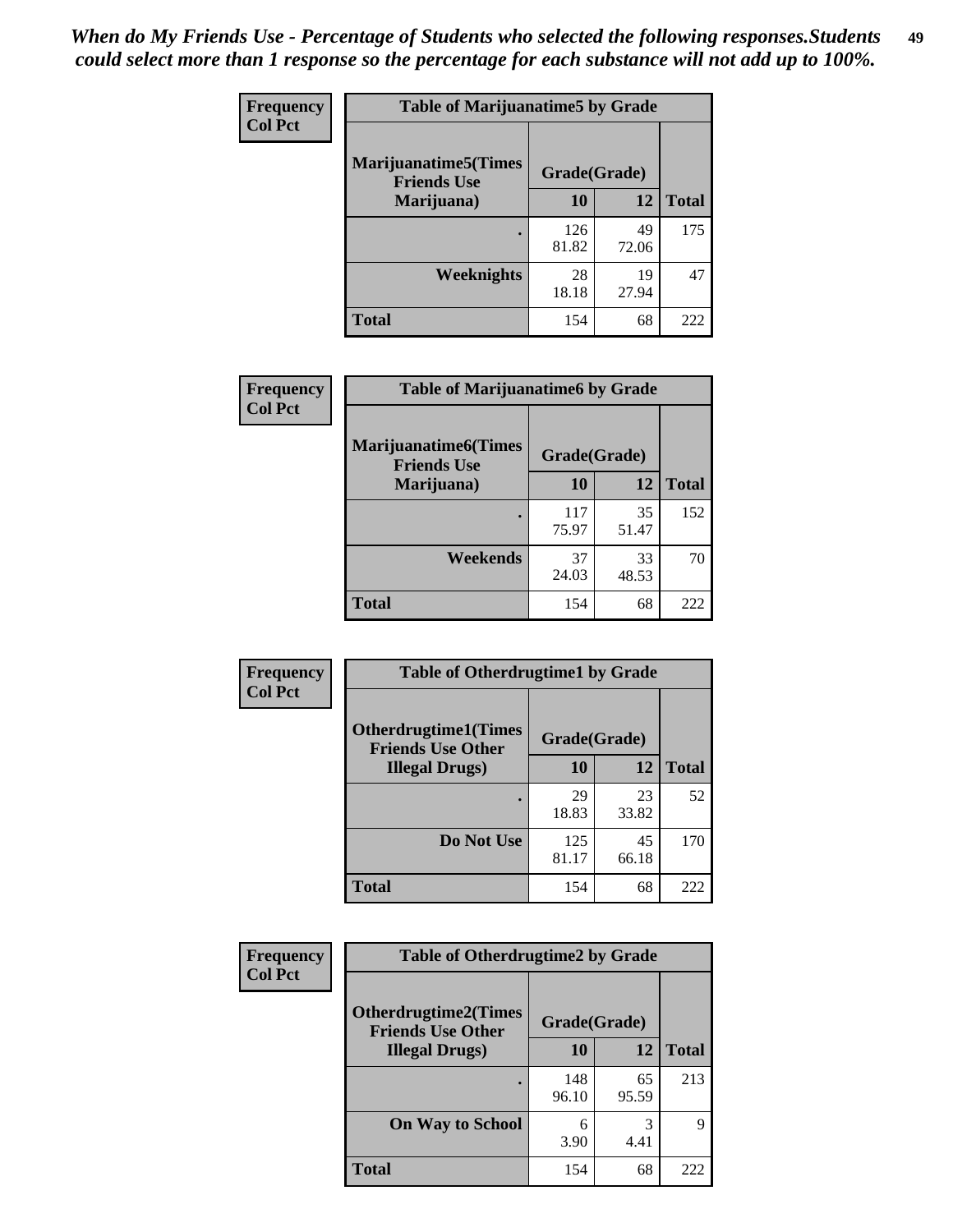| <b>Frequency</b> | <b>Table of Otherdrugtime3 by Grade</b>          |                        |             |              |  |  |
|------------------|--------------------------------------------------|------------------------|-------------|--------------|--|--|
| <b>Col Pct</b>   | Otherdrugtime3(Times<br><b>Friends Use Other</b> | Grade(Grade)           |             |              |  |  |
|                  | <b>Illegal Drugs</b> )                           | 10                     | 12          | <b>Total</b> |  |  |
|                  |                                                  | 152<br>98.70           | 64<br>94.12 | 216          |  |  |
|                  | <b>During School</b>                             | $\mathfrak{D}$<br>1.30 | 4<br>5.88   | 6            |  |  |
|                  | Total                                            | 154                    | 68          | 222          |  |  |

| Frequency      | <b>Table of Otherdrugtime4 by Grade</b>                         |              |             |              |  |  |
|----------------|-----------------------------------------------------------------|--------------|-------------|--------------|--|--|
| <b>Col Pct</b> | <b>Otherdrugtime4(Times</b><br><b>Friends Use Other Illegal</b> | Grade(Grade) |             |              |  |  |
|                | Drugs)                                                          | 10           | 12          | <b>Total</b> |  |  |
|                | $\bullet$                                                       | 145<br>94.16 | 65<br>95.59 | 210          |  |  |
|                | <b>On Way Home From School</b>                                  | 9<br>5.84    | 3<br>4.41   | 12           |  |  |
|                | <b>Total</b>                                                    | 154          | 68          | 222          |  |  |

| <b>Frequency</b><br><b>Col Pct</b> | <b>Table of Otherdrugtime5 by Grade</b>                  |              |             |              |  |  |
|------------------------------------|----------------------------------------------------------|--------------|-------------|--------------|--|--|
|                                    | <b>Otherdrugtime5</b> (Times<br><b>Friends Use Other</b> | Grade(Grade) |             |              |  |  |
|                                    | <b>Illegal Drugs</b> )                                   | 10           | 12          | <b>Total</b> |  |  |
|                                    |                                                          | 137<br>88.96 | 56<br>82.35 | 193          |  |  |
|                                    | <b>Weeknights</b>                                        | 17<br>11.04  | 12<br>17.65 | 29           |  |  |
|                                    | Total                                                    | 154          | 68          | 222          |  |  |

| <b>Frequency</b> | <b>Table of Otherdrugtime6 by Grade</b>                                 |              |             |              |  |  |
|------------------|-------------------------------------------------------------------------|--------------|-------------|--------------|--|--|
| <b>Col Pct</b>   | <b>Otherdrugtime6(Times</b><br>Grade(Grade)<br><b>Friends Use Other</b> |              |             |              |  |  |
|                  | <b>Illegal Drugs</b> )                                                  | 10           | 12          | <b>Total</b> |  |  |
|                  |                                                                         | 127<br>82.47 | 45<br>66.18 | 172          |  |  |
|                  | Weekends                                                                | 27<br>17.53  | 23<br>33.82 | 50           |  |  |
|                  | <b>Total</b>                                                            | 154          | 68          | 222          |  |  |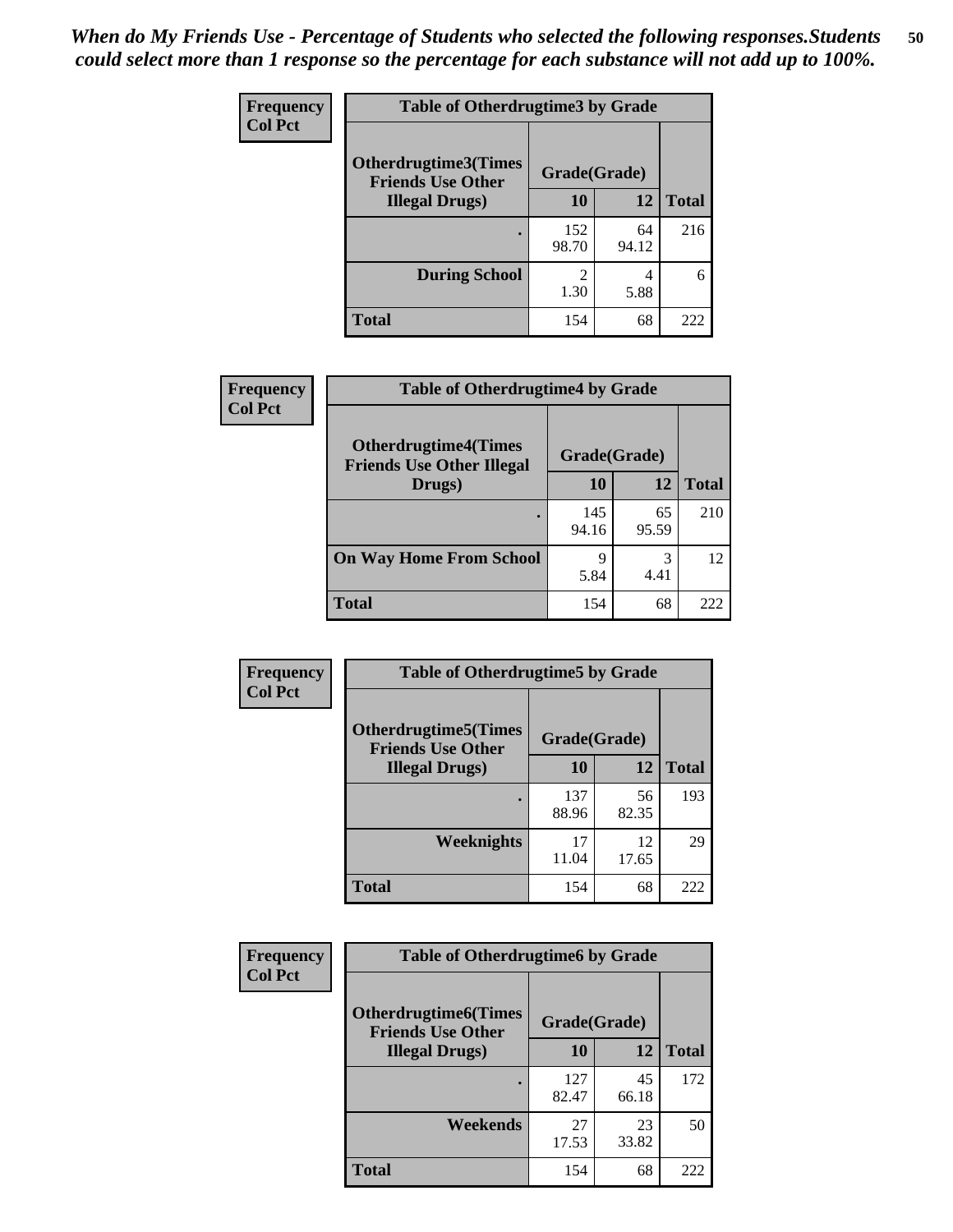| Frequency      | <b>Table of Educationalcohol by Grade</b>                                                                  |              |             |              |  |  |
|----------------|------------------------------------------------------------------------------------------------------------|--------------|-------------|--------------|--|--|
| <b>Col Pct</b> | Educationalcohol(I<br>have been taught<br>about alcohol,<br>tobacco,<br>and other drugs<br>within the last | Grade(Grade) |             |              |  |  |
|                | year at school)                                                                                            | 10           | 12          | <b>Total</b> |  |  |
|                | Yes                                                                                                        | 125<br>81.17 | 31<br>45.59 | 156          |  |  |
|                | N <sub>0</sub>                                                                                             | 29<br>18.83  | 37<br>54.41 | 66           |  |  |
|                | <b>Total</b>                                                                                               | 154          | 68          | 222          |  |  |

| Frequency      | <b>Table of Eversmoked by Grade</b>         |             |             |              |  |  |  |
|----------------|---------------------------------------------|-------------|-------------|--------------|--|--|--|
| <b>Col Pct</b> | Eversmoked(I<br>Grade(Grade)<br>have smoked |             |             |              |  |  |  |
|                | a cigarette)                                | 10          | 12          | <b>Total</b> |  |  |  |
|                | <b>Yes</b>                                  | 69<br>44.81 | 39<br>57.35 | 108          |  |  |  |
|                | N <sub>0</sub>                              | 85<br>55.19 | 29<br>42.65 | 114          |  |  |  |
|                | <b>Total</b>                                | 154         | 68          | 222          |  |  |  |

| Frequency      | <b>Table of Drovedrinking by Grade</b>                                                                              |                    |             |              |
|----------------|---------------------------------------------------------------------------------------------------------------------|--------------------|-------------|--------------|
| <b>Col Pct</b> | Drovedrinking(In<br>the past 30 days I<br>have driven a car<br>or other vehicle<br>while I was<br>drinking alcohol) | Grade(Grade)<br>10 | 12          | <b>Total</b> |
|                | <b>Yes</b>                                                                                                          | 3<br>1.95          | 10.29       | 10           |
|                | N <sub>0</sub>                                                                                                      | 151<br>98.05       | 61<br>89.71 | 212          |
|                | <b>Total</b>                                                                                                        | 154                | 68          | 222          |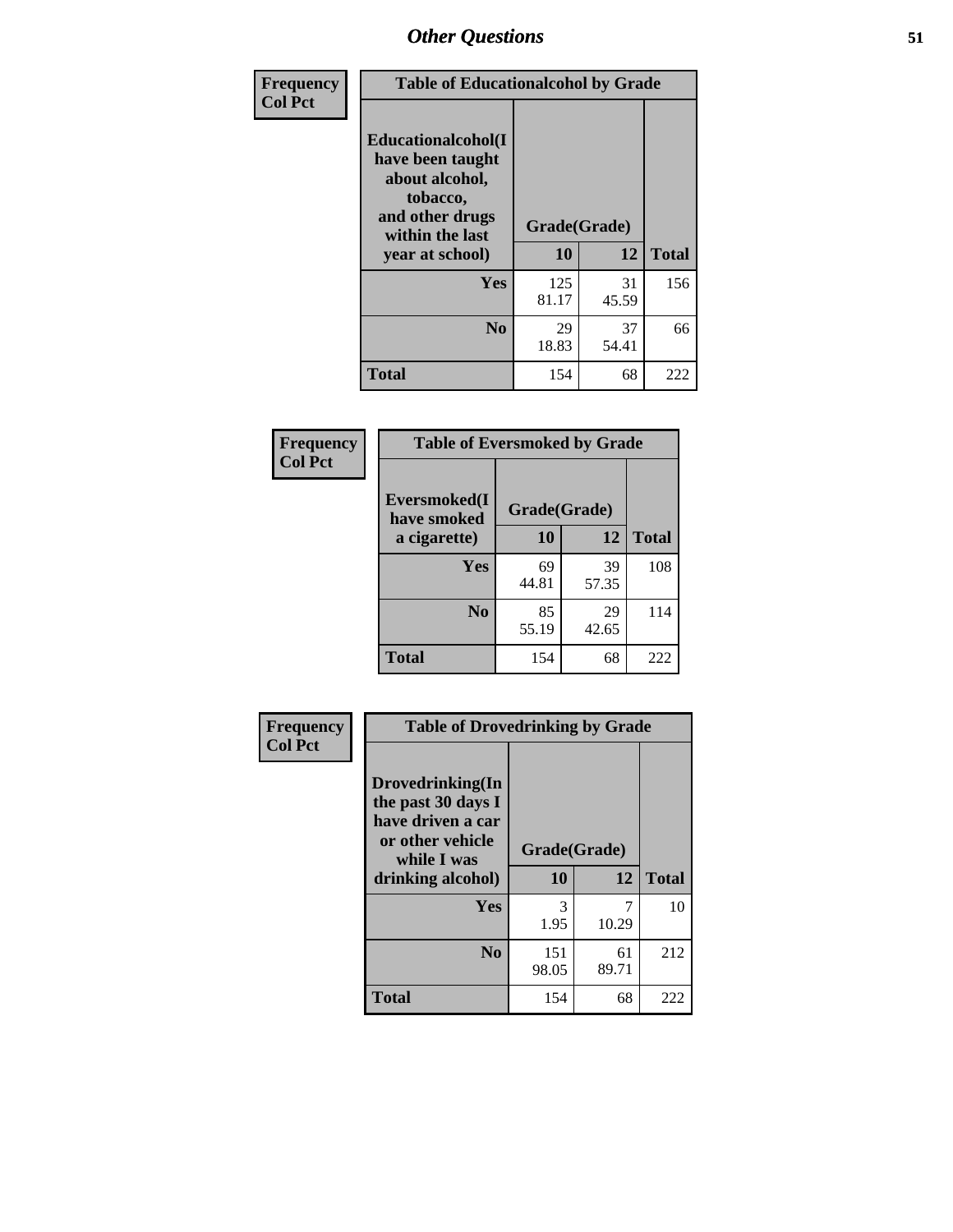| Frequency<br><b>Col Pct</b> | <b>Table of Rodedrinking by Grade</b>                                                                                  |                          |             |              |  |  |  |
|-----------------------------|------------------------------------------------------------------------------------------------------------------------|--------------------------|-------------|--------------|--|--|--|
|                             | Rodedrinking(In<br>the past 30 days<br>I have ridden in<br>a car with a<br>driver who had<br>been drinking<br>alcohol) | Grade(Grade)<br>10<br>12 |             | <b>Total</b> |  |  |  |
|                             | <b>Yes</b>                                                                                                             | 18<br>11.69              | 11<br>16.18 | 29           |  |  |  |
|                             | N <sub>0</sub>                                                                                                         | 136<br>88.31             | 57<br>83.82 | 193          |  |  |  |
|                             | <b>Total</b>                                                                                                           | 154                      | 68          | 222          |  |  |  |

#### **Frequency Col Pct**

| <b>Table of Drugsschool by Grade</b>                                                                                      |              |             |              |  |  |  |  |
|---------------------------------------------------------------------------------------------------------------------------|--------------|-------------|--------------|--|--|--|--|
| <b>Drugsschool</b> (During<br>the past 12 months,<br>I have been offered,<br>sold,<br>or given illegal<br>drugs on school | Grade(Grade) |             |              |  |  |  |  |
| property)                                                                                                                 | 10           | 12          | <b>Total</b> |  |  |  |  |
| Yes                                                                                                                       | 19<br>12.34  | 8<br>11.76  | 27           |  |  |  |  |
| N <sub>0</sub>                                                                                                            | 135<br>87.66 | 60<br>88.24 | 195          |  |  |  |  |
| Total                                                                                                                     |              |             |              |  |  |  |  |

| Frequency      | <b>Table of Helpbullied by Grade</b>                 |              |             |              |  |  |  |  |
|----------------|------------------------------------------------------|--------------|-------------|--------------|--|--|--|--|
| <b>Col Pct</b> | $Helpb$ ullied $(I$<br>would help<br>someone who was | Grade(Grade) |             |              |  |  |  |  |
|                | being bullied)                                       | 10           | 12          | <b>Total</b> |  |  |  |  |
|                | <b>Strongly Agree</b>                                | 76<br>49.35  | 40<br>58.82 | 116          |  |  |  |  |
|                | <b>Somewhat Agree</b>                                | 60<br>38.96  | 22<br>32.35 | 82           |  |  |  |  |
|                | <b>Somewhat Disagree</b>                             | 10<br>6.49   | 5<br>7.35   | 15           |  |  |  |  |
|                | <b>Strongly Disagree</b>                             | 8<br>5.19    | 1.47        | 9            |  |  |  |  |
|                | <b>Total</b>                                         | 154          | 68          | 222          |  |  |  |  |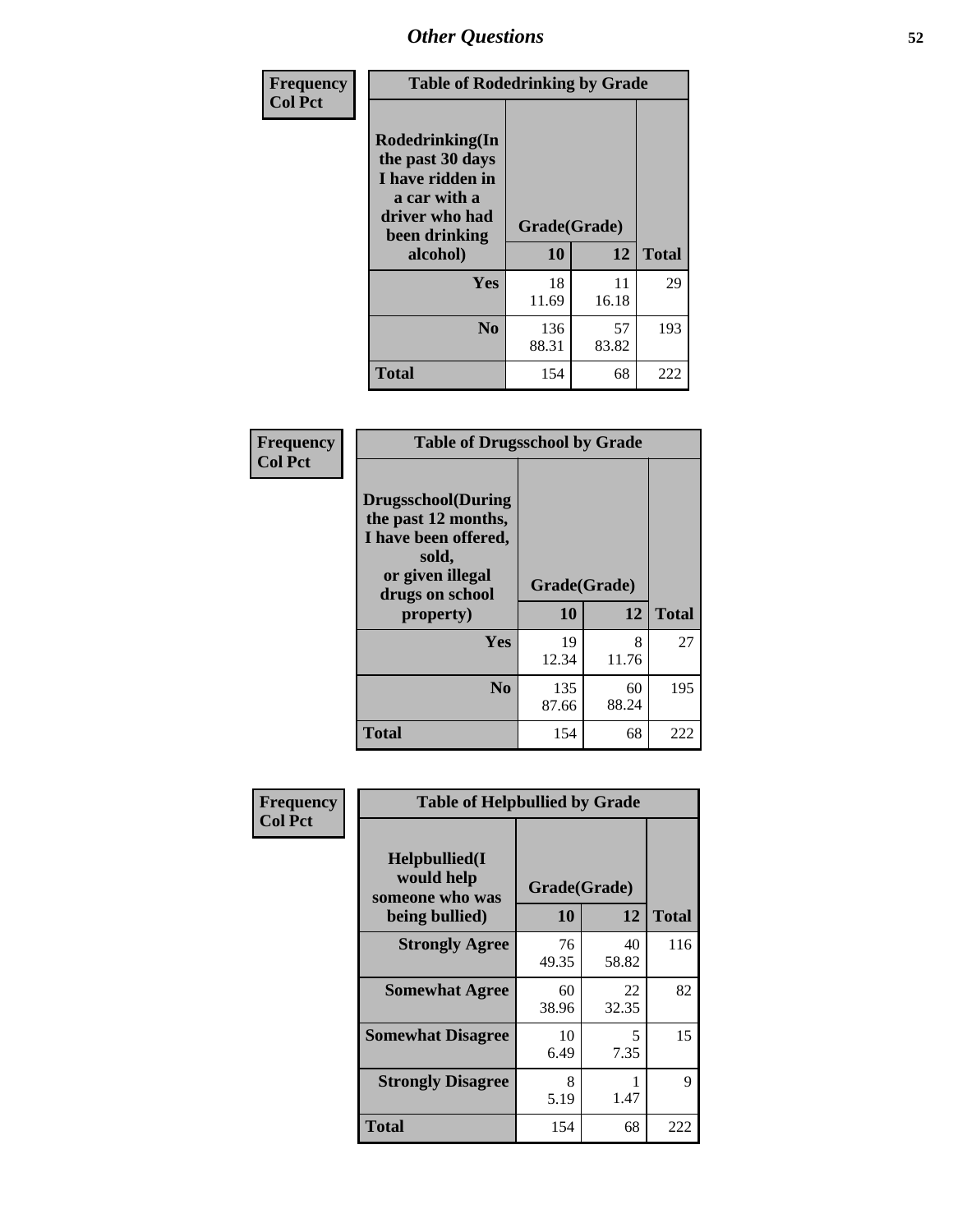| <b>Frequency</b> |              | <b>Table of Grade by Bingedrinking</b>                                                                  |                |                         |                     |                                  |                               |                   |              |
|------------------|--------------|---------------------------------------------------------------------------------------------------------|----------------|-------------------------|---------------------|----------------------------------|-------------------------------|-------------------|--------------|
| <b>Row Pct</b>   |              | Bingedrinking(I have drunk five or more<br>drinks of alcohol at one sitting during the<br>last 30 days) |                |                         |                     |                                  |                               |                   |              |
|                  | Grade(Grade) | $\mathbf{0}$<br><b>Days</b>                                                                             | $1$ or<br>days | 3 <sub>to</sub><br>days | $6$ to<br>9<br>days | 10<br>$\mathbf{t}$<br>19<br>days | <b>20</b><br>to<br>29<br>days | All<br>30<br>days | <b>Total</b> |
|                  | 10           | 135<br>87.66                                                                                            | 5<br>3.25      | 4<br>2.60               | 4<br>2.60           | 3<br>1.95                        | $\mathfrak{D}$<br>1.30        | 0.65              | 154          |
|                  | 12           | 53<br>77.94                                                                                             | 2<br>2.94      | 6<br>8.82               | 3<br>4.41           | 3<br>4.41                        | 0.00                          | 1.47              | 68           |
|                  | <b>Total</b> | 188                                                                                                     | 7              | 10                      | 7                   | 6                                | $\overline{2}$                | $\overline{2}$    | 222          |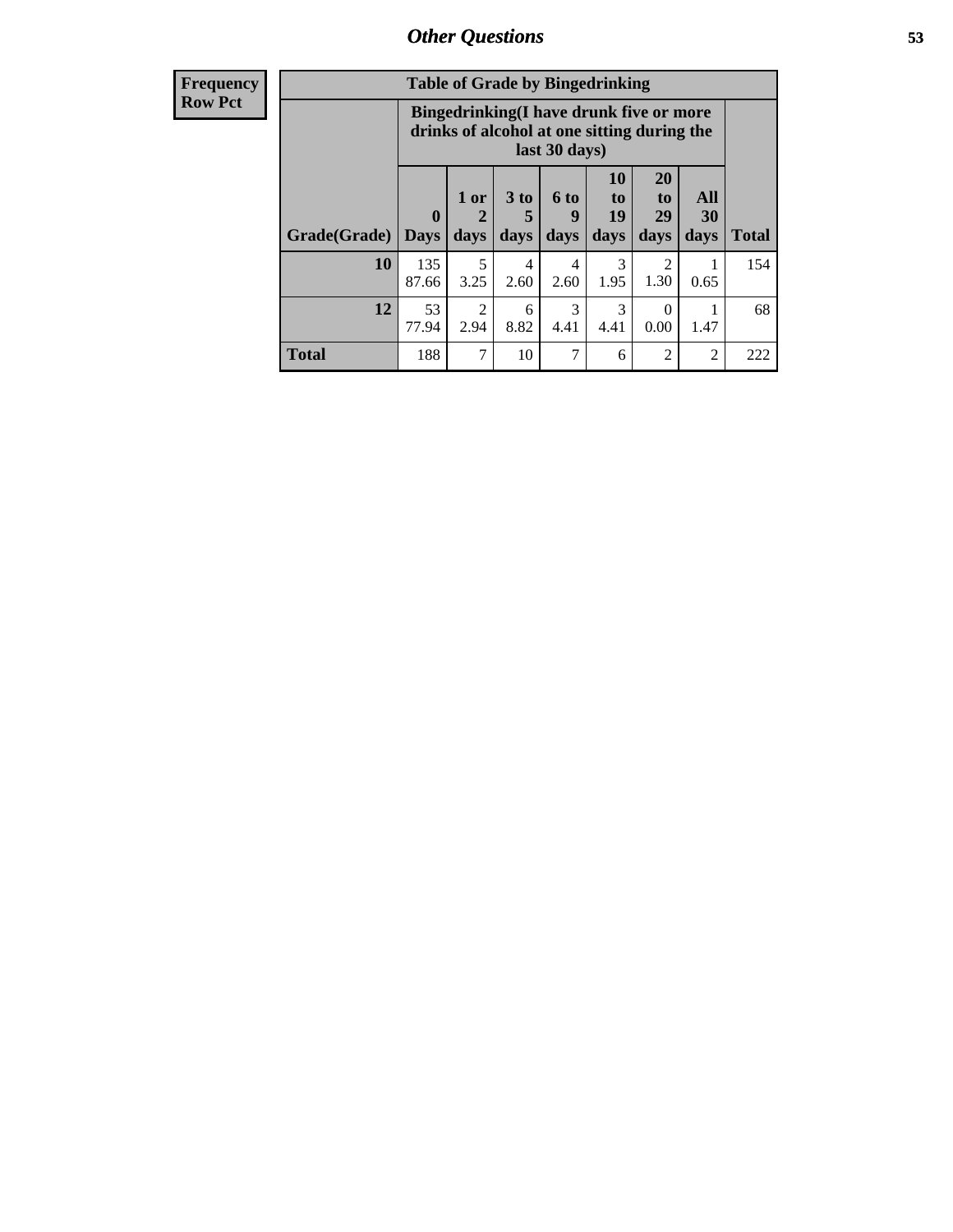### *Nutrition* **54**

| <b>Frequency</b><br>Row Pct |
|-----------------------------|
|                             |

| <b>Table of Grade by Dairy</b> |                                                                                                                                           |                                                                 |             |             |     |  |  |  |
|--------------------------------|-------------------------------------------------------------------------------------------------------------------------------------------|-----------------------------------------------------------------|-------------|-------------|-----|--|--|--|
|                                |                                                                                                                                           | Dairy (I eat at least 3 servings of dairy<br>products each day) |             |             |     |  |  |  |
| Grade(Grade)                   | <b>Somewhat</b><br><b>Somewhat</b><br><b>Strongly</b><br><b>Strongly</b><br><b>Disagree</b><br>Disagree<br><b>Total</b><br>Agree<br>Agree |                                                                 |             |             |     |  |  |  |
| 10                             | 41<br>26.62                                                                                                                               | 68<br>44.16                                                     | 27<br>17.53 | 18<br>11.69 | 154 |  |  |  |
| 12                             | 20<br>29.41                                                                                                                               | 27<br>39.71                                                     | 13<br>19.12 | 8<br>11.76  | 68  |  |  |  |
| <b>Total</b>                   | 61                                                                                                                                        | 95                                                              | 40          | 26          | 222 |  |  |  |

| <b>Frequency</b> |  |
|------------------|--|
| <b>Row Pct</b>   |  |

| $\mathbf{y}$ | <b>Table of Grade by Fruitveg</b> |                          |                                                                              |             |             |              |  |  |
|--------------|-----------------------------------|--------------------------|------------------------------------------------------------------------------|-------------|-------------|--------------|--|--|
|              |                                   |                          | Fruitveg(I eat at least 5 servings of fruits<br>and vegetables each day)     |             |             |              |  |  |
|              | Grade(Grade)                      | <b>Strongly</b><br>Agree | Somewhat Somewhat<br><b>Strongly</b><br><b>Disagree</b><br>Disagree<br>Agree |             |             | <b>Total</b> |  |  |
|              | <b>10</b>                         | 19<br>12.34              | 59<br>38.31                                                                  | 43<br>27.92 | 33<br>21.43 | 154          |  |  |
|              | 12                                | 8<br>11.76               | 24<br>35.29                                                                  | 23<br>33.82 | 13<br>19.12 | 68           |  |  |
|              | <b>Total</b>                      | 27                       | 83                                                                           | 66          | 46          | 222          |  |  |

| Frequency      | <b>Table of Grade by Cafeteriahealthy</b> |                                                                       |                     |                             |                                    |              |  |  |
|----------------|-------------------------------------------|-----------------------------------------------------------------------|---------------------|-----------------------------|------------------------------------|--------------|--|--|
| <b>Row Pct</b> |                                           | Cafeteriahealthy (School meals in my<br>school cafeteria are healthy) |                     |                             |                                    |              |  |  |
|                | Grade(Grade)                              | <b>Strongly</b><br>Agree                                              | Somewhat  <br>Agree | Somewhat<br><b>Disagree</b> | <b>Strongly</b><br><b>Disagree</b> | <b>Total</b> |  |  |
|                | 10                                        | 13<br>8.44                                                            | 60<br>38.96         | 41<br>26.62                 | 40<br>25.97                        | 154          |  |  |
|                | 12                                        | 10.29                                                                 | 28<br>41.18         | 16<br>23.53                 | 17<br>25.00                        | 68           |  |  |
|                | <b>Total</b>                              | 20                                                                    | 88                  | 57                          | 57                                 | 222          |  |  |

| <b>Frequency</b> |
|------------------|
| <b>Row Pct</b>   |

| <b>Table of Grade by Cafeterianutrition</b> |              |                          |                                                                                           |                             |                                    |              |  |  |  |
|---------------------------------------------|--------------|--------------------------|-------------------------------------------------------------------------------------------|-----------------------------|------------------------------------|--------------|--|--|--|
|                                             |              |                          | <b>Cafeterianutrition</b> (Facts about nutrition<br>are available in my school cafeteria) |                             |                                    |              |  |  |  |
|                                             | Grade(Grade) | <b>Strongly</b><br>Agree | Somewhat<br>Agree                                                                         | <b>Somewhat</b><br>Disagree | <b>Strongly</b><br><b>Disagree</b> | <b>Total</b> |  |  |  |
|                                             | 10           | 16<br>10.39              | 44<br>28.57                                                                               | 48<br>31.17                 | 46<br>29.87                        | 154          |  |  |  |
|                                             | 12           | 9<br>13.24               | 22<br>32.35                                                                               | 17<br>25.00                 | 20<br>29.41                        | 68           |  |  |  |
|                                             | <b>Total</b> | 25                       | 66                                                                                        | 65                          | 66                                 | 222          |  |  |  |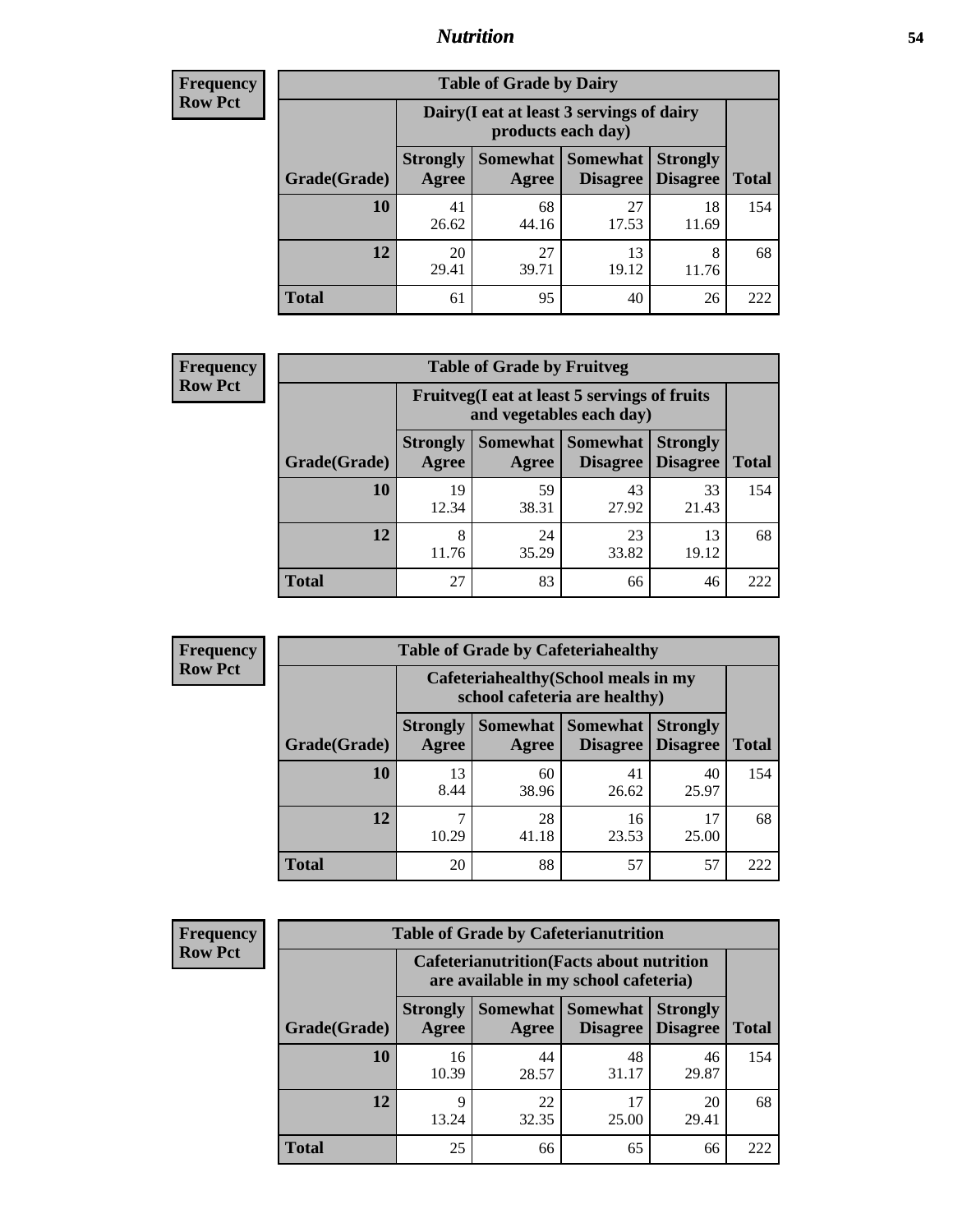### *Nutrition* **55**

| <b>Frequency</b> |
|------------------|
| Row Pct          |

| <b>Table of Grade by Schoollunch</b> |                                                                                                                              |                                                                 |           |             |     |  |  |  |
|--------------------------------------|------------------------------------------------------------------------------------------------------------------------------|-----------------------------------------------------------------|-----------|-------------|-----|--|--|--|
|                                      |                                                                                                                              | Schoollunch(I eat school lunch three or<br>more times per week) |           |             |     |  |  |  |
| Grade(Grade)                         | Somewhat   Somewhat  <br><b>Strongly</b><br><b>Strongly</b><br><b>Disagree</b><br>Disagree<br><b>Total</b><br>Agree<br>Agree |                                                                 |           |             |     |  |  |  |
| 10                                   | 89<br>57.79                                                                                                                  | 29<br>18.83                                                     | 7<br>4.55 | 29<br>18.83 | 154 |  |  |  |
| 12                                   | 44<br>64.71                                                                                                                  | 11<br>16.18                                                     | 3<br>4.41 | 10<br>14.71 | 68  |  |  |  |
| <b>Total</b>                         | 133                                                                                                                          | 40                                                              | 10        | 39          | 222 |  |  |  |

| <b>Frequency</b> |  |
|------------------|--|
| <b>Row Pct</b>   |  |

| <b>Table of Grade by Foodchoices</b>                                       |                          |             |                                      |                                    |              |  |  |
|----------------------------------------------------------------------------|--------------------------|-------------|--------------------------------------|------------------------------------|--------------|--|--|
| <b>Foodchoices</b> (I make healthy food choices in<br>my school cafeteria) |                          |             |                                      |                                    |              |  |  |
| Grade(Grade)                                                               | <b>Strongly</b><br>Agree | Agree       | Somewhat Somewhat<br><b>Disagree</b> | <b>Strongly</b><br><b>Disagree</b> | <b>Total</b> |  |  |
| 10                                                                         | 30<br>19.48              | 61<br>39.61 | 31<br>20.13                          | 32<br>20.78                        | 154          |  |  |
| 12                                                                         | 14<br>20.59              | 35<br>51.47 | 11<br>16.18                          | 8<br>11.76                         | 68           |  |  |
| <b>Total</b>                                                               | 44                       | 96          | 42                                   | 40                                 | 222          |  |  |

| Frequency      | <b>Table of Grade by Wholewheat</b> |                                                                                                             |                     |                             |                                    |              |  |  |  |
|----------------|-------------------------------------|-------------------------------------------------------------------------------------------------------------|---------------------|-----------------------------|------------------------------------|--------------|--|--|--|
| <b>Row Pct</b> |                                     | Wholewheat (There are whole wheat and<br>multigrain breads and cereals available in<br>my school cafeteria) |                     |                             |                                    |              |  |  |  |
|                | Grade(Grade)                        | <b>Strongly</b><br>Agree                                                                                    | Somewhat  <br>Agree | Somewhat<br><b>Disagree</b> | <b>Strongly</b><br><b>Disagree</b> | <b>Total</b> |  |  |  |
|                | 10                                  | 43<br>27.92                                                                                                 | 63<br>40.91         | 23<br>14.94                 | 25<br>16.23                        | 154          |  |  |  |
|                | 12                                  | 24<br>35.29                                                                                                 | 23<br>33.82         | 15<br>22.06                 | 6<br>8.82                          | 68           |  |  |  |
|                | Total                               | 67                                                                                                          | 86                  | 38                          | 31                                 | 222          |  |  |  |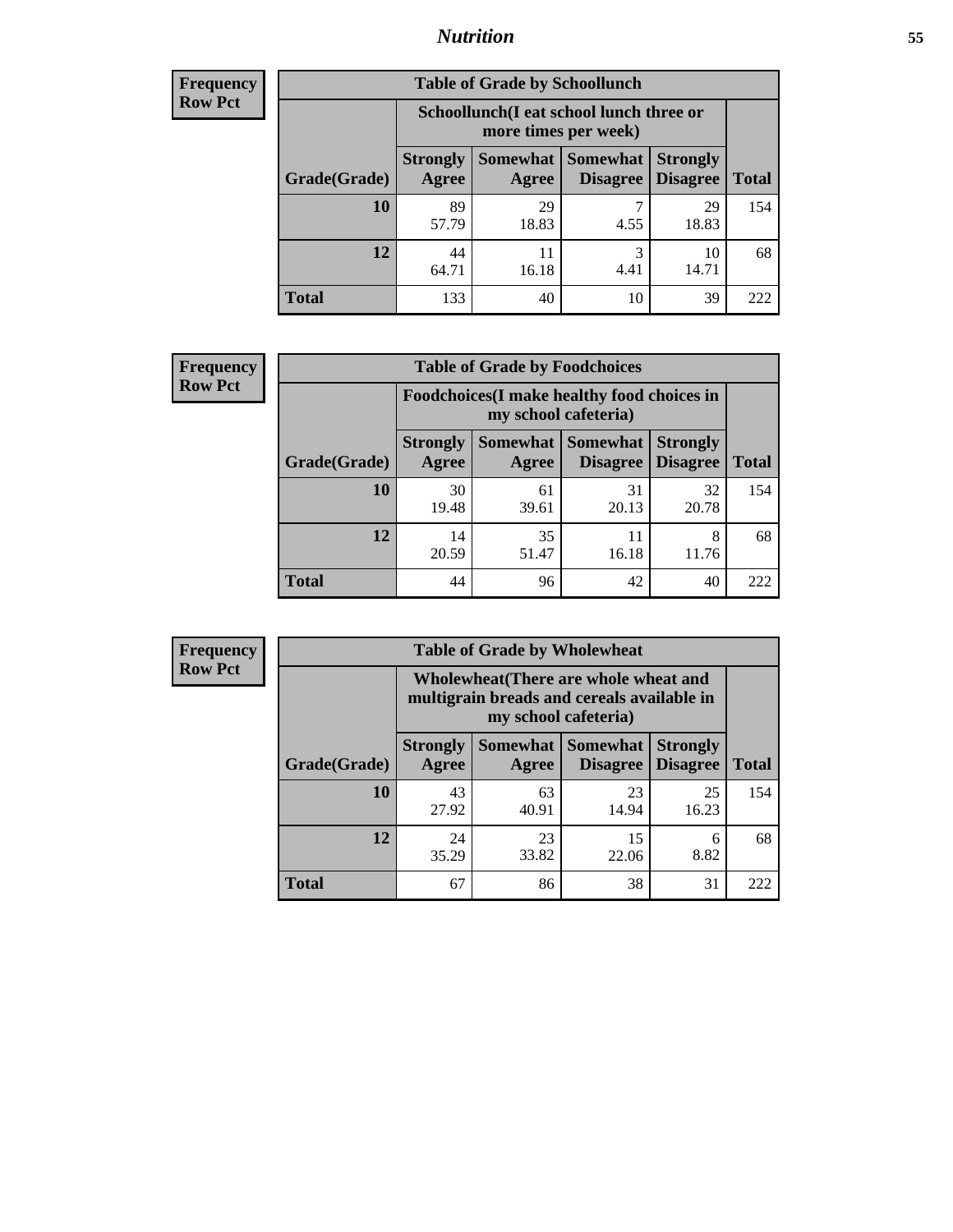### *Nutrition* **56**

**Frequency Row Pct**

| <b>Table of Grade by Healthyvending</b> |                                                                                                                                               |                     |                                    |                                    |              |  |
|-----------------------------------------|-----------------------------------------------------------------------------------------------------------------------------------------------|---------------------|------------------------------------|------------------------------------|--------------|--|
|                                         | Healthyvending (If only healthy snacks and<br>beverages were available in the vending<br>machines during the school day,<br>I would buy them) |                     |                                    |                                    |              |  |
| Grade(Grade)                            | <b>Strongly</b><br>Agree                                                                                                                      | Somewhat  <br>Agree | <b>Somewhat</b><br><b>Disagree</b> | <b>Strongly</b><br><b>Disagree</b> | <b>Total</b> |  |
| 10                                      | 44<br>28.57                                                                                                                                   | 44<br>28.57         | 27<br>17.53                        | 39<br>25.32                        | 154          |  |
| 12                                      | 28<br>41.18                                                                                                                                   | 13<br>19.12         | 15<br>22.06                        | 12<br>17.65                        | 68           |  |
| <b>Total</b>                            | 72                                                                                                                                            | 57                  | 42                                 | 51                                 | 222          |  |

**Frequency Row Pct**

| <b>Table of Grade by Schoolbreakfast</b> |                                                                                                                                         |             |                                        |                                    |              |  |
|------------------------------------------|-----------------------------------------------------------------------------------------------------------------------------------------|-------------|----------------------------------------|------------------------------------|--------------|--|
|                                          | Schoolbreakfast (If breakfast were<br>available at school,<br>but outside the cafeteria,<br>I would eat breakfast at school more often) |             |                                        |                                    |              |  |
| Grade(Grade)                             | <b>Strongly</b><br>Agree                                                                                                                | Agree       | Somewhat   Somewhat<br><b>Disagree</b> | <b>Strongly</b><br><b>Disagree</b> | <b>Total</b> |  |
| 10                                       | 65<br>42.21                                                                                                                             | 48<br>31.17 | 17<br>11.04                            | 24<br>15.58                        | 154          |  |
| 12                                       | 25<br>31<br>6<br>6<br>8.82<br>8.82<br>45.59<br>36.76                                                                                    |             |                                        |                                    |              |  |
| <b>Total</b>                             | 96                                                                                                                                      | 73          | 23                                     | 30                                 | 222          |  |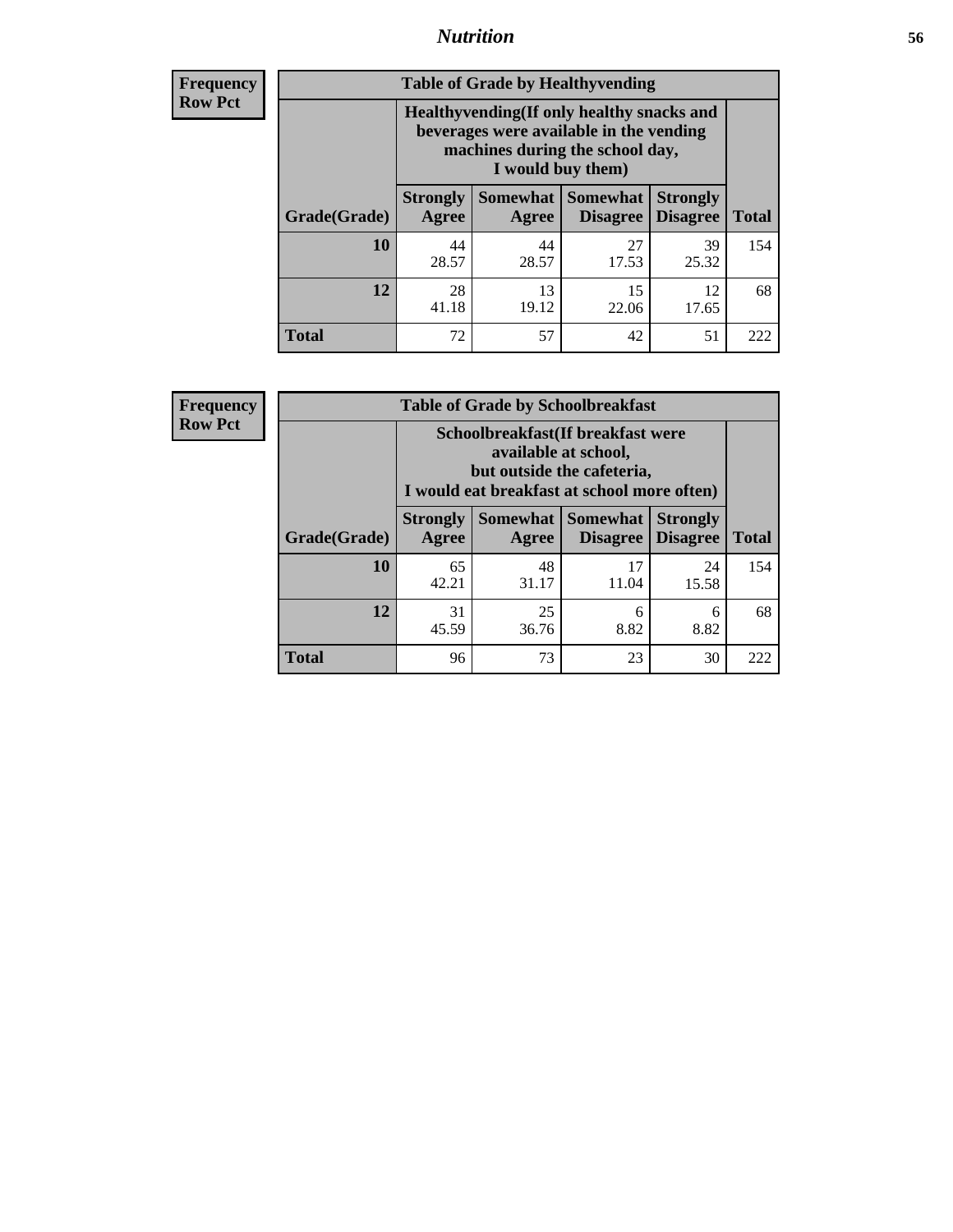| Frequency<br><b>Col Pct</b> | <b>Table of Educationaids by Grade</b>                                                                    |                    |             |              |
|-----------------------------|-----------------------------------------------------------------------------------------------------------|--------------------|-------------|--------------|
|                             | <b>Educationaids</b> (I<br>have been<br>taught about<br><b>HIV/AIDS</b> at<br>school in the<br>past year) | Grade(Grade)<br>10 | 12          | <b>Total</b> |
|                             | Yes                                                                                                       | 108<br>70.13       | 28<br>41.18 | 136          |
|                             | N <sub>0</sub>                                                                                            | 46<br>29.87        | 40<br>58.82 | 86           |
|                             | <b>Total</b>                                                                                              | 154                | 68          | 222          |

| Frequency<br><b>Col Pct</b> | <b>Table of Educationcharacter by Grade</b> |              |             |              |  |
|-----------------------------|---------------------------------------------|--------------|-------------|--------------|--|
|                             | Educationcharacter(I<br>have been taught    |              |             |              |  |
|                             | about character<br>education in the past    | Grade(Grade) |             |              |  |
|                             | year at school)                             | <b>10</b>    | 12          | <b>Total</b> |  |
|                             | Yes                                         | 108<br>70.13 | 32<br>47.06 | 140          |  |
|                             | N <sub>0</sub>                              | 46<br>29.87  | 36<br>52.94 | 82           |  |
|                             | <b>Total</b>                                | 154          | 68          | 222          |  |

| Frequency      | <b>Table of Gradcoach1 by Grade</b>              |              |             |              |
|----------------|--------------------------------------------------|--------------|-------------|--------------|
| <b>Col Pct</b> | Gradcoach1(I<br>know who my<br><b>Graduation</b> | Grade(Grade) |             |              |
|                | Coach is)                                        | 10           | 12          | <b>Total</b> |
|                | Yes                                              | 58<br>37.66  | 42<br>61.76 | 100          |
|                | N <sub>0</sub>                                   | 96<br>62.34  | 26<br>38.24 | 122          |
|                | <b>Total</b>                                     | 154          | 68          | 222          |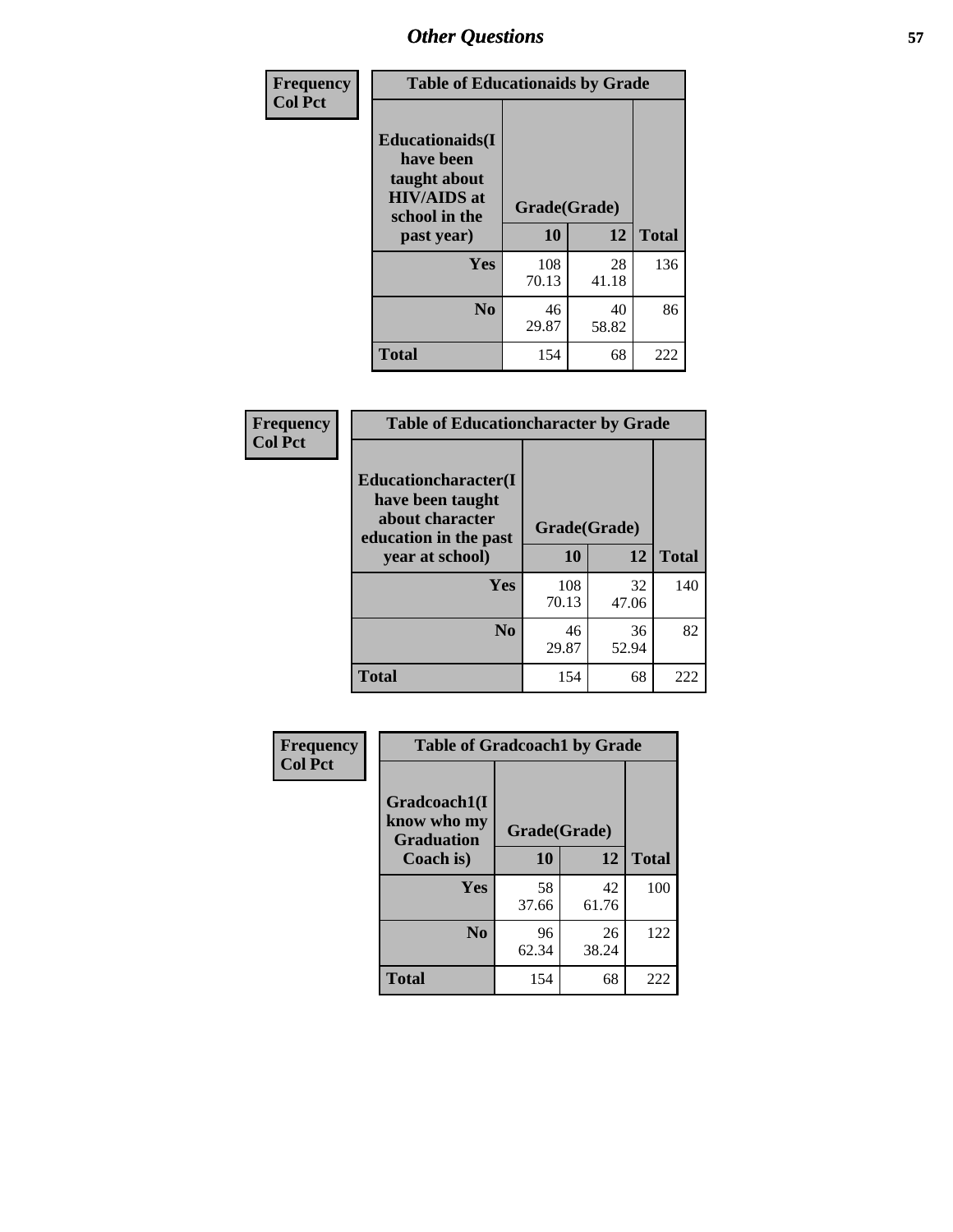| Frequency      | <b>Table of Gradcoach2 by Grade</b>       |              |             |              |
|----------------|-------------------------------------------|--------------|-------------|--------------|
| <b>Col Pct</b> |                                           |              |             |              |
|                | Gradcoach2(I                              |              |             |              |
|                | have<br>contacted my<br><b>Graduation</b> | Grade(Grade) |             |              |
|                | Coach)                                    | 10           | 12          | <b>Total</b> |
|                | Yes                                       | 12<br>7.79   | 22<br>32.35 | 34           |
|                | N <sub>0</sub>                            | 142<br>92.21 | 46<br>67.65 | 188          |
|                | <b>Total</b>                              | 154          | 68          | 222          |

| Frequency<br><b>Col Pct</b> | <b>Table of Gradcoach3 by Grade</b>                                         |              |             |              |
|-----------------------------|-----------------------------------------------------------------------------|--------------|-------------|--------------|
|                             | Gradcoach3(I<br>have received<br>assistance<br>from my<br><b>Graduation</b> | Grade(Grade) |             |              |
|                             | Coach)                                                                      | 10           | 12          | <b>Total</b> |
|                             | Yes                                                                         | 8<br>5.19    | 19<br>27.94 | 27           |
|                             | N <sub>0</sub>                                                              | 36<br>23.38  | 10<br>14.71 | 46           |
|                             | Don't know                                                                  | 110<br>71.43 | 39<br>57.35 | 149          |
|                             | <b>Total</b>                                                                | 154          | 68          | 222          |

|                | <b>Table of Selfharm by Grade</b>                                                                                                                                          |              |             |              |
|----------------|----------------------------------------------------------------------------------------------------------------------------------------------------------------------------|--------------|-------------|--------------|
| Frequency      |                                                                                                                                                                            |              |             |              |
| <b>Col Pct</b> | <b>Selfharm</b> (During<br>the past 12<br>months,<br>I harmed myself<br>on purpose<br><b>Suicideconsider</b><br>During the past<br>12 months,<br>I seriously<br>considered | Grade(Grade) |             |              |
|                | suicide)                                                                                                                                                                   | 10           | 12          | <b>Total</b> |
|                | Yes                                                                                                                                                                        | 22<br>14.29  | 5.<br>7.35  | 27           |
|                | N <sub>0</sub>                                                                                                                                                             | 132<br>85.71 | 63<br>92.65 | 195          |
|                | Total                                                                                                                                                                      | 154          | 68          | 222          |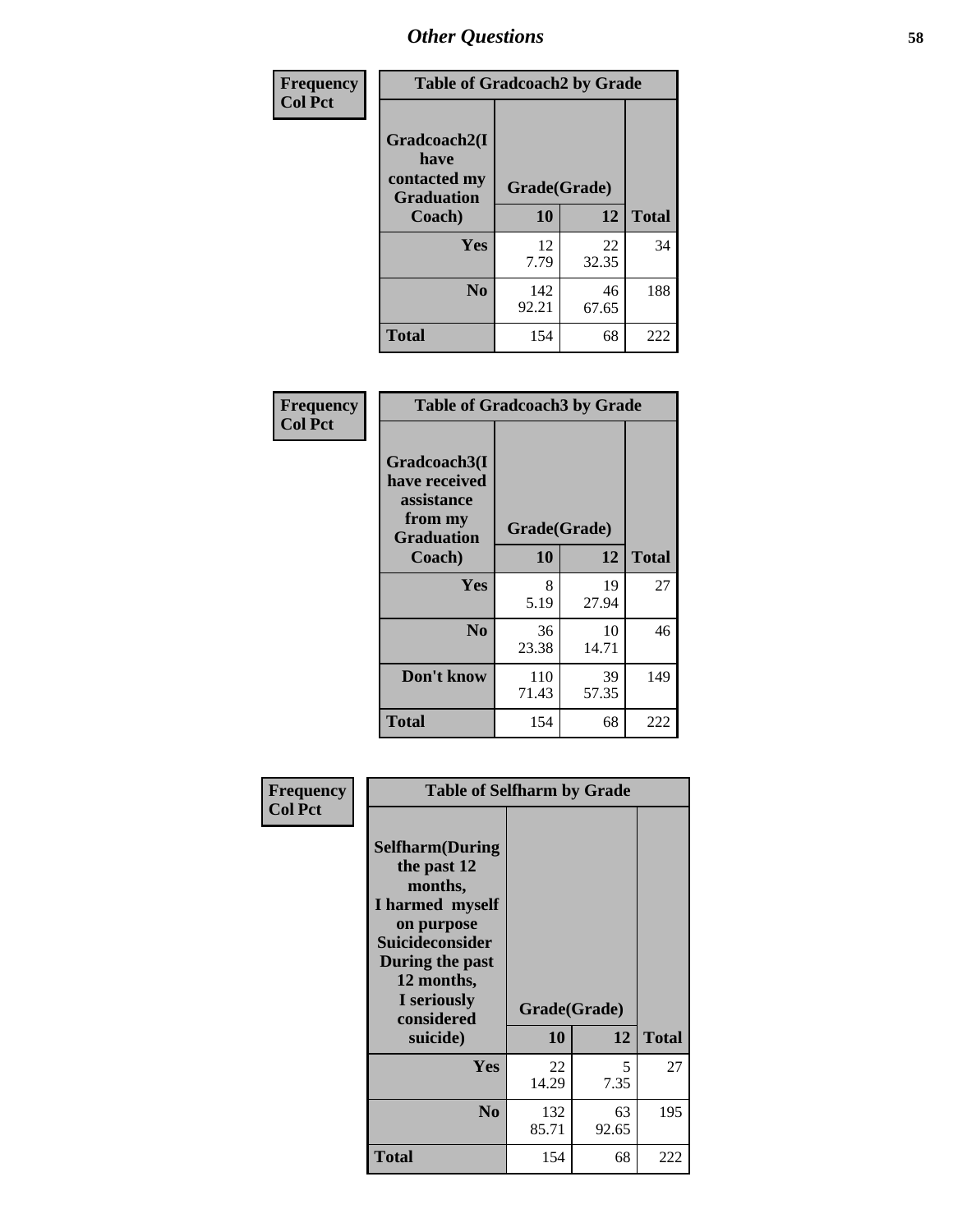| <b>Frequency</b> | <b>Table of Suicideconsider by Grade</b> |              |             |              |  |
|------------------|------------------------------------------|--------------|-------------|--------------|--|
| <b>Col Pct</b>   |                                          | Grade(Grade) |             |              |  |
|                  | Suicideconsider                          | <b>10</b>    | 12          | <b>Total</b> |  |
|                  | <b>Yes</b>                               | 16<br>10.39  | q<br>13.24  | 25           |  |
|                  | N <sub>0</sub>                           | 138<br>89.61 | 59<br>86.76 | 197          |  |
|                  | <b>Total</b>                             | 154          | 68          | 222          |  |

| Frequency      | <b>Table of Suicideattempt by Grade</b>              |              |                       |              |
|----------------|------------------------------------------------------|--------------|-----------------------|--------------|
| <b>Col Pct</b> | Suicideattempt(I<br>have attempted<br>suicide in the | Grade(Grade) |                       |              |
|                | last year)                                           | 10           | 12                    | <b>Total</b> |
|                | Yes                                                  | 8<br>5.19    | $\mathcal{D}$<br>2.94 | 10           |
|                | $\bf No$                                             | 146<br>94.81 | 66<br>97.06           | 212          |
|                | <b>Total</b>                                         | 154          | 68                    | 222          |

| Frequency      | <b>Table of Instantmessaged by Grade</b>                       |              |             |              |
|----------------|----------------------------------------------------------------|--------------|-------------|--------------|
| <b>Col Pct</b> | <b>Instantmessaged</b> (I<br>have instant<br>messaged people I | Grade(Grade) |             |              |
|                | do not even know)                                              | 10           | 12          | <b>Total</b> |
|                | Yes                                                            | 67<br>43.51  | 25<br>36.76 | 92           |
|                | N <sub>0</sub>                                                 | 87<br>56.49  | 43<br>63.24 | 130          |
|                | <b>Total</b>                                                   | 154          | 68          | 222          |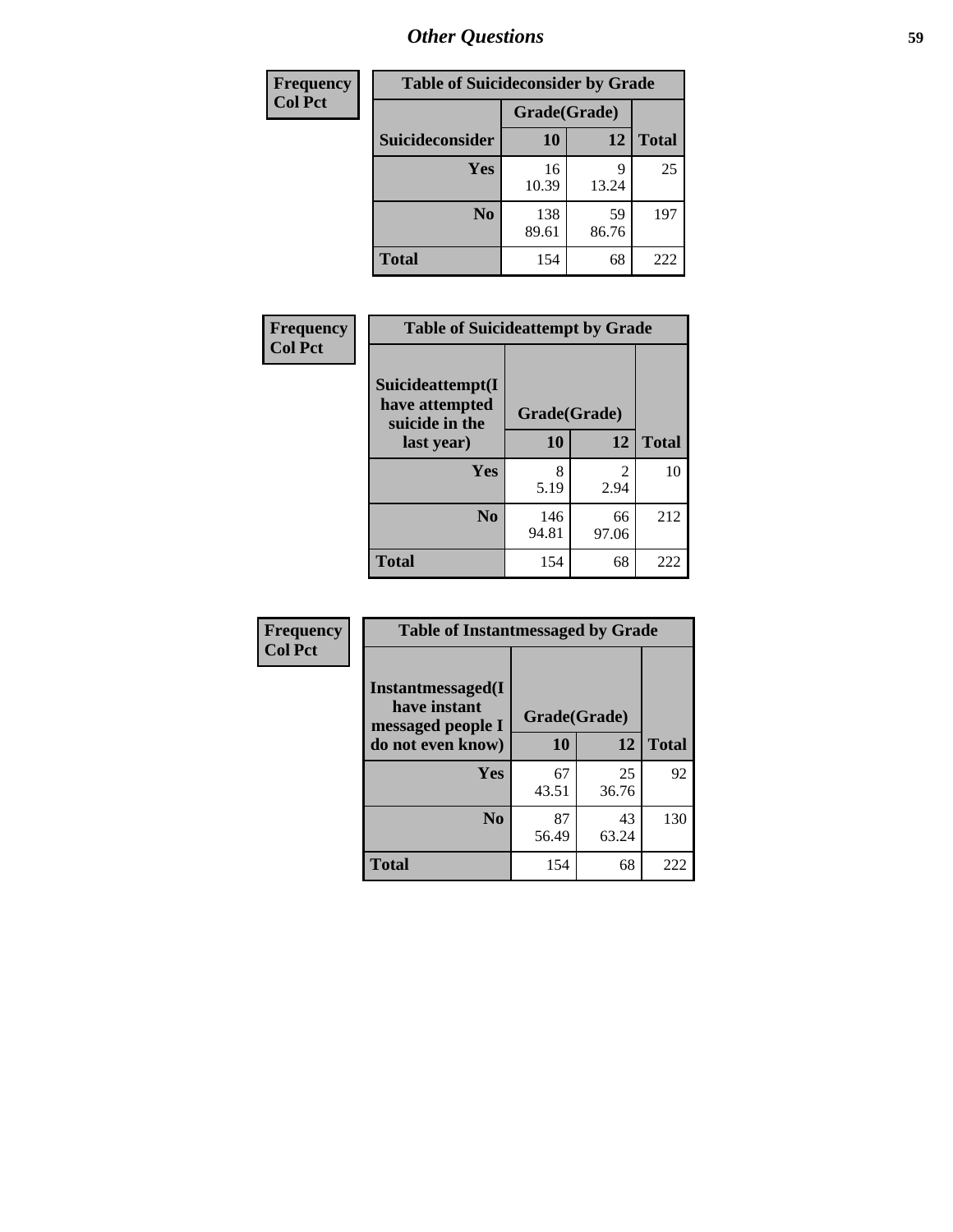| Frequency      | <b>Table of Getsalong by Grade</b>                          |              |             |              |
|----------------|-------------------------------------------------------------|--------------|-------------|--------------|
| <b>Col Pct</b> | <b>Getsalong</b> (I get<br>along with other<br>students and | Grade(Grade) |             |              |
|                | adults)                                                     | 10           | 12          | <b>Total</b> |
|                | <b>Strongly Agree</b>                                       | 71<br>46.10  | 39<br>57.35 | 110          |
|                | <b>Somewhat Agree</b>                                       | 72<br>46.75  | 25<br>36.76 | 97           |
|                | <b>Somewhat Disagree</b>                                    | 4.55         | 4<br>5.88   | 11           |
|                | <b>Strongly Disagree</b>                                    | 4<br>2.60    | 0<br>0.00   | 4            |
|                | <b>Total</b>                                                | 154          | 68          | 222          |

| Frequency      |                                  | <b>Table of Safehome by Grade</b> |             |              |  |  |  |  |
|----------------|----------------------------------|-----------------------------------|-------------|--------------|--|--|--|--|
| <b>Col Pct</b> | Safehome(I feel<br>safe at home) | Grade(Grade)<br>10                | 12          | <b>Total</b> |  |  |  |  |
|                | <b>Strongly Agree</b>            | 114<br>74.03                      | 57<br>83.82 | 171          |  |  |  |  |
|                | <b>Somewhat Agree</b>            | 27<br>17.53                       | 10.29       | 34           |  |  |  |  |
|                | <b>Somewhat Disagree</b>         | 8<br>5.19                         | 3<br>4.41   | 11           |  |  |  |  |
|                | <b>Strongly Disagree</b>         | 5<br>3.25                         | 1.47        | 6            |  |  |  |  |
|                | <b>Total</b>                     | 154                               | 68          | 222          |  |  |  |  |

| Frequency      |                                                                                      | <b>Table of Adulttalk by Grade</b> |              |     |
|----------------|--------------------------------------------------------------------------------------|------------------------------------|--------------|-----|
| <b>Col Pct</b> | <b>Adulttalk</b> (I<br>know an<br>adult at<br>school that<br>I can talk<br>with if I | Grade(Grade)<br>10                 | <b>Total</b> |     |
|                | need help)                                                                           |                                    | 12           |     |
|                | Yes                                                                                  | 114<br>74.03                       | 55<br>80.88  | 169 |
|                | N <sub>0</sub>                                                                       | 40<br>25.97                        | 13<br>19.12  | 53  |
|                | <b>Total</b>                                                                         | 154                                | 68           | 222 |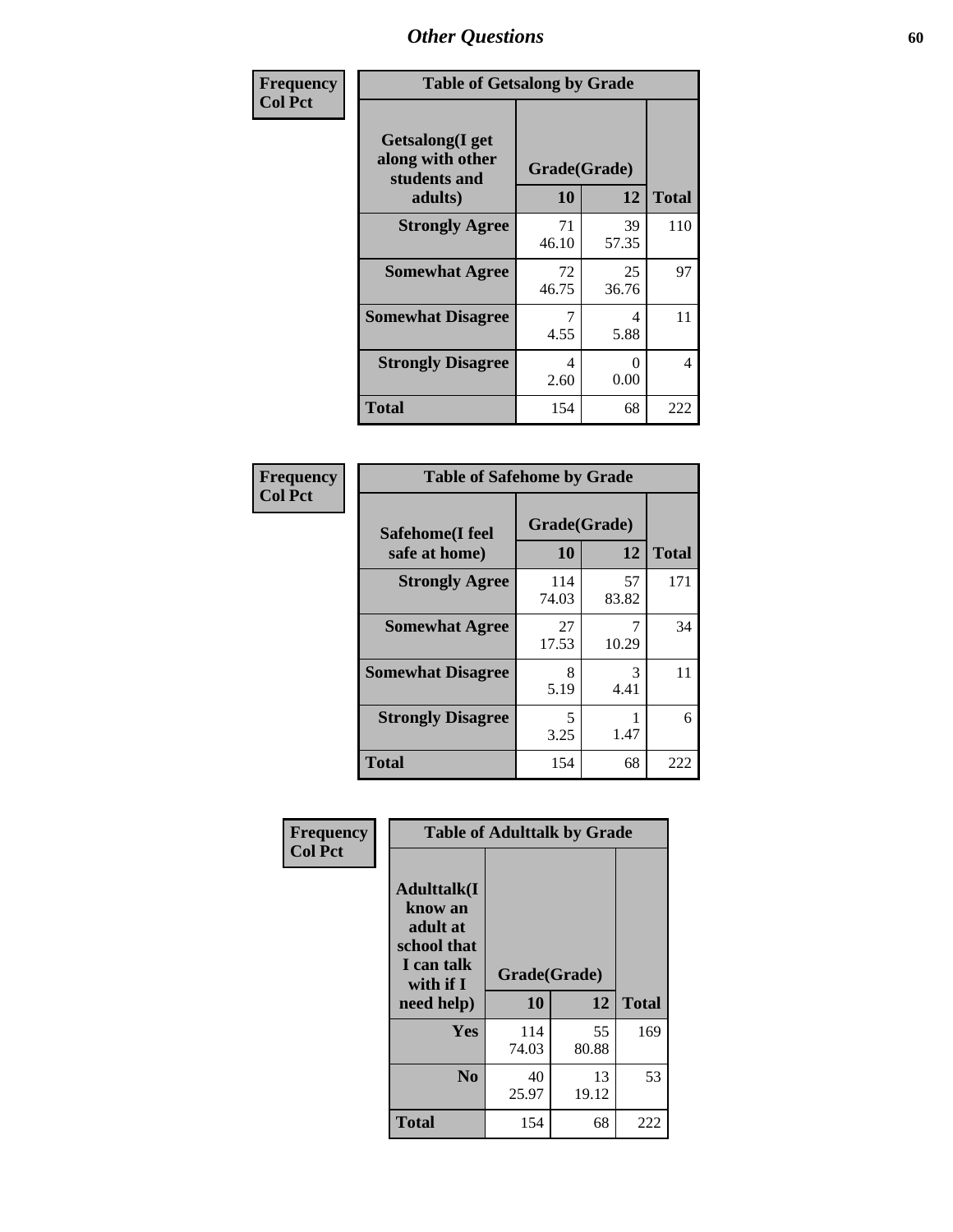**Frequency Row Pct**

| <b>Table of Grade by Tvtime</b> |             |                                                                                        |             |                                   |             |           |              |  |  |  |
|---------------------------------|-------------|----------------------------------------------------------------------------------------|-------------|-----------------------------------|-------------|-----------|--------------|--|--|--|
|                                 |             | Tvtime(On an average school day,<br>how much unsupervised time do I spend watching TV) |             |                                   |             |           |              |  |  |  |
|                                 |             | <b>Less that</b><br>$2 - 3$<br>$4 - 5$<br>$6+$                                         |             |                                   |             |           |              |  |  |  |
| Grade(Grade)   None             |             | hour/day                                                                               | hour/day    | hours/day   hours/day   hours/day |             |           | <b>Total</b> |  |  |  |
| 10                              | 28<br>18.18 | 41<br>26.62                                                                            | 22<br>14.29 | 39<br>25.32                       | 16<br>10.39 | 8<br>5.19 | 154          |  |  |  |
| 12                              | Q<br>13.24  | 17<br>25.00                                                                            | 11<br>16.18 | 20<br>29.41                       | h<br>8.82   | 7.35      | 68           |  |  |  |
| <b>Total</b>                    | 37          | 58                                                                                     | 33          | 59                                | 22          | 13        | 222          |  |  |  |

**Frequency Row Pct**

| <b>Table of Grade by Computertime</b> |             |                                                                                                   |             |                      |                      |                   |              |  |  |
|---------------------------------------|-------------|---------------------------------------------------------------------------------------------------|-------------|----------------------|----------------------|-------------------|--------------|--|--|
|                                       |             | Computertime (On an average school day,<br>how much unsupervised time do I spend on the computer) |             |                      |                      |                   |              |  |  |
| Grade(Grade)                          | None        | <b>Less that</b><br>hour/day                                                                      | hour/day    | $2 - 3$<br>hours/day | $4 - 5$<br>hours/day | $6+$<br>hours/day | <b>Total</b> |  |  |
| 10                                    | 28<br>18.18 | 48<br>31.17                                                                                       | 23<br>14.94 | 26<br>16.88          | 14<br>9.09           | 15<br>9.74        | 154          |  |  |
| 12                                    | 19<br>27.94 | 15<br>13<br>11<br>8<br>2.94<br>19.12<br>22.06<br>16.18<br>11.76                                   |             |                      |                      |                   |              |  |  |
| <b>Total</b>                          | 47          | 63                                                                                                | 34          | 39                   | 22                   | 17                | 222          |  |  |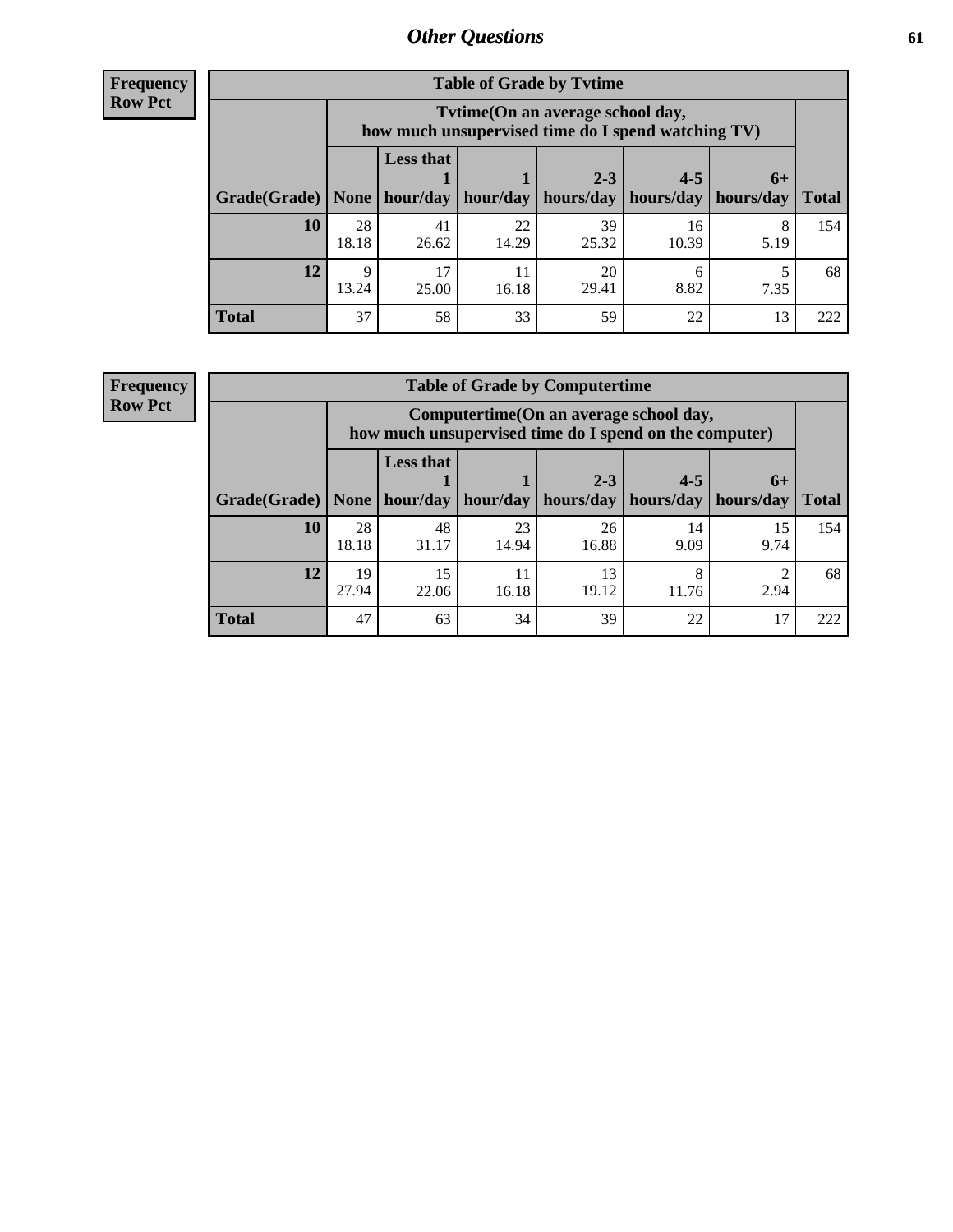#### *Questions about Driving Laws* **62** *Driving Questions were asked only of high school students.*

| <b>Frequency</b> |
|------------------|
| <b>Row Pct</b>   |

| <b>Table of Grade by License1</b> |                                                                           |                                                                                                                                           |           |             |                      |              |  |  |  |
|-----------------------------------|---------------------------------------------------------------------------|-------------------------------------------------------------------------------------------------------------------------------------------|-----------|-------------|----------------------|--------------|--|--|--|
|                                   |                                                                           | License1(During the first 6 months of driving<br>with a provisional license,<br>the only passengers who can ride with the<br>driver are:) |           |             |                      |              |  |  |  |
| Grade(Grade)                      | <b>Parent or</b><br><b>Guardian</b>                                       | Family<br><b>Members</b>                                                                                                                  | Friends   | Anyone      | Don't<br><b>Know</b> | <b>Total</b> |  |  |  |
| 10                                | 27<br>17.53                                                               | 94<br>61.04                                                                                                                               | 5<br>3.25 | 16<br>10.39 | 12<br>7.79           | 154          |  |  |  |
| 12                                | 15<br>44<br>$\mathfrak{D}$<br>5<br>2.94<br>2.94<br>7.35<br>22.06<br>64.71 |                                                                                                                                           |           |             |                      |              |  |  |  |
| Total                             | 42                                                                        | 138                                                                                                                                       | 7         | 18          | 17                   | 222          |  |  |  |

| <b>Frequency</b> |              | <b>Table of Grade by License2</b> |                                                                                                          |                                     |                                                      |                      |              |  |  |
|------------------|--------------|-----------------------------------|----------------------------------------------------------------------------------------------------------|-------------------------------------|------------------------------------------------------|----------------------|--------------|--|--|
| <b>Row Pct</b>   |              |                                   | License2(17 yr old drivers with a<br>provisional driver's license cannot<br>drive between the hours of:) |                                     |                                                      |                      |              |  |  |
|                  | Grade(Grade) | <b>Midnight</b><br>to 6am         | 1am<br>t <sub>0</sub><br>5am                                                                             | 1am<br>t <sub>0</sub><br>6am        | N <sub>0</sub><br>curfew<br>for $17$<br>vear<br>olds | Don't<br><b>Know</b> | <b>Total</b> |  |  |
|                  | 10           | 75<br>48.70                       | 14<br>9.09                                                                                               | 11<br>7.14                          | 13<br>8.44                                           | 41<br>26.62          | 154          |  |  |
|                  | 12           | 53<br>77.94                       | 4<br>5.88                                                                                                | $\mathcal{D}_{\mathcal{A}}$<br>2.94 | 4<br>5.88                                            | 5<br>7.35            | 68           |  |  |
|                  | <b>Total</b> | 128                               | 18                                                                                                       | 13                                  | 17                                                   | 46                   | 222          |  |  |

| <b>Frequency</b> | <b>Table of Grade by License3</b> |                                       |             |                                                        |           |            |               |              |
|------------------|-----------------------------------|---------------------------------------|-------------|--------------------------------------------------------|-----------|------------|---------------|--------------|
| <b>Row Pct</b>   |                                   | License3(For drivers under the age of |             | 21,<br>what level of alcohol is considered<br>$DUI$ ?) |           |            |               |              |
|                  | Grade(Grade)                      | Any<br><b>Amount</b>                  | 0.02        | 0.04                                                   | 0.06      | 0.08       | Don't<br>know | <b>Total</b> |
|                  | <b>10</b>                         | 42<br>27.27                           | 46<br>29.87 | 15<br>9.74                                             | 7<br>4.55 | 14<br>9.09 | 30<br>19.48   | 154          |
|                  | 12                                | 19<br>27.94                           | 26<br>38.24 | 7<br>10.29                                             | 6<br>8.82 | 3<br>4.41  | 7<br>10.29    | 68           |
|                  | <b>Total</b>                      | 61                                    | 72          | 22                                                     | 13        | 17         | 37            | 222          |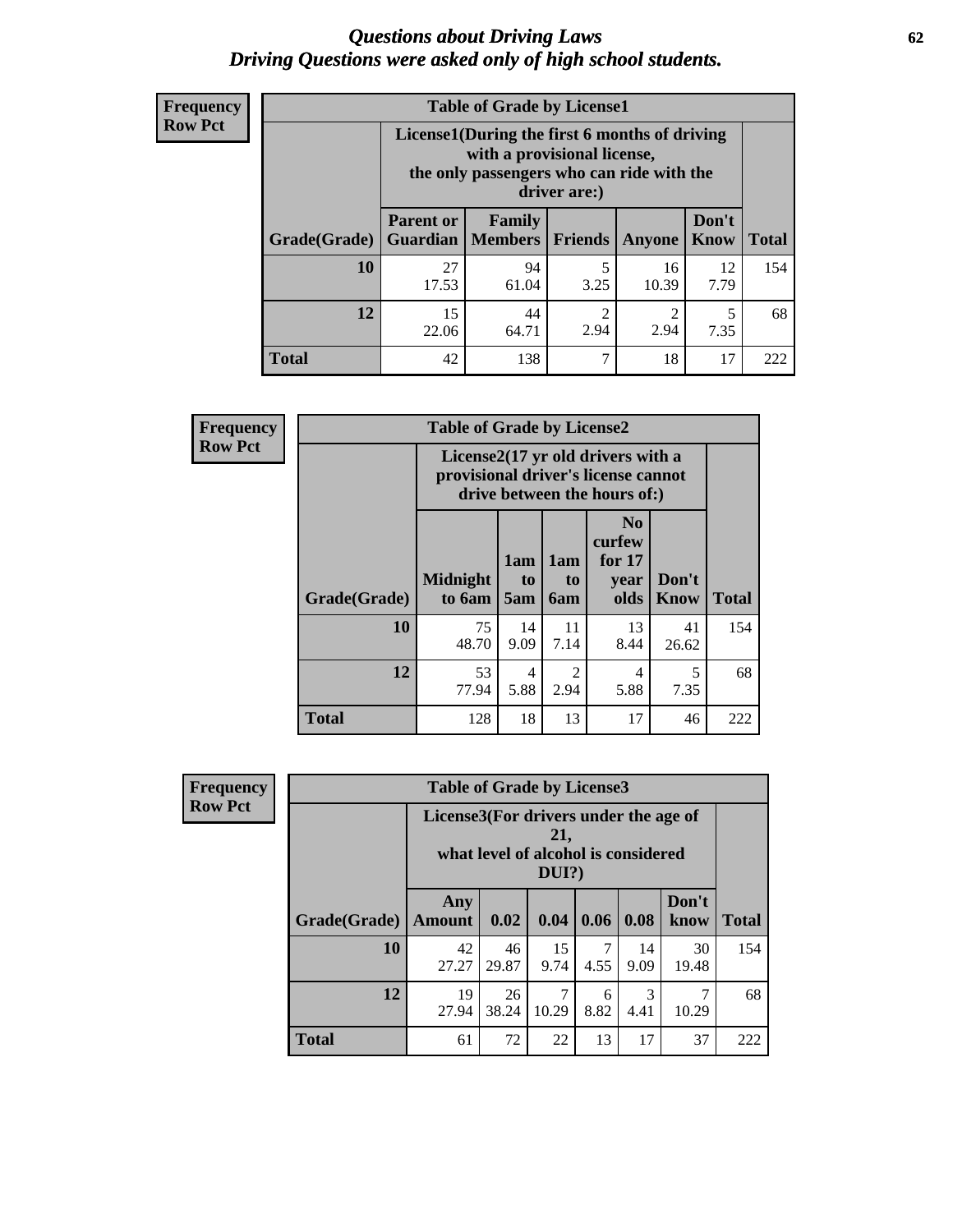#### *Questions about Driving Laws* **63** *Driving Questions were asked only of high school students.*

**Frequency Row Pct**

| <b>Table of Grade by License4</b> |             |                                                                                                                                                                                                                                                                                |             |             |            |             |     |  |  |
|-----------------------------------|-------------|--------------------------------------------------------------------------------------------------------------------------------------------------------------------------------------------------------------------------------------------------------------------------------|-------------|-------------|------------|-------------|-----|--|--|
|                                   |             | License4(A driver under 21 automatically<br>loses his/her license if caught exceeding the<br>posted speet limit by:)<br>Can't<br>lose<br>license<br><b>Depends</b><br>$15+$<br>$25+$<br>$35+$<br>Don't<br>for<br>on<br><b>Total</b><br>mph<br>speeding<br>know<br>mph<br>judge |             |             |            |             |     |  |  |
| Grade(Grade)                      | mph         |                                                                                                                                                                                                                                                                                |             |             |            |             |     |  |  |
| 10                                | 36<br>23.38 | 25<br>16.23                                                                                                                                                                                                                                                                    | 16<br>10.39 | 20<br>12.99 | 12<br>7.79 | 45<br>29.22 | 154 |  |  |
| 12                                | 20<br>29.41 | 3<br>14<br>14<br>13<br>$\overline{4}$<br>20.59<br>4.41<br>20.59<br>5.88<br>19.12                                                                                                                                                                                               |             |             |            |             |     |  |  |
| <b>Total</b>                      | 56          | 39                                                                                                                                                                                                                                                                             | 30          | 24          | 15         | 58          | 222 |  |  |

| Frequency      |              | <b>Table of Grade by License5</b> |                                                                                                                                      |                     |       |  |  |
|----------------|--------------|-----------------------------------|--------------------------------------------------------------------------------------------------------------------------------------|---------------------|-------|--|--|
| <b>Row Pct</b> |              |                                   | License5(A)<br>Georgia teenager<br>with family<br>connections or a<br>good lawyer can<br>break a teen<br>driving law and<br>license) | keep their driver's |       |  |  |
|                | Grade(Grade) | <b>Yes</b>                        | N <sub>0</sub>                                                                                                                       | Don't<br>know       | Total |  |  |
|                | 10           | 32<br>20.78                       | 72<br>46.75                                                                                                                          | 50<br>32.47         | 154   |  |  |
|                | 12           | 25<br>36.76                       | 23<br>33.82                                                                                                                          | 20<br>29.41         | 68    |  |  |
|                | Total        | 57                                | 95                                                                                                                                   | 70                  | 222   |  |  |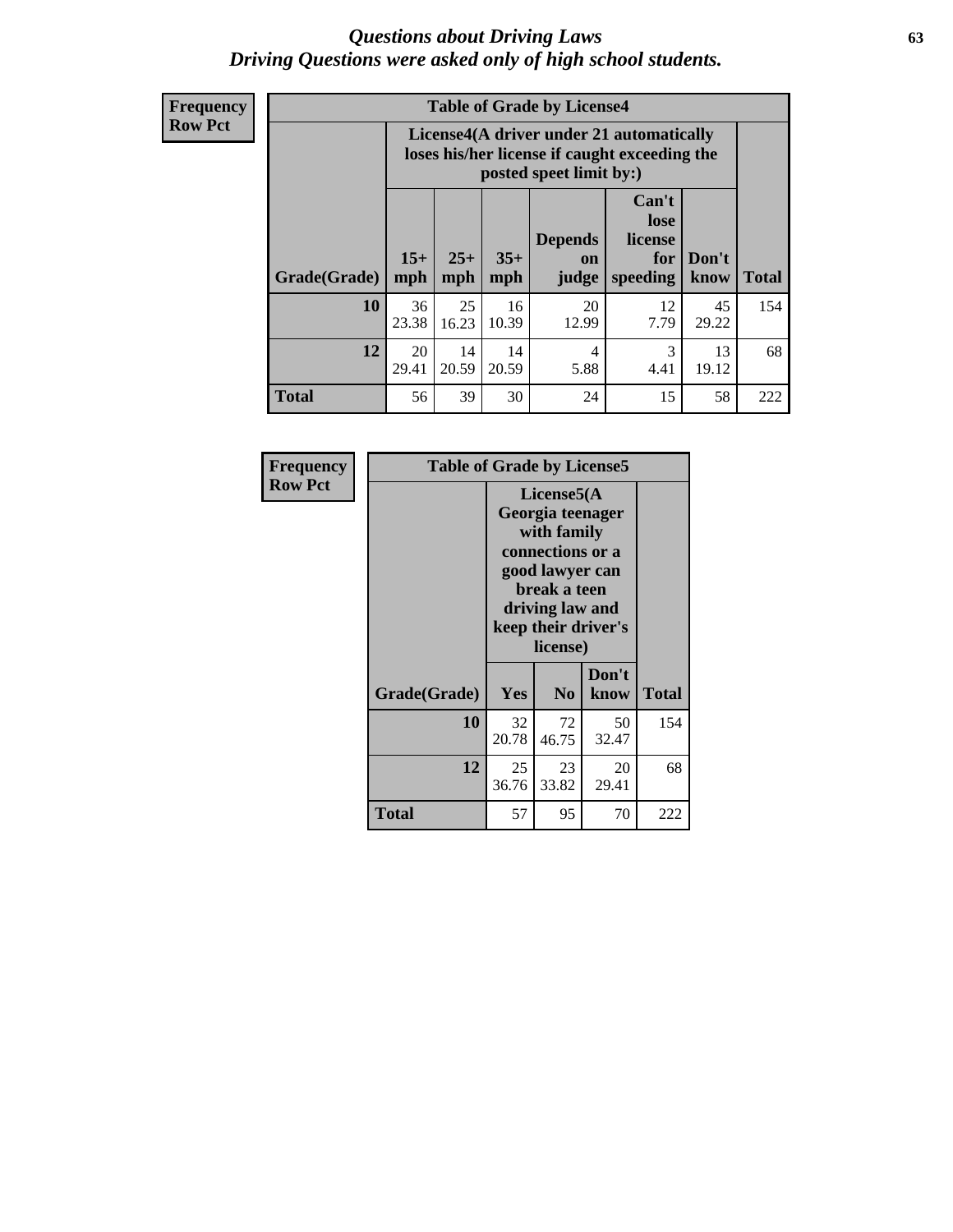#### *Questions about Driving Laws* **64** *Driving Questions were asked only of high school students.*

| <b>Frequency</b> | <b>Table of Grade by License6</b> |             |                                                                                                                           |                    |              |  |  |
|------------------|-----------------------------------|-------------|---------------------------------------------------------------------------------------------------------------------------|--------------------|--------------|--|--|
| <b>Row Pct</b>   |                                   |             | License <sub>6</sub> (I know a<br>friend or<br>classmate that<br>broke a teen<br>driving law,<br>keep his/her<br>license) | but was allowed to |              |  |  |
|                  | Grade(Grade)                      | <b>Yes</b>  | N <sub>0</sub>                                                                                                            | Don't<br>know      | <b>Total</b> |  |  |
|                  | 10                                | 40<br>25.97 | 74<br>48.05                                                                                                               | 40<br>25.97        | 154          |  |  |
|                  | 12                                | 35<br>51.47 | 22<br>32.35                                                                                                               | 11<br>16.18        | 68           |  |  |
|                  | <b>Total</b>                      | 75          | 96                                                                                                                        | 51                 | 222          |  |  |

| <b>Frequency</b> | <b>Table of Grade by License7</b> |                                                                             |                                   |                                                                                               |                        |              |  |  |  |
|------------------|-----------------------------------|-----------------------------------------------------------------------------|-----------------------------------|-----------------------------------------------------------------------------------------------|------------------------|--------------|--|--|--|
| <b>Row Pct</b>   |                                   |                                                                             |                                   | License7(A student under the age of 18 cam loser<br>his/her driving privileges if he or she:) |                        |              |  |  |  |
|                  | Grade(Grade)                      | <b>Have</b><br>more than<br>10<br>unexcused<br>absences<br>per school<br>yr | Drop out<br>without<br>graduating | Bring<br>alcohol/drugs/weapon<br>to school                                                    | All of<br>the<br>above | <b>Total</b> |  |  |  |
|                  | 10                                | 8<br>5.19                                                                   | 10<br>6.49                        | 12<br>7.79                                                                                    | 124<br>80.52           | 154          |  |  |  |
|                  | 12                                | $\overline{2}$<br>2.94                                                      | $\mathcal{L}$<br>10.29            | 4<br>5.88                                                                                     | 55<br>80.88            | 68           |  |  |  |
|                  | <b>Total</b>                      | 10                                                                          | 17                                | 16                                                                                            | 179                    | 222          |  |  |  |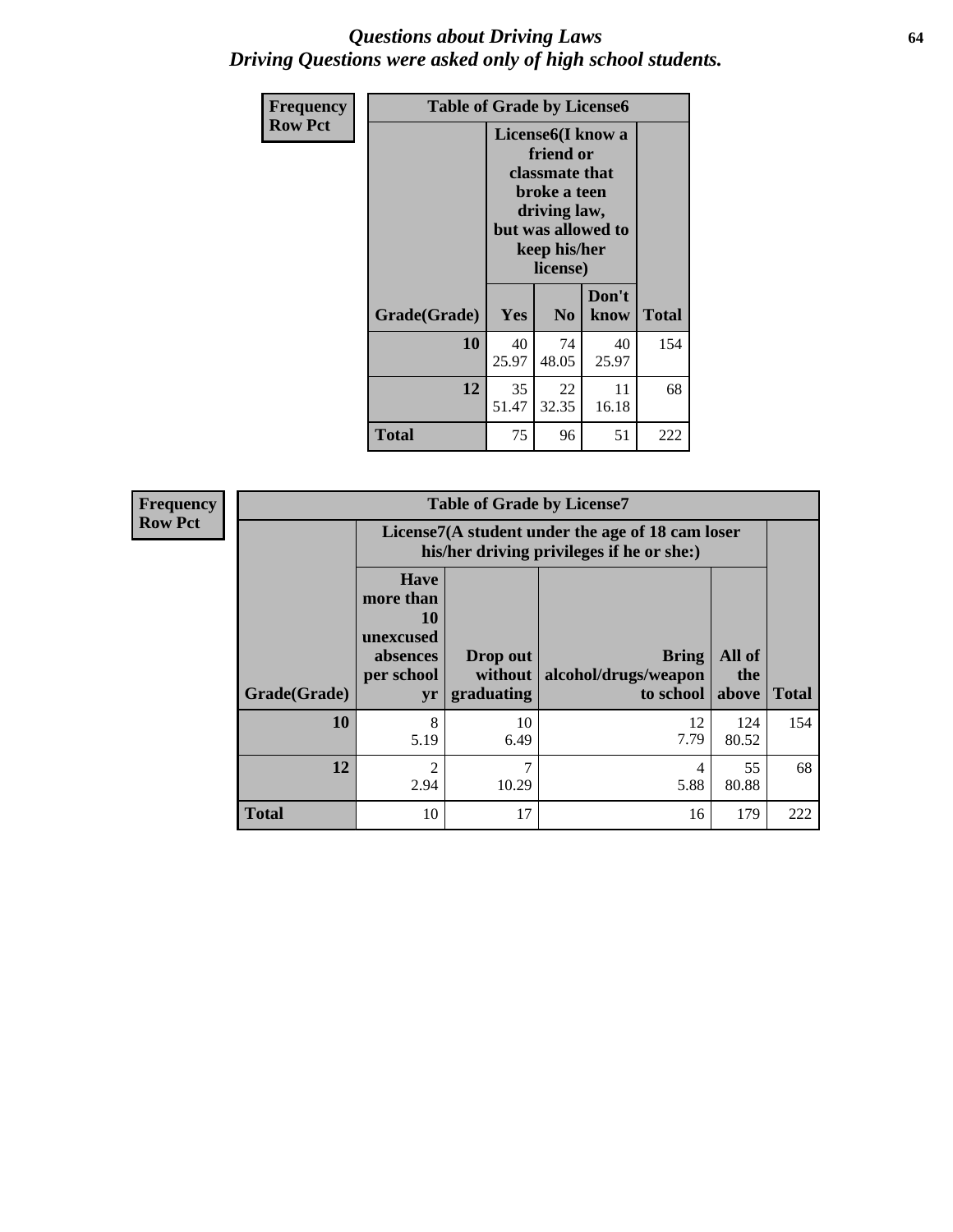# *Select Results by Gender* **65**

| Frequency      | <b>Table of SchoolClimate2 by Gender</b> |                        |             |              |
|----------------|------------------------------------------|------------------------|-------------|--------------|
| <b>Col Pct</b> | SchoolClimate2(I<br>feel successful at   | Gender(Gender)         |             |              |
|                | school)                                  | <b>Female</b>          | <b>Male</b> | <b>Total</b> |
|                | <b>Strongly Agree</b>                    | 23<br>20.00            | 28<br>26.17 | 51           |
|                | <b>Somewhat Agree</b>                    | 73<br>63.48            | 66<br>61.68 | 139          |
|                | <b>Somewhat Disagree</b>                 | 17<br>14.78            | 8<br>7.48   | 25           |
|                | <b>Strongly Disagree</b>                 | $\mathfrak{D}$<br>1.74 | 5<br>4.67   | 7            |
|                | <b>Total</b>                             | 115                    | 107         | 222          |

| Frequency      | <b>Table of SchoolClimate6 by Gender</b>                 |                                 |             |              |  |
|----------------|----------------------------------------------------------|---------------------------------|-------------|--------------|--|
| <b>Col Pct</b> | <b>SchoolClimate6(Teachers</b><br>treat me with respect) | Gender(Gender)<br><b>Female</b> | <b>Male</b> | <b>Total</b> |  |
|                | <b>Strongly Agree</b>                                    | 32<br>27.83                     | 28<br>26.17 | 60           |  |
|                | <b>Somewhat Agree</b>                                    | 55<br>47.83                     | 51<br>47.66 | 106          |  |
|                | <b>Somewhat Disagree</b>                                 | 24<br>20.87                     | 17<br>15.89 | 41           |  |
|                | <b>Strongly Disagree</b>                                 | 4<br>3.48                       | 11<br>10.28 | 15           |  |
|                | Total                                                    | 115                             | 107         | 222          |  |

| <b>Frequency</b> | <b>Table of SchoolClimate8 by Gender</b>                                             |               |                               |              |
|------------------|--------------------------------------------------------------------------------------|---------------|-------------------------------|--------------|
| <b>Col Pct</b>   | <b>SchoolClimate8(Students</b><br>are frequently<br>recognized for good<br>behavior) | <b>Female</b> | Gender(Gender)<br><b>Male</b> | <b>Total</b> |
|                  | <b>Strongly Agree</b>                                                                | 12<br>10.43   | 16<br>14.95                   | 28           |
|                  | <b>Somewhat Agree</b>                                                                | 55<br>47.83   | 38<br>35.51                   | 93           |
|                  | <b>Somewhat Disagree</b>                                                             | 39<br>33.91   | 38<br>35.51                   | 77           |
|                  | <b>Strongly Disagree</b>                                                             | 9<br>7.83     | 15<br>14.02                   | 24           |
|                  | Total                                                                                | 115           | 107                           | 222          |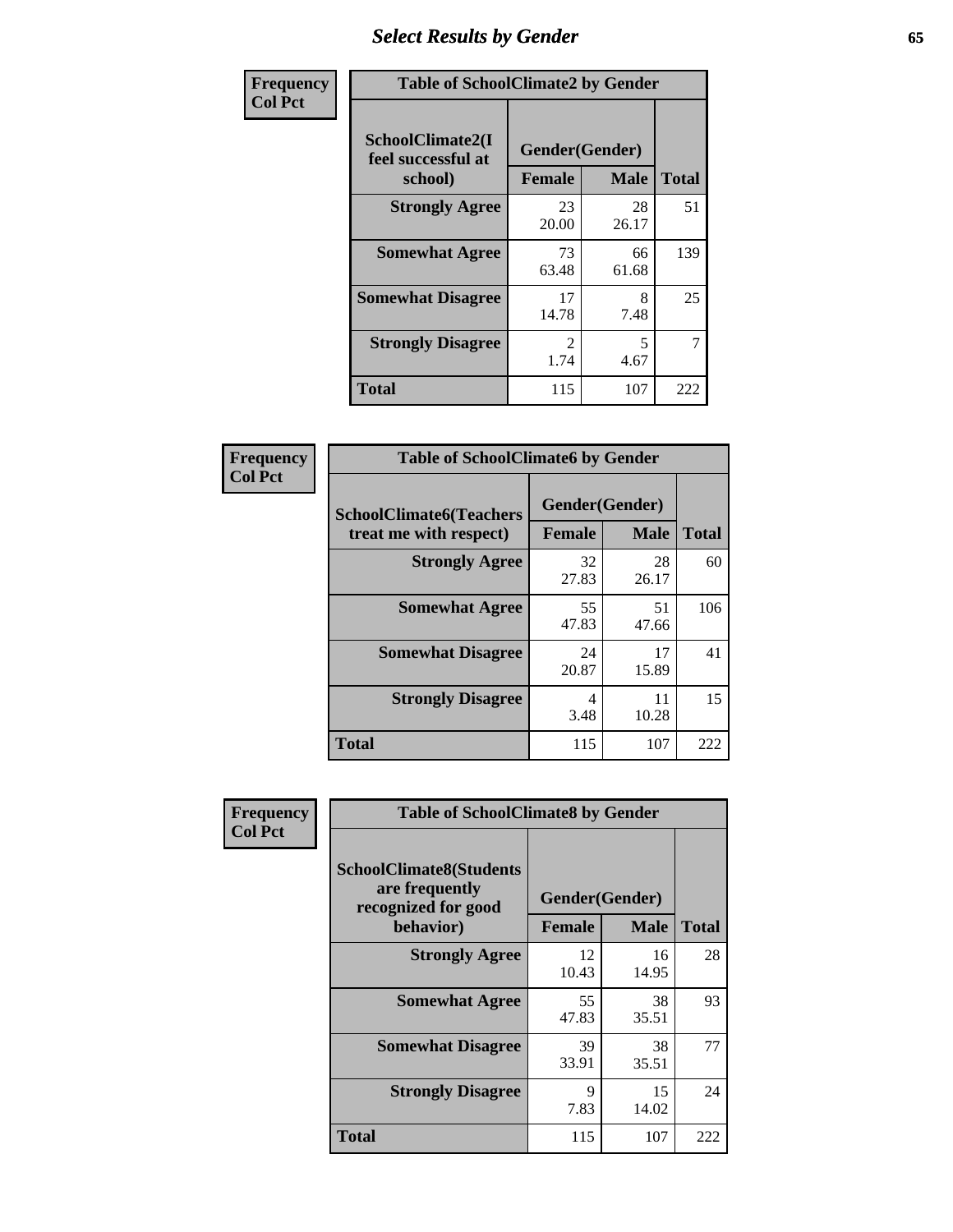# *Select Results by Gender* **66**

| Frequency      | <b>Table of Gender by Dropout</b> |                                                                        |                |              |
|----------------|-----------------------------------|------------------------------------------------------------------------|----------------|--------------|
| <b>Row Pct</b> |                                   | Dropout(I<br>have<br>thought<br>about<br>dropping<br>out of<br>school) |                |              |
|                | Gender(Gender)                    | Yes                                                                    | N <sub>0</sub> | <b>Total</b> |
|                | <b>Female</b>                     | 28<br>24.35                                                            | 87<br>75.65    | 115          |
|                | <b>Male</b>                       | 42<br>39.25                                                            | 65<br>60.75    | 107          |
|                | <b>Total</b>                      | 70                                                                     | 152            | 222          |

| <b>Frequency</b> |                | <b>Table of Gender by Dropoutreason</b>                             |              |                          |                                |              |              |
|------------------|----------------|---------------------------------------------------------------------|--------------|--------------------------|--------------------------------|--------------|--------------|
| <b>Row Pct</b>   |                | Dropoutreason (If I dropped out the<br>reason would most likely be) |              |                          |                                |              |              |
|                  | Gender(Gender) | Won't<br>Drop<br>out                                                | <b>Bored</b> | Family<br><b>Reasons</b> | <b>Being</b><br><b>Bullied</b> | <b>Other</b> | <b>Total</b> |
|                  | <b>Female</b>  | 74<br>64.35                                                         | 12<br>10.43  | 10<br>8.70               | 3<br>2.61                      | 16<br>13.91  | 115          |
|                  | <b>Male</b>    | 56<br>52.34                                                         | 18<br>16.82  | 6.54                     | 3<br>2.80                      | 23<br>21.50  | 107          |
|                  | Total          | 130                                                                 | 30           | 17                       | 6                              | 39           | 222          |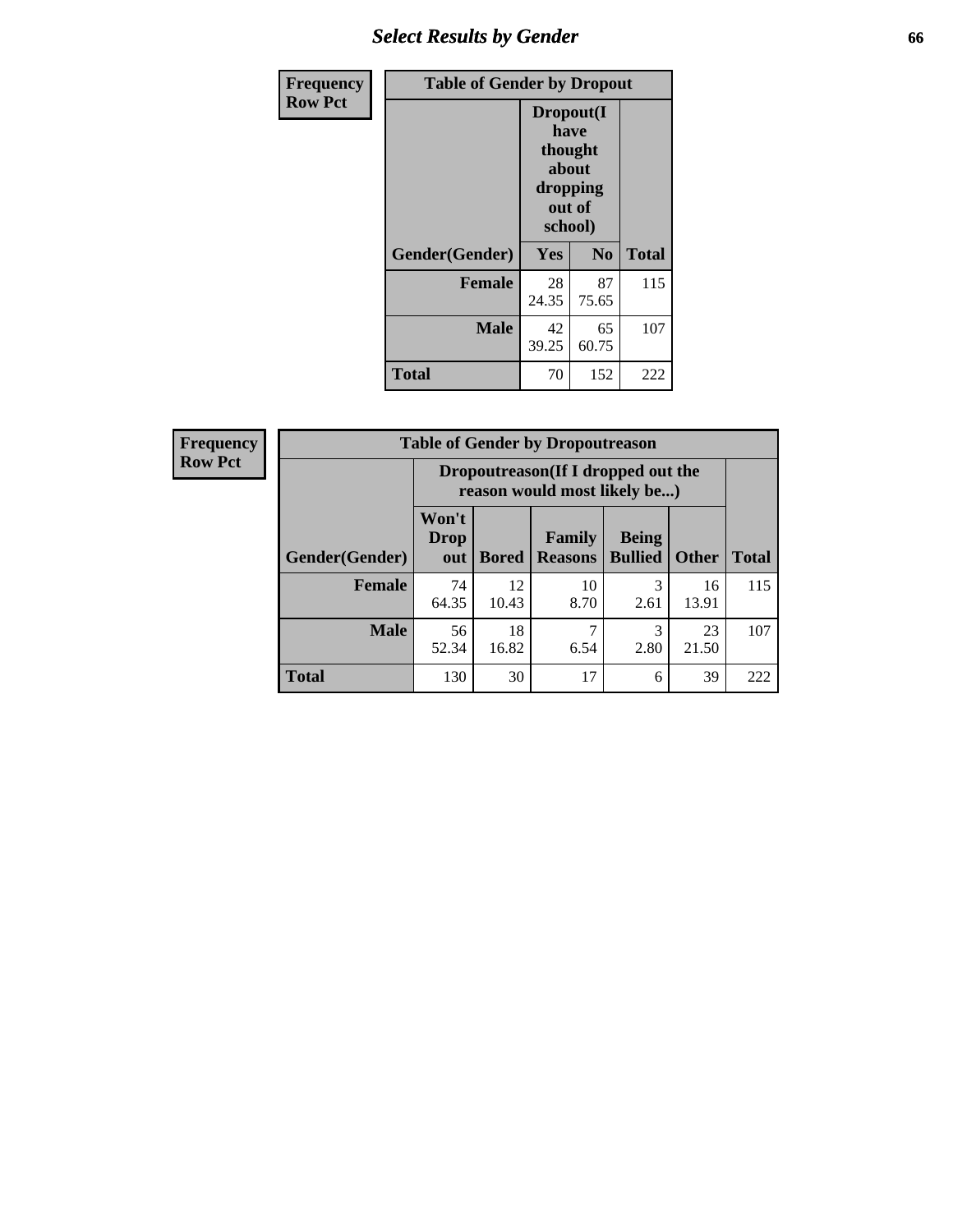*School Safety* **67**

| Frequency      | <b>Table of Gender by Bullied2</b> |                 |                |              |  |
|----------------|------------------------------------|-----------------|----------------|--------------|--|
| <b>Row Pct</b> |                                    | <b>Bullied2</b> |                |              |  |
|                | Gender(Gender)                     | Yes             | N <sub>0</sub> | <b>Total</b> |  |
|                | <b>Female</b>                      | 10<br>8.70      | 105<br>91.30   | 115          |  |
|                | <b>Male</b>                        | 7.48            | 99<br>92.52    | 107          |  |
|                | <b>Total</b>                       | 18              | 204            | 222          |  |

| Frequency      | <b>Table of Gender by Bulliedothers2</b> |                       |                |              |
|----------------|------------------------------------------|-----------------------|----------------|--------------|
| <b>Row Pct</b> |                                          | <b>Bulliedothers2</b> |                |              |
|                | Gender(Gender)                           | Yes                   | N <sub>0</sub> | <b>Total</b> |
|                | <b>Female</b>                            | 3.48                  | 111<br>96.52   | 115          |
|                | <b>Male</b>                              | 3.74                  | 103<br>96.26   | 107          |
|                | <b>Total</b>                             | 8                     | 214            | 222          |

| Frequency      | <b>Table of Gender by Weaponschool2</b> |                      |                |              |
|----------------|-----------------------------------------|----------------------|----------------|--------------|
| <b>Row Pct</b> |                                         | <b>Weaponschool2</b> |                |              |
|                | Gender(Gender)                          | Yes                  | N <sub>0</sub> | <b>Total</b> |
|                | <b>Female</b>                           | 3<br>2.61            | 112<br>97.39   | 115          |
|                | <b>Male</b>                             | 6.54                 | 100<br>93.46   | 107          |
|                | <b>Total</b>                            | 10                   | 212            | 222          |

| Frequency      | <b>Table of Gender by Absentunsafe2</b> |               |                |              |
|----------------|-----------------------------------------|---------------|----------------|--------------|
| <b>Row Pct</b> |                                         | Absentunsafe2 |                |              |
|                | Gender(Gender)                          | <b>Yes</b>    | N <sub>0</sub> | <b>Total</b> |
|                | <b>Female</b>                           | 2.61          | 112<br>97.39   | 115          |
|                | <b>Male</b>                             | 1.87          | 105<br>98.13   | 107          |
|                | <b>Total</b>                            | 5             | 217            | 222          |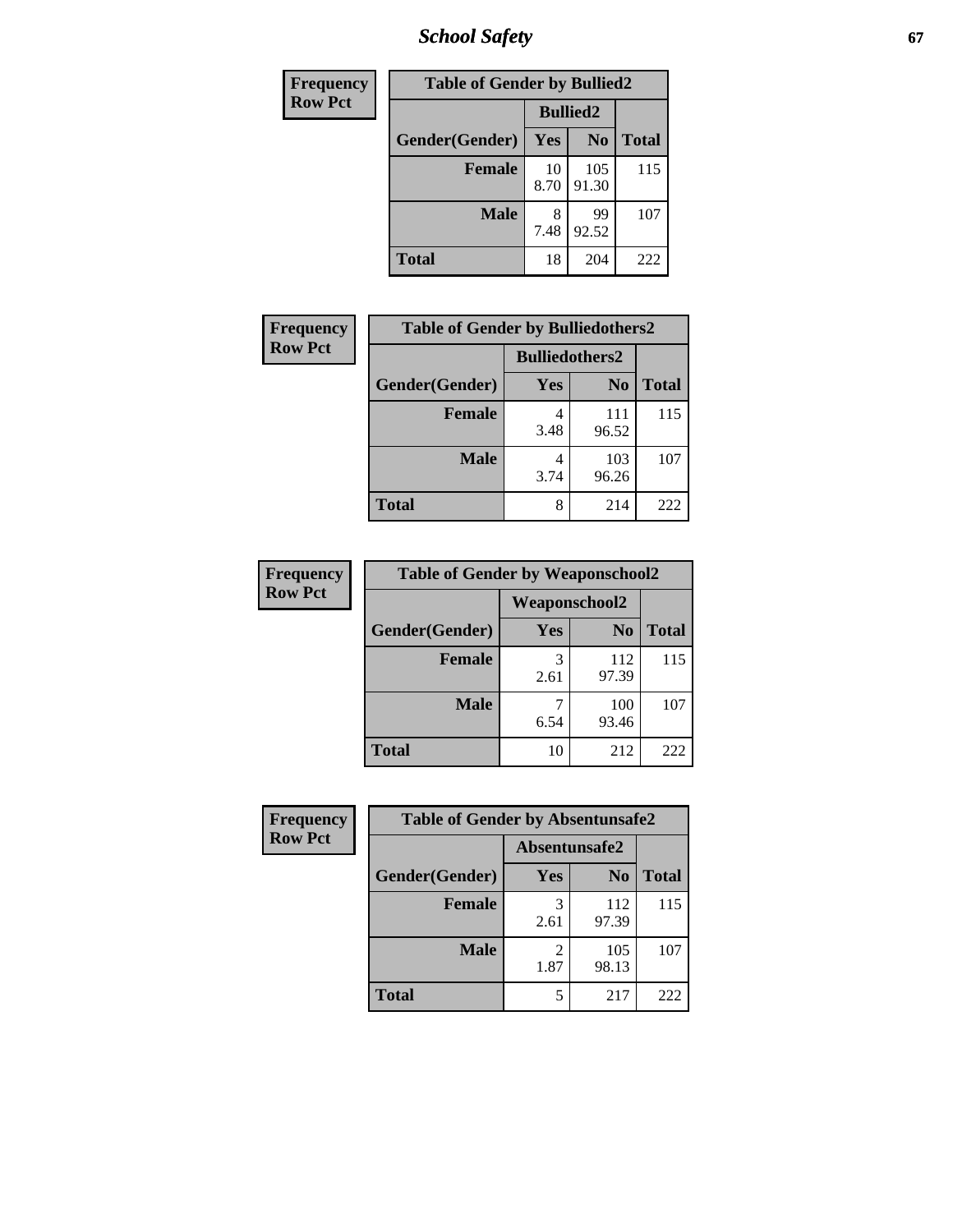*School Safety* **68**

| Frequency      |                | <b>Table of Gender by Gangself</b>                                                             |                |              |
|----------------|----------------|------------------------------------------------------------------------------------------------|----------------|--------------|
| <b>Row Pct</b> |                | Gangself(I<br>have<br>participated<br>in illegal gang<br>activities in<br>the past 30<br>days) |                |              |
|                | Gender(Gender) | Yes                                                                                            | N <sub>0</sub> | <b>Total</b> |
|                | <b>Female</b>  | 0.87                                                                                           | 114<br>99.13   | 115          |
|                | <b>Male</b>    | 3<br>2.80                                                                                      | 104<br>97.20   | 107          |
|                | <b>Total</b>   | 4                                                                                              | 218            | 222          |

| Frequency      | <b>Table of Gender by Gangpeers</b> |                                                                                                                             |                |              |
|----------------|-------------------------------------|-----------------------------------------------------------------------------------------------------------------------------|----------------|--------------|
| <b>Row Pct</b> |                                     | <b>Gangpeers</b> (I<br>have friends<br>who have<br>participated<br>in illegal gang<br>activities in<br>the past 30<br>days) |                |              |
|                | Gender(Gender)                      | <b>Yes</b>                                                                                                                  | N <sub>0</sub> | <b>Total</b> |
|                | <b>Female</b>                       | 7<br>6.09                                                                                                                   | 108<br>93.91   | 115          |
|                | <b>Male</b>                         | 9<br>8.41                                                                                                                   | 98<br>91.59    | 107          |
|                | <b>Total</b>                        | 16                                                                                                                          | 206            | 222          |

| Frequency      | <b>Table of Gender by Pickedon2</b> |             |                |              |
|----------------|-------------------------------------|-------------|----------------|--------------|
| <b>Row Pct</b> |                                     | Pickedon2   |                |              |
|                | Gender(Gender)                      | <b>Yes</b>  | N <sub>0</sub> | <b>Total</b> |
|                | <b>Female</b>                       | 32<br>27.83 | 83<br>72.17    | 115          |
|                | <b>Male</b>                         | 30<br>28.04 | 77<br>71.96    | 107          |
|                | <b>Total</b>                        | 62          | 160            | 222          |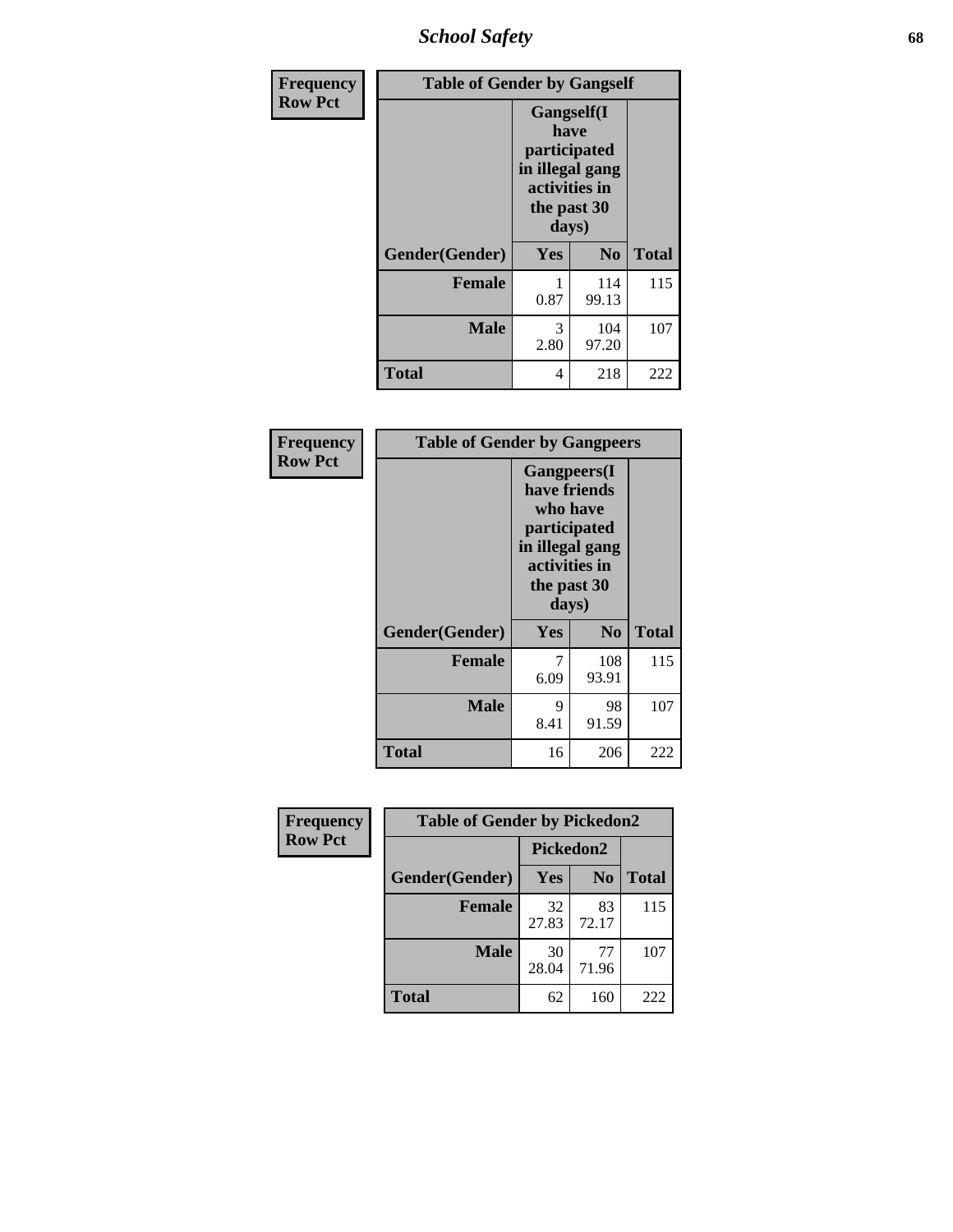*School Safety* **69**

| Frequency      | <b>Table of Gender by Safeschool2</b> |             |                |              |  |
|----------------|---------------------------------------|-------------|----------------|--------------|--|
| <b>Row Pct</b> |                                       | Safeschool2 |                |              |  |
|                | Gender(Gender)                        | <b>Yes</b>  | N <sub>0</sub> | <b>Total</b> |  |
|                | <b>Female</b>                         | 98<br>85.22 | 17<br>14.78    | 115          |  |
|                | <b>Male</b>                           | 88<br>82.24 | 19<br>17.76    | 107          |  |
|                | <b>Total</b>                          | 186         | 36             | 222          |  |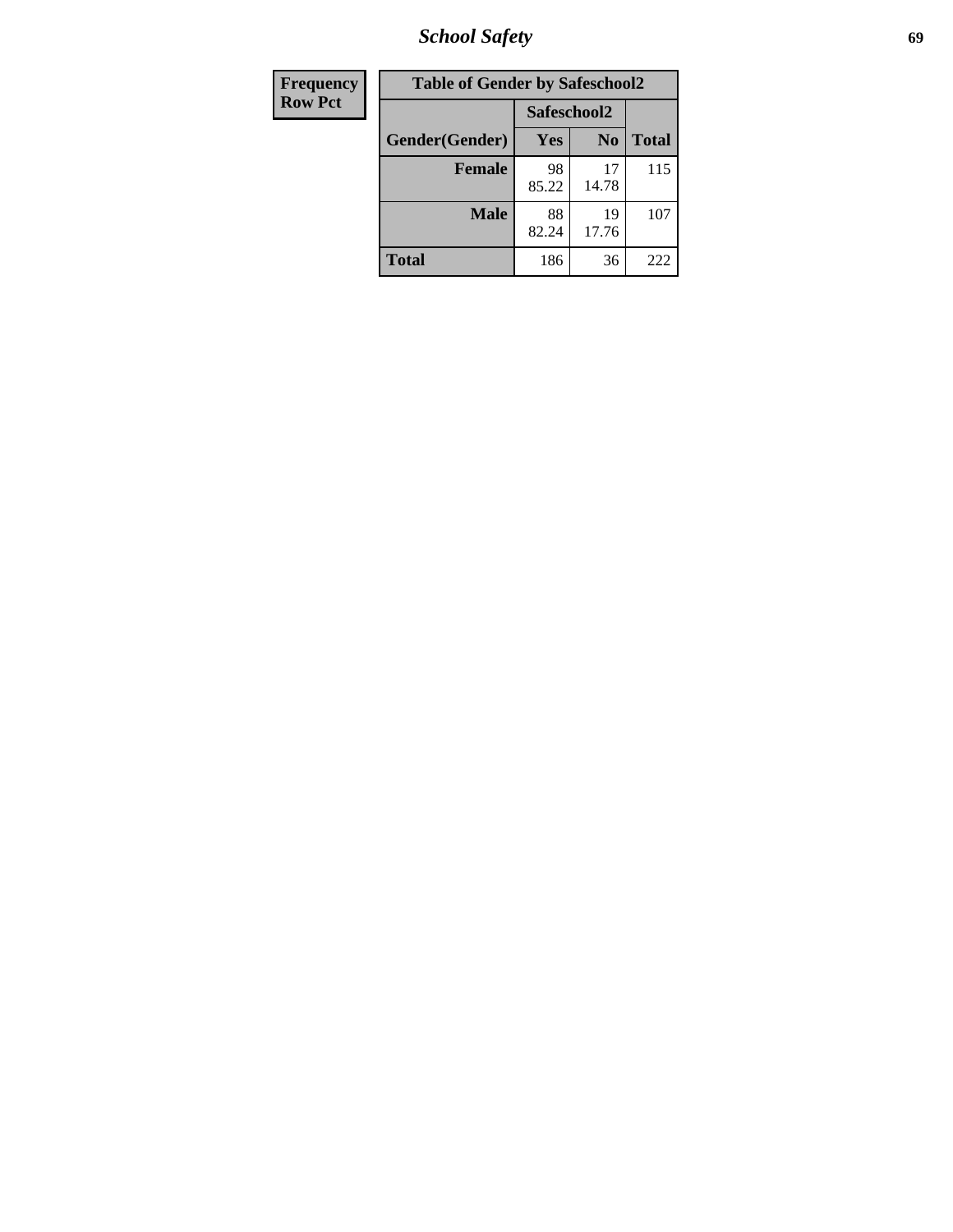# *Incidence of Drug Use* **70**

| <b>Frequency</b> | <b>Table of Gender by AlcoholAlt</b> |                                          |                |              |  |
|------------------|--------------------------------------|------------------------------------------|----------------|--------------|--|
| <b>Row Pct</b>   |                                      | AlcoholAlt(Alcohol<br>use, past 30 days) |                |              |  |
|                  | Gender(Gender)                       | <b>Yes</b>                               | N <sub>0</sub> | <b>Total</b> |  |
|                  | <b>Female</b>                        | 24<br>20.87                              | 91<br>79.13    | 115          |  |
|                  | <b>Male</b>                          | 27<br>25.23                              | 80<br>74.77    | 107          |  |
|                  | <b>Total</b>                         | 51                                       | 171            | 222          |  |

| <b>Frequency</b> | <b>Table of Gender by TobaccoAny</b> |                    |                    |              |  |
|------------------|--------------------------------------|--------------------|--------------------|--------------|--|
| <b>Row Pct</b>   |                                      | use, past 30 days) | TobaccoAny(Tobacco |              |  |
|                  | Gender(Gender)                       | Yes                | N <sub>0</sub>     | <b>Total</b> |  |
|                  | <b>Female</b>                        | 28<br>24.35        | 87<br>75.65        | 115          |  |
|                  | <b>Male</b>                          | 35<br>32.71        | 72<br>67.29        | 107          |  |
|                  | <b>Total</b>                         | 63                 | 159                | 222          |  |

| <b>Frequency</b> | <b>Table of Gender by MarijuanaAlt</b> |            |                                              |       |
|------------------|----------------------------------------|------------|----------------------------------------------|-------|
| <b>Row Pct</b>   |                                        |            | MarijuanaAlt(Marijuana<br>use, past 30 days) |       |
|                  | Gender(Gender)                         | <b>Yes</b> | N <sub>0</sub>                               | Total |
|                  | <b>Female</b>                          | 3<br>2.61  | 112<br>97.39                                 | 115   |
|                  | <b>Male</b>                            | 9<br>8.41  | 98<br>91.59                                  | 107   |
|                  | <b>Total</b>                           | 12         | 210                                          | 222   |

| <b>Frequency</b> | <b>Table of Gender by OtherDrugAny</b> |                                                      |                |              |  |
|------------------|----------------------------------------|------------------------------------------------------|----------------|--------------|--|
| <b>Row Pct</b>   |                                        | <b>OtherDrugAny(Other</b><br>drug use, past 30 days) |                |              |  |
|                  | Gender(Gender)                         | <b>Yes</b>                                           | N <sub>0</sub> | <b>Total</b> |  |
|                  | <b>Female</b>                          | 8<br>6.96                                            | 107<br>93.04   | 115          |  |
|                  | <b>Male</b>                            | 8<br>7.48                                            | 99<br>92.52    | 107          |  |
|                  | <b>Total</b>                           | 16                                                   | 206            | 222          |  |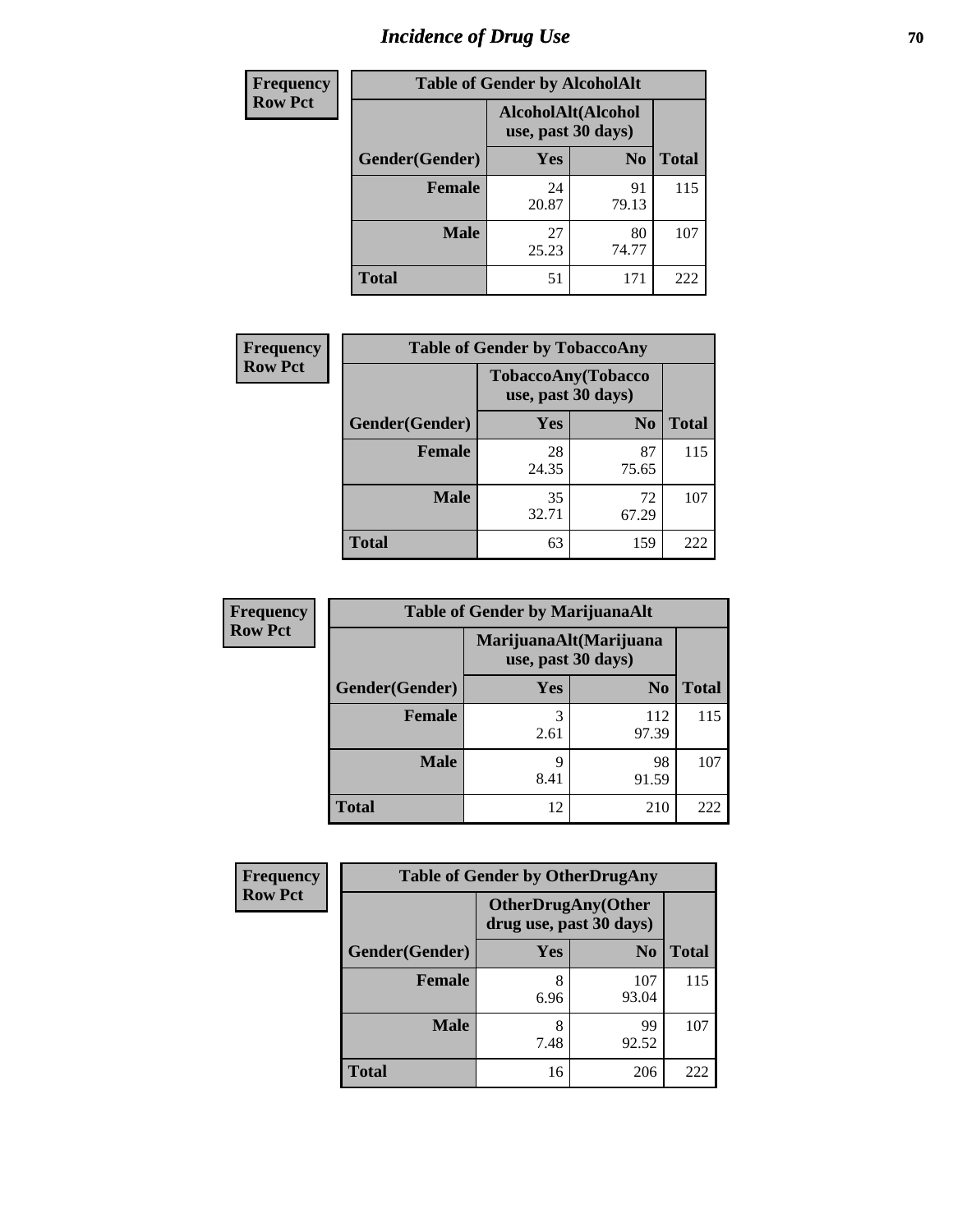#### *Average Age at Onset of Use* **71** *Results for "Average Age at Onset of Use" questions exclude students who said they did not use that substance*

#### **Gender=Female**

| <i><b>Variable</b></i> | <b>Label</b>                                                       | <b>Mean</b> |
|------------------------|--------------------------------------------------------------------|-------------|
| Alcoholinit2           | I started using alcohol when I was                                 | 13.37       |
| Cigarettesinit2        | I started smoking tobacco when I was                               | 13.35       |
| Smokelessinit2         | I started chewing tobacco when I was                               | 13.20       |
| Marijuanainit2         | I started using marijuana when I was                               | 12.36       |
| Cocaineinit2           | I started using cocaine when I was                                 | 13.75       |
| Inhalantsinit2         | I started using inhalants when I was                               | 12.14       |
| Steroidsinit2          | I started using steroids when I was                                |             |
| Ecstasyinit2           | I started using ecstasy when I was                                 | 14.00       |
| Methinit2              | I started using methamphetamines when I was                        | 14.33       |
| Hallucinogensinit2     | I started using hallucinogens when I was                           | 14.00       |
| Prescription in t2     | I started using prescription drugs not prescribed to me when I was | 12.90       |

#### **Gender=Male**

| <b>Variable</b>    | Label                                                              | <b>Mean</b> |
|--------------------|--------------------------------------------------------------------|-------------|
| Alcoholinit2       | I started using alcohol when I was                                 | 13.47       |
| Cigarettesinit2    | I started smoking tobacco when I was                               | 12.64       |
| Smokelessinit2     | I started chewing tobacco when I was                               | 11.90       |
| Marijuanainit2     | I started using marijuana when I was                               | 14.07       |
| Cocaineinit2       | I started using cocaine when I was                                 | 12.00       |
| Inhalantsinit2     | I started using inhalants when I was                               | 10.75       |
| Steroidsinit2      | I started using steroids when I was                                | 15.50       |
| Ecstasyinit2       | I started using ecstasy when I was                                 | 13.33       |
| Methinit2          | I started using methamphetamines when I was                        | 16.00       |
| Hallucinogensinit2 | I started using hallucinogens when I was                           | 17.00       |
| Prescriptioninit2  | I started using prescription drugs not prescribed to me when I was | 13.64       |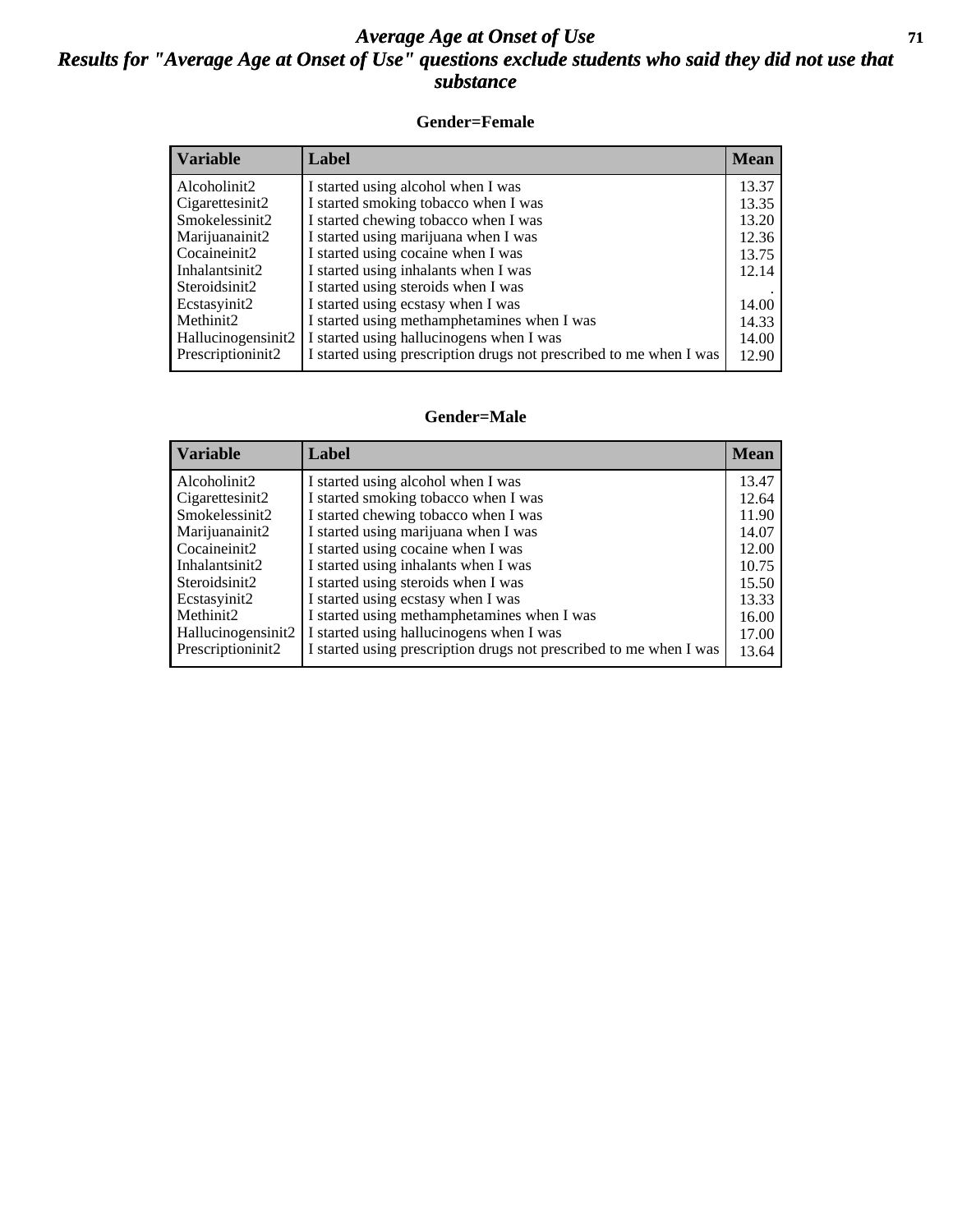# *I Think These Drugs are Harmful* **72**

| <b>Frequency</b> | <b>Table of Gender by Alcoholharmdich</b> |                                                   |                |              |  |
|------------------|-------------------------------------------|---------------------------------------------------|----------------|--------------|--|
| <b>Row Pct</b>   |                                           | Alcoholharmdich(I<br>think alcohol is<br>harmful) |                |              |  |
|                  | Gender(Gender)                            | Yes                                               | N <sub>0</sub> | <b>Total</b> |  |
|                  | <b>Female</b>                             | 97<br>84.35                                       | 18<br>15.65    | 115          |  |
|                  | <b>Male</b>                               | 87<br>81.31                                       | 20<br>18.69    | 107          |  |
|                  | <b>Total</b>                              | 184                                               | 38             | 222          |  |

| Frequency      | <b>Table of Gender by Tobaccoharmdich</b> |                                                   |                |              |  |
|----------------|-------------------------------------------|---------------------------------------------------|----------------|--------------|--|
| <b>Row Pct</b> |                                           | Tobaccoharmdich(I<br>think tobacco is<br>harmful) |                |              |  |
|                | Gender(Gender)                            | <b>Yes</b>                                        | N <sub>0</sub> | <b>Total</b> |  |
|                | <b>Female</b>                             | 106<br>92.17                                      | 9<br>7.83      | 115          |  |
|                | <b>Male</b>                               | 99<br>92.52                                       | 8<br>7.48      | 107          |  |
|                | <b>Total</b>                              | 205                                               | 17             | 222          |  |

| Frequency      | <b>Table of Gender by Marijuanaharmdich</b> |                                                       |                |              |  |
|----------------|---------------------------------------------|-------------------------------------------------------|----------------|--------------|--|
| <b>Row Pct</b> |                                             | Marijuanaharmdich(I<br>think marijuana is<br>harmful) |                |              |  |
|                | Gender(Gender)                              | <b>Yes</b>                                            | N <sub>0</sub> | <b>Total</b> |  |
|                | <b>Female</b>                               | 100<br>86.96                                          | 15<br>13.04    | 115          |  |
|                | <b>Male</b>                                 | 81<br>75.70                                           | 26<br>24.30    | 107          |  |
|                | <b>Total</b>                                | 181                                                   | 41             | 222          |  |

| Frequency      | <b>Table of Gender by Otherdrugharmdich</b> |                                                          |                |              |  |
|----------------|---------------------------------------------|----------------------------------------------------------|----------------|--------------|--|
| <b>Row Pct</b> |                                             | Otherdrugharmdich(I<br>think other drugs are<br>harmful) |                |              |  |
|                | Gender(Gender)                              | <b>Yes</b>                                               | N <sub>0</sub> | <b>Total</b> |  |
|                | <b>Female</b>                               | 112<br>97.39                                             | 3<br>2.61      | 115          |  |
|                | <b>Male</b>                                 | 104<br>97.20                                             | 3<br>2.80      | 107          |  |
|                | <b>Total</b>                                | 216                                                      | 6              | 222          |  |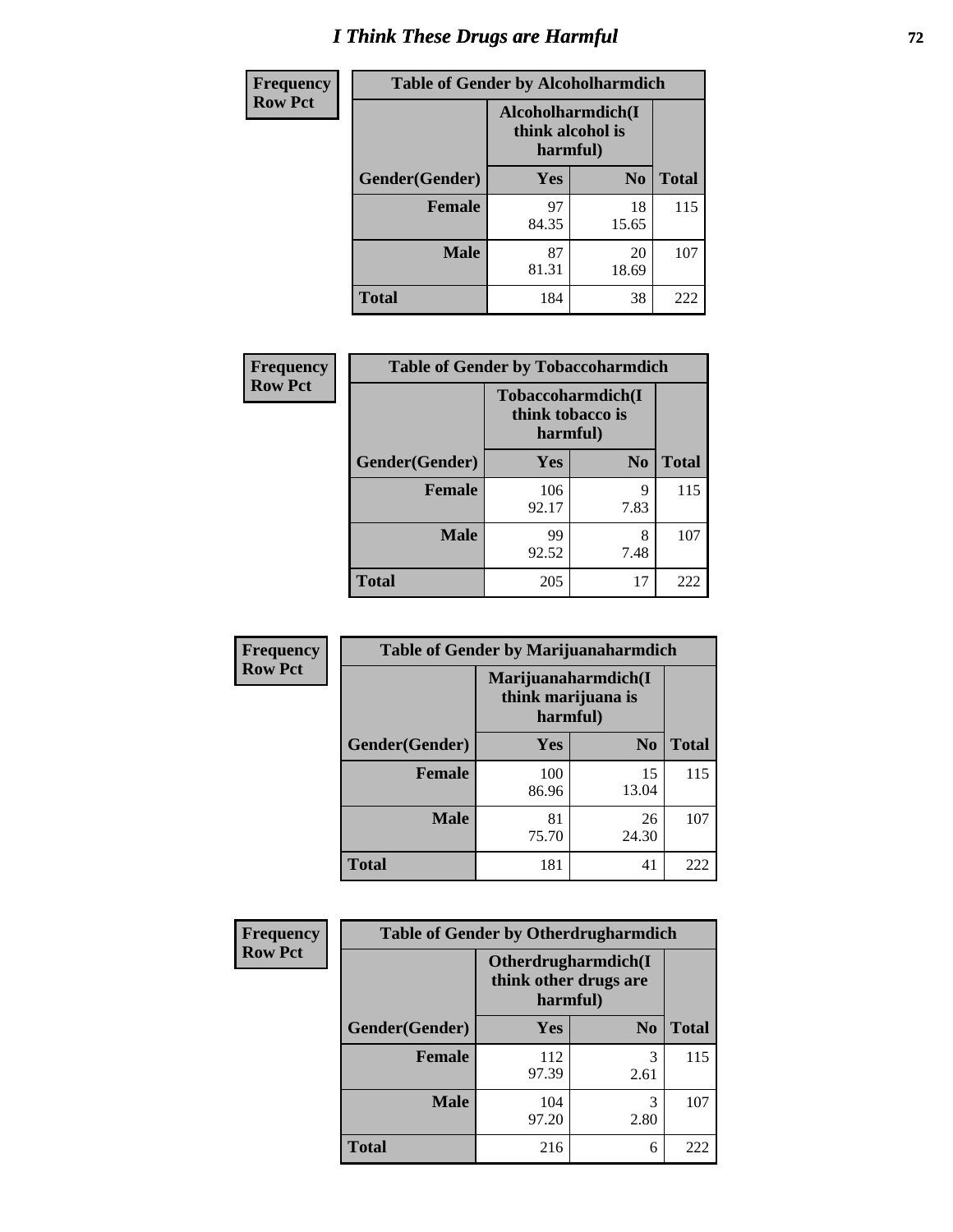| <b>Frequency</b> | <b>Table of Gender by Alcohollocation1</b> |                                                               |             |              |
|------------------|--------------------------------------------|---------------------------------------------------------------|-------------|--------------|
| <b>Row Pct</b>   |                                            | <b>Alcohollocation1(Places</b><br><b>Friends Use Alcohol)</b> |             |              |
|                  | Gender(Gender)                             |                                                               | Do Not Use  | <b>Total</b> |
|                  | <b>Female</b>                              | 74<br>64.35                                                   | 41<br>35.65 | 115          |
|                  | <b>Male</b>                                | 62<br>57.94                                                   | 45<br>42.06 | 107          |
|                  | <b>Total</b>                               | 136                                                           | 86          | 222          |

| <b>Frequency</b> | <b>Table of Gender by Alcohollocation2</b> |                                |                             |              |
|------------------|--------------------------------------------|--------------------------------|-----------------------------|--------------|
| <b>Row Pct</b>   |                                            | <b>Alcohollocation2(Places</b> | <b>Friends Use Alcohol)</b> |              |
|                  | Gender(Gender)                             |                                | Home                        | <b>Total</b> |
|                  | <b>Female</b>                              | 67<br>58.26                    | 48<br>41.74                 | 115          |
|                  | <b>Male</b>                                | 71<br>66.36                    | 36<br>33.64                 | 107          |
|                  | <b>Total</b>                               | 138                            | 84                          | 222          |

| Frequency      | <b>Table of Gender by Alcohollocation3</b> |              |                                                               |              |
|----------------|--------------------------------------------|--------------|---------------------------------------------------------------|--------------|
| <b>Row Pct</b> |                                            |              | <b>Alcohollocation3(Places</b><br><b>Friends Use Alcohol)</b> |              |
|                | Gender(Gender)                             |              | <b>School</b>                                                 | <b>Total</b> |
|                | <b>Female</b>                              | 109<br>94.78 | 6<br>5.22                                                     | 115          |
|                | <b>Male</b>                                | 103<br>96.26 | 4<br>3.74                                                     | 107          |
|                | <b>Total</b>                               | 212          | 10                                                            | 222          |

| <b>Frequency</b> | <b>Table of Gender by Alcohollocation4</b> |                                                               |             |              |  |
|------------------|--------------------------------------------|---------------------------------------------------------------|-------------|--------------|--|
| <b>Row Pct</b>   |                                            | <b>Alcohollocation4(Places</b><br><b>Friends Use Alcohol)</b> |             |              |  |
|                  | Gender(Gender)                             |                                                               | Car         | <b>Total</b> |  |
|                  | <b>Female</b>                              | 95<br>82.61                                                   | 20<br>17.39 | 115          |  |
|                  | <b>Male</b>                                | 95<br>88.79                                                   | 12<br>11.21 | 107          |  |
|                  | <b>Total</b>                               | 190                                                           | 32          | 222          |  |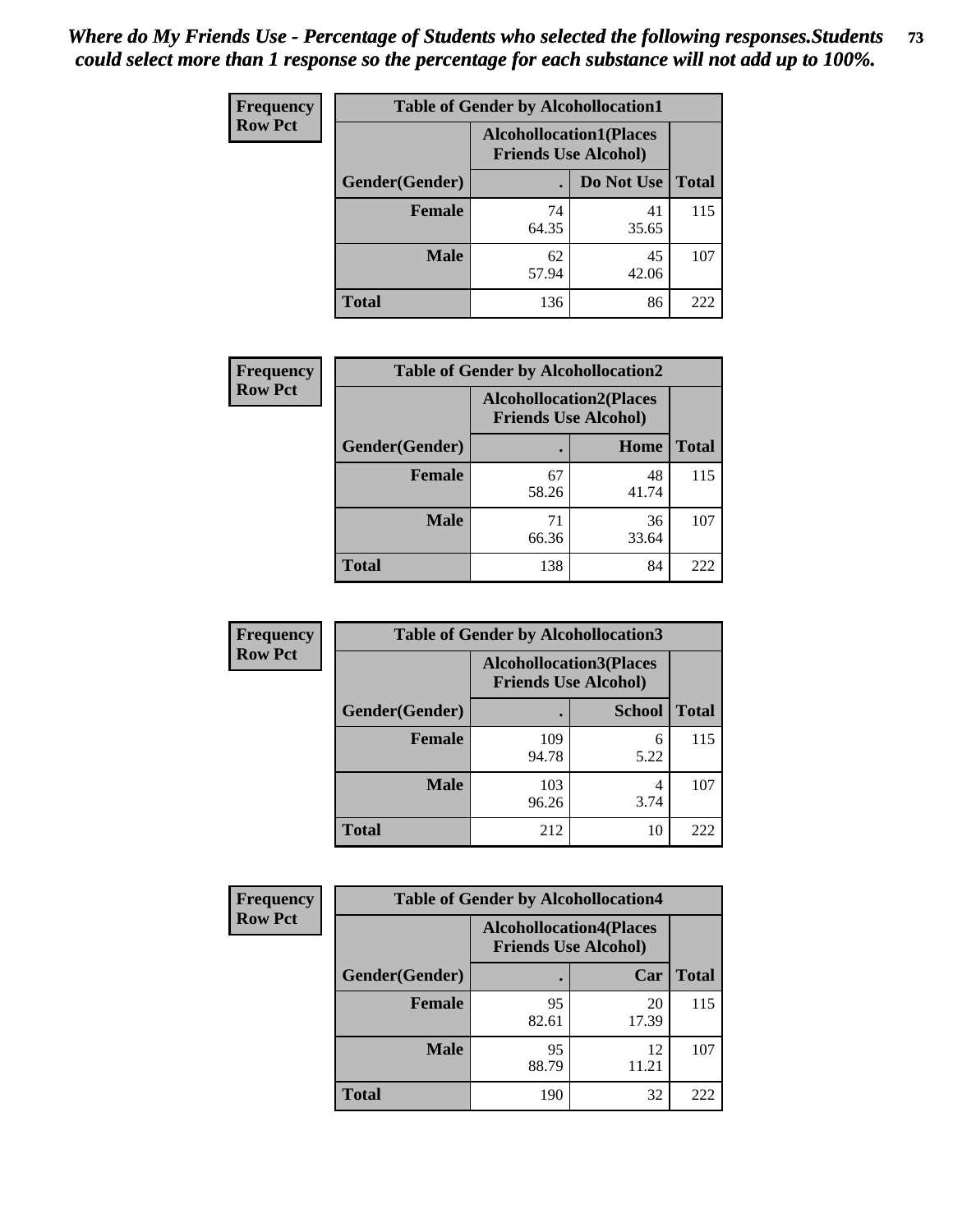| <b>Frequency</b> | <b>Table of Gender by Alcohollocation5</b> |                                                                |                                 |              |
|------------------|--------------------------------------------|----------------------------------------------------------------|---------------------------------|--------------|
| <b>Row Pct</b>   |                                            | <b>Alcohollocation5</b> (Places<br><b>Friends Use Alcohol)</b> |                                 |              |
|                  | Gender(Gender)                             |                                                                | <b>Friend's</b><br><b>House</b> | <b>Total</b> |
|                  | <b>Female</b>                              | 60<br>52.17                                                    | 55<br>47.83                     | 115          |
|                  | <b>Male</b>                                | 61<br>57.01                                                    | 46<br>42.99                     | 107          |
|                  | <b>Total</b>                               | 121                                                            | 101                             | 222          |

| Frequency      | <b>Table of Gender by Alcohollocation6</b> |                                                               |              |              |
|----------------|--------------------------------------------|---------------------------------------------------------------|--------------|--------------|
| <b>Row Pct</b> |                                            | <b>Alcohollocation6(Places</b><br><b>Friends Use Alcohol)</b> |              |              |
|                | <b>Gender</b> (Gender)                     |                                                               | <b>Other</b> | <b>Total</b> |
|                | <b>Female</b>                              | 64<br>55.65                                                   | 51<br>44.35  | 115          |
|                | <b>Male</b>                                | 73<br>68.22                                                   | 34<br>31.78  | 107          |
|                | <b>Total</b>                               | 137                                                           | 85           | 222          |

| Frequency      | <b>Table of Gender by Tobaccolocation1</b> |                                                               |             |              |  |
|----------------|--------------------------------------------|---------------------------------------------------------------|-------------|--------------|--|
| <b>Row Pct</b> |                                            | <b>Tobaccolocation1(Places</b><br><b>Friends Use Tobacco)</b> |             |              |  |
|                | Gender(Gender)                             |                                                               | Do Not Use  | <b>Total</b> |  |
|                | Female                                     | 74<br>64.35                                                   | 41<br>35.65 | 115          |  |
|                | <b>Male</b>                                | 72<br>67.29                                                   | 35<br>32.71 | 107          |  |
|                | <b>Total</b>                               | 146                                                           | 76          | 222          |  |

| <b>Frequency</b> | <b>Table of Gender by Tobaccolocation2</b> |                             |                                |              |  |
|------------------|--------------------------------------------|-----------------------------|--------------------------------|--------------|--|
| <b>Row Pct</b>   |                                            | <b>Friends Use Tobacco)</b> | <b>Tobaccolocation2(Places</b> |              |  |
|                  | Gender(Gender)                             |                             | Home                           | <b>Total</b> |  |
|                  | Female                                     | 52<br>45.22                 | 63<br>54.78                    | 115          |  |
|                  | <b>Male</b>                                | 59<br>55.14                 | 48<br>44.86                    | 107          |  |
|                  | <b>Total</b>                               | 111                         | 111                            | 222          |  |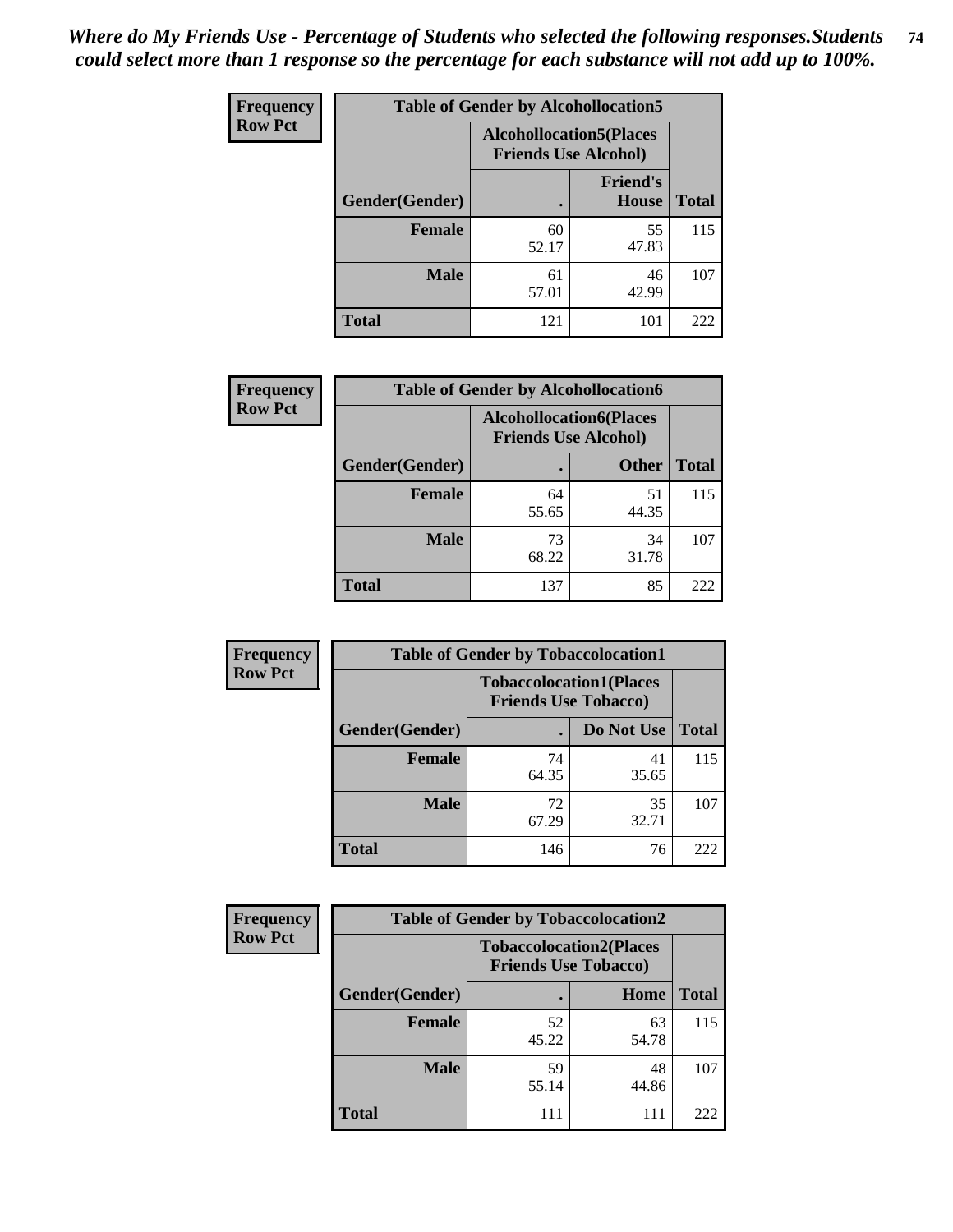| <b>Frequency</b> | <b>Table of Gender by Tobaccolocation3</b> |                                                               |               |              |
|------------------|--------------------------------------------|---------------------------------------------------------------|---------------|--------------|
| <b>Row Pct</b>   |                                            | <b>Tobaccolocation3(Places</b><br><b>Friends Use Tobacco)</b> |               |              |
|                  | Gender(Gender)                             |                                                               | <b>School</b> | <b>Total</b> |
|                  | <b>Female</b>                              | 83<br>72.17                                                   | 32<br>27.83   | 115          |
|                  | <b>Male</b>                                | 60<br>56.07                                                   | 47<br>43.93   | 107          |
|                  | <b>Total</b>                               | 143                                                           | 79            | 222          |

| <b>Frequency</b> | <b>Table of Gender by Tobaccolocation4</b> |                             |                                |              |
|------------------|--------------------------------------------|-----------------------------|--------------------------------|--------------|
| <b>Row Pct</b>   |                                            | <b>Friends Use Tobacco)</b> | <b>Tobaccolocation4(Places</b> |              |
|                  | Gender(Gender)                             |                             | Car                            | <b>Total</b> |
|                  | <b>Female</b>                              | 64<br>55.65                 | 51<br>44.35                    | 115          |
|                  | <b>Male</b>                                | 64<br>59.81                 | 43<br>40.19                    | 107          |
|                  | <b>Total</b>                               | 128                         | 94                             | 222          |

| <b>Frequency</b> | <b>Table of Gender by Tobaccolocation5</b> |                                                               |                          |              |
|------------------|--------------------------------------------|---------------------------------------------------------------|--------------------------|--------------|
| <b>Row Pct</b>   |                                            | <b>Tobaccolocation5(Places</b><br><b>Friends Use Tobacco)</b> |                          |              |
|                  | <b>Gender(Gender)</b>                      |                                                               | <b>Friend's</b><br>House | <b>Total</b> |
|                  | <b>Female</b>                              | 58<br>50.43                                                   | 57<br>49.57              | 115          |
|                  | <b>Male</b>                                | 65<br>60.75                                                   | 42<br>39.25              | 107          |
|                  | <b>Total</b>                               | 123                                                           | 99                       | 222          |

| <b>Frequency</b> | <b>Table of Gender by Tobaccolocation6</b> |                             |                                |              |
|------------------|--------------------------------------------|-----------------------------|--------------------------------|--------------|
| <b>Row Pct</b>   |                                            | <b>Friends Use Tobacco)</b> | <b>Tobaccolocation6(Places</b> |              |
|                  | Gender(Gender)                             |                             | <b>Other</b>                   | <b>Total</b> |
|                  | Female                                     | 60<br>52.17                 | 55<br>47.83                    | 115          |
|                  | <b>Male</b>                                | 67<br>62.62                 | 40<br>37.38                    | 107          |
|                  | <b>Total</b>                               | 127                         | 95                             | 222          |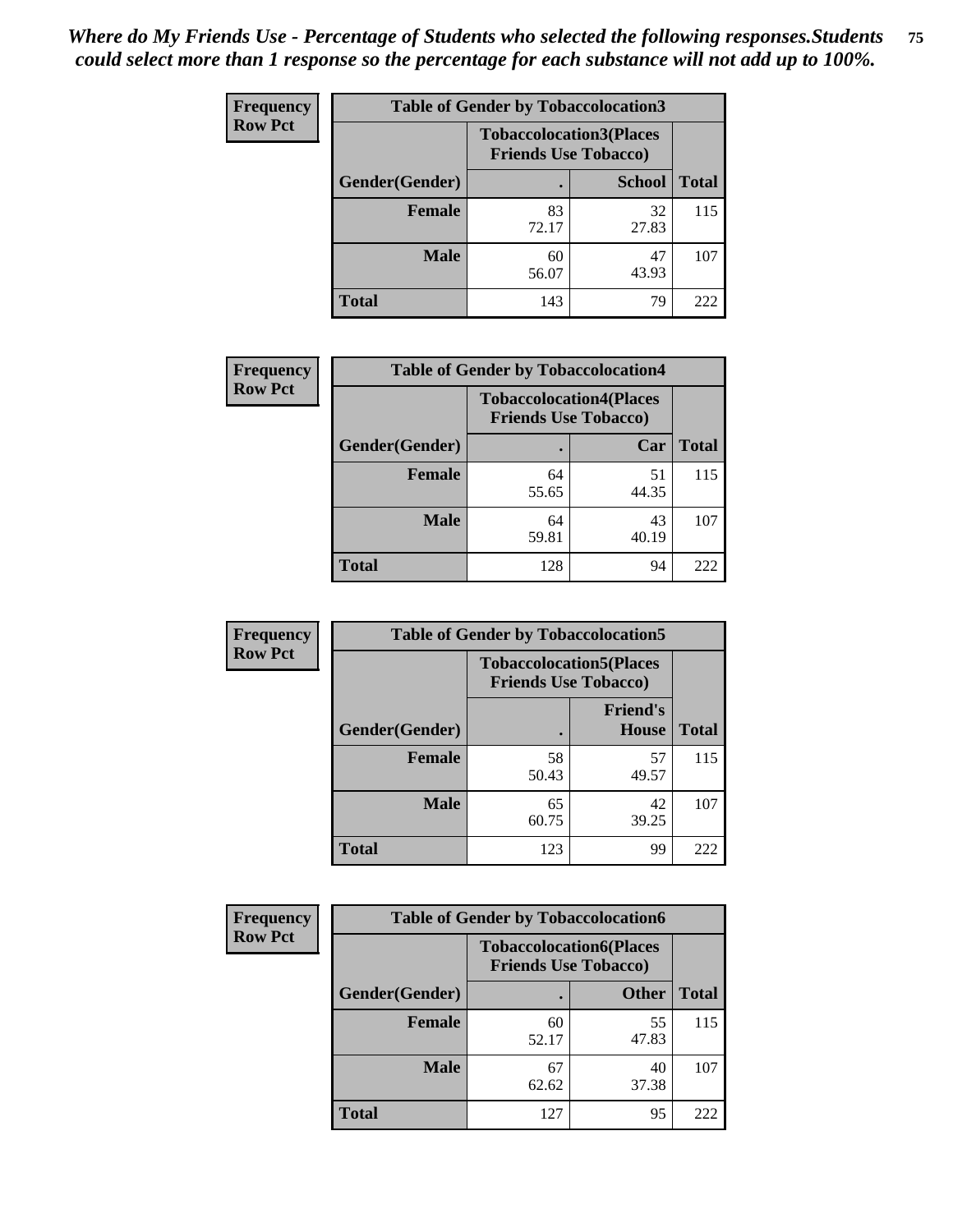| <b>Frequency</b> | <b>Table of Gender by Marijuanalocation1</b> |                                                                    |             |              |  |
|------------------|----------------------------------------------|--------------------------------------------------------------------|-------------|--------------|--|
| <b>Row Pct</b>   |                                              | <b>Marijuanalocation1(Places</b><br><b>Friends Use Marijuana</b> ) |             |              |  |
|                  | Gender(Gender)                               |                                                                    | Do Not Use  | <b>Total</b> |  |
|                  | <b>Female</b>                                | 41<br>35.65                                                        | 74<br>64.35 | 115          |  |
|                  | <b>Male</b>                                  | 35<br>32.71                                                        | 72<br>67.29 | 107          |  |
|                  | <b>Total</b>                                 | 76                                                                 | 146         | 222          |  |

| <b>Frequency</b> | <b>Table of Gender by Marijuanalocation2</b> |                                                                    |             |              |
|------------------|----------------------------------------------|--------------------------------------------------------------------|-------------|--------------|
| <b>Row Pct</b>   |                                              | <b>Marijuanalocation2(Places</b><br><b>Friends Use Marijuana</b> ) |             |              |
|                  | Gender(Gender)                               |                                                                    | Home        | <b>Total</b> |
|                  | Female                                       | 86<br>74.78                                                        | 29<br>25.22 | 115          |
|                  | <b>Male</b>                                  | 82<br>76.64                                                        | 25<br>23.36 | 107          |
|                  | <b>Total</b>                                 | 168                                                                | 54          | 222          |

| Frequency      | <b>Table of Gender by Marijuanalocation3</b> |                                                                    |               |              |
|----------------|----------------------------------------------|--------------------------------------------------------------------|---------------|--------------|
| <b>Row Pct</b> |                                              | <b>Marijuanalocation3(Places</b><br><b>Friends Use Marijuana</b> ) |               |              |
|                | Gender(Gender)                               |                                                                    | <b>School</b> | <b>Total</b> |
|                | Female                                       | 107<br>93.04                                                       | 8<br>6.96     | 115          |
|                | <b>Male</b>                                  | 102<br>95.33                                                       | 5<br>4.67     | 107          |
|                | <b>Total</b>                                 | 209                                                                | 13            | 222          |

| <b>Frequency</b> |                | <b>Table of Gender by Marijuanalocation4</b> |                                  |              |
|------------------|----------------|----------------------------------------------|----------------------------------|--------------|
| <b>Row Pct</b>   |                | <b>Friends Use Marijuana</b> )               | <b>Marijuanalocation4(Places</b> |              |
|                  | Gender(Gender) |                                              | Car                              | <b>Total</b> |
|                  | <b>Female</b>  | 97<br>84.35                                  | 18<br>15.65                      | 115          |
|                  | <b>Male</b>    | 93<br>86.92                                  | 14<br>13.08                      | 107          |
|                  | <b>Total</b>   | 190                                          | 32                               | 222          |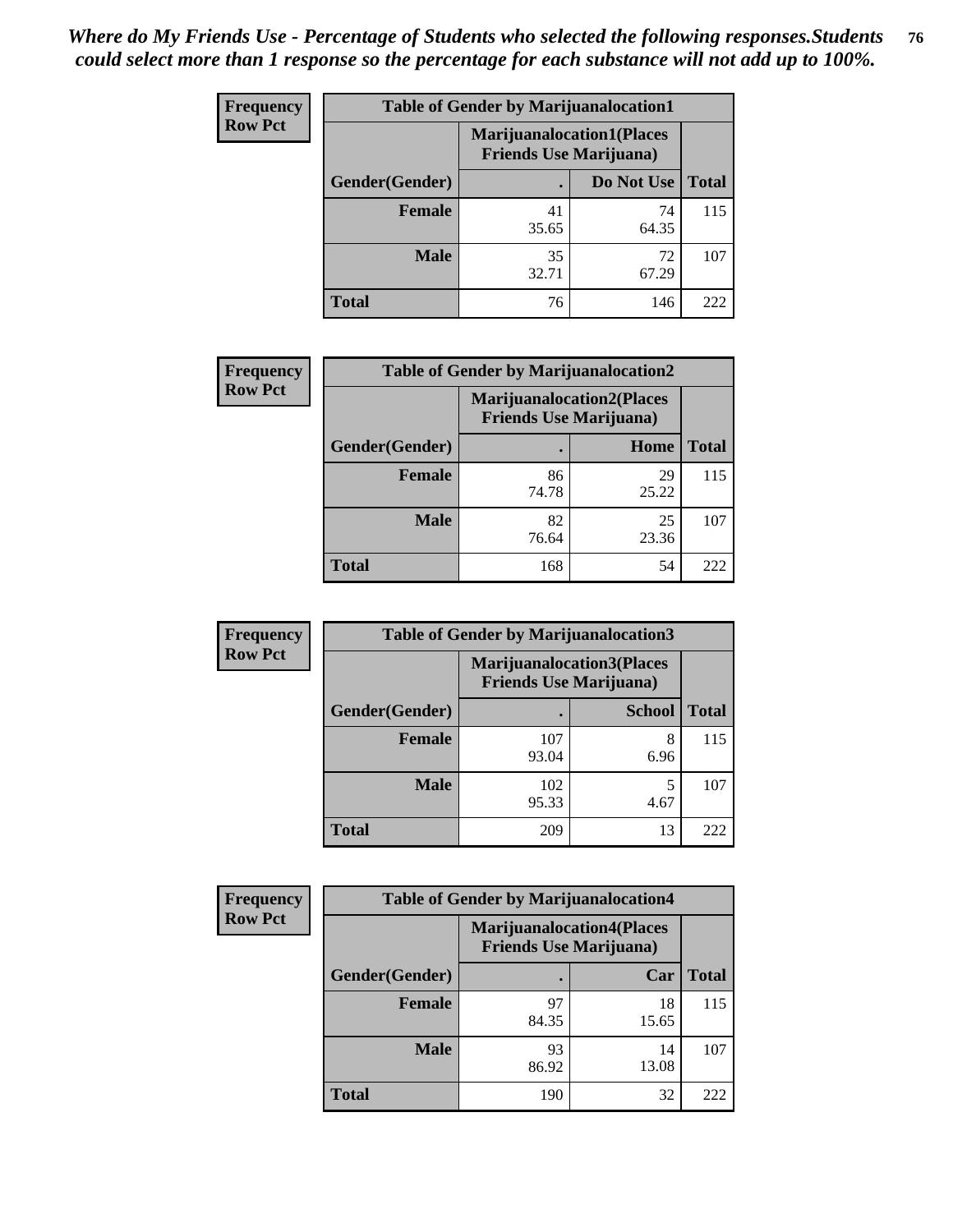| Frequency      | <b>Table of Gender by Marijuanalocation5</b> |                                                                    |                                 |              |
|----------------|----------------------------------------------|--------------------------------------------------------------------|---------------------------------|--------------|
| <b>Row Pct</b> |                                              | <b>Marijuanalocation5(Places</b><br><b>Friends Use Marijuana</b> ) |                                 |              |
|                | Gender(Gender)                               |                                                                    | <b>Friend's</b><br><b>House</b> | <b>Total</b> |
|                | Female                                       | 88<br>76.52                                                        | 27<br>23.48                     | 115          |
|                | <b>Male</b>                                  | 85<br>79.44                                                        | 22<br>20.56                     | 107          |
|                | <b>Total</b>                                 | 173                                                                | 49                              | 222          |

| <b>Frequency</b> | <b>Table of Gender by Marijuanalocation6</b> |                                |                                  |              |
|------------------|----------------------------------------------|--------------------------------|----------------------------------|--------------|
| <b>Row Pct</b>   |                                              | <b>Friends Use Marijuana</b> ) | <b>Marijuanalocation6(Places</b> |              |
|                  | Gender(Gender)                               |                                | <b>Other</b>                     | <b>Total</b> |
|                  | <b>Female</b>                                | 94<br>81.74                    | 21<br>18.26                      | 115          |
|                  | <b>Male</b>                                  | 85<br>79.44                    | 22<br>20.56                      | 107          |
|                  | <b>Total</b>                                 | 179                            | 43                               | 222          |

| <b>Frequency</b> | <b>Table of Gender by Otherdruglocation1</b> |                                            |                                  |              |
|------------------|----------------------------------------------|--------------------------------------------|----------------------------------|--------------|
| <b>Row Pct</b>   |                                              | <b>Friends Use Other Illegal</b><br>Drugs) | <b>Otherdruglocation1(Places</b> |              |
|                  | Gender(Gender)                               |                                            | Do Not Use                       | <b>Total</b> |
|                  | <b>Female</b>                                | 31<br>26.96                                | 84<br>73.04                      | 115          |
|                  | <b>Male</b>                                  | 18<br>16.82                                | 89<br>83.18                      | 107          |
|                  | <b>Total</b>                                 | 49                                         | 173                              | 222          |

| <b>Frequency</b> | <b>Table of Gender by Otherdruglocation2</b><br><b>Otherdruglocation2(Places</b><br><b>Friends Use Other Illegal</b><br>Drugs) |             |             |              |
|------------------|--------------------------------------------------------------------------------------------------------------------------------|-------------|-------------|--------------|
| <b>Row Pct</b>   |                                                                                                                                |             |             |              |
|                  | Gender(Gender)                                                                                                                 |             | Home        | <b>Total</b> |
|                  | Female                                                                                                                         | 91<br>79.13 | 24<br>20.87 | 115          |
|                  | <b>Male</b>                                                                                                                    | 96<br>89.72 | 11<br>10.28 | 107          |
|                  | <b>Total</b>                                                                                                                   | 187         | 35          | 222          |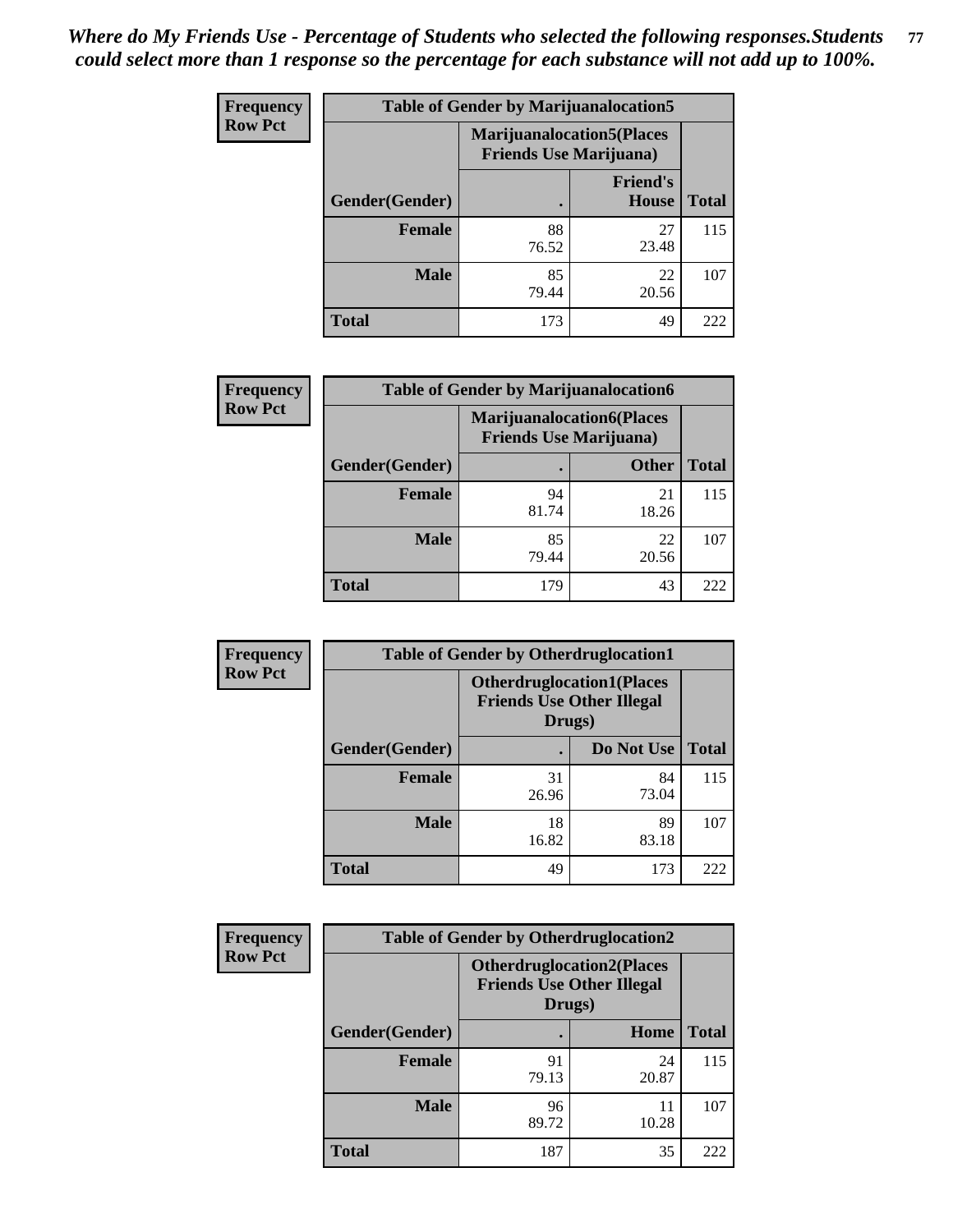| <b>Frequency</b> | <b>Table of Gender by Otherdruglocation3</b> |                                                                                |               |              |
|------------------|----------------------------------------------|--------------------------------------------------------------------------------|---------------|--------------|
| <b>Row Pct</b>   |                                              | <b>Otherdruglocation3(Places</b><br><b>Friends Use Other Illegal</b><br>Drugs) |               |              |
|                  | Gender(Gender)                               |                                                                                | <b>School</b> | <b>Total</b> |
|                  | <b>Female</b>                                | 105<br>91.30                                                                   | 10<br>8.70    | 115          |
|                  | <b>Male</b>                                  | 104<br>97.20                                                                   | 3<br>2.80     | 107          |
|                  | <b>Total</b>                                 | 209                                                                            | 13            | 222          |

| <b>Frequency</b> | <b>Table of Gender by Otherdruglocation4</b> |                                                                                |             |              |
|------------------|----------------------------------------------|--------------------------------------------------------------------------------|-------------|--------------|
| <b>Row Pct</b>   |                                              | <b>Otherdruglocation4(Places</b><br><b>Friends Use Other Illegal</b><br>Drugs) |             |              |
|                  | Gender(Gender)                               |                                                                                | Car         | <b>Total</b> |
|                  | <b>Female</b>                                | 101<br>87.83                                                                   | 14<br>12.17 | 115          |
|                  | <b>Male</b>                                  | 98<br>91.59                                                                    | 9<br>8.41   | 107          |
|                  | <b>Total</b>                                 | 199                                                                            | 23          | 222          |

| <b>Frequency</b> | <b>Table of Gender by Otherdruglocation5</b> |                                                                                |                                 |              |
|------------------|----------------------------------------------|--------------------------------------------------------------------------------|---------------------------------|--------------|
| <b>Row Pct</b>   |                                              | <b>Otherdruglocation5(Places</b><br><b>Friends Use Other Illegal</b><br>Drugs) |                                 |              |
|                  | Gender(Gender)                               |                                                                                | <b>Friend's</b><br><b>House</b> | <b>Total</b> |
|                  | <b>Female</b>                                | 94<br>81.74                                                                    | 21<br>18.26                     | 115          |
|                  | <b>Male</b>                                  | 95<br>88.79                                                                    | 12<br>11.21                     | 107          |
|                  | <b>Total</b>                                 | 189                                                                            | 33                              | 222          |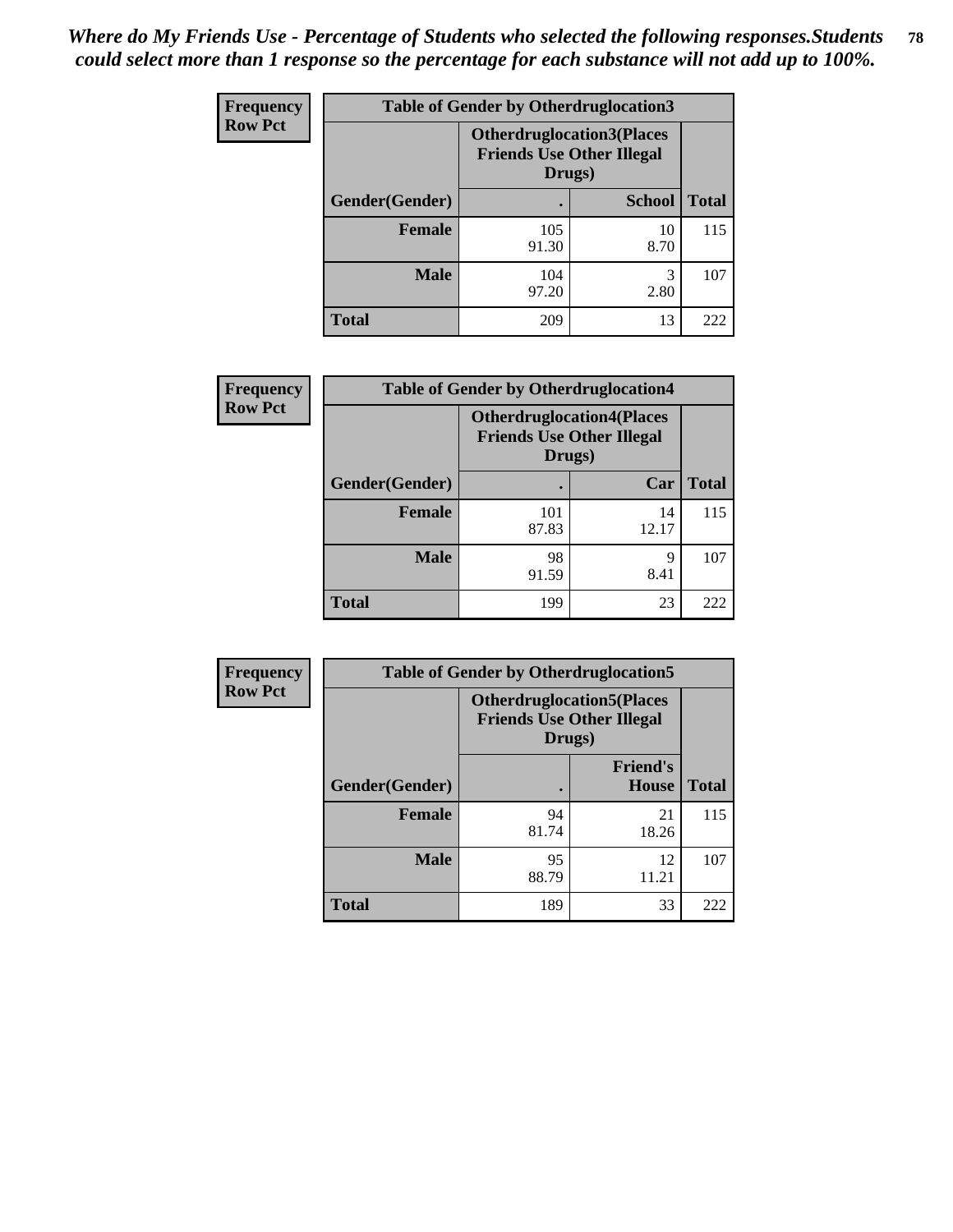| Frequency      | <b>Table of Gender by Otherdruglocation6</b> |                                            |                                  |              |
|----------------|----------------------------------------------|--------------------------------------------|----------------------------------|--------------|
| <b>Row Pct</b> |                                              | <b>Friends Use Other Illegal</b><br>Drugs) | <b>Otherdruglocation6(Places</b> |              |
|                | Gender(Gender)                               |                                            | <b>Other</b>                     | <b>Total</b> |
|                | Female                                       | 95<br>82.61                                | 20<br>17.39                      | 115          |
|                | <b>Male</b>                                  | 89<br>83.18                                | 18<br>16.82                      | 107          |
|                | <b>Total</b>                                 | 184                                        | 38                               | 222          |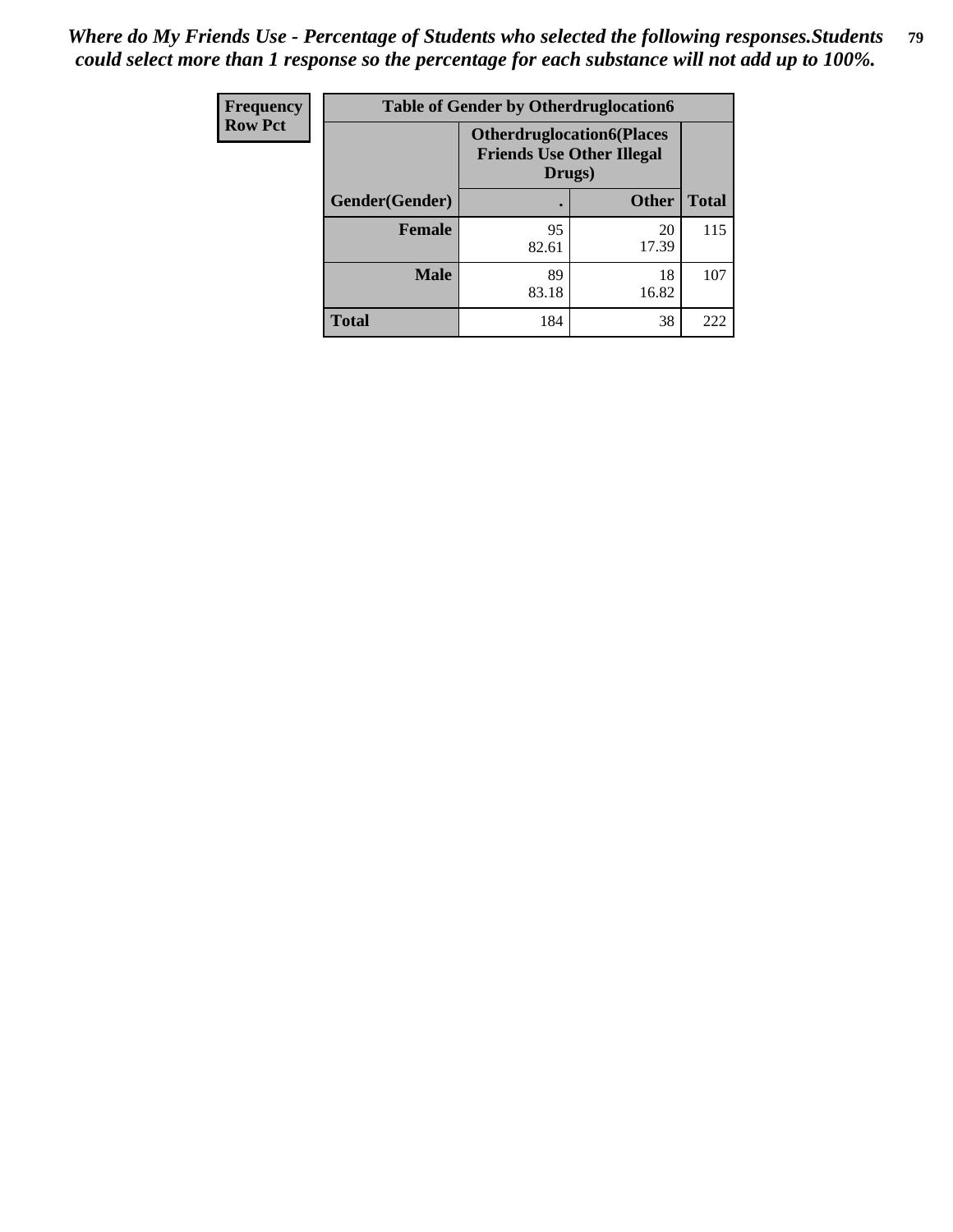| <b>Frequency</b> | <b>Table of Gender by Alcoholtime1</b> |                                                          |                      |              |
|------------------|----------------------------------------|----------------------------------------------------------|----------------------|--------------|
| <b>Row Pct</b>   |                                        | <b>Alcoholtime1(Times</b><br><b>Friends Use Alcohol)</b> |                      |              |
|                  | Gender(Gender)                         | $\bullet$                                                | Do Not<br><b>Use</b> | <b>Total</b> |
|                  | <b>Female</b>                          | 79<br>68.70                                              | 36<br>31.30          | 115          |
|                  | <b>Male</b>                            | 63<br>58.88                                              | 44<br>41.12          | 107          |
|                  | <b>Total</b>                           | 142                                                      | 80                   | 222          |

| <b>Frequency</b> | <b>Table of Gender by Alcoholtime2</b> |                                                          |                            |              |
|------------------|----------------------------------------|----------------------------------------------------------|----------------------------|--------------|
| <b>Row Pct</b>   |                                        | <b>Alcoholtime2(Times</b><br><b>Friends Use Alcohol)</b> |                            |              |
|                  | Gender(Gender)                         |                                                          | <b>On Way</b><br>to School | <b>Total</b> |
|                  | <b>Female</b>                          | 110<br>95.65                                             | 5<br>4.35                  | 115          |
|                  | <b>Male</b>                            | 103<br>96.26                                             | 4<br>3.74                  | 107          |
|                  | <b>Total</b>                           | 213                                                      | 9                          | 222          |

| <b>Frequency</b> | <b>Table of Gender by Alcoholtime3</b> |                                                          |                                |              |
|------------------|----------------------------------------|----------------------------------------------------------|--------------------------------|--------------|
| <b>Row Pct</b>   |                                        | <b>Alcoholtime3(Times</b><br><b>Friends Use Alcohol)</b> |                                |              |
|                  | Gender(Gender)                         |                                                          | <b>During</b><br><b>School</b> | <b>Total</b> |
|                  | <b>Female</b>                          | 111<br>96.52                                             | 4<br>3.48                      | 115          |
|                  | <b>Male</b>                            | 106<br>99.07                                             | 0.93                           | 107          |
|                  | <b>Total</b>                           | 217                                                      | 5                              | 222          |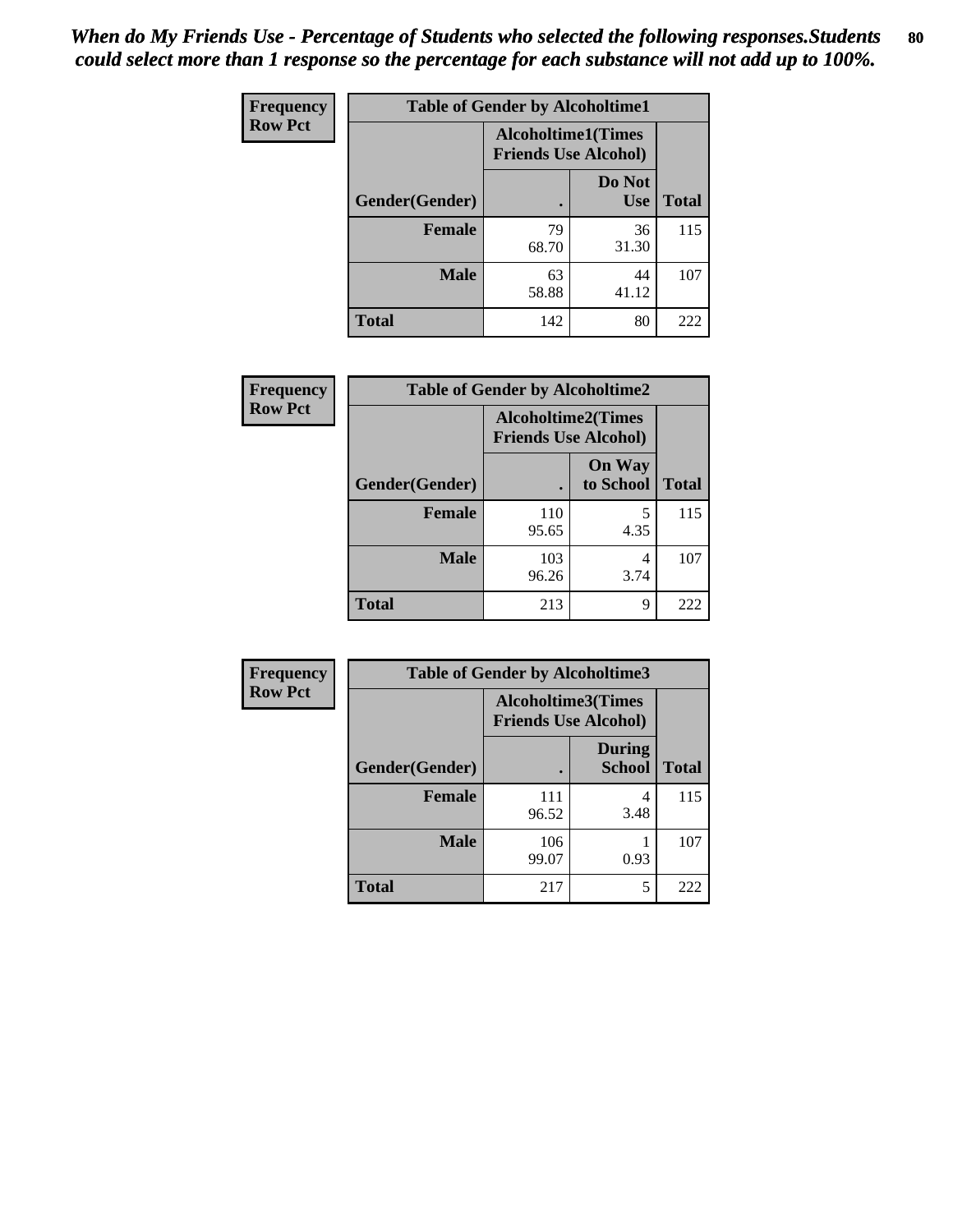*When do My Friends Use - Percentage of Students who selected the following responses.Students could select more than 1 response so the percentage for each substance will not add up to 100%.* **81**

| <b>Frequency</b> | <b>Table of Gender by Alcoholtime4</b> |                                                          |                                                |              |
|------------------|----------------------------------------|----------------------------------------------------------|------------------------------------------------|--------------|
| <b>Row Pct</b>   |                                        | <b>Alcoholtime4(Times</b><br><b>Friends Use Alcohol)</b> |                                                |              |
|                  | Gender(Gender)                         |                                                          | <b>On Way</b><br>Home<br>From<br><b>School</b> | <b>Total</b> |
|                  | <b>Female</b>                          | 107<br>93.04                                             | 8<br>6.96                                      | 115          |
|                  | <b>Male</b>                            | 104<br>97.20                                             | 3<br>2.80                                      | 107          |
|                  | <b>Total</b>                           | 211                                                      | 11                                             | 222          |

| <b>Frequency</b> | <b>Table of Gender by Alcoholtime5</b> |                                                           |                   |              |
|------------------|----------------------------------------|-----------------------------------------------------------|-------------------|--------------|
| <b>Row Pct</b>   |                                        | <b>Alcoholtime5</b> (Times<br><b>Friends Use Alcohol)</b> |                   |              |
|                  | Gender(Gender)                         |                                                           | <b>Weeknights</b> | <b>Total</b> |
|                  | <b>Female</b>                          | 77<br>66.96                                               | 38<br>33.04       | 115          |
|                  | <b>Male</b>                            | 82<br>76.64                                               | 25<br>23.36       | 107          |
|                  | <b>Total</b>                           | 159                                                       | 63                | 222          |

| <b>Frequency</b> |                | <b>Table of Gender by Alcoholtime6</b> |                                                          |              |
|------------------|----------------|----------------------------------------|----------------------------------------------------------|--------------|
| <b>Row Pct</b>   |                |                                        | <b>Alcoholtime6(Times</b><br><b>Friends Use Alcohol)</b> |              |
|                  | Gender(Gender) |                                        | <b>Weekends</b>                                          | <b>Total</b> |
|                  | Female         | 32<br>27.83                            | 83<br>72.17                                              | 115          |
|                  | <b>Male</b>    | 44<br>41.12                            | 63<br>58.88                                              | 107          |
|                  | <b>Total</b>   | 76                                     | 146                                                      | 222          |

| <b>Frequency</b> | <b>Table of Gender by Tobaccotime1</b> |                                                          |                      |              |
|------------------|----------------------------------------|----------------------------------------------------------|----------------------|--------------|
| <b>Row Pct</b>   |                                        | <b>Tobaccotime1(Times</b><br><b>Friends Use Tobacco)</b> |                      |              |
|                  | Gender(Gender)                         |                                                          | Do Not<br><b>Use</b> | <b>Total</b> |
|                  | <b>Female</b>                          | 76<br>66.09                                              | 39<br>33.91          | 115          |
|                  | <b>Male</b>                            | 66<br>61.68                                              | 41<br>38.32          | 107          |
|                  | <b>Total</b>                           | 142                                                      | 80                   | 222          |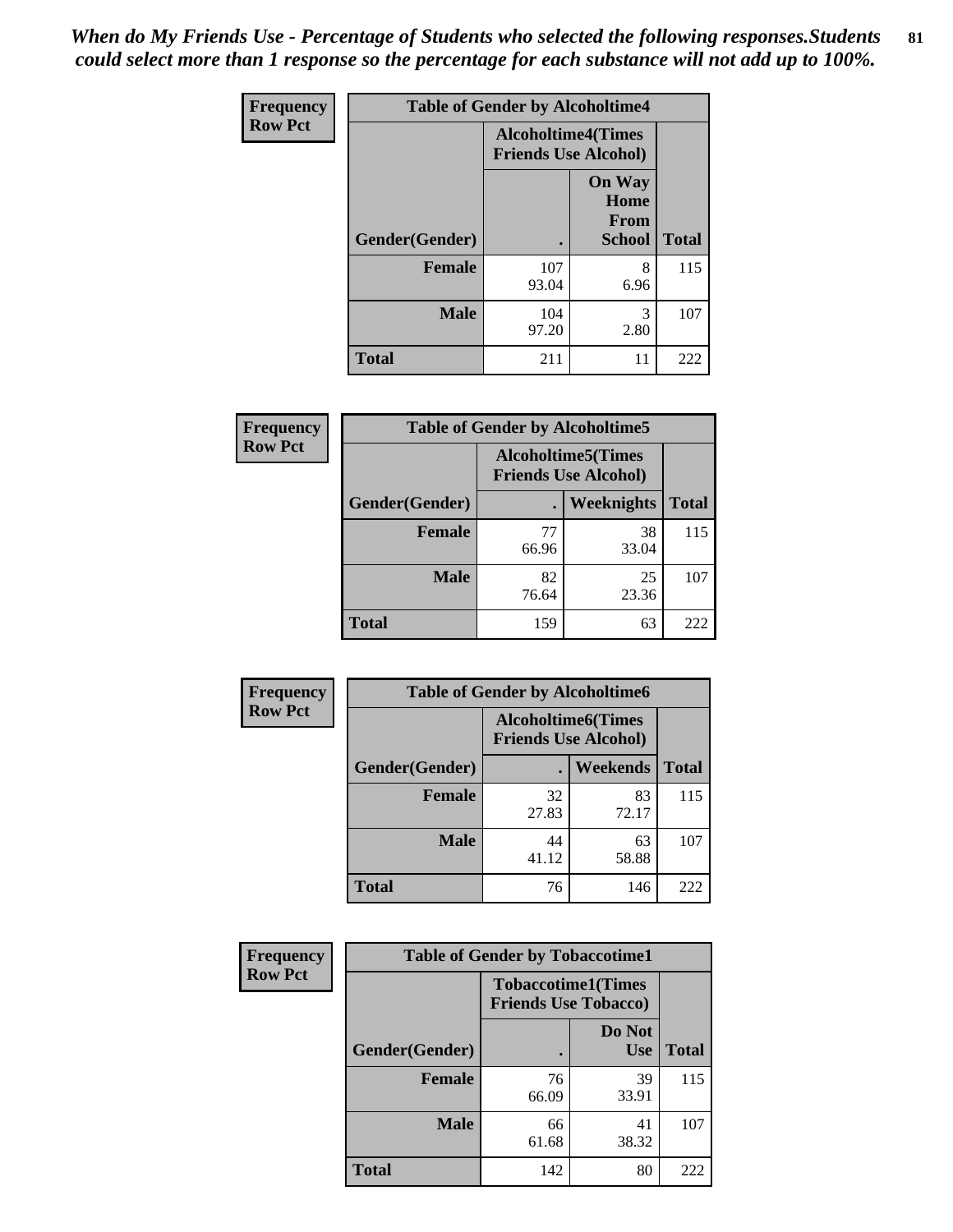| <b>Frequency</b> | <b>Table of Gender by Tobaccotime2</b> |                                                          |                            |              |
|------------------|----------------------------------------|----------------------------------------------------------|----------------------------|--------------|
| <b>Row Pct</b>   |                                        | <b>Tobaccotime2(Times</b><br><b>Friends Use Tobacco)</b> |                            |              |
|                  | Gender(Gender)                         |                                                          | <b>On Way</b><br>to School | <b>Total</b> |
|                  | <b>Female</b>                          | 63<br>54.78                                              | 52<br>45.22                | 115          |
|                  | <b>Male</b>                            | 60<br>56.07                                              | 47<br>43.93                | 107          |
|                  | <b>Total</b>                           | 123                                                      | 99                         | 222          |

| <b>Frequency</b> | <b>Table of Gender by Tobaccotime3</b> |                             |                                |              |
|------------------|----------------------------------------|-----------------------------|--------------------------------|--------------|
| <b>Row Pct</b>   |                                        | <b>Friends Use Tobacco)</b> | <b>Tobaccotime3(Times</b>      |              |
|                  | Gender(Gender)                         |                             | <b>During</b><br><b>School</b> | <b>Total</b> |
|                  | <b>Female</b>                          | 81<br>70.43                 | 34<br>29.57                    | 115          |
|                  | <b>Male</b>                            | 56<br>52.34                 | 51<br>47.66                    | 107          |
|                  | <b>Total</b>                           | 137                         | 85                             | 222          |

| <b>Frequency</b> | <b>Table of Gender by Tobaccotime4</b> |                                                          |                                                |              |
|------------------|----------------------------------------|----------------------------------------------------------|------------------------------------------------|--------------|
| <b>Row Pct</b>   |                                        | <b>Tobaccotime4(Times</b><br><b>Friends Use Tobacco)</b> |                                                |              |
|                  | Gender(Gender)                         |                                                          | <b>On Way</b><br>Home<br>From<br><b>School</b> | <b>Total</b> |
|                  | <b>Female</b>                          | 107<br>93.04                                             | 8<br>6.96                                      | 115          |
|                  | <b>Male</b>                            | 104<br>97.20                                             | 3<br>2.80                                      | 107          |
|                  | <b>Total</b>                           | 211                                                      | 11                                             | 222          |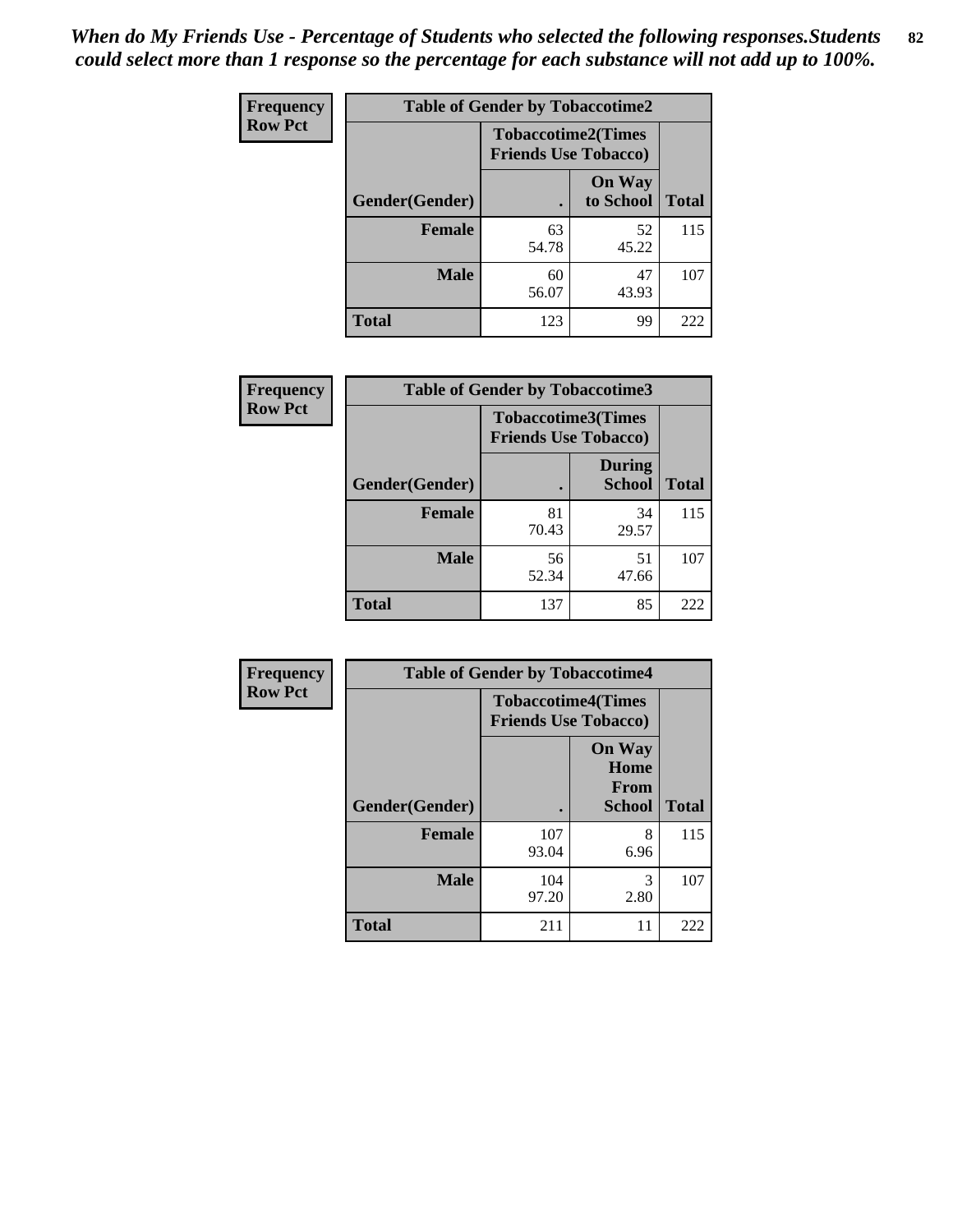| <b>Frequency</b> | <b>Table of Gender by Tobaccotime5</b> |             |                                                           |              |  |
|------------------|----------------------------------------|-------------|-----------------------------------------------------------|--------------|--|
| <b>Row Pct</b>   |                                        |             | <b>Tobaccotime5</b> (Times<br><b>Friends Use Tobacco)</b> |              |  |
|                  | <b>Gender</b> (Gender)                 |             | Weeknights                                                | <b>Total</b> |  |
|                  | <b>Female</b>                          | 51<br>44.35 | 64<br>55.65                                               | 115          |  |
|                  | <b>Male</b>                            | 57<br>53.27 | 50<br>46.73                                               | 107          |  |
|                  | <b>Total</b>                           | 108         | 114                                                       | 222          |  |

| <b>Frequency</b> | <b>Table of Gender by Tobaccotime6</b> |                                                          |                 |              |
|------------------|----------------------------------------|----------------------------------------------------------|-----------------|--------------|
| <b>Row Pct</b>   |                                        | <b>Tobaccotime6(Times</b><br><b>Friends Use Tobacco)</b> |                 |              |
|                  | Gender(Gender)                         |                                                          | <b>Weekends</b> | <b>Total</b> |
|                  | Female                                 | 43<br>37.39                                              | 72<br>62.61     | 115          |
|                  | <b>Male</b>                            | 50<br>46.73                                              | 57<br>53.27     | 107          |
|                  | <b>Total</b>                           | 93                                                       | 129             | 222          |

| Frequency      |                | <b>Table of Gender by Marijuanatime1</b>                      |             |              |
|----------------|----------------|---------------------------------------------------------------|-------------|--------------|
| <b>Row Pct</b> |                | <b>Marijuanatime1(Times</b><br><b>Friends Use Marijuana</b> ) |             |              |
|                | Gender(Gender) |                                                               | Do Not Use  | <b>Total</b> |
|                | <b>Female</b>  | 40<br>34.78                                                   | 75<br>65.22 | 115          |
|                | <b>Male</b>    | 32<br>29.91                                                   | 75<br>70.09 | 107          |
|                | <b>Total</b>   | 72                                                            | 150         | 222          |

| <b>Frequency</b> | <b>Table of Gender by Marijuanatime2</b> |                                                               |                            |              |
|------------------|------------------------------------------|---------------------------------------------------------------|----------------------------|--------------|
| <b>Row Pct</b>   |                                          | <b>Marijuanatime2(Times</b><br><b>Friends Use Marijuana</b> ) |                            |              |
|                  | Gender(Gender)                           |                                                               | On Way to<br><b>School</b> | <b>Total</b> |
|                  | <b>Female</b>                            | 106<br>92.17                                                  | 9<br>7.83                  | 115          |
|                  | <b>Male</b>                              | 100<br>93.46                                                  | 6.54                       | 107          |
|                  | <b>Total</b>                             | 206                                                           | 16                         | 222          |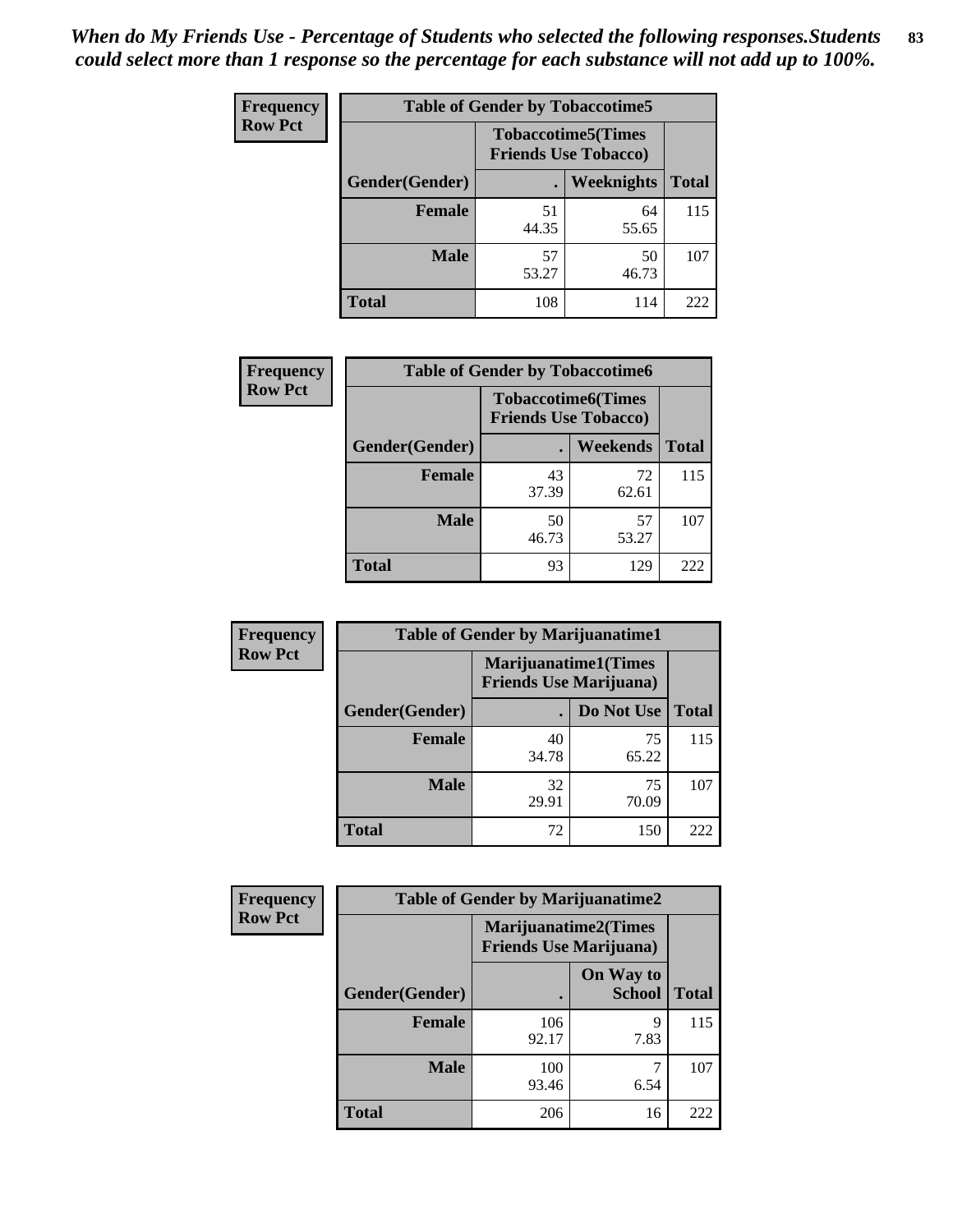| Frequency      | Table of Gender by Marijuanatime3 |                                                        |                                |              |
|----------------|-----------------------------------|--------------------------------------------------------|--------------------------------|--------------|
| <b>Row Pct</b> |                                   | Marijuanatime3(Times<br><b>Friends Use Marijuana</b> ) |                                |              |
|                | Gender(Gender)                    |                                                        | <b>During</b><br><b>School</b> | <b>Total</b> |
|                | <b>Female</b>                     | 109<br>94.78                                           | 6<br>5.22                      | 115          |
|                | <b>Male</b>                       | 106<br>99.07                                           | 0.93                           | 107          |
|                | <b>Total</b>                      | 215                                                    |                                | 222          |

| Frequency      | <b>Table of Gender by Marijuanatime4</b> |                                                               |                                                |              |
|----------------|------------------------------------------|---------------------------------------------------------------|------------------------------------------------|--------------|
| <b>Row Pct</b> |                                          | <b>Marijuanatime4(Times</b><br><b>Friends Use Marijuana</b> ) |                                                |              |
|                | Gender(Gender)                           |                                                               | <b>On Way</b><br>Home<br>From<br><b>School</b> | <b>Total</b> |
|                | <b>Female</b>                            | 104<br>90.43                                                  | 11<br>9.57                                     | 115          |
|                | <b>Male</b>                              | 99<br>92.52                                                   | 8<br>7.48                                      | 107          |
|                | <b>Total</b>                             | 203                                                           | 19                                             | 222          |

| Frequency      | <b>Table of Gender by Marijuanatime5</b> |             |                                                                |              |  |
|----------------|------------------------------------------|-------------|----------------------------------------------------------------|--------------|--|
| <b>Row Pct</b> |                                          |             | <b>Marijuanatime5</b> (Times<br><b>Friends Use Marijuana</b> ) |              |  |
|                | Gender(Gender)                           |             | <b>Weeknights</b>                                              | <b>Total</b> |  |
|                | <b>Female</b>                            | 86<br>74.78 | 29<br>25.22                                                    | 115          |  |
|                | <b>Male</b>                              | 89<br>83.18 | 18<br>16.82                                                    | 107          |  |
|                | <b>Total</b>                             | 175         | 47                                                             | 222          |  |

| Frequency      | <b>Table of Gender by Marijuanatime6</b> |                                                               |                 |              |  |
|----------------|------------------------------------------|---------------------------------------------------------------|-----------------|--------------|--|
| <b>Row Pct</b> |                                          | <b>Marijuanatime6(Times</b><br><b>Friends Use Marijuana</b> ) |                 |              |  |
|                | Gender(Gender)                           |                                                               | <b>Weekends</b> | <b>Total</b> |  |
|                | <b>Female</b>                            | 76<br>66.09                                                   | 39<br>33.91     | 115          |  |
|                | <b>Male</b>                              | 76<br>71.03                                                   | 31<br>28.97     | 107          |  |
|                | <b>Total</b>                             | 152                                                           | 70              | 222          |  |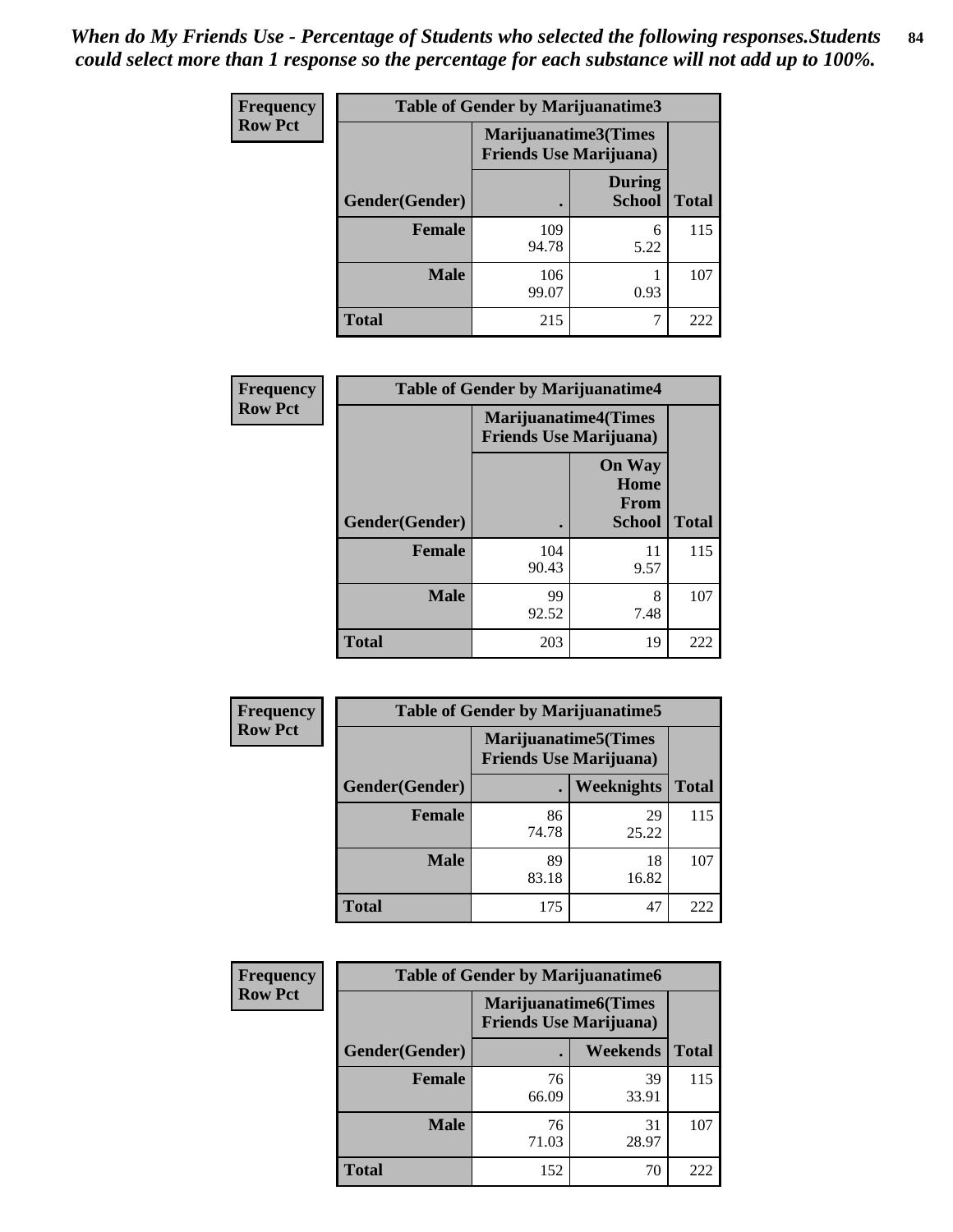*When do My Friends Use - Percentage of Students who selected the following responses.Students could select more than 1 response so the percentage for each substance will not add up to 100%.* **85**

| <b>Frequency</b> | <b>Table of Gender by Otherdrugtime1</b> |                                                                                   |                    |     |
|------------------|------------------------------------------|-----------------------------------------------------------------------------------|--------------------|-----|
| <b>Row Pct</b>   |                                          | <b>Otherdrugtime1(Times</b><br><b>Friends Use Other</b><br><b>Illegal Drugs</b> ) |                    |     |
|                  | Gender(Gender)                           |                                                                                   | Do Not Use   Total |     |
|                  | <b>Female</b>                            | 32<br>27.83                                                                       | 83<br>72.17        | 115 |
|                  | <b>Male</b>                              | 20<br>18.69                                                                       | 87<br>81.31        | 107 |
|                  | <b>Total</b>                             | 52                                                                                | 170                | 222 |

| Frequency      |                | <b>Table of Gender by Otherdrugtime2</b>           |                             |              |
|----------------|----------------|----------------------------------------------------|-----------------------------|--------------|
| <b>Row Pct</b> |                | <b>Friends Use Other</b><br><b>Illegal Drugs</b> ) | <b>Otherdrugtime2(Times</b> |              |
|                | Gender(Gender) |                                                    | On Way to<br><b>School</b>  | <b>Total</b> |
|                | <b>Female</b>  | 108<br>93.91                                       | 6.09                        | 115          |
|                | <b>Male</b>    | 105<br>98.13                                       | $\mathfrak{D}$<br>1.87      | 107          |
|                | <b>Total</b>   | 213                                                | 9                           | 222          |

| Frequency      | <b>Table of Gender by Otherdrugtime3</b> |                                                   |                                |              |
|----------------|------------------------------------------|---------------------------------------------------|--------------------------------|--------------|
| <b>Row Pct</b> |                                          | <b>Friends Use Other</b><br><b>Illegal Drugs)</b> | <b>Otherdrugtime3(Times</b>    |              |
|                | Gender(Gender)                           |                                                   | <b>During</b><br><b>School</b> | <b>Total</b> |
|                | <b>Female</b>                            | 110<br>95.65                                      | 5<br>4.35                      | 115          |
|                | <b>Male</b>                              | 106<br>99.07                                      | 0.93                           | 107          |
|                | <b>Total</b>                             | 216                                               | 6                              | 222          |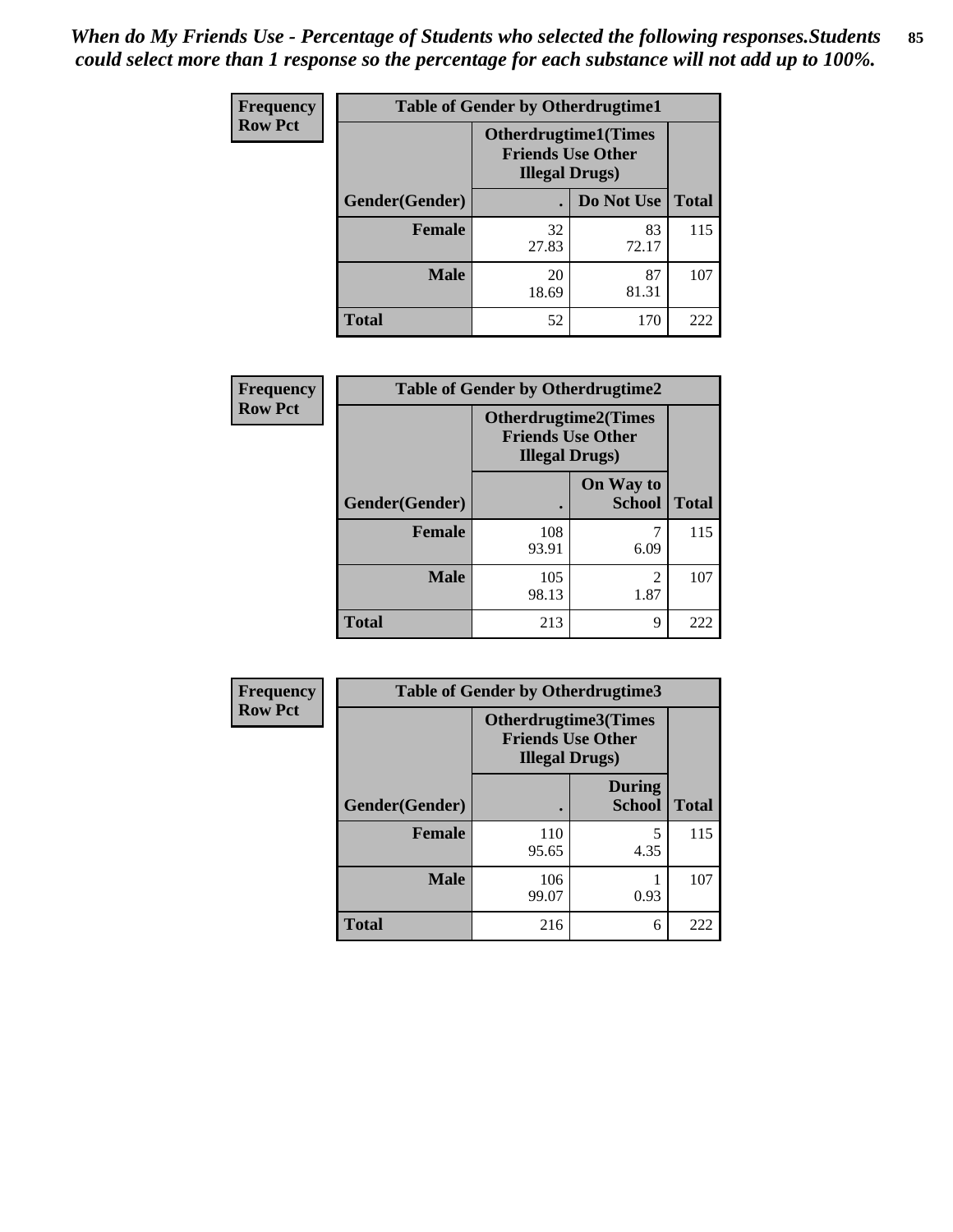*When do My Friends Use - Percentage of Students who selected the following responses.Students could select more than 1 response so the percentage for each substance will not add up to 100%.* **86**

| <b>Frequency</b> | <b>Table of Gender by Otherdrugtime4</b> |                                                                                   |                                                |              |
|------------------|------------------------------------------|-----------------------------------------------------------------------------------|------------------------------------------------|--------------|
| <b>Row Pct</b>   |                                          | <b>Otherdrugtime4(Times</b><br><b>Friends Use Other</b><br><b>Illegal Drugs</b> ) |                                                |              |
|                  | Gender(Gender)                           |                                                                                   | <b>On Way</b><br>Home<br>From<br><b>School</b> | <b>Total</b> |
|                  | Female                                   | 106<br>92.17                                                                      | 9<br>7.83                                      | 115          |
|                  | <b>Male</b>                              | 104<br>97.20                                                                      | 3<br>2.80                                      | 107          |
|                  | <b>Total</b>                             | 210                                                                               | 12                                             | 222          |

| Frequency      | <b>Table of Gender by Otherdrugtime5</b> |                                                                                    |                   |              |
|----------------|------------------------------------------|------------------------------------------------------------------------------------|-------------------|--------------|
| <b>Row Pct</b> |                                          | <b>Otherdrugtime5</b> (Times<br><b>Friends Use Other</b><br><b>Illegal Drugs</b> ) |                   |              |
|                | Gender(Gender)                           |                                                                                    | <b>Weeknights</b> | <b>Total</b> |
|                | <b>Female</b>                            | 94<br>81.74                                                                        | 21<br>18.26       | 115          |
|                | <b>Male</b>                              | 99<br>92.52                                                                        | 8<br>7.48         | 107          |
|                | <b>Total</b>                             | 193                                                                                | 29                | 222          |

| <b>Frequency</b> | <b>Table of Gender by Otherdrugtime6</b> |                                                                                   |             |              |  |
|------------------|------------------------------------------|-----------------------------------------------------------------------------------|-------------|--------------|--|
| <b>Row Pct</b>   |                                          | <b>Otherdrugtime6(Times</b><br><b>Friends Use Other</b><br><b>Illegal Drugs</b> ) |             |              |  |
|                  | Gender(Gender)                           |                                                                                   | Weekends    | <b>Total</b> |  |
|                  | <b>Female</b>                            | 85<br>73.91                                                                       | 30<br>26.09 | 115          |  |
|                  | <b>Male</b>                              | 87<br>81.31                                                                       | 20<br>18.69 | 107          |  |
|                  | <b>Total</b>                             | 172                                                                               | 50          | 222          |  |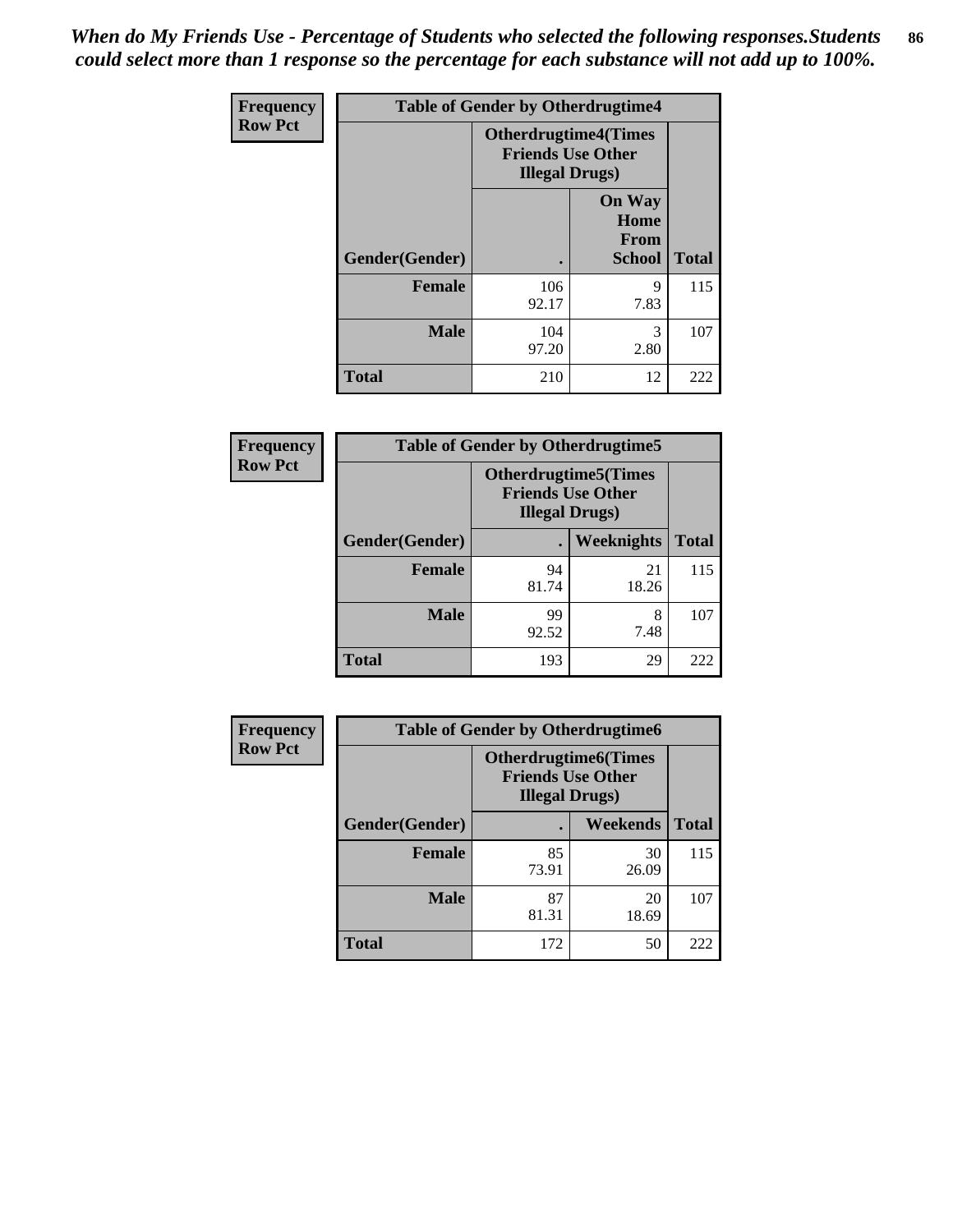# *Other Questions* **87**

| Frequency      | <b>Table of Gender by Educationalcohol</b> |                                                                                                                               |                |              |  |
|----------------|--------------------------------------------|-------------------------------------------------------------------------------------------------------------------------------|----------------|--------------|--|
| <b>Row Pct</b> |                                            | Educationalcohol(I<br>have been taught<br>about alcohol,<br>tobacco,<br>and other drugs<br>within the last year<br>at school) |                |              |  |
|                | Gender(Gender)                             | <b>Yes</b>                                                                                                                    | N <sub>0</sub> | <b>Total</b> |  |
|                | <b>Female</b>                              | 86<br>74.78                                                                                                                   | 29<br>25.22    | 115          |  |
|                | <b>Male</b>                                | 70<br>65.42                                                                                                                   | 37<br>34.58    | 107          |  |
|                | <b>Total</b>                               | 156                                                                                                                           | 66             | 222          |  |

| Frequency      | <b>Table of Gender by Rodedrinking</b> |                                                                                                                     |                |              |  |
|----------------|----------------------------------------|---------------------------------------------------------------------------------------------------------------------|----------------|--------------|--|
| <b>Row Pct</b> |                                        | Rodedrinking(In<br>the past 30 days I<br>have ridden in a<br>car with a driver<br>who had been<br>drinking alcohol) |                |              |  |
|                | Gender(Gender)                         | Yes                                                                                                                 | N <sub>0</sub> | <b>Total</b> |  |
|                | <b>Female</b>                          | 10<br>8.70                                                                                                          | 105<br>91.30   | 115          |  |
|                | <b>Male</b>                            | 19<br>17.76                                                                                                         | 88<br>82.24    | 107          |  |
|                | <b>Total</b>                           | 29                                                                                                                  | 193            | 222          |  |

| <b>Frequency</b> | <b>Table of Gender by Drugsschool</b> |                                                                                                                                     |                |              |  |
|------------------|---------------------------------------|-------------------------------------------------------------------------------------------------------------------------------------|----------------|--------------|--|
| <b>Row Pct</b>   |                                       | <b>Drugsschool</b> (During<br>the past 12 months,<br>I have been offered,<br>sold,<br>or given illegal drugs<br>on school property) |                |              |  |
|                  | Gender(Gender)                        | <b>Yes</b>                                                                                                                          | N <sub>0</sub> | <b>Total</b> |  |
|                  | <b>Female</b>                         | 15<br>13.04                                                                                                                         | 100<br>86.96   | 115          |  |
|                  | <b>Male</b>                           | 12<br>11.21                                                                                                                         | 95<br>88.79    | 107          |  |
|                  | <b>Total</b>                          | 27                                                                                                                                  | 195            | 222          |  |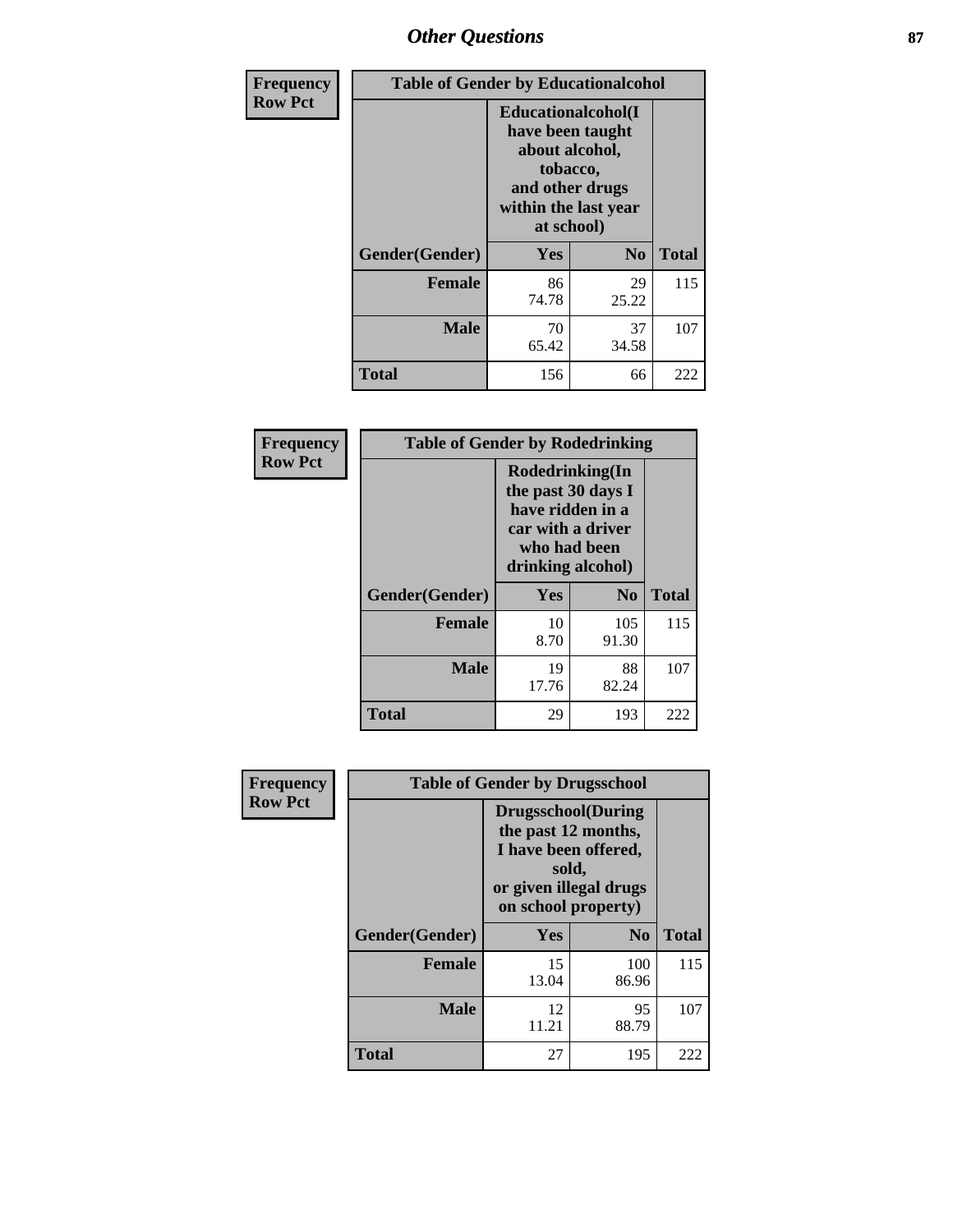# *Other Questions* **88**

**Frequency Row Pct**

| <b>Table of Gender by Bingedrinking</b> |                         |                                                                                                         |                   |                   |                        |                               |                   |              |
|-----------------------------------------|-------------------------|---------------------------------------------------------------------------------------------------------|-------------------|-------------------|------------------------|-------------------------------|-------------------|--------------|
|                                         |                         | Bingedrinking(I have drunk five or more<br>drinks of alcohol at one sitting during the<br>last 30 days) |                   |                   |                        |                               |                   |              |
| <b>Gender</b> (Gender)                  | $\bf{0}$<br><b>Days</b> | $1$ or<br>days                                                                                          | 3 to<br>5<br>days | 6 to<br>9<br>days | 10<br>to<br>19<br>days | <b>20</b><br>to<br>29<br>days | All<br>30<br>days | <b>Total</b> |
| <b>Female</b>                           | 99<br>86.09             | 4<br>3.48                                                                                               | 2<br>1.74         | 4<br>3.48         | 3<br>2.61              | 2<br>1.74                     | 0.87              | 115          |
| <b>Male</b>                             | 89<br>83.18             | 3<br>2.80                                                                                               | 8<br>7.48         | 3<br>2.80         | 3<br>2.80              | $\Omega$<br>0.00              | 0.93              | 107          |
| <b>Total</b>                            | 188                     | 7                                                                                                       | 10                | 7                 | 6                      | $\mathfrak{D}$                | $\mathfrak{D}$    | 222          |

| Frequency      | <b>Table of Gender by Educationaids</b> |                                                                                                 |             |              |  |
|----------------|-----------------------------------------|-------------------------------------------------------------------------------------------------|-------------|--------------|--|
| <b>Row Pct</b> |                                         | <b>Educationaids</b> (I<br>have been taught<br>about HIV/AIDS<br>at school in the<br>past year) |             |              |  |
|                | Gender(Gender)                          | Yes                                                                                             | $\bf N_0$   | <b>Total</b> |  |
|                | <b>Female</b>                           | 76<br>66.09                                                                                     | 39<br>33.91 | 115          |  |
|                | <b>Male</b>                             | 60<br>56.07                                                                                     | 47<br>43.93 | 107          |  |
|                | <b>Total</b>                            | 136                                                                                             | 86          | 222          |  |

| <b>Frequency</b> | <b>Table of Gender by Suicideconsider</b> |                 |                |              |  |
|------------------|-------------------------------------------|-----------------|----------------|--------------|--|
| <b>Row Pct</b>   |                                           | Suicideconsider |                |              |  |
|                  | Gender(Gender)                            | Yes             | N <sub>0</sub> | <b>Total</b> |  |
|                  | <b>Female</b>                             | 15<br>13.04     | 100<br>86.96   | 115          |  |
|                  | <b>Male</b>                               | 10<br>9.35      | 97<br>90.65    | 107          |  |
|                  | <b>Total</b>                              | 25              | 197            | 222          |  |